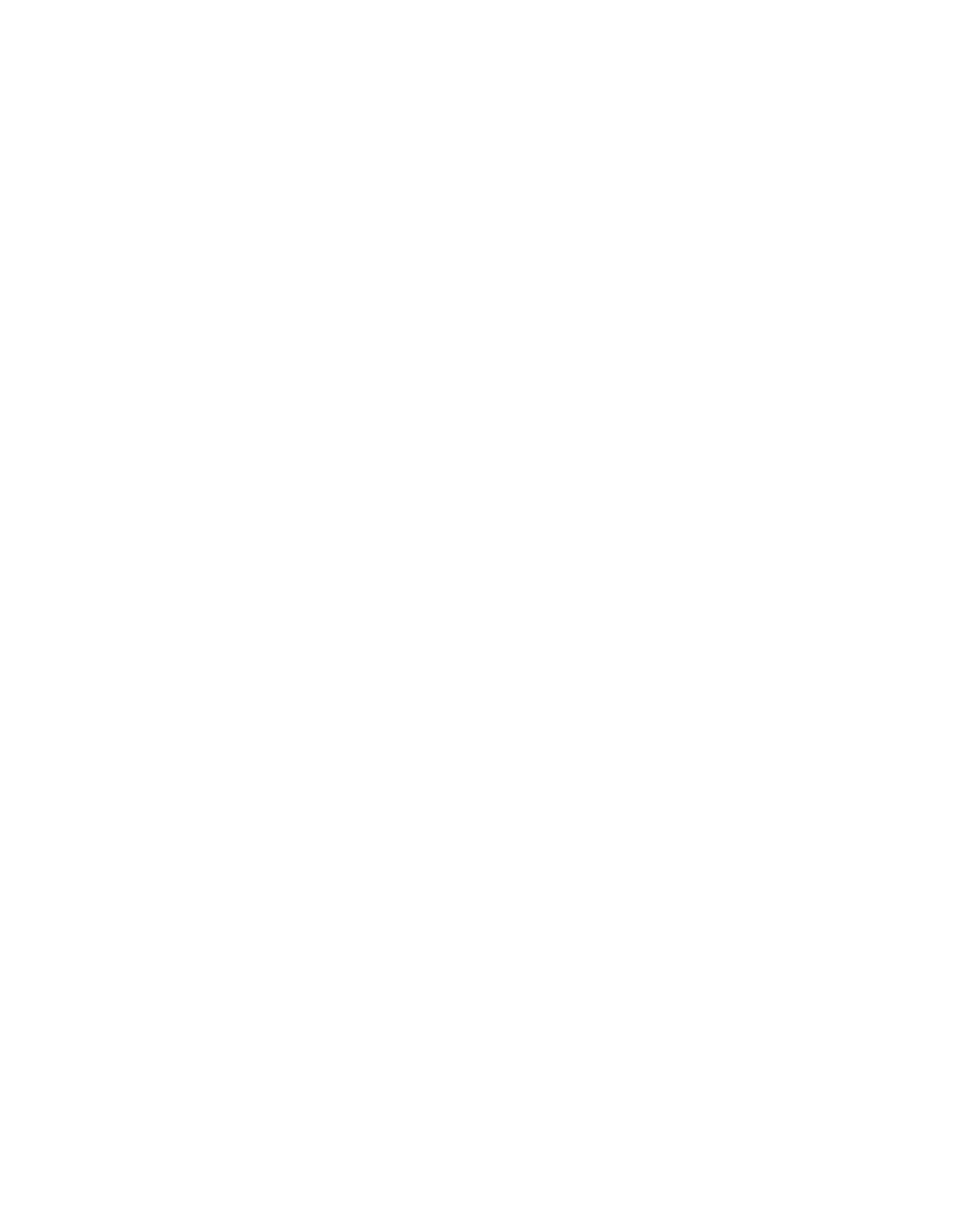# **The Fifth Vital Sign: An Anthropological Analysis of Productive and Unproductive Pain**

By

**Kathleen A. Meerscheidt**

A Thesis Submitted to the Honors Council

For Honors in Anthropology

1 April 2022

Approved by:

Advisor: Anund Searlor

Dr. Edmund Searles Department of Sociology and Anthropology Professor of Anthropology

Second Evaluator:  $\subset$ Dr. Allen Tran Department of Sociology and Anthropology Associate Professor of Anthropology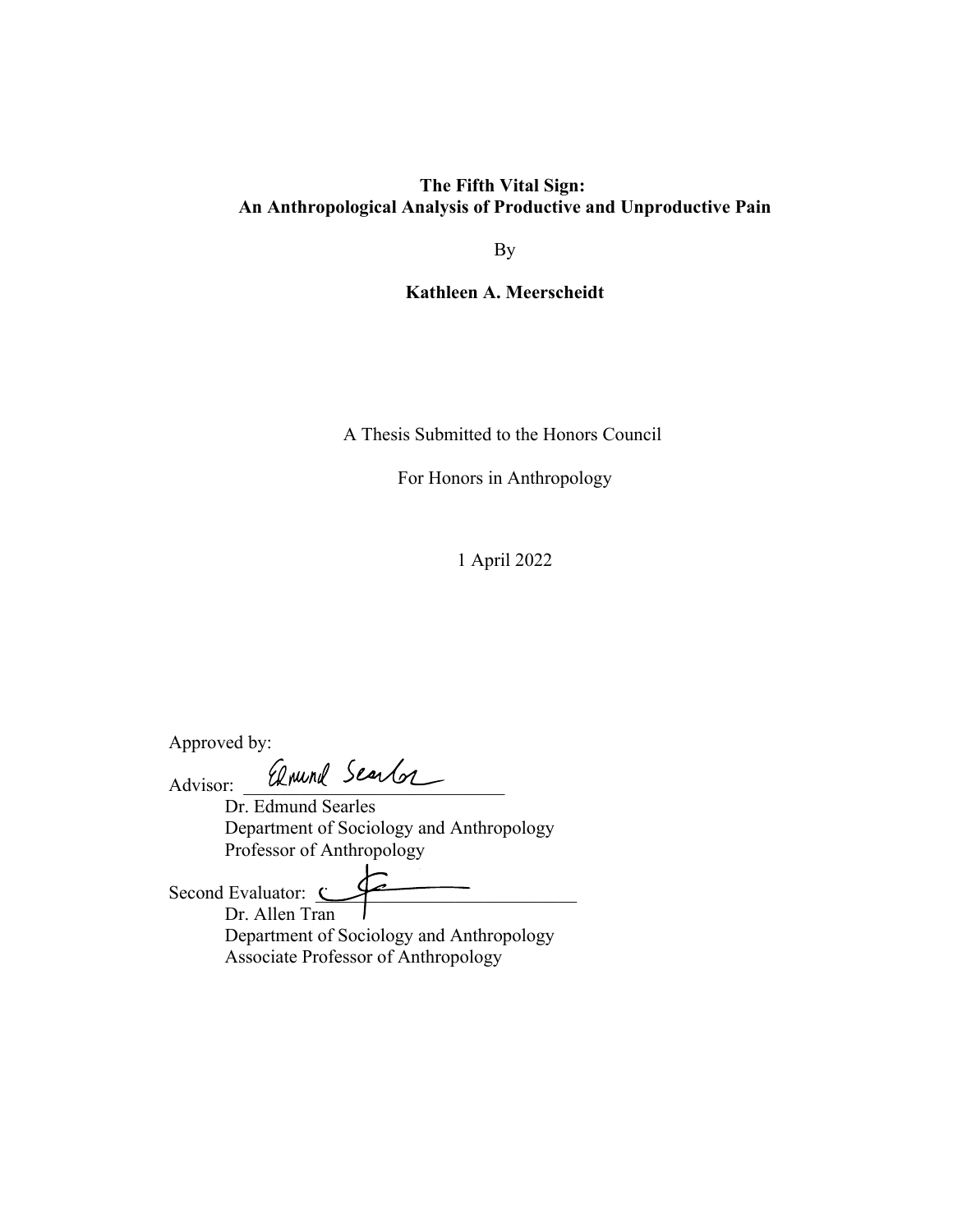### **Acknowledgements**

First and foremost, I would like to thank my advisor, Professor Searles, for providing invaluable insight and for supporting me with this project every step of the way. I would also like to thank my interlocutors for taking the time to talk to me about their own experiences with pain or pain treatment. This paper would not have been possible without their contributions. And finally, I would like to thank my friends and family for listening to me talk about pain the last few years and for sharing their own pain experiences with me.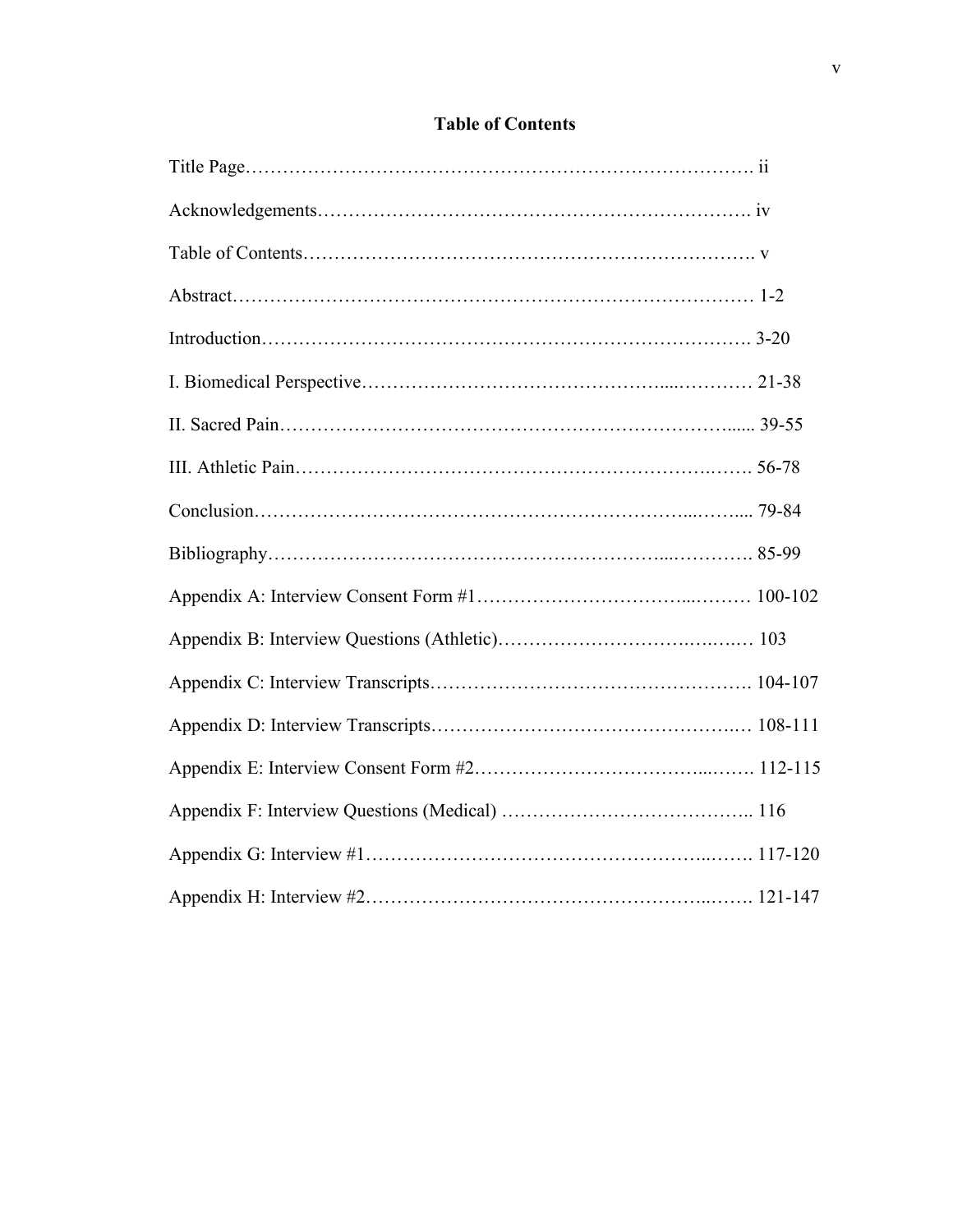#### **Abstract**

Throughout my time as a Division I rower, I have struggled to understand the ways that I understand my own normalization of pain within a broader cultural environment that portrays pain as a mostly negative aspect of life. This moral quandary inspired me to start researching the role of pain in different socio-cultural contexts. For my thesis, I conducted original research, in the form of participant observation<sup>1</sup> and semi-structured interviews, to build on what I found through an extensive literature review. First, I looked at the ways in which pain is understood within Western biomedicine and, subsequently, "Western" culture. Within this environment, people conceptualize pain as something that is treatable and, because of this, is theoretically unnecessary. Pain has no purpose in this cultural context; however, this perspective, while dominant within biomedical discourse, is not a universal ideology. In fact, pain treatment advocates introduced these ideas to Western biomedicine in the 19th century and faced significant pushback from their peers. However, their beliefs eventually became a seemingly intrinsic part of Western biomedical discourse.

In contrast to the Western biomedical cultural beliefs regarding pain, there are many instances where religious devotees participate in sacred pain rituals. Devotees report that

<sup>&</sup>lt;sup>1</sup>Participant observation is a data collecting technique used within anthropology and other social sciences where the researcher participates in different daily activities. This allows the researcher to better understand both the explicit or implicit aspects of their interlocutors lives and culture (Musante and DeWalt 2010).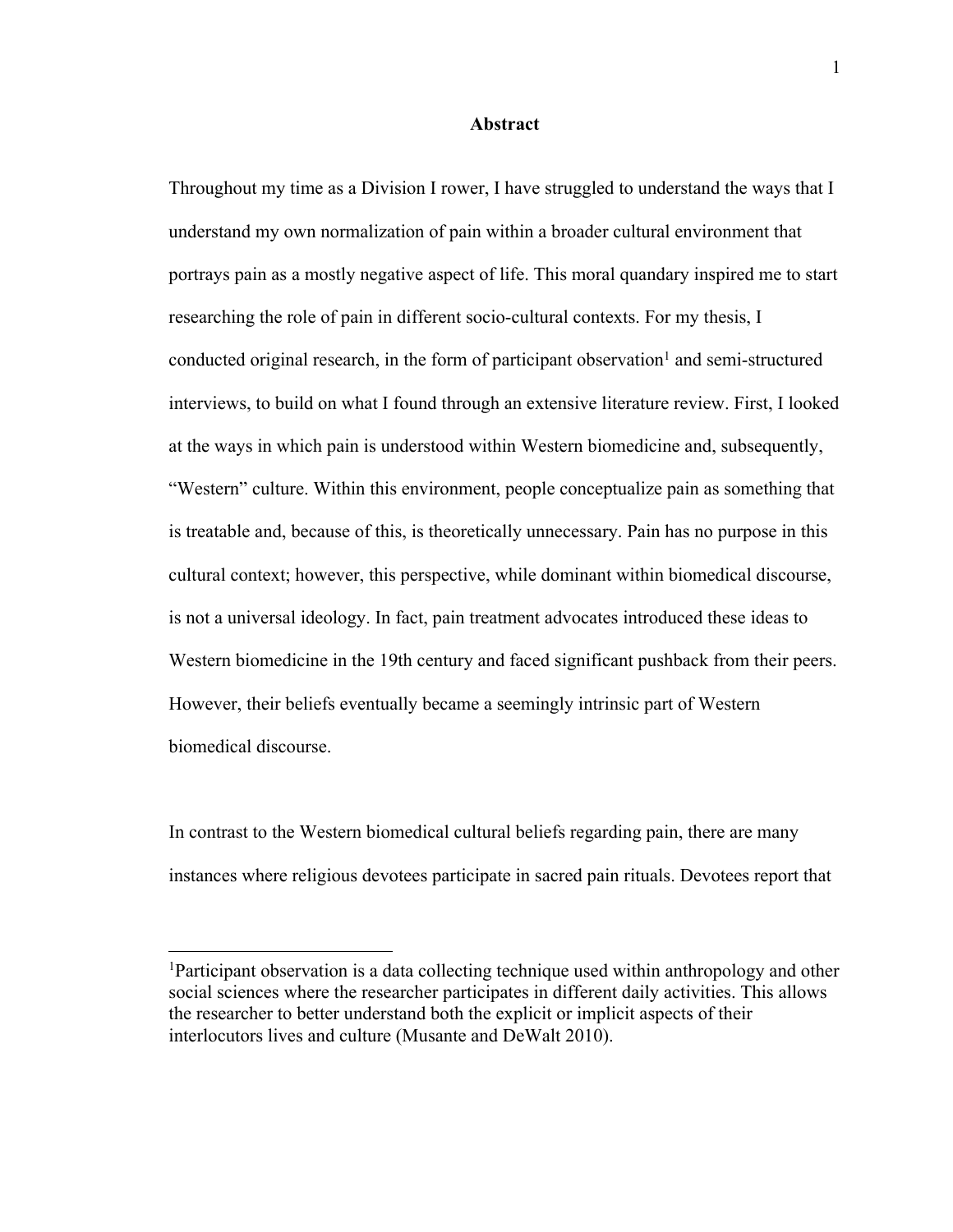their pain experiences were incredibly meaningful for them. In this context, pain is something to be desired instead of something to be feared or avoided at all costs. This outlook turns the biomedical perspective on its head because it illustrates how pain can be given meaning and purpose which, in turn, lessens the emotional suffering that someone in pain might experience. While these two outlooks are disparate, I found that athletes in the "Western World" mirror both perspectives, to an extent, in order to conceptualize their athletic-related pain in a way that allows them to continue participating in their respective sports. Athletes, then, are forced to navigate their way in a liminal state<sup>2</sup> between these two frameworks. Throughout this thesis, I expand on the ways that athletes conceptualize the acceptance of "good" pain in a larger cultural context that medicalizes and stigmatizes pain and pain-seeking behavior, respectively. This research illustrates that, while the perspectives within Western biomedicine, athletics, and sacred pain rituals may appear to be drastically different, there are many ways that these outlooks mirror one another. Due to these similarities and differences, we should look at a variety of cultural beliefs about pain to better understand pain experiences.

 $2A$  concept introduced in the twentieth century by Arnold van Gennep to refer to a transitional state within rituals (Van Gennep 1960). This has subsequently been widened by Victor Turner to account for the other processes of change where the individual is in a threshold stage between two states of being.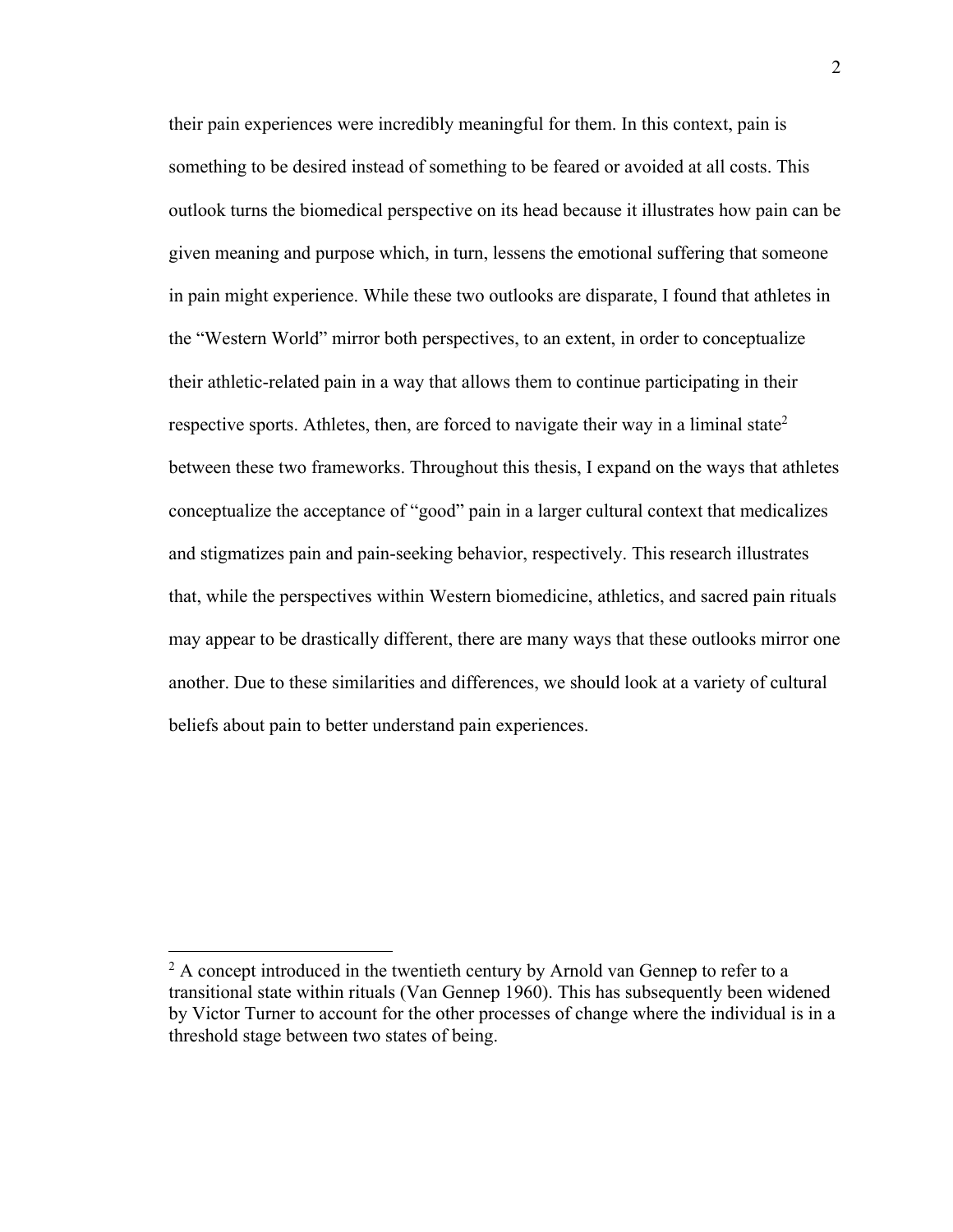#### **Introduction**

#### *Positionality and Pain*

I can easily pinpoint the last time I experienced athletic related pain because it was very recent; however, I could not quantify this pain if I wanted to. In this sense, athletic pain defies my ability or willingness to define it. And so, I must rely on metaphors to describe these experiences. I can discuss the burning in my quads and the metallic aftertaste in my throat. Towards the end of the training session, all I want to do is collapse, but stopping somehow seems just as difficult as continuing. I rely purely on muscle memory as the erg<sup>3</sup> screen counts down the seconds until I am done. These experiences frame my positionality on the topic of pain. Within these contexts, I cannot cower away from my pain; instead, I need to embrace it like an old acquaintance. But, in doing so, there is a level of dissociation that forms between my mental state and my bodily state. In rowing, we are taught to shut out the voice in our head that tells us that we are going at a pace that is unsustainable or that the pain will overtake us.

And maybe one reason why I first gravitated towards rowing nine years ago is because of the way I was taught to conceptualize certain pain. Throughout my childhood, my dad would often tell me and my brother stories that revolved around his own childhood and, more often than not, these stories hinted at the ways in which he learned to endure pain. These themes were clearly present in his tales about the "old boys" he grew up with who

<sup>&</sup>lt;sup>3</sup> An ergometer, or erg, is an indoor rowing machine.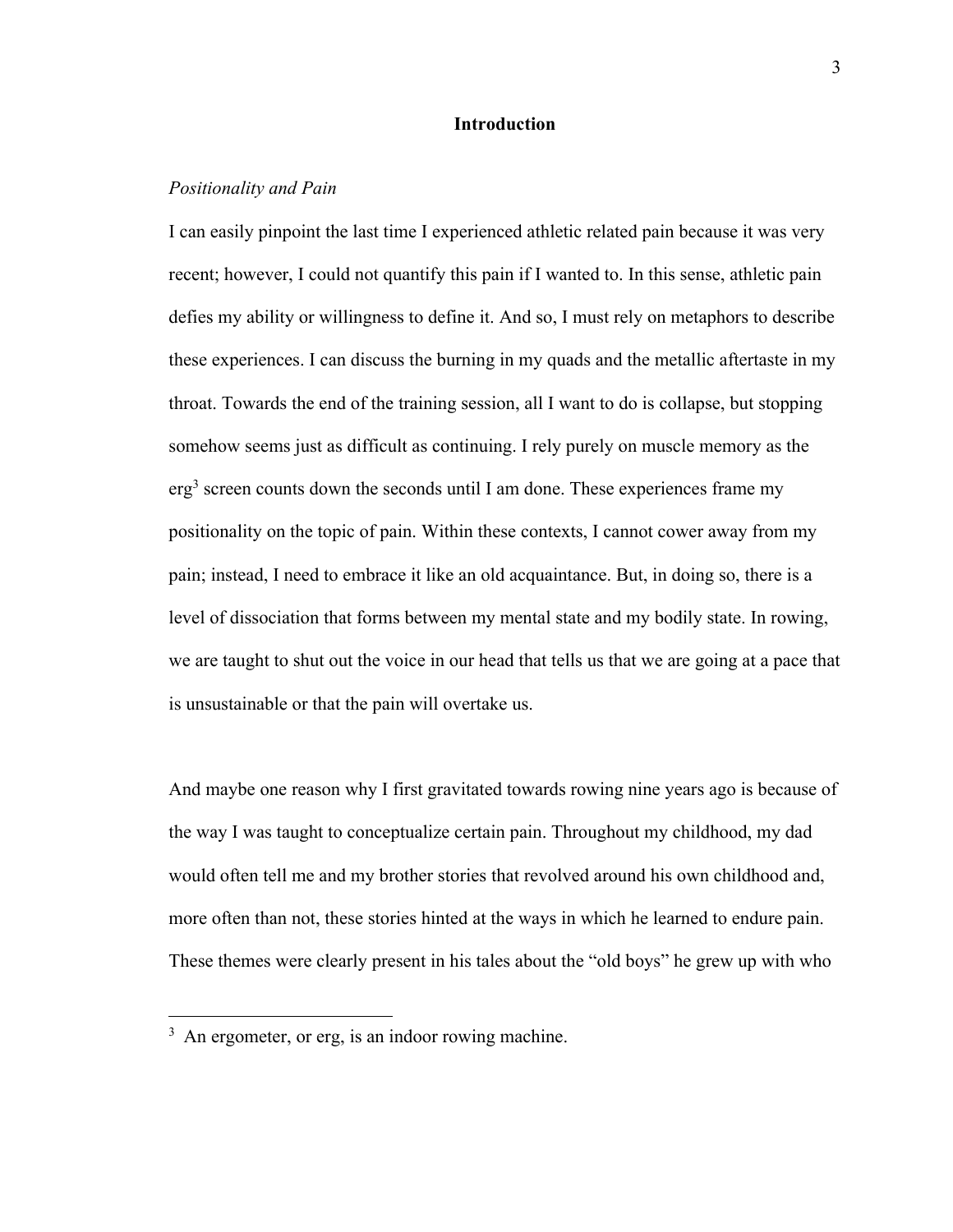bore their pain with little to no fanfare (although I often wonder if these stories have been exaggerated over years of telling and retelling them). The "old boys" of his stories tended to be men who grew up during the Depression. Arguably the most intense account tells the tale of the father of one of my dad's college friends. The story is a simple one, but it is quite telling. Frank, the father of my dad's friend, was offloading a horse chute with his son one day when he suffered a compound fracture on his middle two fingers. He cursed under his breath before calling out to his son, "Hey Al, can you get me some duct tape?" When Al returns with the duct tape, Frank reset his fingers, tapes them up, goes back to work, and never went to the doctor for it. While the story is not obviously moralistic, the fact that the sparse details revolve around Frank's stoic response signals that there are times where pain needs to be endured to finish the job at hand.

Although these stories were often gendered, with a greater emphasis on stoic men he knew or heard about, he also told us stories of tough women including one about my paternal grandmother which highlighted that she could remain unflappable despite being in pain – which was, and still is, one of my favorites in his repertoire. The sparse narrative explains how my grandmother had to have surgery to get her gallbladder removed. While performing the operation, the doctors were surprised to see that her gallbladder was four times larger than it should have been. The doctors speculated that she must have been in agony for a sometime. But, when someone would ask her if it had hurt, she would simply reply, "a little bit." Her own perspective on pain was shaped by growing up on a farm during the Great Depression. From a young age, she learned that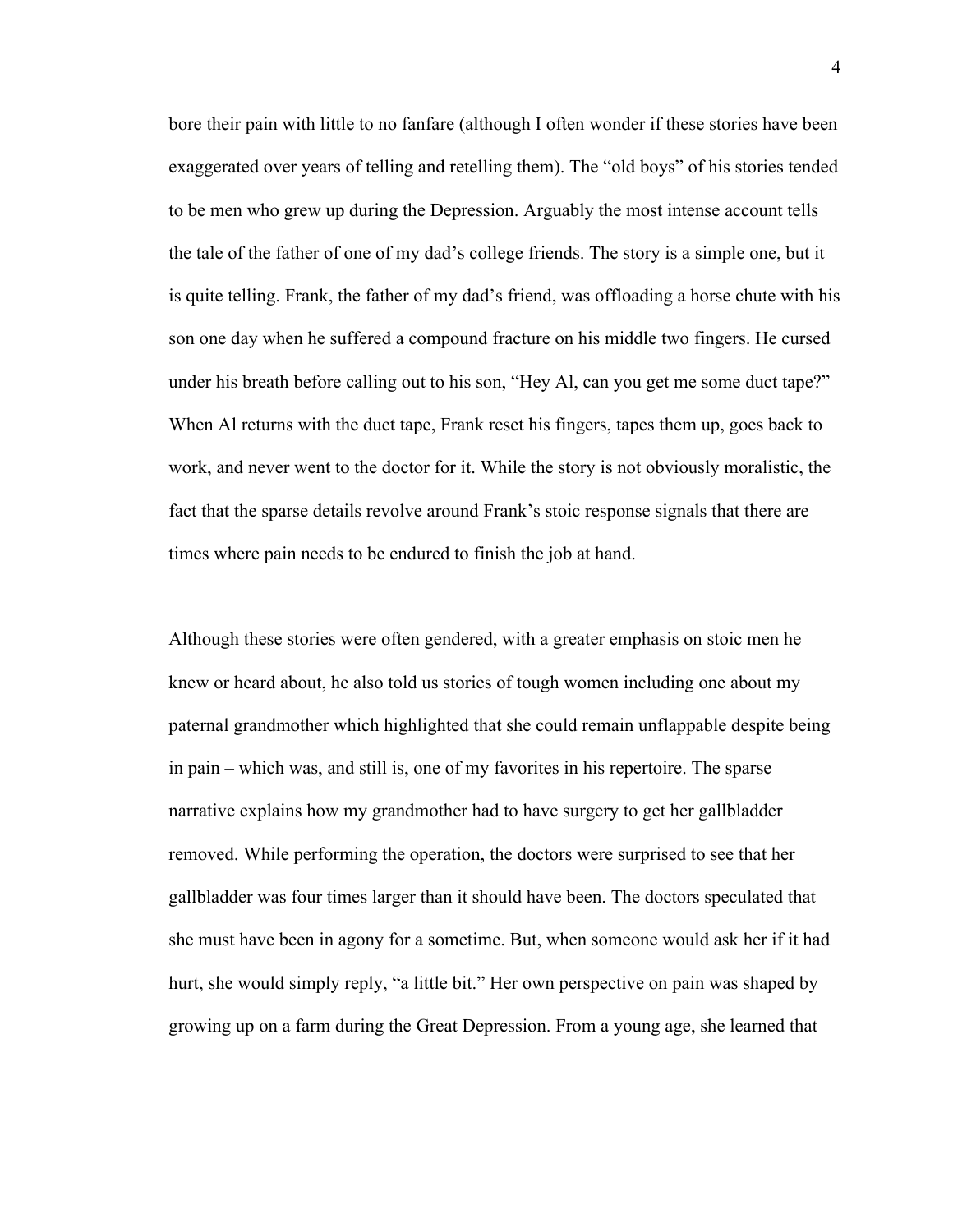pain was something to endure in silence because complaining never solved anything. This is a perspective borne out of having to do what you needed to do to get by.

Through these stories, and others like them, I learned how pain was endured before western biomedical culture "solved the problem of pain" (Jackson 2000, 277; Melzack 1974). With this said, I am by no means endorsing either outlook. However, I would be remiss if I failed to acknowledge my own socialization because it has and will continue to shape my outlook on the subjective experience of pain and how I respond to it. While there is no universally standard way to understand pain, we can learn from the different outlooks within Western biomedicine, athletics, and sacred pain rituals to better understand our own pain experiences in order to develop better pain treatments.

#### *Defining Pain*

While almost everyone has experienced pain at some point in their lives, $4$  it is often difficult to describe. Although many scholars and researchers have attempted to define pain, the physical and emotional sensations associated with a pain experience results in any articulation of pain to feel incomplete. Even Virginia Wolf, an influential 20th century English author, confesses that the English language "which can express the thoughts of Hamlet and the tragedy of Lear has no words for the shiver or the

<sup>4</sup> While it is incredibly rare, someone born with congenital analgesia, a condition that stems from a gene mutation, is born without the ability to feel physical pain ("Congenital Insensitivity to Pain - NORD (National Organization for Rare Disorders)" n.d.).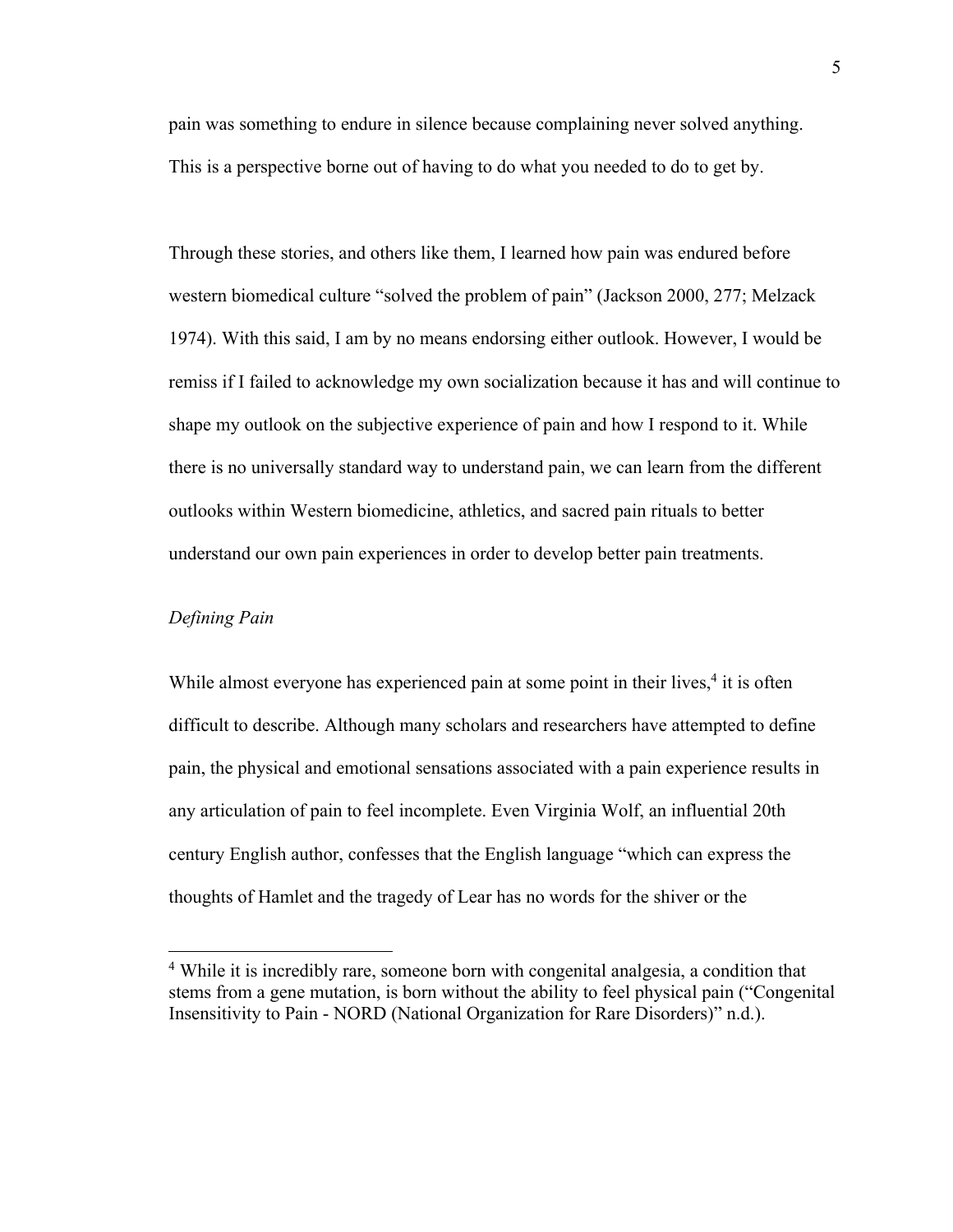headache…. The merest schoolgirl when she falls in love has Shakespeare or Keats to speak her mind for her, but let a sufferer try to describe a pain in his head to a doctor and language at once runs dry" (Scarry 1985, 4). In this sense, physical pain inhabits a nonlinguistic state which makes it difficult for people to define or describe.

The essential struggle to articulate pain is one that is present across all languages. Although there are cultural variations in an individual's respond to their pain, all linguistic responses are hampered by the indescribable dimensions of pain. This is because, "Physical pain does not simply resist language but actively destroys it, bringing about an immediate reversion to a state anterior to language, to the sounds and cries a human makes before language is learned" (Scarry 1985, 4). This, in turn, causes people to resort to using pre-linguistic cries to express their emotional and physical turmoil. In doing this, "Pain, in a sense *is* language, one that competes in several ways with every day-world language. [...] For chronic pain sufferers, the messages their pain sends replace and transform everyday-world language, so that messages sent or received in this language are distorted or trivial" (Jackson 2000, 165-166). While people have attempted to decode their pain sensations, they have subsequently failed in defining these nuanced experiences. So, we are still left with speaking about our pain experiences through metaphors. People define their pain by relying on metaphors of other physical sensation descriptors. I can say that I am experiencing a burning, stabbing, searing, dull, or aching pain but I cannot describe my pain without comparing it to a sensation like these.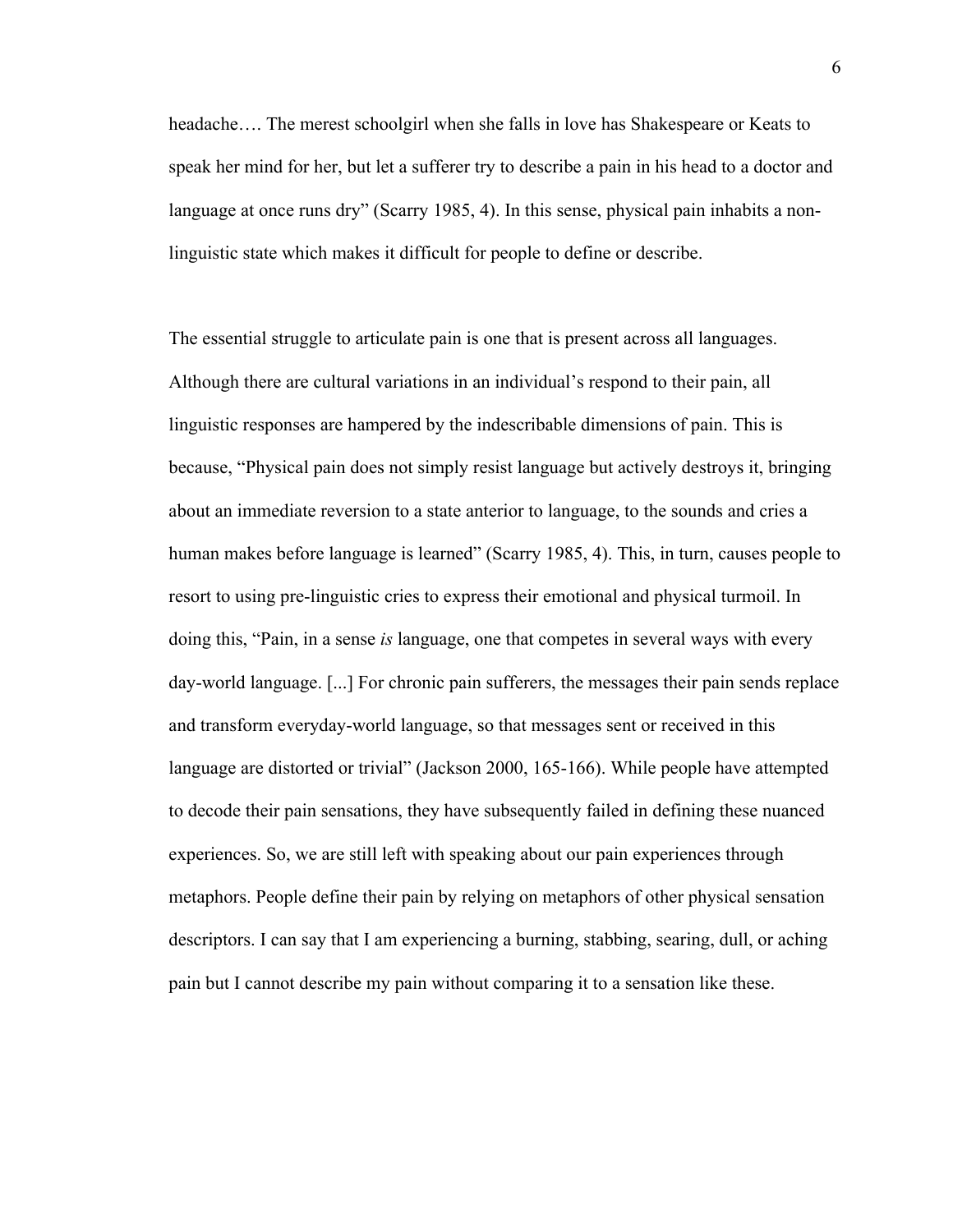Throughout history, many individuals have attempted, and subsequently failed, to define pain in a way that encapsulates both the mental and physical experiences associated with pain sensations. These attempts can be traced back to as early as 200 BCE. At that time, it was a widely believed "that pain is the product of bile and phlegm mingled with cold and heat. These simple combinations occur in the brain, and according to Syriac medicine, pain is the product of the brain (a concept that has passed the test of time and that would still hold true today)" (Moayedi and Davis 2013, 10; Budge 2002). This idea has also been utilized by the ancient medicine passed down by the Egyptians, Greeks (most famously Galen and Hippocrates), Babylonians, and Assyrians (Moayedi and Davis 2013).

Since then, people have created theories and definitions of pain that focus on the bodily sources of pain instead of the combination of the physical and psychological aspects of a pain experience. Some of the key theories of pain perception that have been created since the 17th century include the Specificity, Intensity (or Summation), Pattern, and Gate Control Theories of Pain. None of these theories have stood up to scientific scrutiny, in part, because they conceptualize pain as being a physical sensation rather than factoring in the emotional component of the pain experience. These are not comprehensive definitions because pain is simultaneously a physical and mental experience (Jackson 2000, 4; Merskey 1976, Knoll 1975). Although pain is often triggered by a physical sensation, it can only be understood through one's conscious processing of their pain experience. Sociocultural factors frame how we perceive our pain.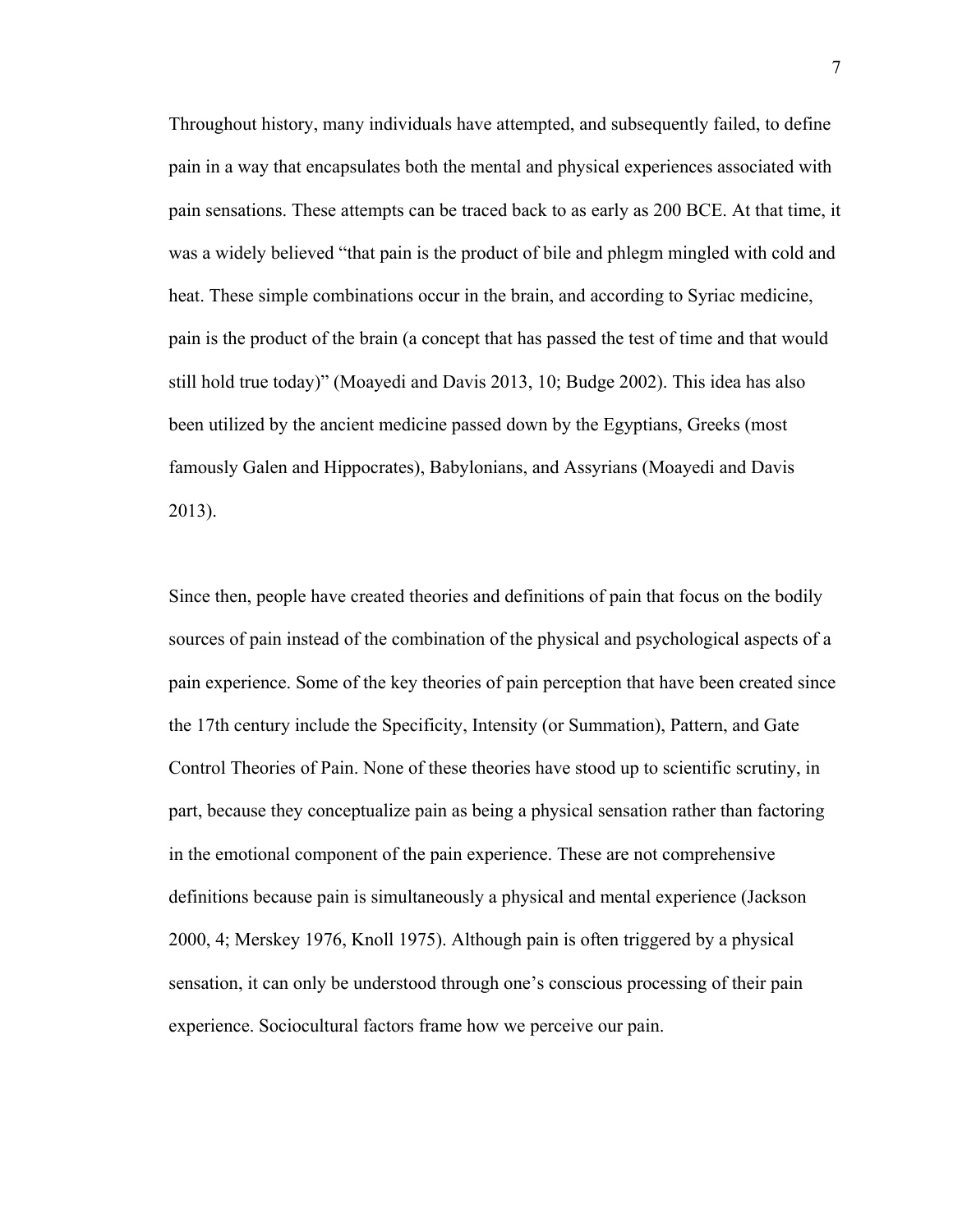Even when someone is undergoing or has undergone vast amounts of physical trauma, they will not experience pain if they cannot process their body's pain signals. When a doctor uses anesthesia, for example, their patients will not experience pain in a specific area, for local and regional anesthesia, or at all, for general anesthesia. One must be able to experience pain to be "in pain" regardless of the physical trauma. For example, when someone properly gets put under general anesthesia for a kidney transplant, their body undergoes an enormous amount of physical damage; however, in the moments they are under anesthesia, they are not experiencing pain. It is generally believed that the anesthetized "patient who looks and sounds as though in pain is registering chemical and electrical activity, not pain (although there are gray areas with respect to some kind of anesthesia)" (Jackson 2000, 4). The fact that operations like this can be described as "generally painless" means that one must be able to experience pain to be "in pain" regardless of the physical damage to their body. In another instance, someone can suffer without being physically harmed, like emotional pain after losing a loved one. Therefore, pain cannot be solely tied to the physical damage that impacts someone's nerves and tissues.

While there still isn't a universal definition of pain, scholars and biomedical doctors typically utilize the definition created by the International Study of Pain (IASP). The IASP defines pain as "an unpleasant sensory and emotional experience associated with actual or potential tissue damage or described in terms of such damage" (Jackson 2000,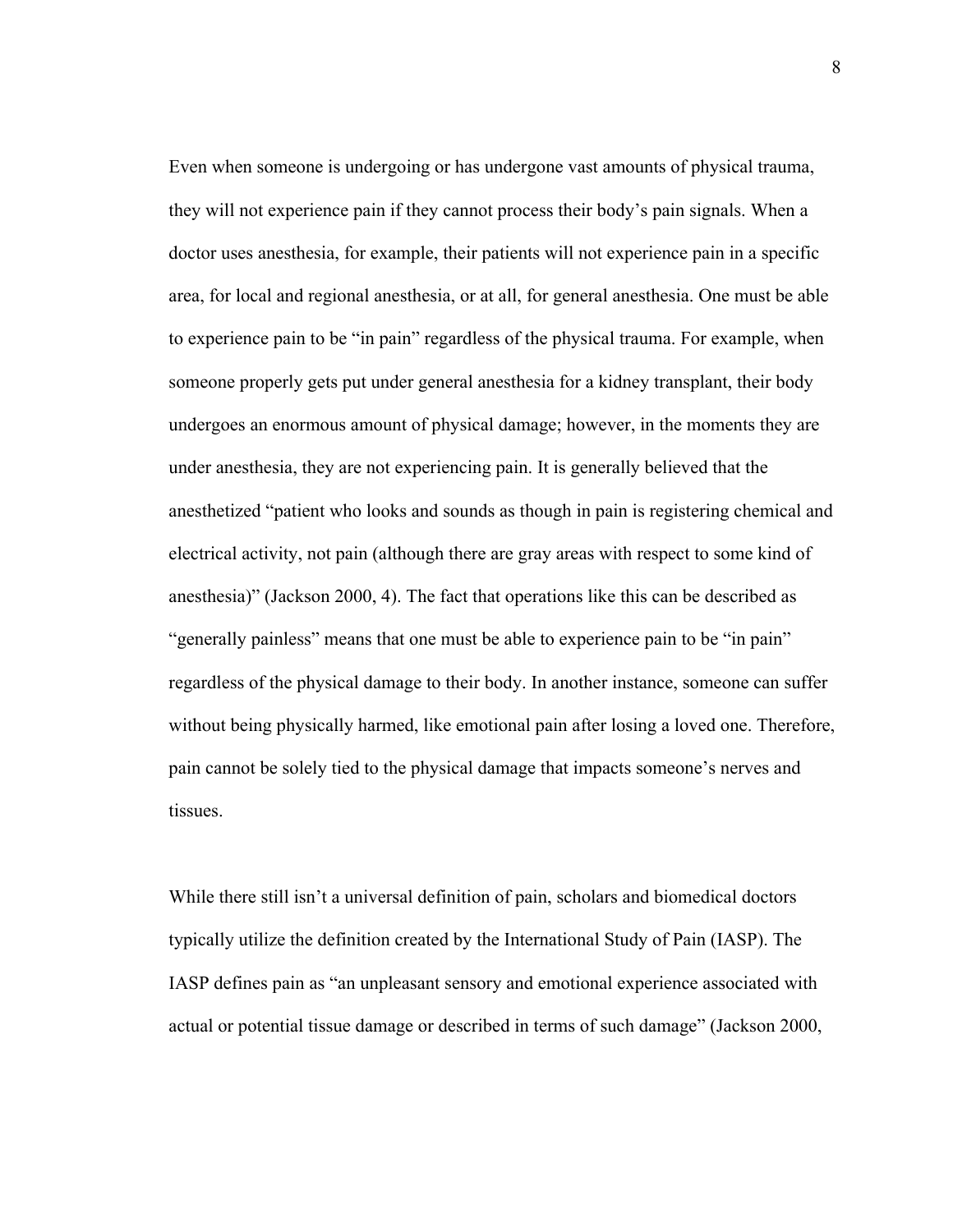3; International Association of the Study of Pain 1979; Moayedi and Davis 2013). Scholars and doctors gravitate towards this definition because it acknowledges the role of the psychological and physical aspects of pain.

Pain is an elusive concept that, while often associated with suffering, is not intrinsically tied to it. While those who adhere to the biomedical model present pain as a largely negative experience, and thus tied to unnecessary suffering of the body or mind, this is not always the case. There are many instances in which an individual willingly undergoes a painful physical trauma because they can view the pain as purposeful, if not beneficial. Because, while pain is both a physical and psychological experience, suffering is psychological. Someone can experience an immense amount of physical damage may not suffer if they are able to frame their pain experiences as being purposeful or productive. On the other hand, one can suffer without being physically harmed, such as the pain one may feel when they suffer the loss of a loved one. Therefore, "one may go so far as to say that pain can be the solution to suffering, a psychological analgesic that removes anxiety, guilt, and even depression" based on how they conceptualize their pain and its meaning within their cultural context (Glucklich 2001, 11).

#### *Fieldwork and Interviews*

I started researching the role of pain in athletics in my sophomore year of college when I took *Anthropology 201, Field Research in the Local Community* to learn about different anthropological research methods*.* During this course, I gathered original data on the pain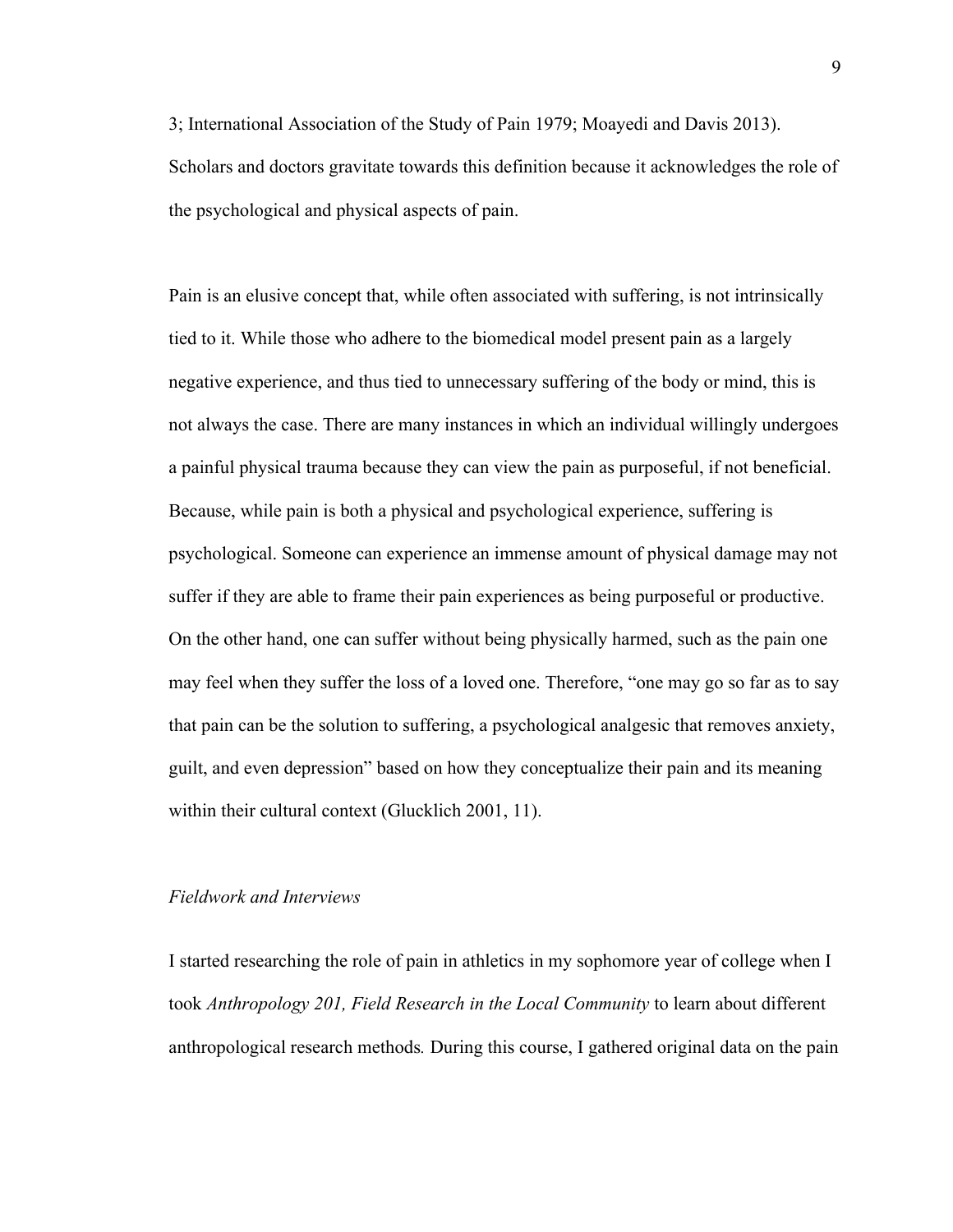experienced by Division I athletes through semi-structured interviews, participant observation, and a survey. I continued to research pain during my junior year as part of an independent study course, *Advanced Reading in Anthropology*, where I conducted an extensive literature review and interviewed more Division I athletes. As a Division I rower, I studied the anthropology of pain as a "native anthropologist<sup>5</sup>" which allowed me to study a community I was a part of while, at the same time, participating and observing everyday routines and habits as if I were new to the social environment.

I completed the Collaborative Institutional Training Initiative (CITI Program) for ethical research with human subjects and received Bucknell University's Institutional Review Board (IRB) approval for this project in the spring of 2021. I renewed my IRB approval the following fall to allow me to conduct follow-up interviews. For these interviews, I talked to two biomedical doctors on their experiences treating pain in rural Pennsylvania. These interviews spanned over two hours in total and resulted in over 30 pages of singlespaced transcribed notes. Together, these sources contribute to a greater understanding of the ways that the Western biomedical perspectives on pain and pain treatment challenges and even contradicts culturally sanctioned pain.

During my research, I learned that there is a plethora of medical research on pain and pain in sports but, comparatively, there is a dearth of anthropological research on sports

<sup>&</sup>lt;sup>5</sup> A native anthropologist is someone who writes about their own culture (Narayan 1993).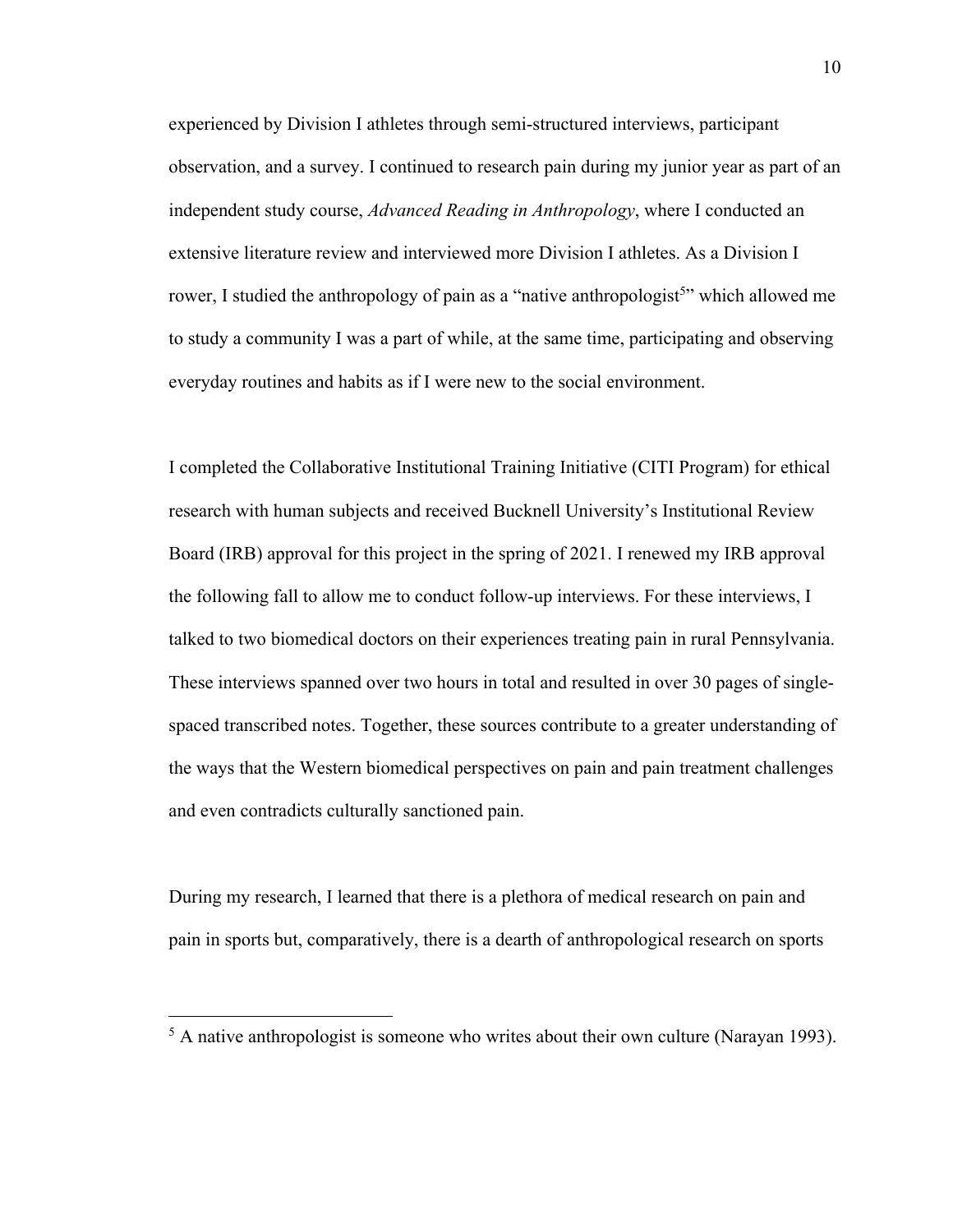related pain. So, my thesis will contribute to the anthropology of pain by analyzing the similarities and differences in the ways that athletes, religious devotees, and medical doctors understand pain.

#### *Biomedical Perspective*

In chapter one, I analyze the biomedical perspective on pain, which is the prevailing medical outlook within Western culture. Due to its prominence, biomedicine is recognized "as *the* medicine, rather than as one version of the larger human concept of medicine as an interpretive and intervention social process" within Western culture (Thorne 1993, 1932). The biomedical model focuses on the physical symptoms or signs of a disease and often overlooks the socio-cultural or religious factors that might play a role in the individual's experience and understanding of their illness. Western biomedicine's prevailing outlook presents pain as "an unproductive threat to cultures and identities" (Shilling and Mellor 2010, 521). This perspective frames pain as destructive and shies away from acknowledging benefits of pain. Within the biomedical framework, people often believe that being pain-free is our ideal state. Therefore, people tend to view any fluctuation from this state to be a cause for concern (Melzack 1974, Morris 1991).

The medicalization of pain has not always been the prevailing outlook within Western medicine. "We have vacillated over the centuries between advocating that pain should be aggressively treated and believing that pain is necessary and important to the curing of the condition or integral part of the treatment given" (Lalken 2021, 2). For most of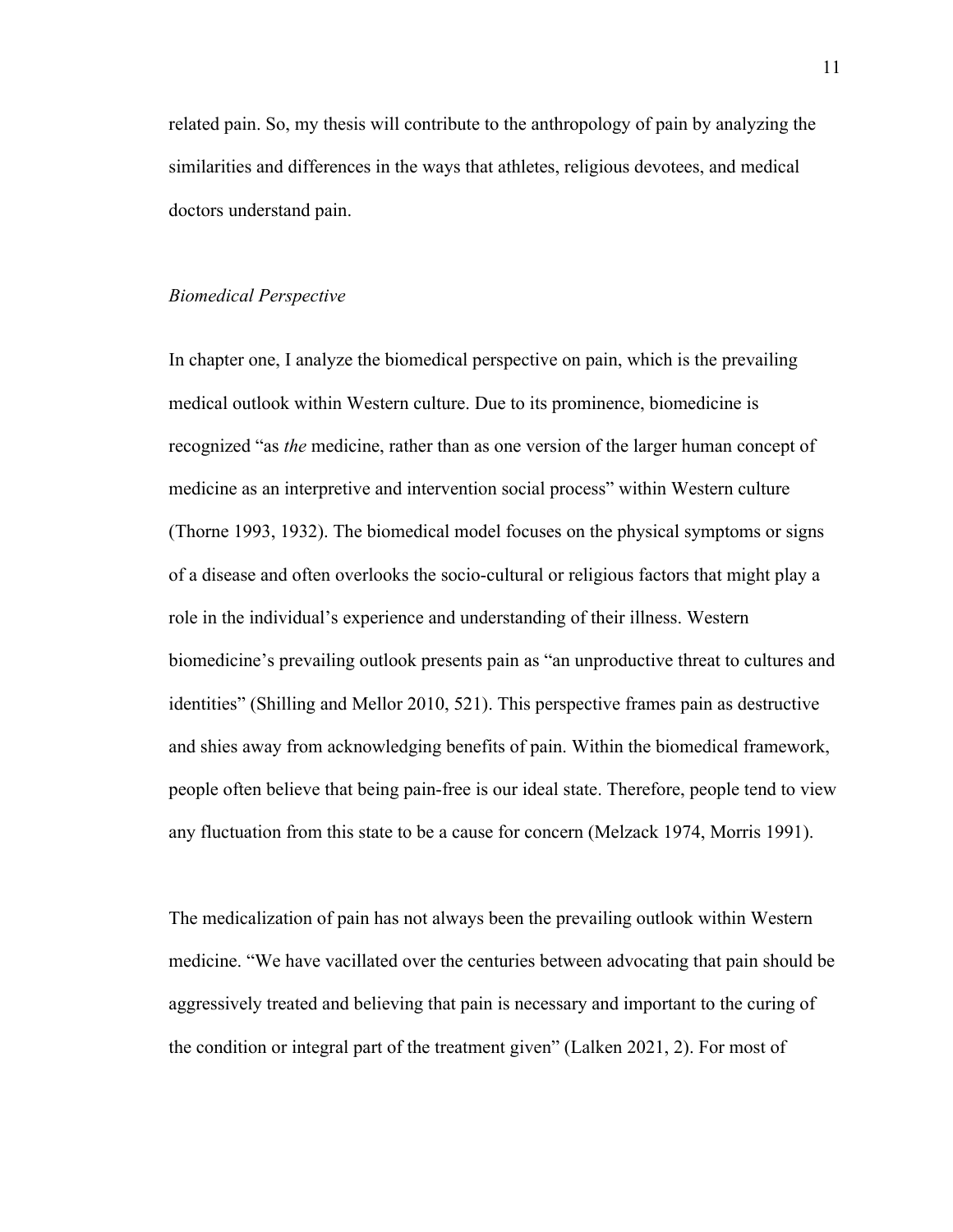human history, western medical practitioners saw pain as an inevitable result of living. Before the 1800s, people did not believe that pain is something that needed to be treated. Instead, people saw it as a sign that the treatment was working. Then, in the 1800s, doctors became more preoccupied in managing their patients' pain. The introduction of surgical anesthesia in the mid-nineteenth century challenged the cultural value-systems regarding pain (Lalkhen 2021). Medical practitioners did not immediately accept and use surgical anesthesia because many people, like doctors or priests, had questions regarding the ethics of performing on nonconscious people and whether anesthesia would delay the healing problems. Priests and some physicians promoted the idea that anesthesia would corrupt a person's soul. Therefore, "The development of medicine and surgery as endeavors that can be accomplished only by relieving pain, and a philosophical shift toward the value of the individual, changed the narrative from one claiming pain as necessary and a part of human life to viewing pain as an experience that needed to be actively managed" (Lalkhen 2021, 3). The cultural shift in perception accelerated in the 1980s and is tied to the release of OxyContin and other opioids for non-cancer pain. This period and its relationship with the prevailing attitudes towards pain in the US will be discussed further in chapter one.

#### *Sacred Pain*

Within Western biomedicine, pain is the enemy, an ailment to be eliminated. However, the Western biomedical perspective on pain is culturally specific. Throughout history, humans in different cultural contexts have interpreted pain as a morally meaningful and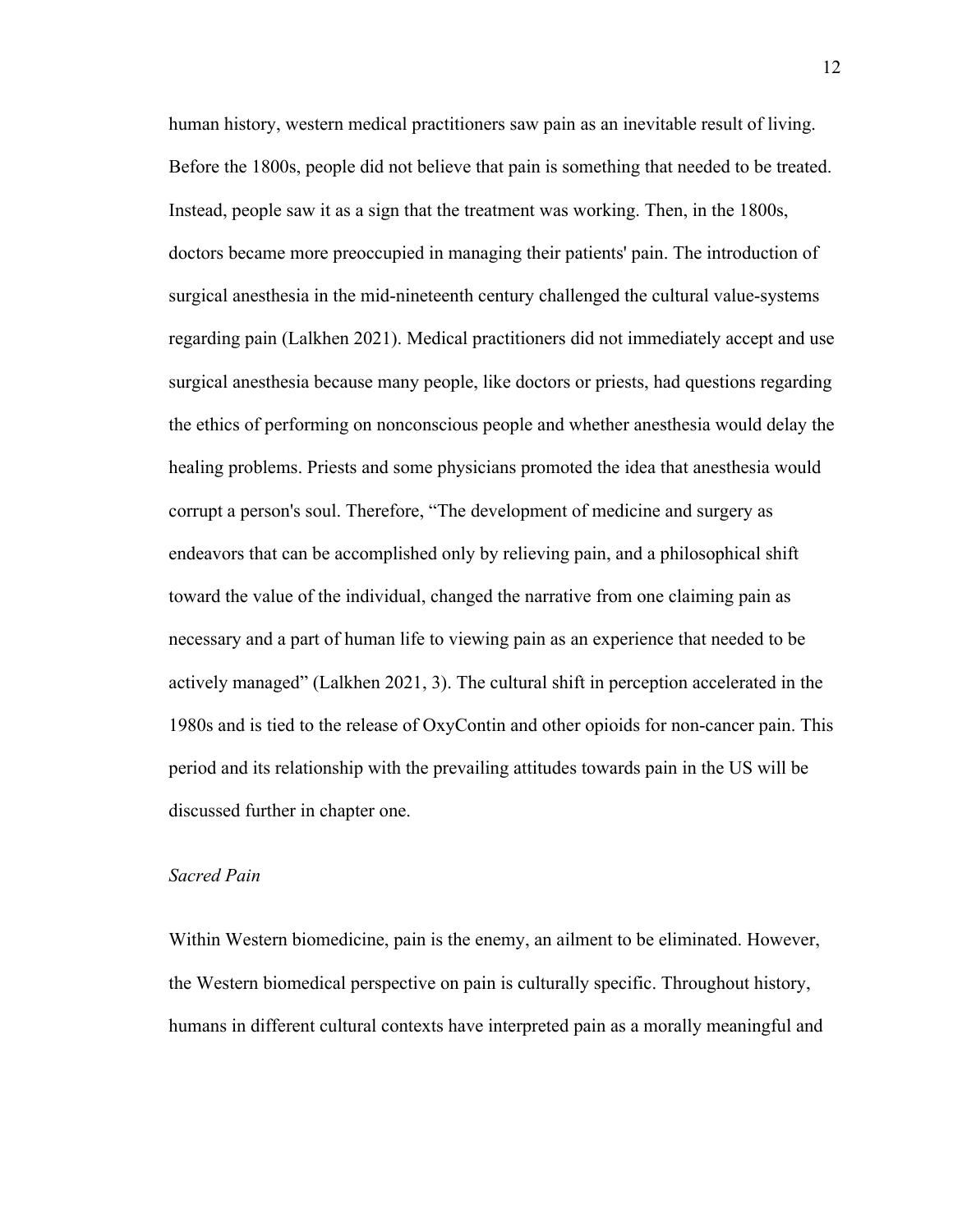useful experience. In chapter two, I delve into the ways in which different religions groups have imagined pain as transformative, beneficial, and sacred. Religious devotees participate in sacred pain rituals because "the pain they produced was meaningful" (Glucklich 2001, 44). There is a significant body of literature that discusses how people participate in painful acts to fit into an ascetic ideal (Vandermeersch 2008). Many groups (such as Christians, Muslims, Sufis, Hindus, and Native Americans) use, or have used, sacred pain within specific rituals. In this thesis, I focus specifically on Christian selfflagellation, the Thaipusam Kavadi ceremony, and the Native American Sun Dance. I have decided to focus on these instances of sacred pain because they are practiced in different geographic and cultural settings, and these ritualized acts of self-hurt<sup>6</sup> serve varying purposes.

Christian self-flagellation is often understood as a tool people use to save their soul by hurting their body. Scholars have traced the practice of self-flagellation back to the eleventh-century church reformer and monastic leader Peter Damian, who appeared to have initiated the practice in the monastery of Fonte Avellana. Although Damian wrote

<sup>&</sup>lt;sup>6</sup> I am deliberately using the term "self-hurt" instead of "self-harm" because self-harm is a form of non-suicidal self-injury (NSSI) and subsequently associated with emotional distress or a mental health disorder, such as depression or borderline personality disorder. Individuals may resort to NSSI to cope with emotional numbness, suppress overwhelming emotions, or to punish themselves (among other purposes). While NSSI is an act of purposeful pain that often provides someone temporary relief, I have decided not to discuss this form of pain. I felt that I could not do justice to this complex and misunderstood coping mechanism due to the scope of my research. Throughout my thesis, I utilize the term "self-hurt" to make the distinction between someone's motivation to self-harm and a devotee's motivations to self-hurt in a ritualized setting.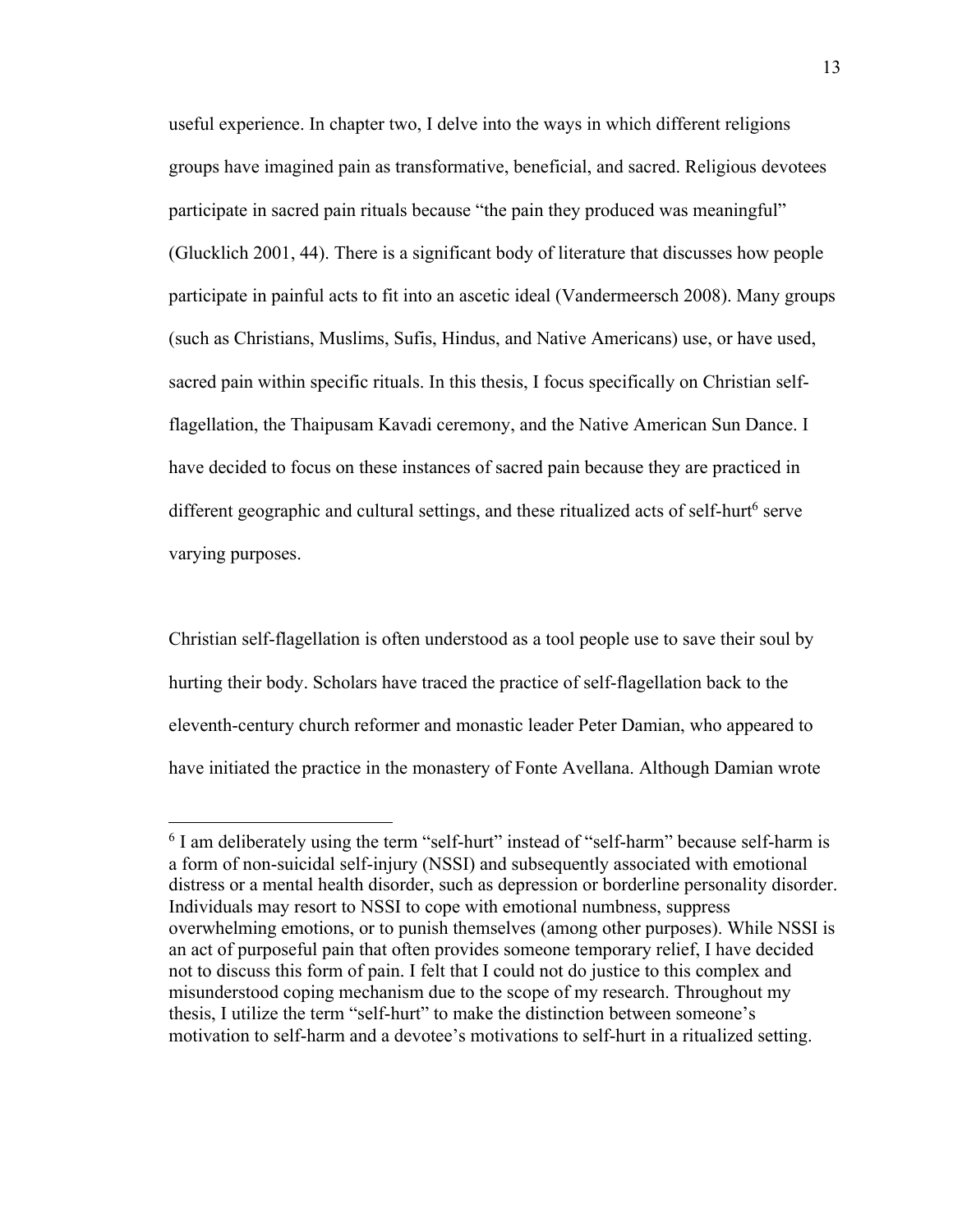prolifically about how the monks were "expected to whip their naked bodies and to do this together, without being ashamed of each other's nakedness," self-flagellation did not spread to other monasteries (Vandermeersch 2008, 262). However, it is believed that they influenced the 13th century wave of group flagellation in Perugia which later fizzled out as well.

Self-flagellation became more wide-known and accepted during the flagellation movement in the summer of 1349. At that time, large groups of flagellates meandered through Europe before arriving in Tournai (present-day Belgium). In this setting, selfflagellation was not a form of self-punishment, self-abnegation, or humility. The pain that flagellators inflicted on their own bodies allowed them to feel superior to others since they "experienced in themselves the suffering of Christ, as though Christ's blood was present in their bodies" (Vandermeersch 2008, 263). While the strength and acceptability of these flagellation movements continued to vacillate throughout the following centuries, this practice was "kept alive in most religious orders and congregations, especially in newly created orders such as the Jesuits" (Vandermeersch 2008, 265).

Another form of sacred pain is the Thaipusam Kavadi ritual. Thaipusam is a day of penance for Hindu and Tamil devotees, and it is held in honor of Lord Murugan's victory over evil (Jegindø et al. 2013). According to the legends, the goddess, Parvati, gifted a lance to her son, Murugan, so that he could defeat the evil demon Sooropadman who was the "incarnation of evil and anti-dharmic forces in the world. With this act, Murugan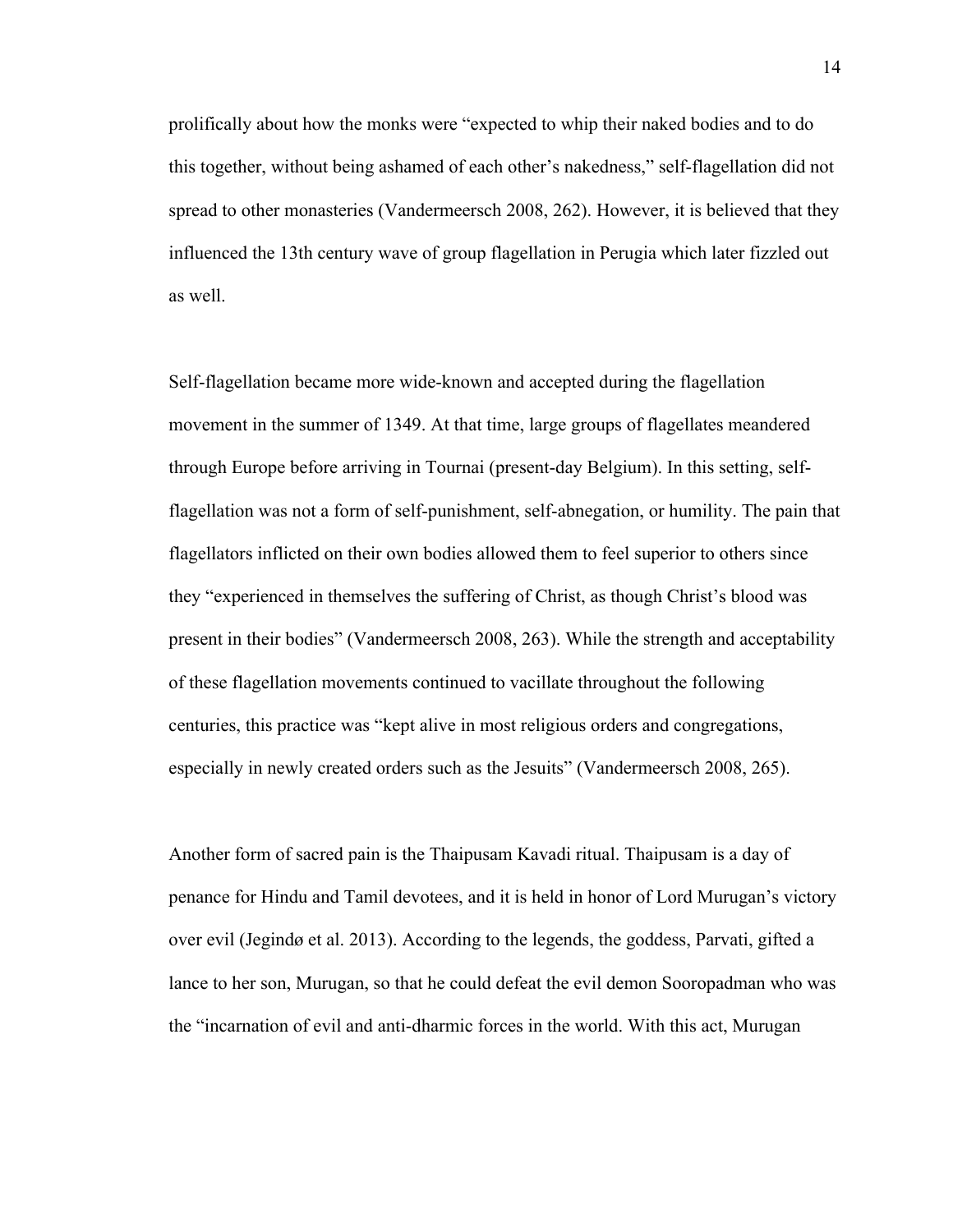cleansed the world from bad karma" (Jegindø et al. 2013, 174). The devotees who participate in this ritual do so to honor Murugan's victory and to reduce bad karma for themselves, their family, and other members of their community (Jegindø et al. 2013).

The Thaipusam ritual consists of ten days of prayer, fasting, and sexual abstinence in honor of Lord Murugan. However, devotees who participate in the Kavadi ritual on the tenth day may spend several weeks preparing. On the full moon of the Tamil month of Thai, the final day of the celebration, male devotees get their bodies pierced with hundreds of needles, skewers, hooks and/or carry a wooden kavadi, a small wooden arc, that may weigh up to 40 kg. Some devotees "drag enormous chariots by hooks attached to their skin and others walk on shoes made of nails" (Xygalatas et al. 2018, 247). While women and children also participate in the ritual, they do not engage in the most painful activities. Instead, they may carry a small kavadi or a pot of milk and will either "have a single piercing through the tongue or cover their mouths with a scarf" (Xygalatas et al. 2018, 247). After the piercings, the kavadi bearers and other devotees make the 13 km pilgrimage to the Batu Caves in Malaysia (Maciejowski, 2015).

Although many participants have extensive piercings and/or carry a kavadi, they make the pilgrimage with minimal pain and bleeding because they are in a ritual trance. The Thaipusam Kavadi participants experience an altered state of consciousness (ASC) that allows them to dissociate from their physical experiences (Ward 1984). Although the Thaipusam Kavadi ceremony involves self-mortification, Kasim found that local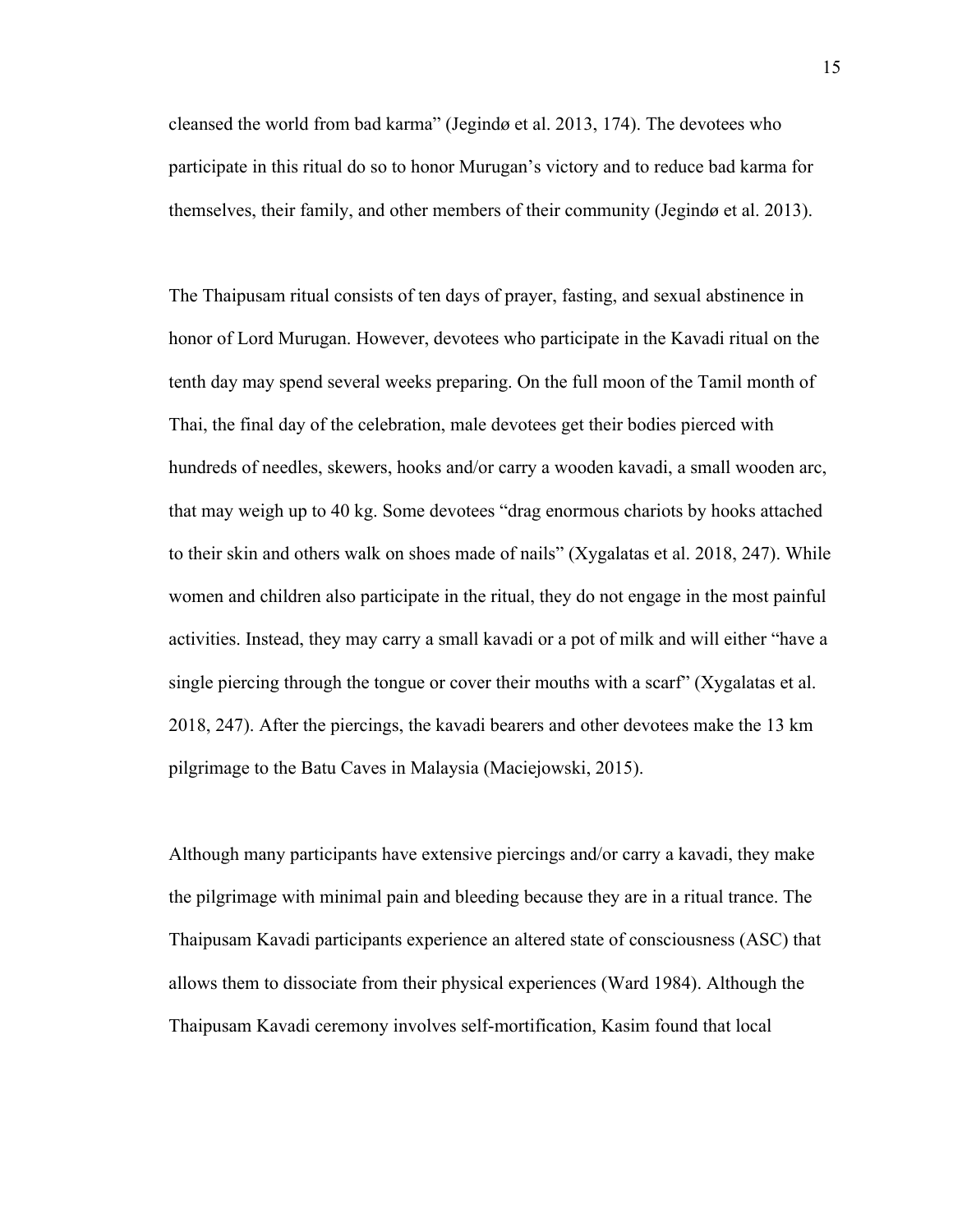devotees described Thaipusam as a joyful time. The day acts as a rebirth of oneself that allows the devotees to seek forgiveness for their past sins or misdemeanors and receive a level of purification (Kasim 2011).

The final form of sacred pain I discuss in this paper is the Sun Dance. The Sun Dance is a ceremony of renewal that was practiced by approximately twenty native American tribes during the eighteenth and nineteenth centuries. The Sun Dance is a ceremony of renewal that was practiced by approximately twenty native American tribes during the eighteenth and nineteenth centuries although they were not necessarily the the same between tribes. According to Polhemus (2014), one or more participants "would go forth into the wilderness, prepare himself by fasting and sexual abstinence, insert the appropriate hooks, thorns, or eagle's talons into the flesh of his chest or back and suspend himself until he succeeded in ripping his flesh free to fall back to earth" (97). The act of fighting back against one's flesh was seen as a dance. Many participants would enter a higher or altered state of consciousness. In this Although the United States government outlawed this ritual in the 1880s, the tradition continued and was eventually legalized again. The Sun Dance, especially the Lakota-style Sun Dance, experienced a "major renaissance" in the 1970s (Hallowell 2010, 85). The Lakota Sun Dance consists of four days of ritual dancing during which the dancers refrain from food and water. An "intercessor" guides the ceremony and is responsible for performing other ritual functions, such as piercing the flesh of some or all the dancers.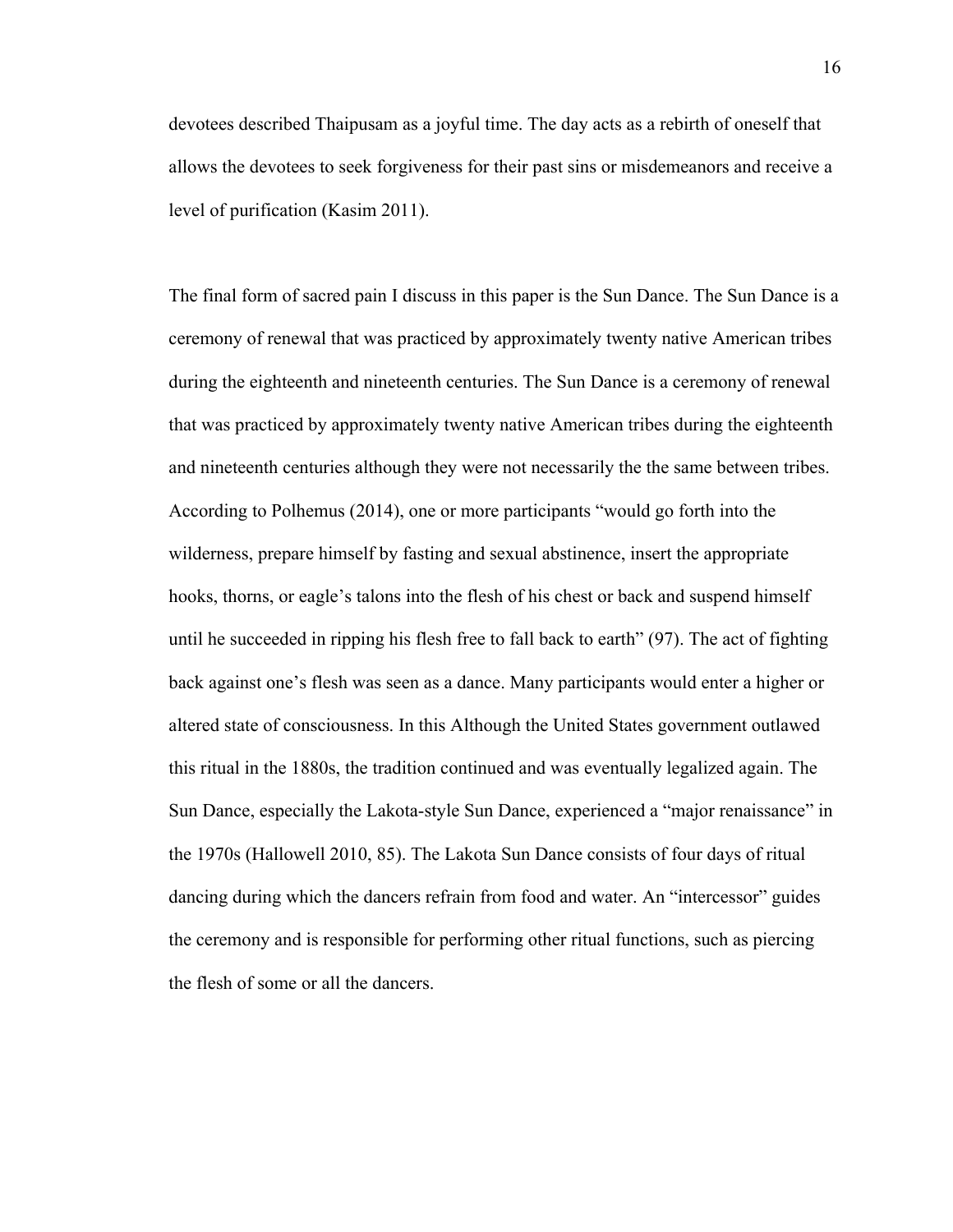The purpose of this ritual is to "facilitate communal, tribal, and individual renewal that preserves Lakota traditions and values. Two essential elements for renewal are taught in the Sun Dance are sacrifice and ethical behavior" (Hallowell 2010, 87-88). Through participating in this ritual, devotees learn how to act in relation to their relatives and their community. The joint sacrifice they undertake and the suffering they endure strengthens their social bonds by centering them around a common purpose.

#### *Athletic Pain*

In the final chapter, I discuss a contemporary environment in which certain levels of pain are not only acceptable but embraced. Athletes learn to push themselves to their physical and mental limits and, with this level of exertion, pain becomes something to be expected because of their competitive endeavors. Individuals in the athletic communities tend to understand that there are risks involved with every sport. Although pain may not be the direct goal of one's athletic endeavors, competitive athletes are aware that it is often an indirect consequence of their training or competitions. In this section of the paper, I find myself writing from the perspective of a "native anthropologist" since I am a Division I rower myself and have experienced a range of athletic-related pain and injuries.

One of these experiences came during my first year of rowing, back in the spring of 2014. We had just finished a workout in the erg facility (a sparse industrial room in an office complex a mile from our boathouse). One of our coaches, a young woman in her midtwenties, gathered our team of 30 women's novice rowers together. She told us that,

17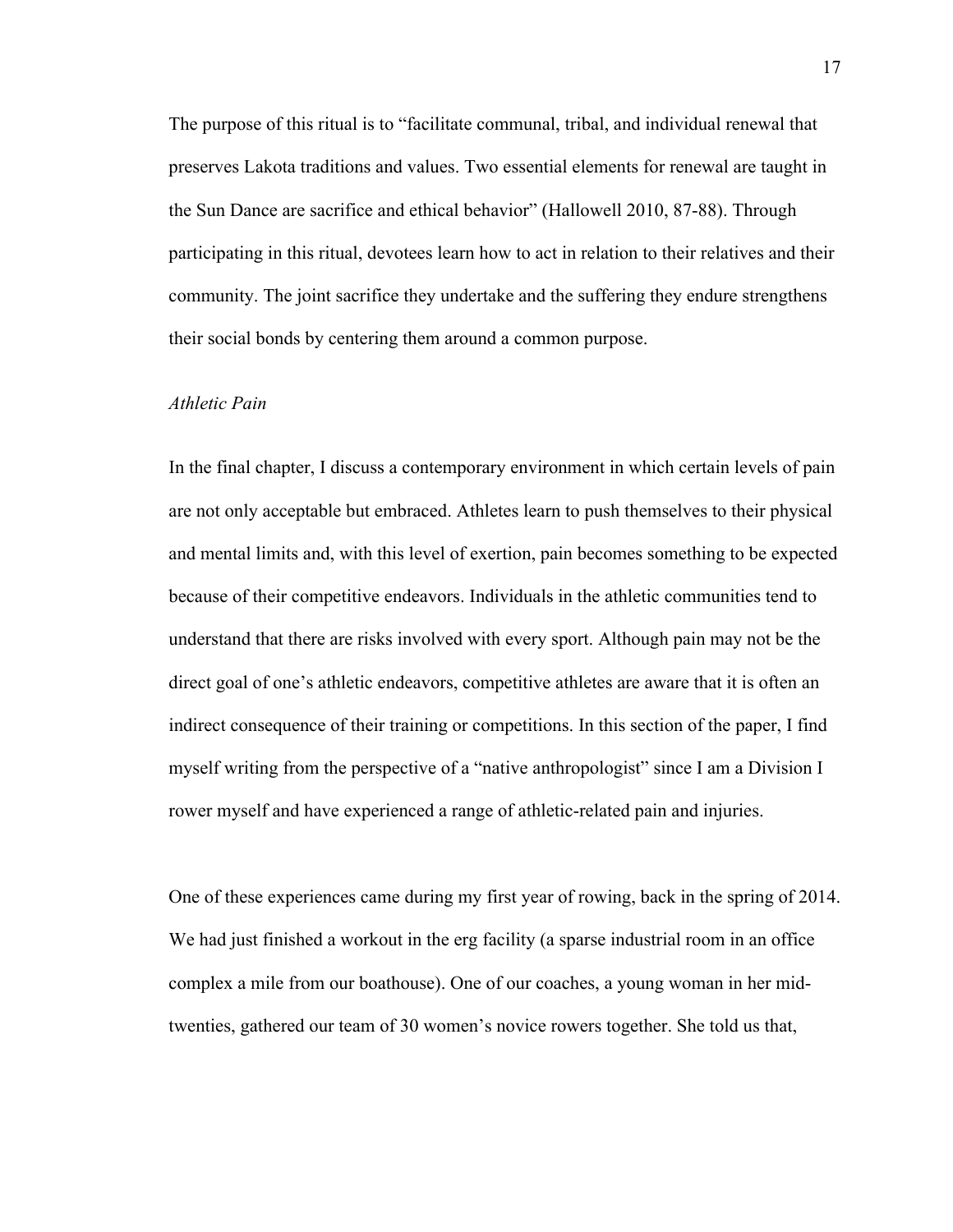"Your mind gives up before your body does" in an attempt to chastise us for "flying and dying<sup>7</sup>" on our earlier workout. Echoing the Cartesian distinction of mind vs. body, she explained that our minds, wanting to get us out of danger, will tell us that we can't keep going but our minds are lying to us.

I don't think we really believed her, at least I didn't because I assumed that my mind would be able to accurately predict when my body could not physically continue. Our coach responded, as if anticipating our disbelief, "Okay, let's do some wall-sits." I groaned silently. My legs were already tired because I was not accustomed to the level of our training, but I made my way to the edge of the room. We were spread out on all four walls so that we could see each other. My coach directed us to, "Raise your hand if you think you can wall-sit for a maximum of one minute." Most of the girls raised their hands with a mixture of confidence and apprehension. I hesitated for a second before raising my hand as if in solidarity. But in the back of my mind, a nagging voice questioned whether this was something I was capable of. While emersed in my own thoughts, I almost did not hear our coach continue. "Okay," she responded, "raise your hand if you can do a minute and thirty seconds." A handful of girls extended their arms to mirror us. Once my coach had gotten to 2 minutes, everyone had a hand up.

<sup>&</sup>lt;sup>7</sup> Flying and dying is a term used to describe the process of starting out a workout at a pace that is too fast, "flying," and eventually being unable to continue at that pace or even a pace close to it, "dying." It typically results in the rower going slower than they are capable of.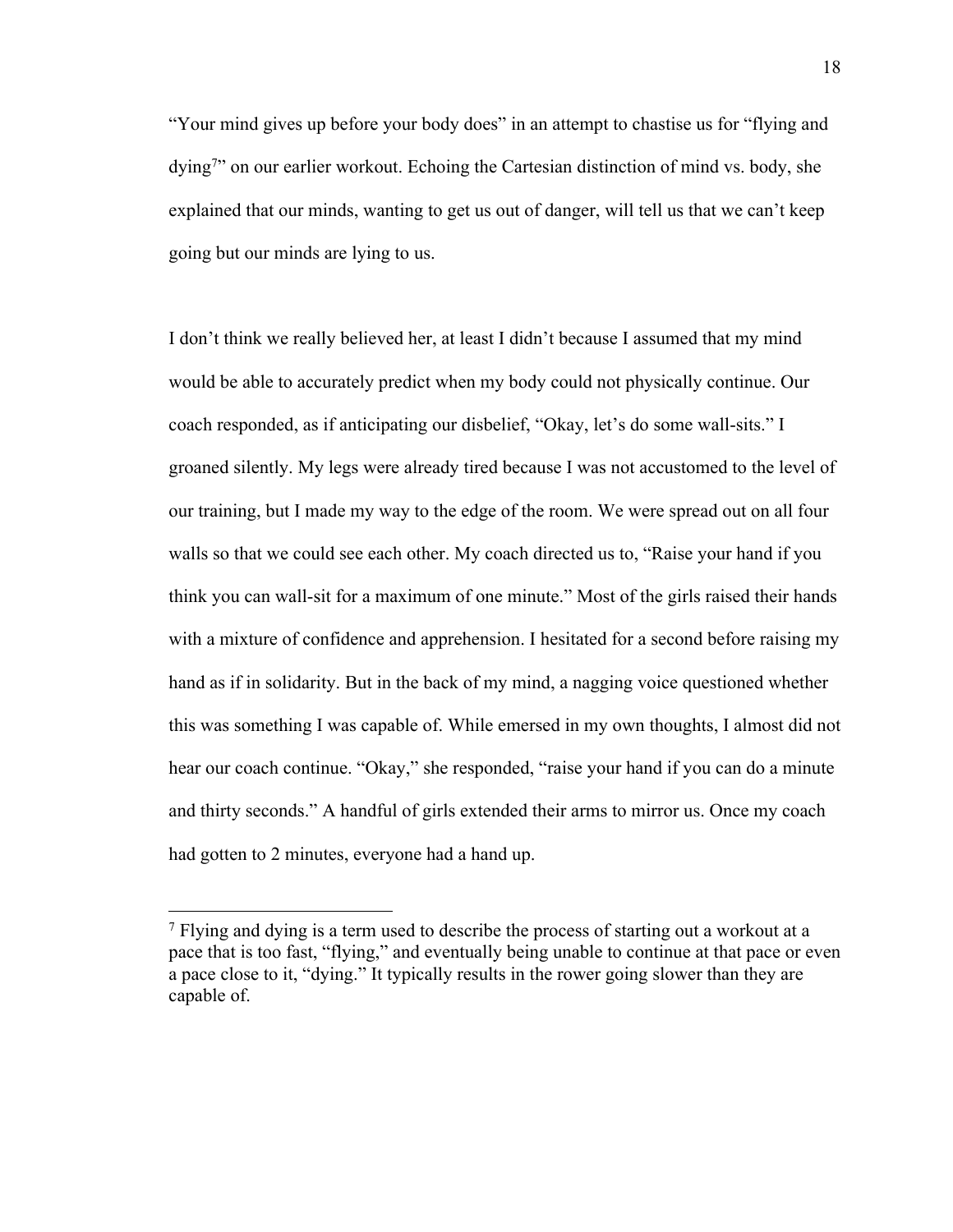Our coach then explained what we were going to be doing and my stomach fell with fear and anticipation. "I'm going to start the timer for wall-sits. Once you feel like you can't do it anymore, raise one of your hands up above your head but keep wall-sitting." After we started, the seconds seemed to trickle by as if they were caught in mud. I kept watching my teammates because I desperately did not want to be the first one to admit my own weakness. This fear was mixed with another feeling of apprehension that stemmed from not knowing how much longer it would be until our coach allowed us to stop the exercise. At about a minute, a handful of hands crept up. Mine followed suit not too long after. You could see the visible pain in everyone's bodies, legs trembled and faces grimaced, but we stayed put as if we were glued to the walls. By two minutes, everyone's hands were up but, and my eyes focused on our coach as if to will her to realize that everyone's hands were up and call us to stop. But, to my surprise and anguish, she didn't. All thirty of us watched each other through our palpable agitation but no one got up. Whether it was out of competitiveness, comradery, or fear of being perceived as "weak," we all stayed with quaking legs and our arms above our heads for another minute, although it felt like much longer.

As soon as our coach finally called "stop," many of us, lacking the strength or willpower to straighten out legs to stand, slid to the floor. "See" she gloated as though she had proven an obvious point, "All of you had your hands up for at least a minute but you were able to keep going. Your mind didn't think you could do it but your body could."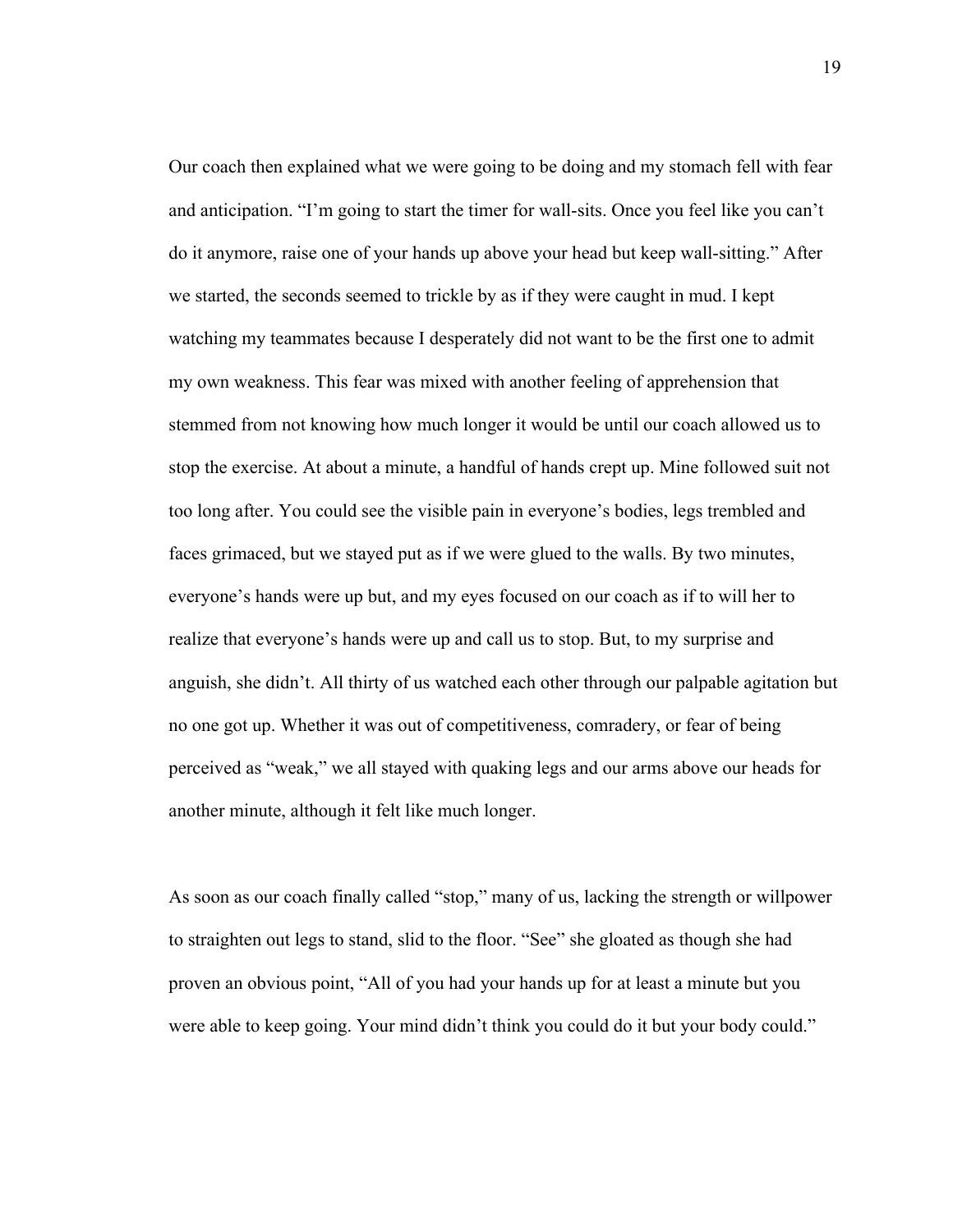## *Conclusion*

While this is by no means a comprehensive analysis of pain, I hope it will contribute to the discussion of purposeful pain within anthropology. Since our personal perspectives of pain are highly subjective and shaped by culture, it is important to understand how these perspectives are formed and what that means for our relationship with pain. My role as a native anthropologist has allowed me to re-think how and why I understand and respond to pain. I hope that this thesis will provide a similar insight by exploring the many reasons that push people to endure and even seek out pain.

In chapter one, my analysis is centered around the biomedical perspective and how our current ideas of pain became widely accepted within western culture. In this chapter, I also discuss the ways in which doctors are socialized to diagnose and treat pain and how the rise, and subsequent fall, of the availability of prescription opioids has changed these practices. In chapter two, I focus on sacred pain and the way that cultural meanings of pain transform the pain experience. And finally, in chapter three, I discuss the role of pain in athletics. Athletes often, both consciously and unconsciously, adopt many of the cultural and psychological perspectives on pain that are informed by both Western biomedicine and the religious construction of sacred pain. Consequently, athletes are forced to exist in a paradoxical state between understanding pain as meaningless and understanding it as meaningful. In the conclusion I explore how this paradox might contribute to pain management and to the scholarship on pain.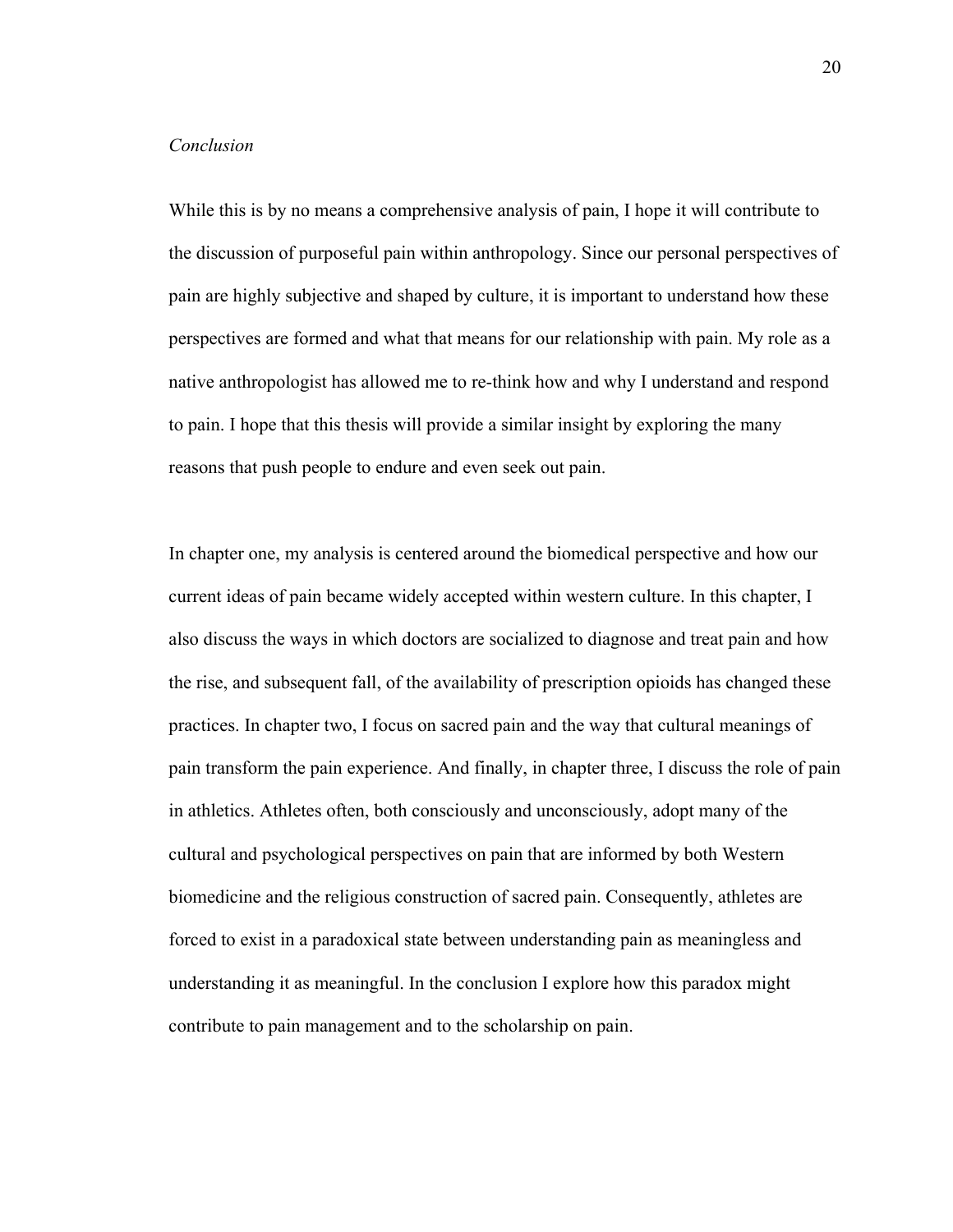#### **Chapter I: Biomedicine**

#### *Introduction*

While researching and writing this thesis, I was reminded of an old joke that my dad would tell me when I was growing up. While the details have changed over time, the punchline remains the same. The joke goes: There is a boy who is repeatedly hitting his head against the wall. When someone, reasonably concerned, asks him why he is hurting himself, the boy replies, without missing a beat, "Because it feels so good when I stop." While I chuckled in response time and time again, I never understood the humorous nature of this joke and, to be honest, I still don't fully understand how it qualifies as a joke. And maybe that is because I've also grown in a time when the prevailing Western biomedical outlook presents pain as treatable and subsequently unnecessary (Morris 1991).

Within the Western biomedical cultural outlook, it appears like "common sense rebels against the idea that pain can be experienced as something good. If it is pain, we say, it must be a negative experience. Pain can never be anything else" (Glucklich 2001, 88). This "common sense" is informed by Western cultural understandings of pain and, since biomedicine has been integrated into Western culture, by Western biomedicine as well (Zalta et al. 2020). The prevailing assumption is that Western medicine has solved the problem of pain due to medical innovations and new technologies. We have grown to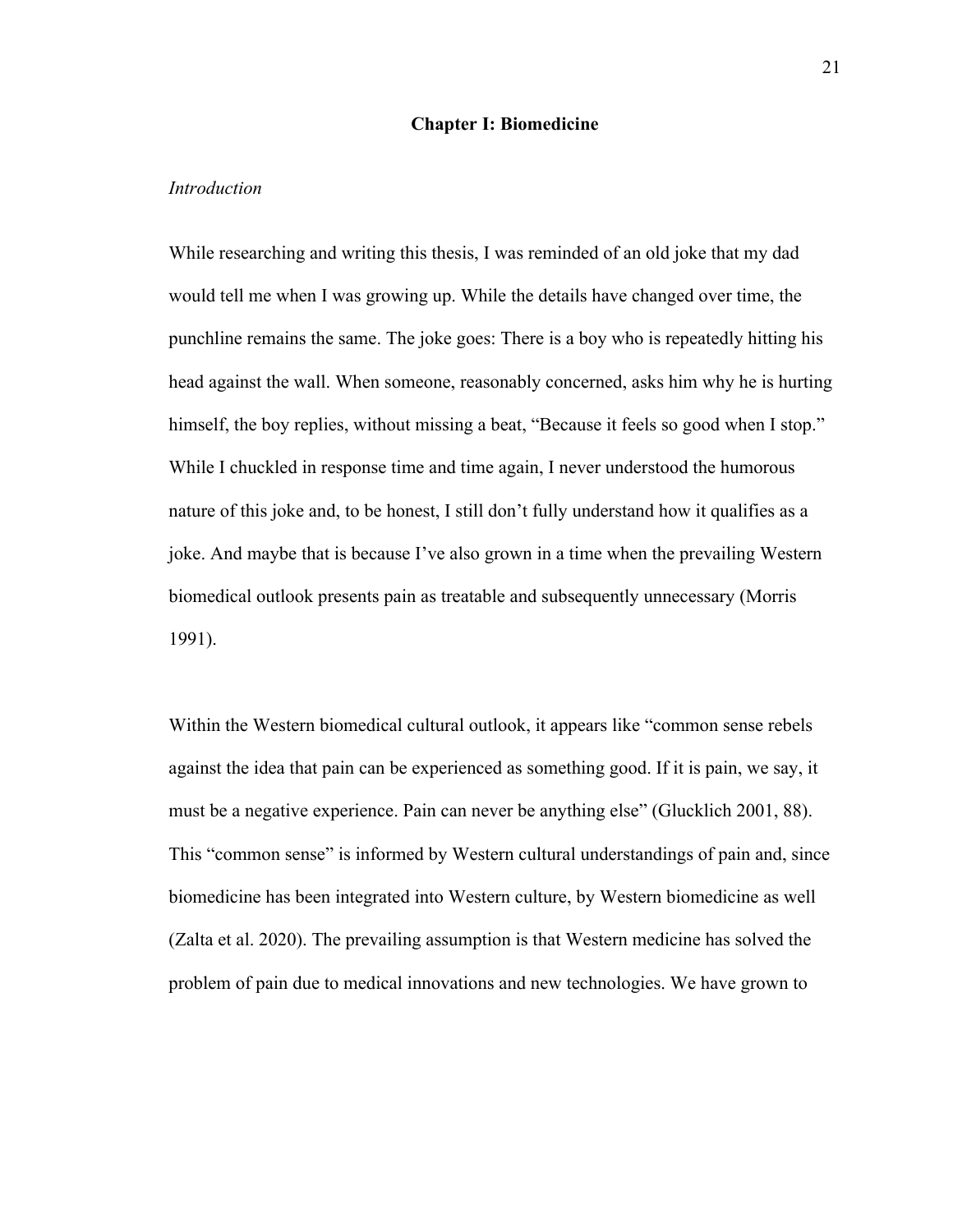believe that an "ultimate panacea of complete pain relief for everyone is reasonable" (Jackson 2000, 277; Melzack 1974).

As a part of my research, I interviewed Dr. Nichols, a primary care physician, over the phone one fall afternoon. He was driving out of town for the weekend, so his voice buzzed through my phone as he described that prescription painkillers, such as opioids, are becoming "more of a norm [that] patients are expecting something like–like that for sometimes even the mildest of pain" (Personal interview 10/7/21). The assumption that even mild pain should be treated with the strongest pain prescription pain medication possible reinforces the cultural belief that pain, like disease and illness in general, is something to be eliminated at any cost. For doctors, the "knee-jerk" reaction, as Nichols describes, is to prescribe more painkillers even when it is not medically necessary<sup>8</sup>. In this chapter, I analyze how our current understanding of pain was formed and how this outlook was informed by the rhetoric of pharmaceutical companies and how it shapes biomedical culture.

<sup>8</sup> While the pathologization of pain was highlighted by my interlocutors and academic research, it is important to acknowledge that there is an uneven distribution of access to these pain killers. While biomedicine is focused on eliminating a patient's pain with strong pain killers, there is still a level of unconscious bias that creates an environment where doctors may not believe a patient's reported pain levels, especially if the patient is perceived to be a member of a historically stigmatized group within biomedicine (i.e. people of color, women, and patients with obesity). While this is an issue within biomedicine that should be addressed, it does not invalidate the claim that biomedicine pathologizes pain or the harm caused by the push to prescribe.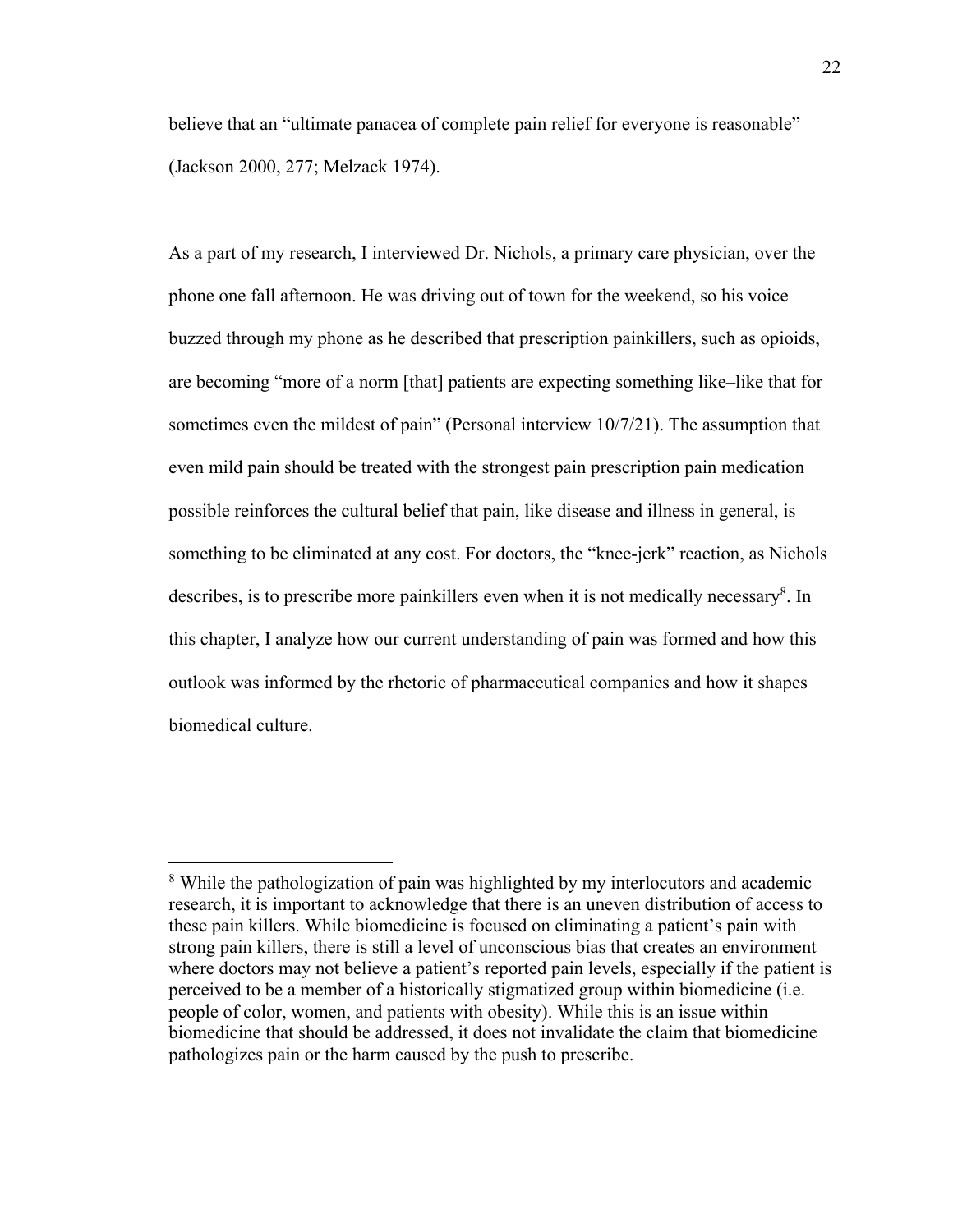#### *Timeline of an Epidemic: How Pain Became Unacceptable*

The current Western biomedical lens conceptualizes pain much like it does other diseases such as cancer and hypertension, which led doctors to fight it with every medication and treatment possible. Historically Western medicine was grounded in Christianity before it became secularized. Society associated pain with religious punishment, especially the pain of childbirth. Doctors feared that if they alleviated their patient's pain, they would be undermining the will of God. Since the book of Genesis explains that women suffer during childbirth as a punishment for primal sin, many Christians at the time believed that using anesthesia to eliminate pain during childbirth was the work of the devil.

Many doctors also relied on their patients' pain to measure their progress during treatment because they associated pain with a patient's ability to heal. Doctors didn't want to alleviate pain and cause further harm to befall their patients (Glucklich 2001; Duffy 1968). François Magendie, a prominent French doctor, believed that "pain was essential to life and was connected with the vital essence of the living organism and that anesthetics rendered the 'patient a corpse'" (Glucklich 2001, 186; Fulop-Miller 1939). This led many to believe that the passivity of an anesthetized patient would lead to a poor recovery. By extension, people believed that experiencing pain helped patients to heal with fewer complications (Glucklich 2001).

In the mid-19th century, doctors began to use anesthesia for medical procedures; however, it didn't become a mainstream medical practice until the latter half of the 19th

23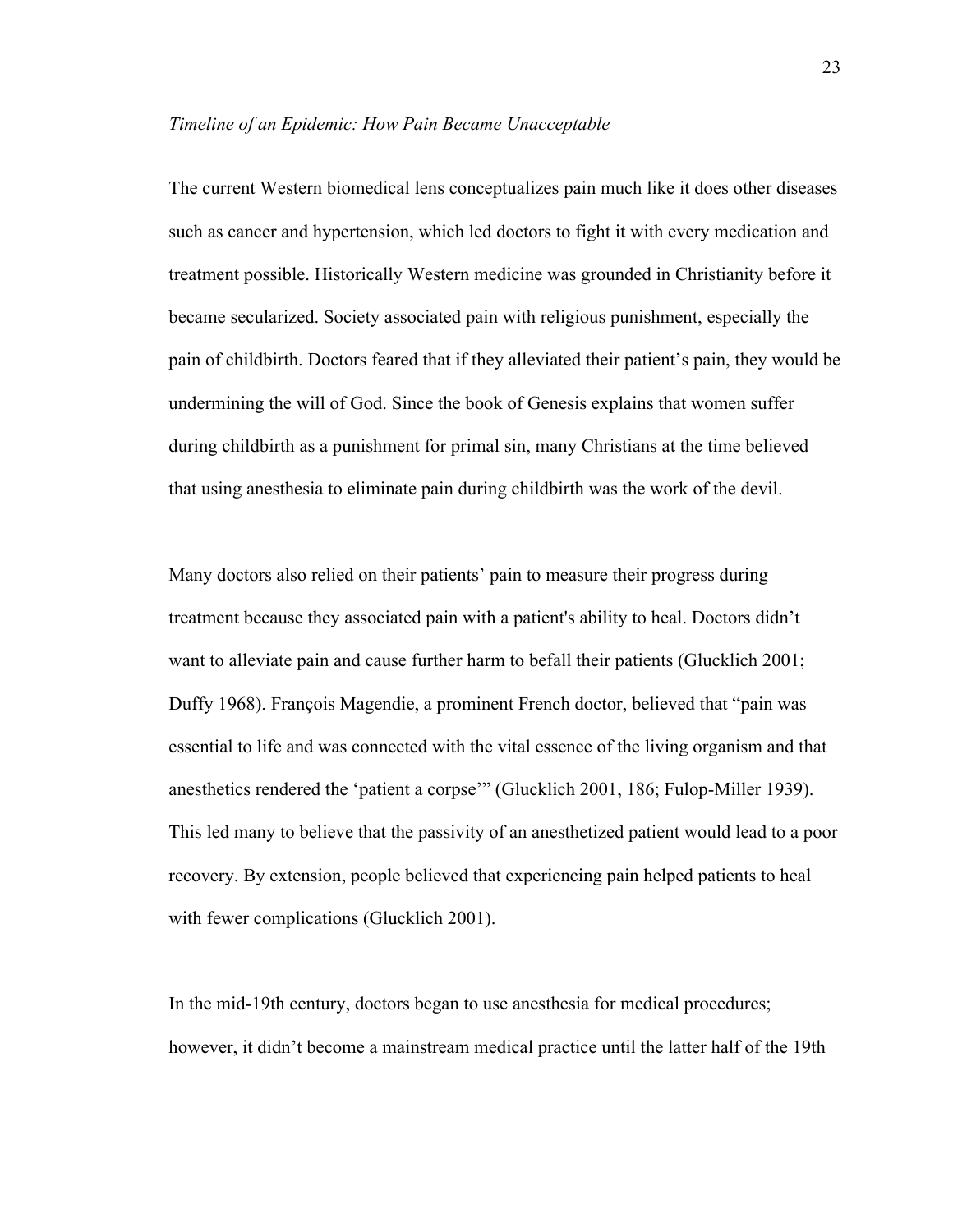century. Popular resistance to the use of anesthesia was grounded in the belief that pain is part of God's plan, at least for Christians. As the medical system became more less Christian and more secular, a shift in attitudes made the use of anesthesia more acceptable (Glucklich 2001). Within this new secularized medical system, people lost their "capacity to understand why and how pain would [and is] valuable for mystics, members of religious communities, and perhaps humanity. The role of pain, before it was displaced, was rich and nuanced, and ultimately situated persons within a broader social and religious context" (Glucklich 2001, 201). The secularization of Western biomedicine has complicated the ability of both doctors and patients to understand how pain can be productive and communal.

Another push to medicalize pain took place in the 1980s when powerful pain treatment options, like MS Contin, were able to be marketed for non-terminal or cancer related pain. A cohort of American doctors fueled the movement by calling for their peers to reexamine the way that pain was treated in the medical field. These doctors viewed the controlled-release aspect of MS Contin as an advancement that made it less likely to cause addiction and therefore could be more widely prescribed to people suffering from acute and chronic pain. MS Contin, and later OxyContin, were marketed as miracle cures that made a pain-free life possible.

Pharmaceutical companies like Purdue Pharma disseminated the idea that biomedical pain treatment should utilize strong pain killers because they claimed that pain led to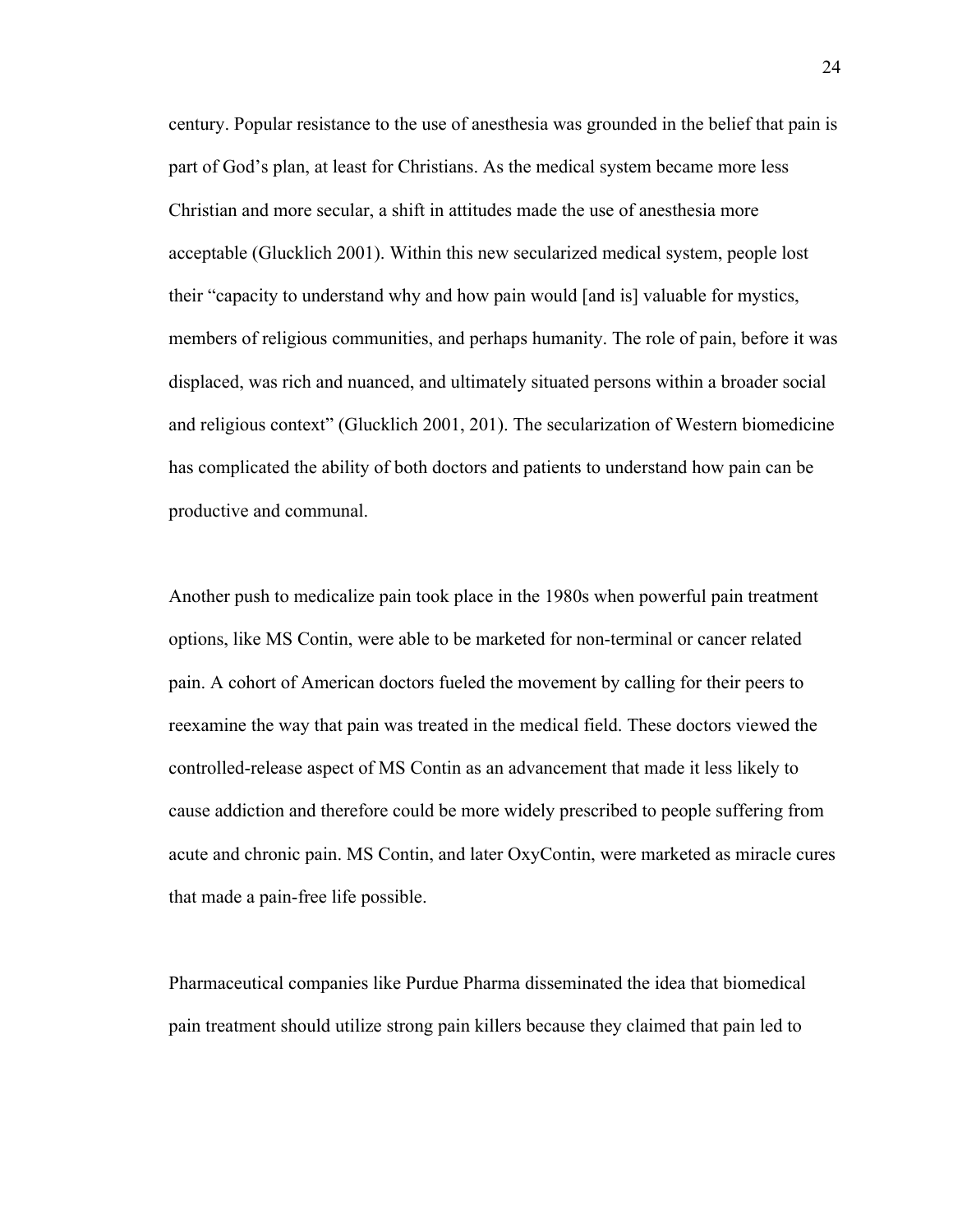further medical complications and should considered a kind of illness. The movement to conceptualize pain as an illness in and of itself further fueled Western biomedicine's focus on eliminating pain, regardless of the physical, social, or mental costs to the patient.

One of the key players in this movement was Dr. John J. Bonica whom many credited with the movement to medicalize pain within the United States. He believed that "America was in the throes of a silent plague of undiagnosed suffering, an 'epidemic of pain'" if you will (Keefe 2021, 176). He agreed with Dr. Richard Sackler, the patriarch of the Sackler family and president of Purdue Pharma, that physicians should be bolder and more aggressive about administering morphine to patients. The messaging behind intense pain killers, like MS Contin and OxyContin, made it appear that these drugs were safe to prescribe for multiple forms of pain even though these were originally developed for pain associated with cancer or end-of-life care due to the fear of their addictive qualities.

The promises of a new cohort of painkillers led to many doctors to prescribe vast amounts of opioids to eliminate their patients' pain (Morris 1991; Jackson 1999). Convinced of the claims made by the pharmaceutical industry, doctors shifted from worrying about the potential negative side effects of these drugs to worrying about losing their medical license if they failed to eliminate their patients' pain.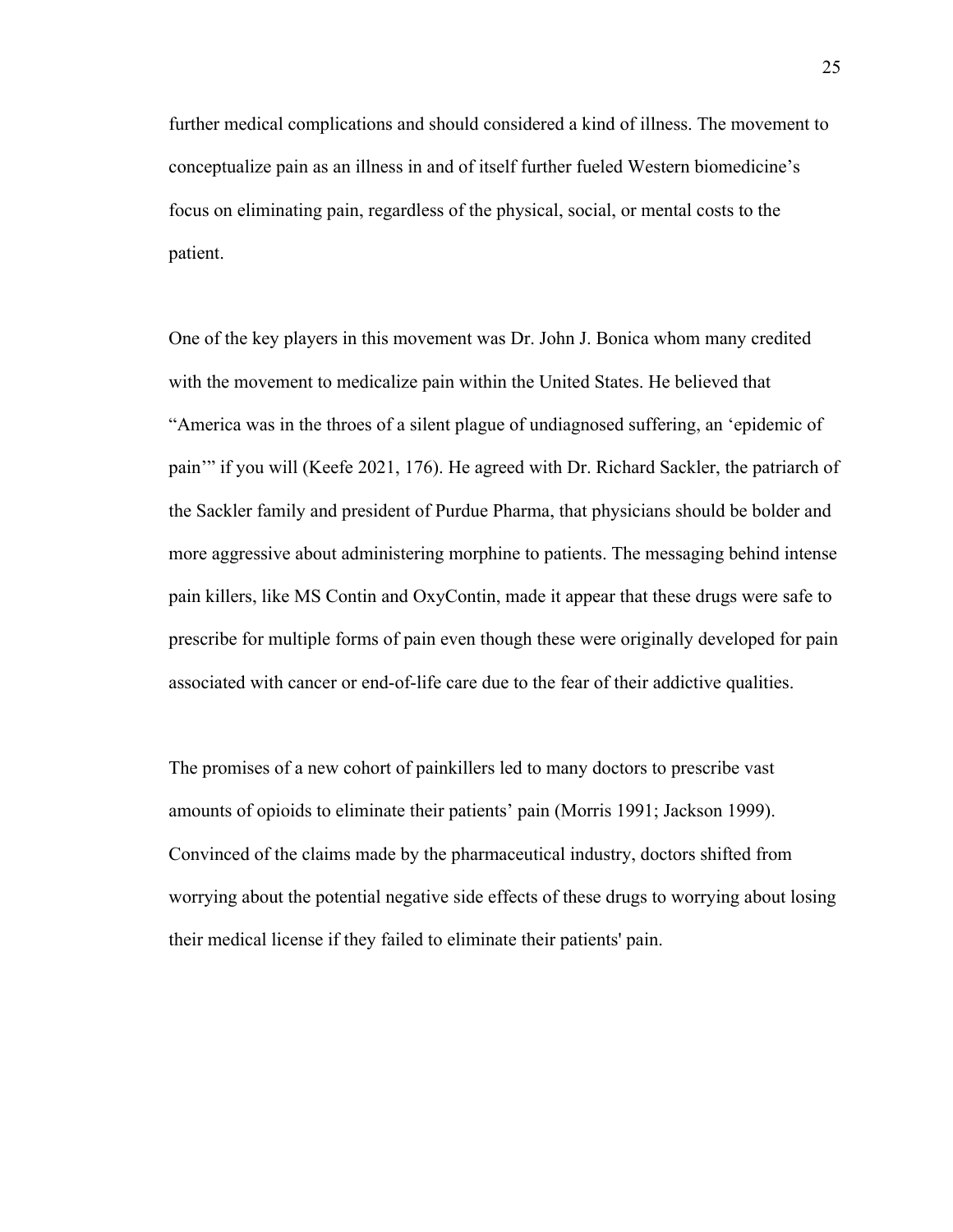#### *The Fifth Vital Sign*

Just as drug companies were touting the benefits of opioids and its medical practitioners were also taking steps to medicalize pain. Dr. James Campbell first presented the idea that pain is "the fifth vital sign" in his 1995 Presidential Address to the American Pain Society (Morone and Weiner 2013, 1728). The other four vital signs that doctors routinely measure are body temperature, pulse rate, respiration rate, and blood pressure. These are considered to be vital signs because they measure the body's most basic functions, and they are utilized to detect or monitor medical conditions at home or at a doctor's office ("Vital Signs" 2021). These vital signs are important because they are used to check if a patient is sick. Dr. Bonica was among a group of "pain specialists" who ardently promoted the idea that pain is the "5th vital sign" that needs to be checked by doctors as an indicator of illness (Crowley-Matoka et. al 2009, 1313).

While the other four vital signs can be objectively measured, pain measurement relies on the patient's self-reporting of their pain levels. Unlike the four other vital signs, there is no objective test to determine what level of pain someone is experiencing. Some common tools used to measure pain include the 0 to 10 pain numeric rating scale (NRS) or the McGill Pain Questionnaire<sup>9</sup> (Lorenz et al. 2009; Melzack 1975). In this scale a one

 $9$  According to Melzack (1975), "The McGill Pain Questionnaire consists primarily of 3 major classes of word descriptors — sensory, affective, and evaluative — that are used by patients to specify subjective pain experience. [...] The questionnaire was designed to provide quantitative measures of clinical pain that can be treated statistically" (277).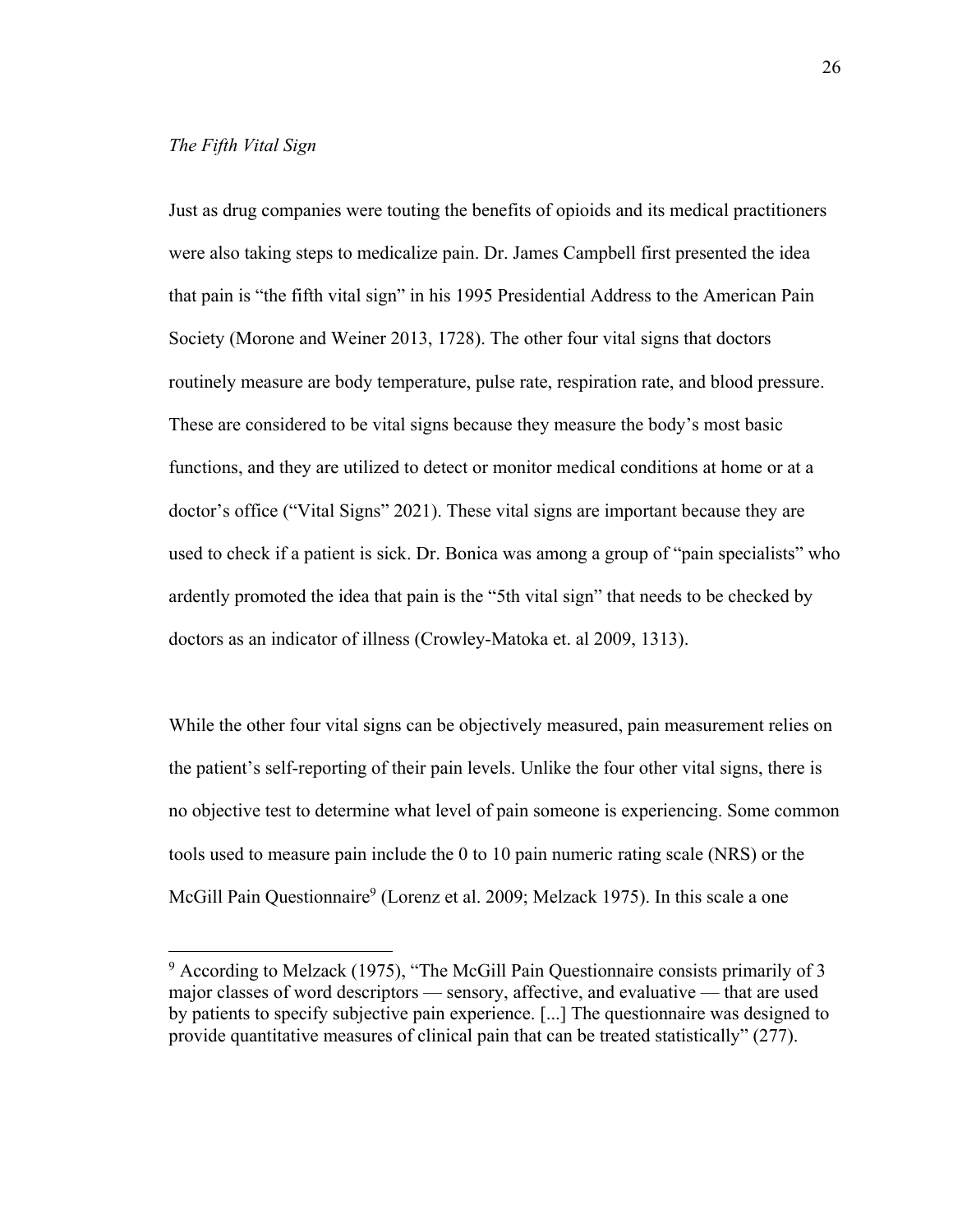indicates slight discomfort while a ten signifies the most severe pain imaginable. However, these ranking scales are inaccurate and inconclusive. Two individuals with the same injury, a broken femur, may report drastically different numbers. As Dr. Elrich, an emergency room doctor whom I interviewed for this project, explained, people will routinely come in, walking, talking with a half inch cut on their hand, and say their pain is a 10 out of 10. At the same time, there'll be people who are burned on 30% of their body and they're sweating and they're gritting their teeth and saying, "oh, my pain is about a seven" (Personal Interview 10/13/21). So, while self-reported pain rankings can be useful in measuring a patient's response to treatment, its flaws are obvious when it is used to quantitatively measure a person's pain.

A year after Dr. Campbell's speech, the American Pain Society initiated a campaign to improve medical treatment by formulating "pain as the fifth vital sign" (Levy et al. 2018). Dr. Elrich noted that the movement to adopt pain as the fifth vital sign was "really pushed by regulatory bodies, not just individual physicians' societies but by, you know, government regulatory bodies" (Personal interview 10/13/21). In this sense, regulatory bodies expected that doctors would treat pain with the most effective resources available, which often meant that opioids were prescribed. These doctors saw pain as something to be treated and eradicated like any other health problem.

By associating pain with the other four vital signs, doctors came to associate pain with "essential information" within the medical community (Morone and Weiner 2013, 1728).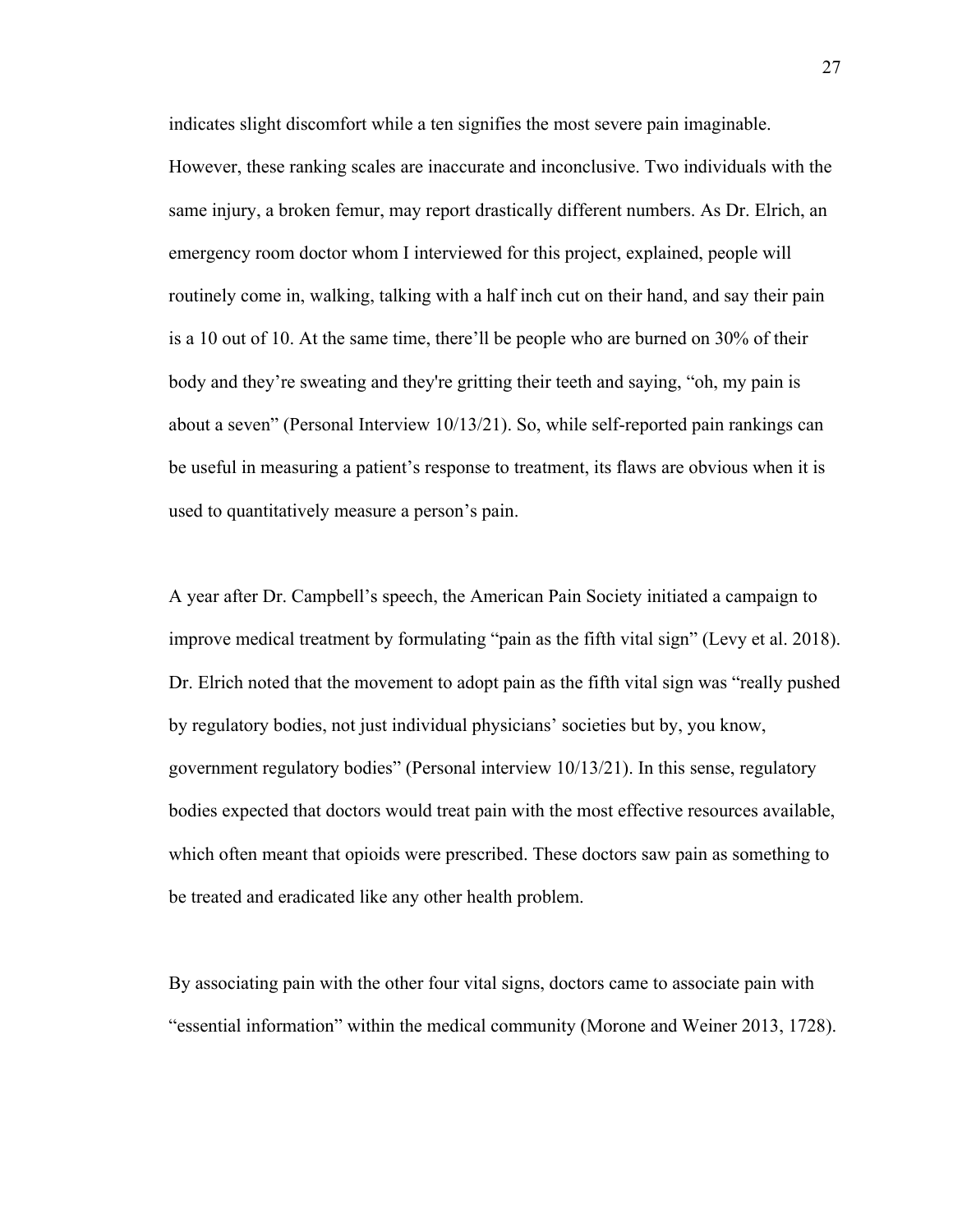After the American Pain Society implemented the idea that pain is the "fifth vital sign," the Veterans Health Administration (VHA) and the Joint Commission on Accreditation of Healthcare Organizations (what is now simply referred to as the Joint Commission) quickly adopted a standardized pain measurement scale.

The VHA and the Joint Commission's acceptance paved the way for legislative bodies and medical establishments to prioritize routine pain assessment. An example of this can be seen in how, since 1999, the California legislature requires that "all licensed health care facilities assess pain with routine vital signs" (Lorenz et al. 2009, 291). Since pain became something to be measured and assessed by medical professionals, the expectation that practitioners should respond by alleviating the patient's pain developed (Morone and Weiner 2013, 1728). Now, all inpatient medical settings include the pain scale assessments, specifically within Hospital Consumer Assessments. The idea that pain is the fifth vital sign reinforces the belief that no pain is the ideal level of pain (just like there is a healthy range for the other vital signs).

Measuring pain as the "fifth vital sign" proved to be more problematic than people originally believed it would be in clinical practice. Not surprisingly, a rise in opioid use and abuse has occurred since pain became the fifth vital sign. "According to the National Health and Nutrition Examination Survey, opioid prescriptions nearly doubled from the average between 1988-1994 to the rates seen between 2005-2008" (Morone and Weiner 2013). This is in part because of the assumption that if a doctor detects a patient's pain,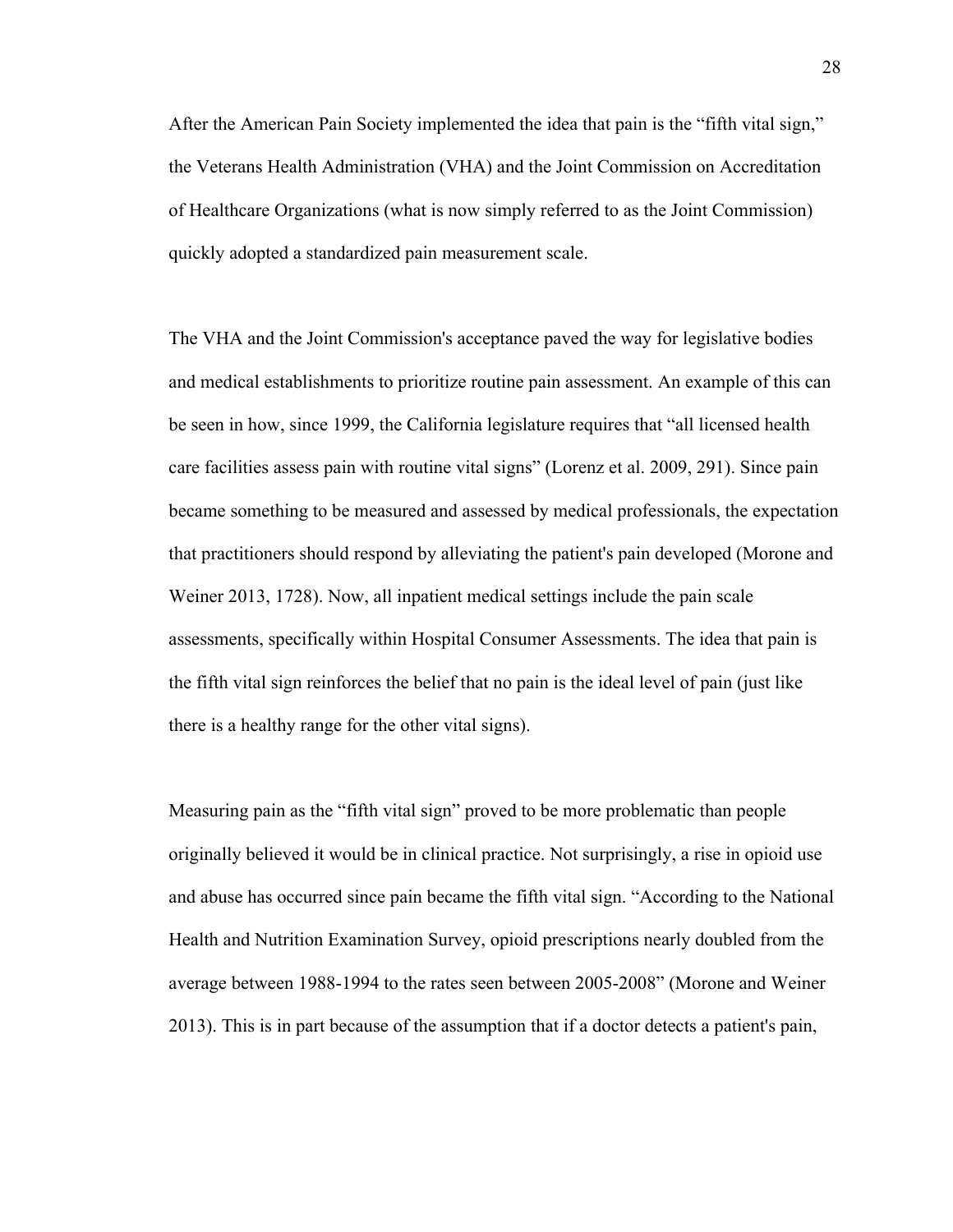they are professionally obligated to treat it. Doctors often felt as though they needed to end their patients' pain to live up to their Hippocratic Oath to do no harm.

The use of pain as the fifth vital sign within the US biomedical system has had the unintended consequence of encouraging opioid administration in response to patients' self-reported numerical pain scores. As a result, it has been suggested that the 'pain as the 5th vital sign' campaign with its reliance on the NPS [numerical pain scale] directly contributed to the prescribed opioid epidemic" in the US (Levy et al. 2018, 435). Due to this causal relationship, institutions such as the American Academy of Family Physicians, the American College of Surgeons, the Centers for Medicare and Medicaid services, and the Joint Commission have recently ceased to support the assertion that pain should be treated as though it were the fifth vital sign (Levy et al. 2018).

# *"You Should Always Treat a Patient's Pain\*"*

The widespread medical belief that pain should be eliminated fueled the rise in prescriptions for strong painkillers like Oxycontin. This narrative portrays companies, like Purdue, as being "driven solely by a sincere – and, real selfless – duty to help patients who were suffering from chronic pain" (Keefe 2021, 249). However, Purdue had a monetary incentive to create the narrative that untreated pain was an epidemic to increase their market share and sales due (Keefe 2021). The push to utilize opioids to treat non-cancer pain created a dramatically larger demographic of individuals who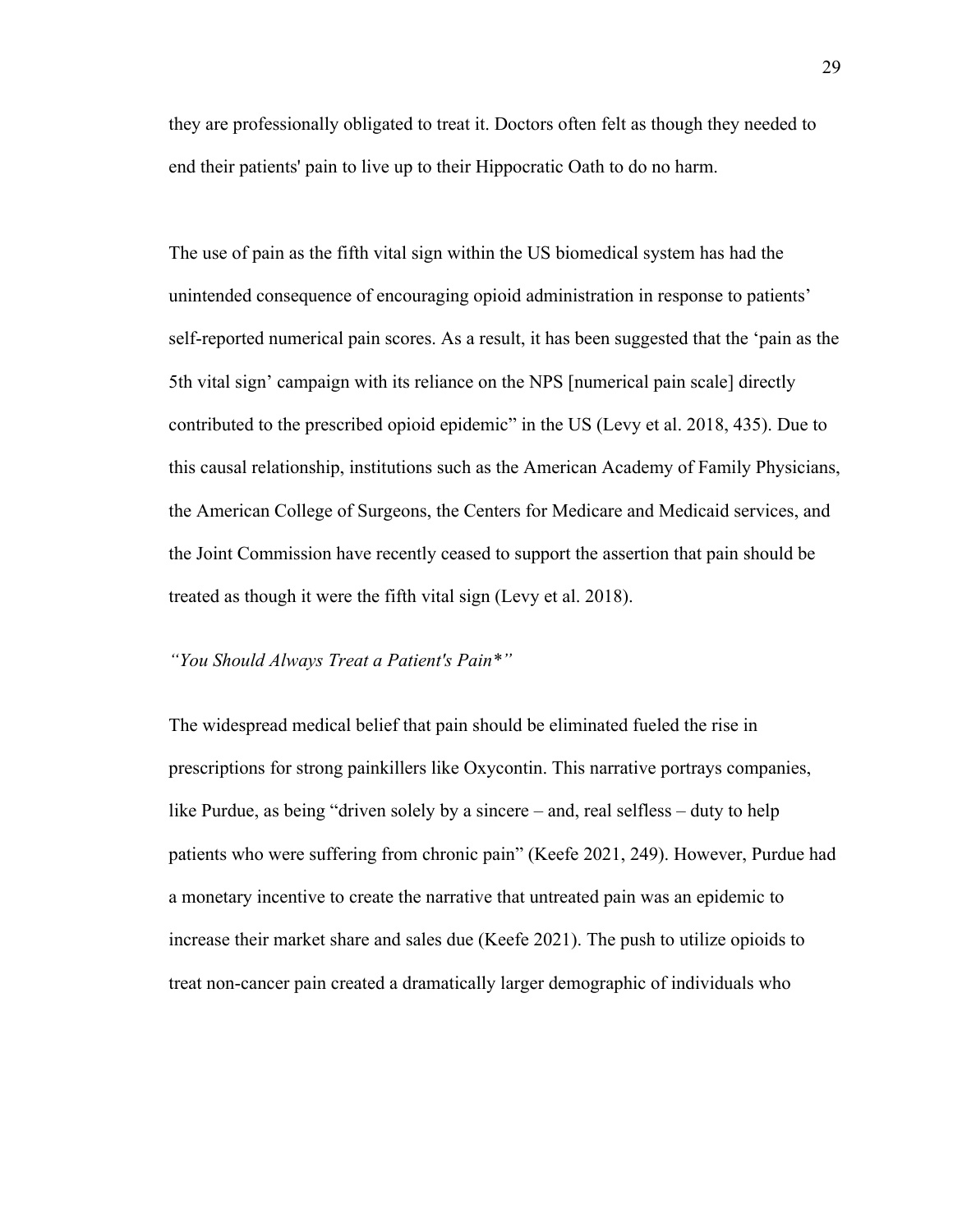depended on these medications for pain treatment. However, this came with a lot of negative consequences.

The belief that doctors could, and should, treat their patient's pain compounded the already mainstream idea within Western biomedicine that medical practitioners can cure a wide array of complicated and rare ailments. The patients' perspective that doctors should be able to diagnose and treat their pain contributed to the pressure doctors felt to eliminate their patient's pain. However, Dr. Elrich explains that, when it comes to diagnosing and treating a patient, "the problem is that maybe half of painful conditions don't fit that model. There is no actual damage going on. The person can live their normal lifespan with their normal organ function, it just hurts. And so \*pause\* then we don't know what to do with it" (Personal interview 10/13/21).

Since research about the addictive qualities of prescription opioids have come to light in the past few decades, doctors have faced intense scrutiny over their treatment methods. While opioids like OxyContin were originally advertised as a safe treatment option, these medications are now associated with high rates of addiction and overdoses. There are approximately 2 million US residents aged 12 or older who are addicted to prescription opioids. By 2018, prescription opioids had caused 600,000 deaths in the US and 180,000 more were predicted to occur by 2020 (Levy et al. 2018, 435). "In 2016, it was estimated that the combined economic effect of the opioid epidemic (healthcare, labor, and criminal justice costs) was \$92 billion" (Levy et al. 2018, 435).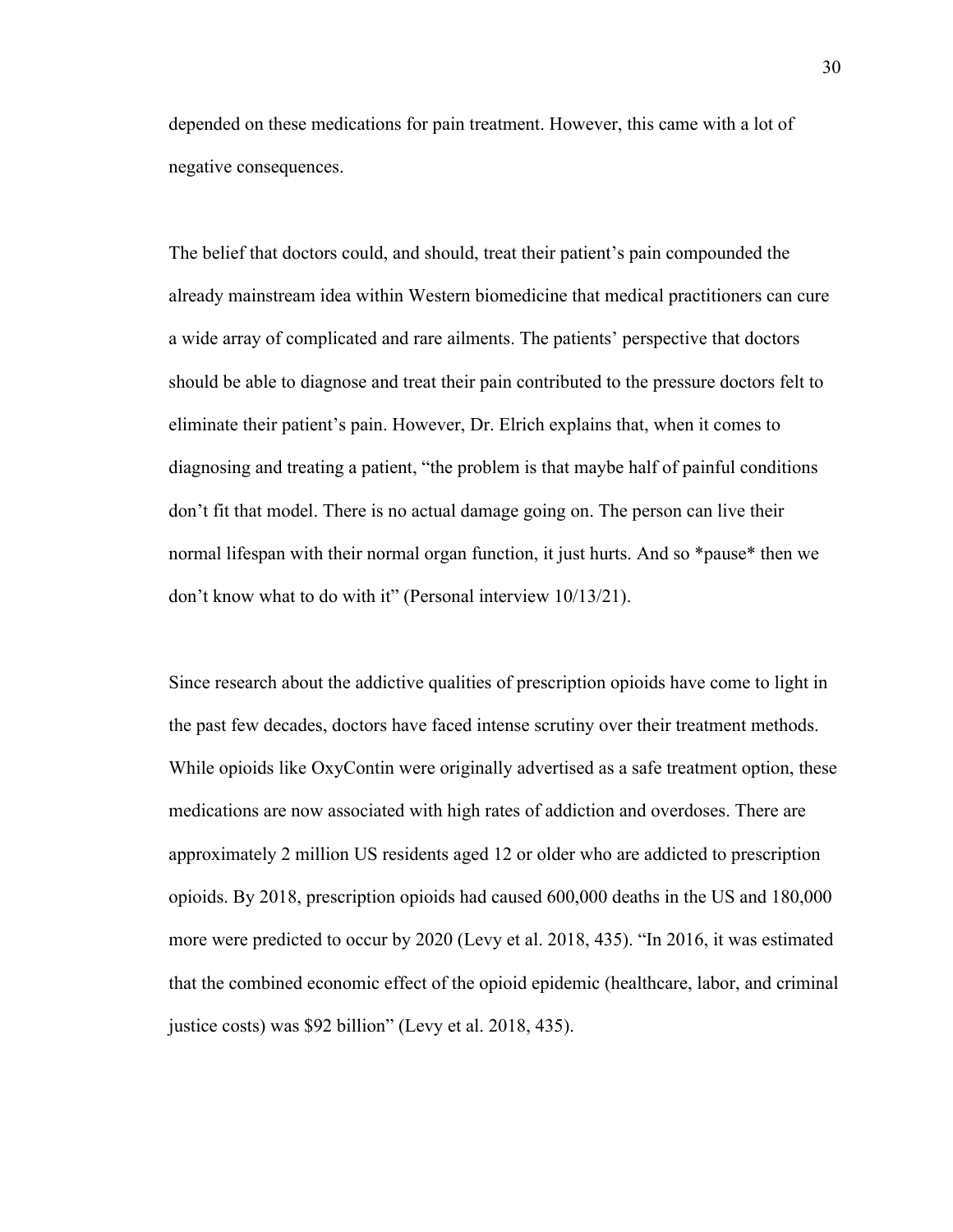While interviewing Dr. Elrich, I was puzzled at first by his assertion:

"I can treat pain 100% effectively." He explains that pain "is the only condition that I can treat 100% effectively. Like, \*pause\* If you have pneumonia, our treatments are like, 85% effective. If you have a brain tumor, our treatments are 40% effective. But if you have pain, just pain, my treatment will, at least in the short term, be 100% effective" (Personal interview 10/13/21).

He paused, as if to let this assertion sink in before elaborating on what this assertion truly means for pain treatment. He explained, "I can give you morphine until you are unconscious." When a doctor utilizes this form of pain treatment, the patient is no longer experiencing pain; however, the patient is unable to function in society and may even die from the treatment. In this case, just because pain can be treated 100% effectively does not necessarily mean that it should be treated in this manner.

Given the medicalization of pain, it's no surprise that treating a patient's pain may result in deadly complications and long-term addiction. One complication is compartment syndrome which causes muscular swelling and an almost complete loss of circulation that can be fatal. The main symptom is pain, and if a doctor gives a patient enough pain medicine to cause a loss of consciousness, the patient can't alert the doctors of any changes in their pain levels that may signal that they are developing compartment syndrome. While doctors can measure a patient's muscular pressure by inserting a needle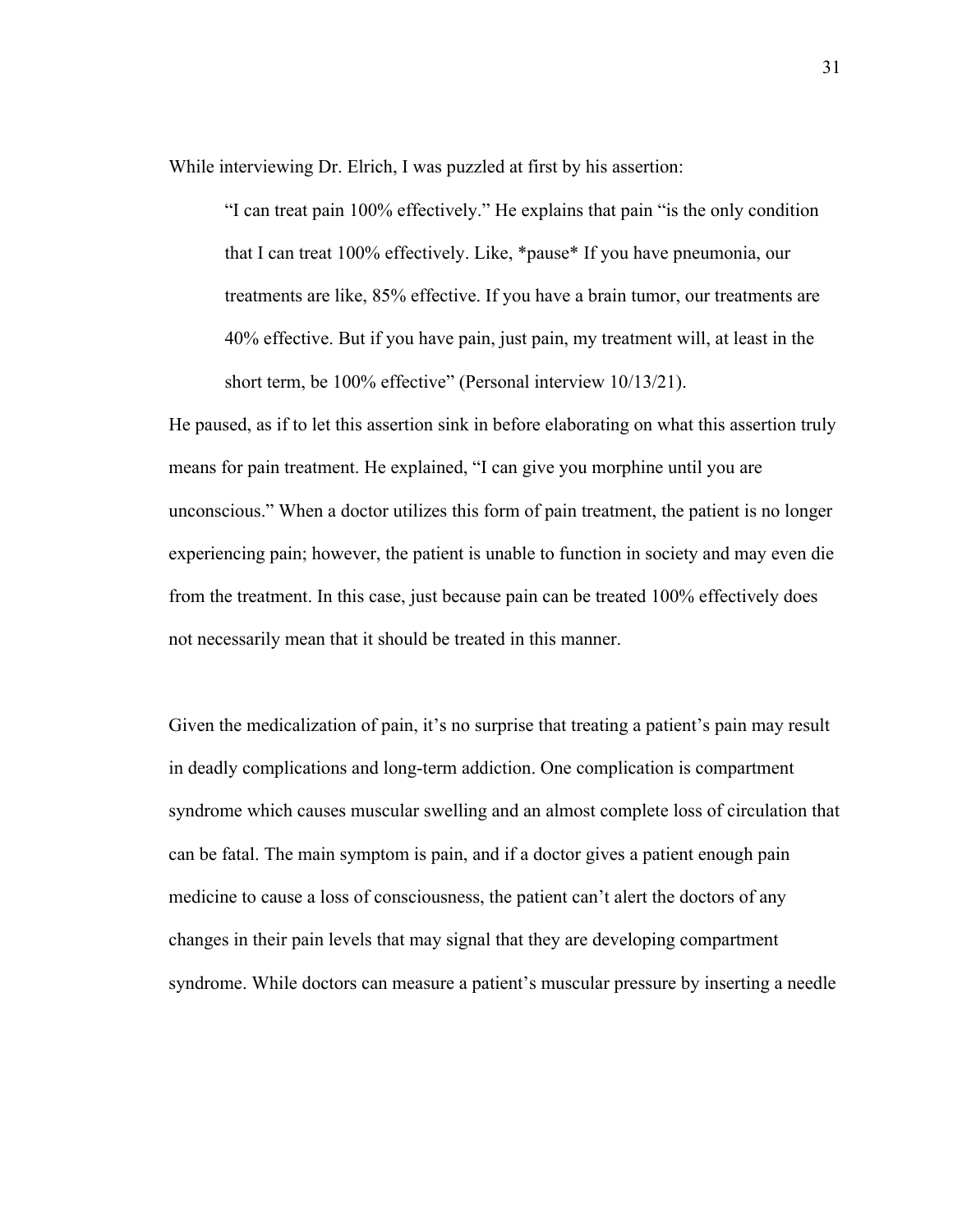into the muscle, the needle cannot be left for an extended period. Therefore, doctors rely on self-reported pain levels to detect if their patient is developing this condition.

The overarching biomedical perspective that pain should be treated through pharmaceutical means is challenged by such side effects as compartment syndrome. Examples such as this contribute to the merit of Dr. Elrich's assertion that "you should always treat a patient's pain\*" (Personal interview 10/13/21). This statement appears to agree with the prominent biomedical perspective that pain is bad and should be treated; however, the asterisk acknowledges the nuances in pain treatment that are often overlooked. Dr. Elrich explains that the asterisk stands for, "Unless you think the pain medicine will kill them or unless you think the pain medicine will make them worse. Or y'know, unless you think the pain medicine, or like the lack of pain medicine is critical to making a diagnosis for instance" (Personal interview 10/13/21).

#### *The Pressure to Prescribe*

Dr. Elrich explains that if a patient wants their pain treated through opioids, which often occurs when the patient is already addicted to them, and the doctor refuses to prescribe this medication, the patient could file a complaint with a patient advocacy group, the medical department's director, or other regulatory departments. On a larger level, patient satisfaction surveys often include a section about pain treatment like, "How often did the hospital or provider do everything in their power to control your pain?" (Levy et al. 2018, 435). This response may be utilized by the regulatory boards, mentioned by Dr. Elrich, as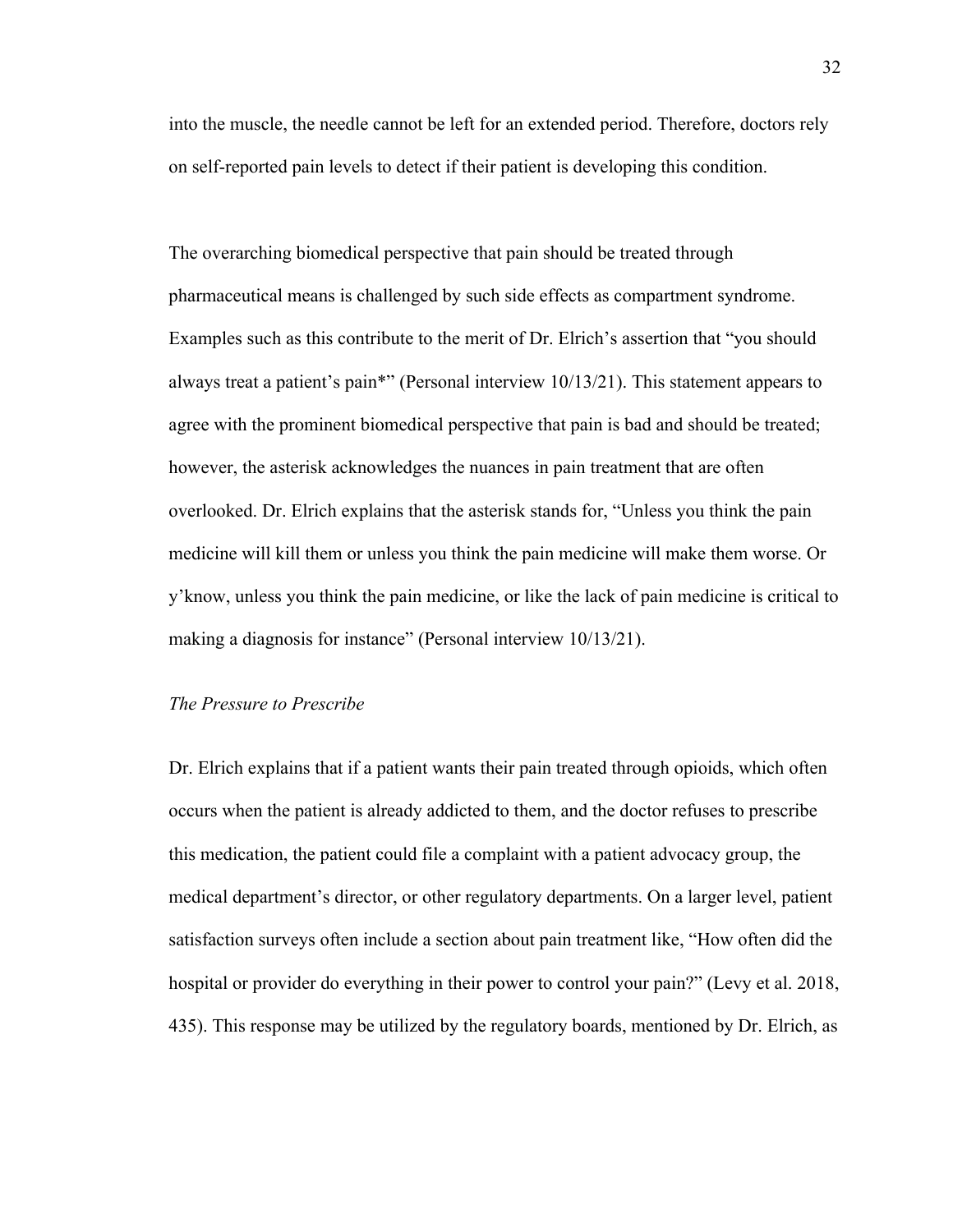a metric to determine whether a hospital, a group of doctors, or an individual doctor is providing adequate care to their patients. Regulatory boards use metrics, such as pain, to assess the competency of a hospital and its doctors because, as Dr. Elrich explains, "objective things like mortality rate are typically so low that they don't vary between good providers and bad providers and our influence over whether a patient lives or dies is actually relatively small" (Personal interview 10/13/21). On the other hand, a doctor has a great influence on their patients' pain. Due to these factors, the pressure to treat a patient's pain is formed by professional organizations, patients, and patient advocates.

Pharmaceutical companies, sales representatives, and patient advocacy groups are also among those who pressure doctors to prescribe opioids. As Dr. Elrich explained, the blame for the current state of opioid use and abuse can be placed on the companies that manufacture opioids and disseminated studies that presented these medications were safe and effective. However, "There were the government regulatory bodies that did not regulate their use appropriately. There were the physicians that did not appropriately question the validity of the research or perform research of their own to refute it. There were patients who were demanding it" (Personal interview 10/13/21).

#### *The Opioid Epidemic and Misinformation*

By medicalizing pain in this way, we see the stage set for opioids like OxyContin to be prescribed in ever-increasing quantities creating a perfect recipe for a massive culture of addiction. For many years, the addictiveness of opioids like OxyContin were not widely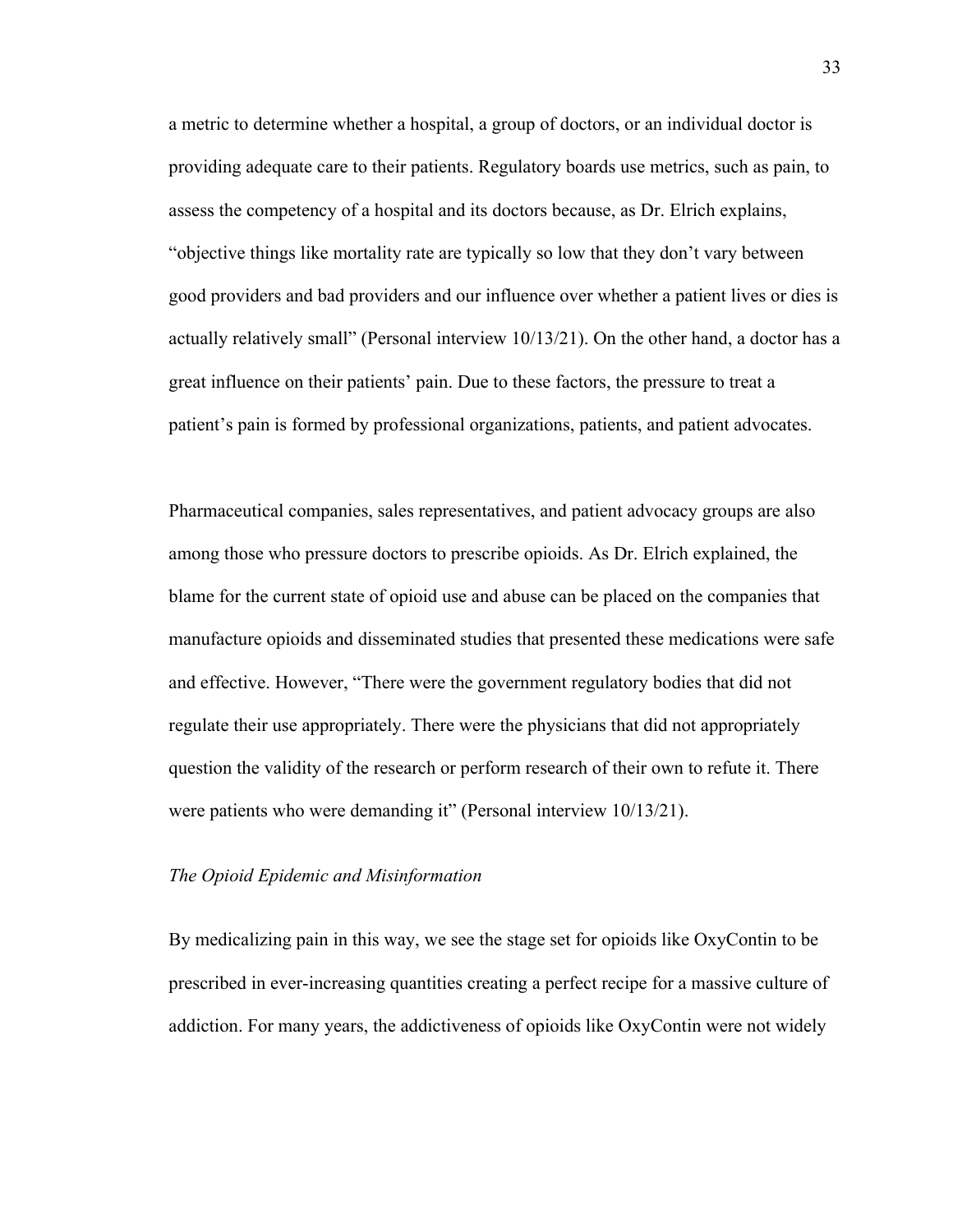disseminated or understood, and it was believed that there was a very low risk of becoming addicted to these drugs. Due to misinformation and misconstrued data, doctors did not have correct information about the likelihood that their patients would get addicted. So, while we hold doctors and their patients accountable for creating this cultural norm, pharmaceutical companies (specifically Purdue) are to blame accountable for promoting the idea that the best treatment is to eliminate pain as well.

Opioids like OxyContin and MS Contin were marketed as a quick and effective treatment for pain with a low risk of addiction. Doctors prescribed the drugs liberally, as they were instructed to at their Purdue-funded educational conferences" (Hughes et al. 2019, 2; Van Zee 2009). Although they did not have accurate data, most did not question the claims made by the pharmaceutical companies. Furthermore, many clinicians don't realize that "prescribing opioids may be an incomplete response. Starting in medical school and continuing through postgraduate, pain education training usually involves piecemeal incorporation of pain topics into existing curricula or clinical rotations, without devoted stand-alone class time" because they lack adequate training and education on how to approach and treat patients in pain (Morone and Weiner 2013, 1728). Doctors are now seen as being responsible for eliminating their patients' pain but many lack the proper resources and education to do so.

In the late 2000s and early 2010s, the CDC "warned that nearly a quarter of all patients who took opioid painkillers long term could become addicted" (Keefe 2021, 359). This is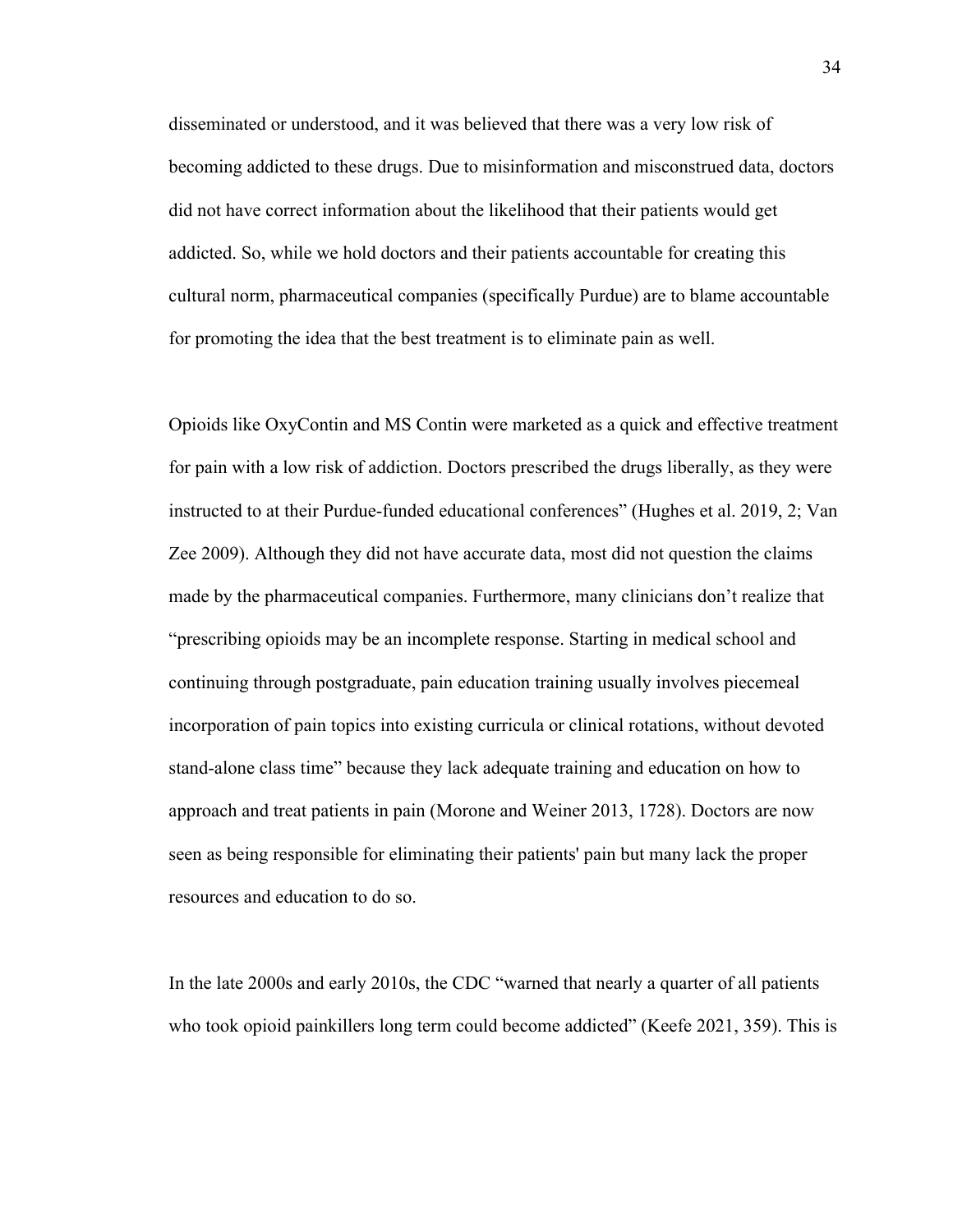in stark contrast with the scientific research, sponsored by Purdue, that came out two decades earlier and was largely accepted by the medical community. This research reported that addiction did occur, it was the patient's fault for misusing the drug or for having a personal or family history of addiction. This perspective highlights the importance of individual responsibility while overlooking the structural factors that contribute to opioid addiction.

Sales reps were a vital component in making painkillers, like OxyContin, and were widely successful in presenting the narrative promoted by Purdue. The reps recited the meticulously designed slogan that, "OxyContin was the painkiller 'to start with and to stay with'" (Keefe 2021, 208). This slogan helped foster the belief that OxyContin could, and should, be used as the first line of defense for both acute and short-term pain as well as chronic and long-term pain (Leefe 2021, 208). Since OxyContin was understood to be the painkiller "to start with and stay with," doctors felt confident that they could prescribe it for an extended and indefinite period. This sales pitch was "an enticing formula: start early, and never stop" (Keefe 2021, 208). Marketing opioids as a long-term solution to pain directly contributes to the political economy of pain by formulating medicine in a business model that prioritizes profit. This perspective focuses treatment on utilizing medication and subsequently overlooks other therapeutic treatment measures.

Pharmaceutical companies gave sales representatives "specific instructions on how to challenge a potential concern a doctor might have and even did role-playing exercises to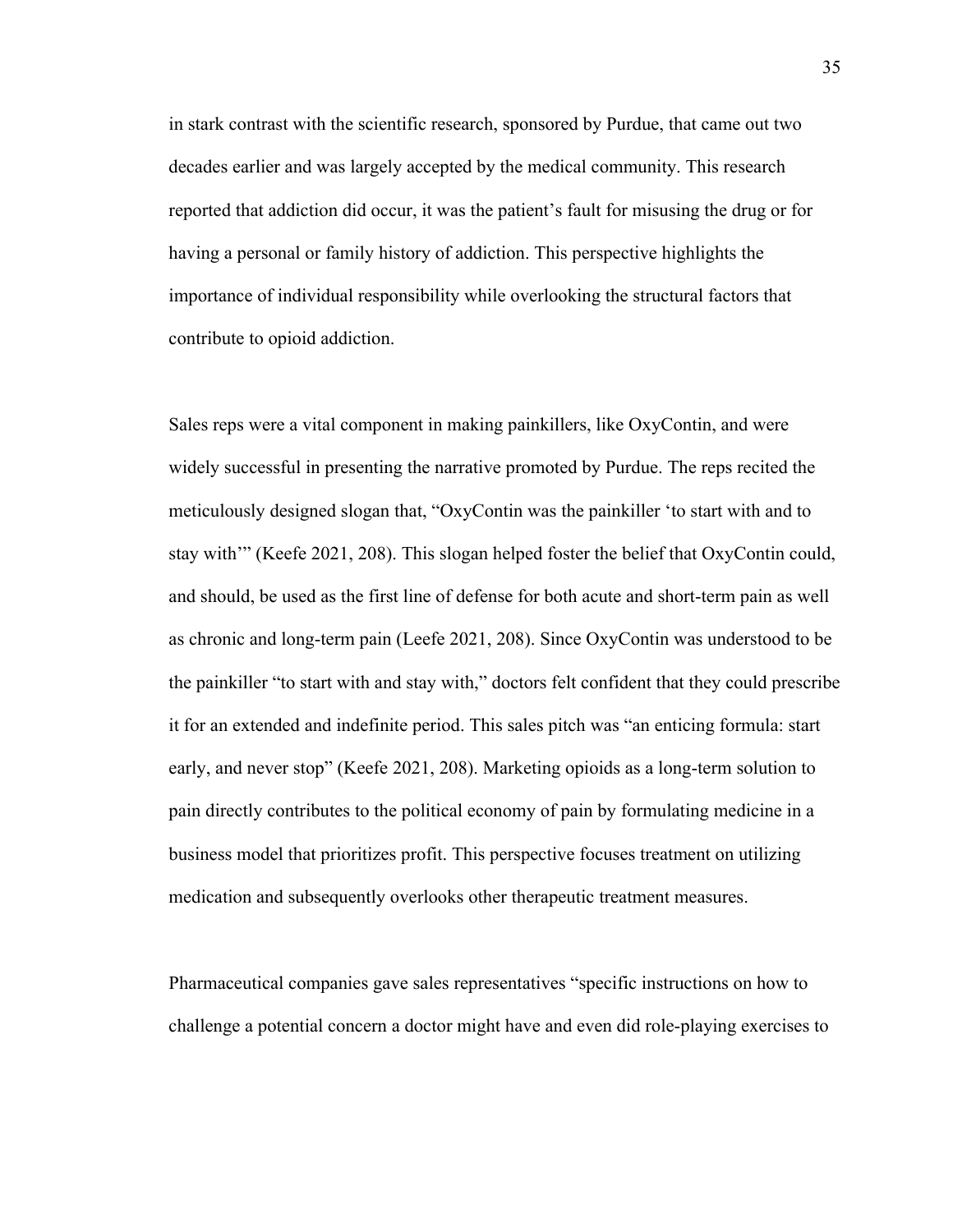counter hesitation within these training sessions" (Keefe 2021, 208). They were prepared to parry any questions or hesitancy that clinicians expressed regarding the addictive qualities or risk of abuse. When doctors would bring up these worries, sales reps were trained to recite "the language from the package insert, which Curtis Wright, of the FDA, had approved: 'The delivery system is believed to reduce the abuse liability of the drug.' They memorized the line and recited it like a catechism" (Keefe 2021, 208).

While pitching OxyContin, sales reps referred to the medical literature, often funded by Purdue or short-term anecdotal studies that were taken out of context. An example of the latter is an article titled, "Addiction Rare in Patients Treated with Narcotics," published in the *New England Journal of Medicine* in 1980. While sales representatives may have presented it as a long-scale clinical study, it was actually a short letter based on anecdotal findings involving a small group of patients treated at the Boston University Medical Center (Keefe 2021, 209). "Much later, one of the authors of the letter, Hershel Jick, would say that he was 'amazed' by the degree to which Purdue and other companies used this minor academic offering to justify the marketing of strong opioids. The industry has co-opted his work, he suggested, using it 'as an ad'" (Keefe 2021, 209-210). By constantly downplaying the addictiveness of OxyContin and other prescription opioids, sales representatives fueled the idea that pain should be treated because it could be treated with prescription opioids since the risk of negative side effects were so minimal.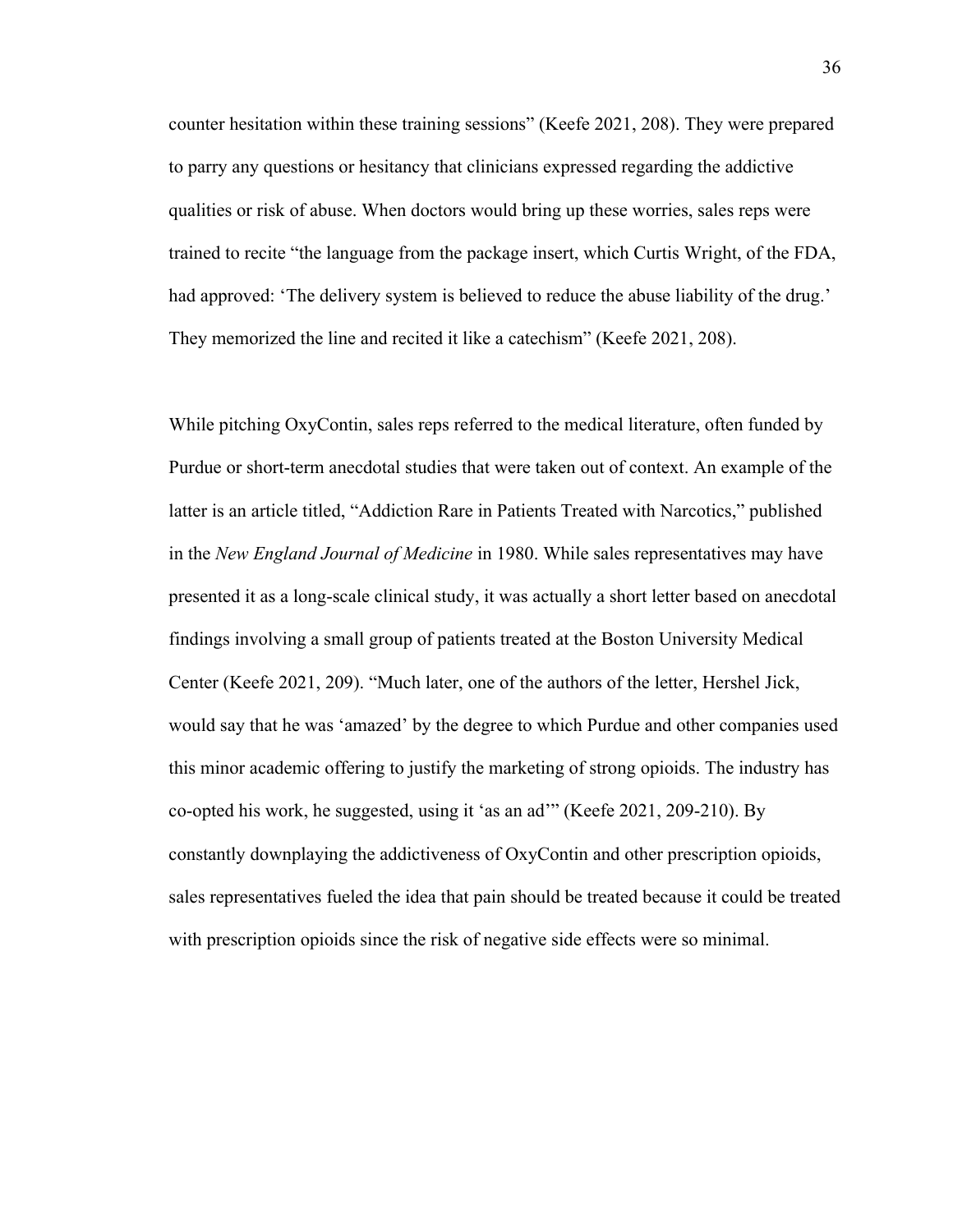## *Conclusion*

The culture of pain within Western medicine is a concept that has vacillated significantly throughout recorded history. Even within the past few generations, there has been a cultural shift in how we see pain which coincides with the rise of opioid use and abuse. The more recent shift in our cultural understanding of pain, which began in the latter part of the 20th century, has contributed to the secularization of our understandings of pain. Within this cultural framework, the purpose of medicine is to locate the biological or psychological source of one's pain and eliminate it rather that peace in it within a broad socio-religious framework.

In this new context, pain has become the fifth vital sign. In this framework, pain signals that the body is ill and can be cured through biomedical interventions. If a patient is in pain, then that is a sign that the body is ill and can be cured through the elimination of pain. As a result, doctors have learned to walk the fine line between over-treating and under-treating a patient's pain since either extreme could lead to disciplinary action or accusations of malpractice or incompetence. The difference between a competent and a negligent doctor when it comes to treating pain can be difficult to discern. Even the most highly trained and experienced doctor finds it difficult to know if they are treating a patient's pain or fueling a current or future addiction because the narrative around proper pain care has changed so dramatically. As Dr. Elrich noted:

"a few years ago [the regulatory bodies] were like, all of a sudden, 'Oh no, you guys are over treating pain. You've been treating pain too aggressively. You've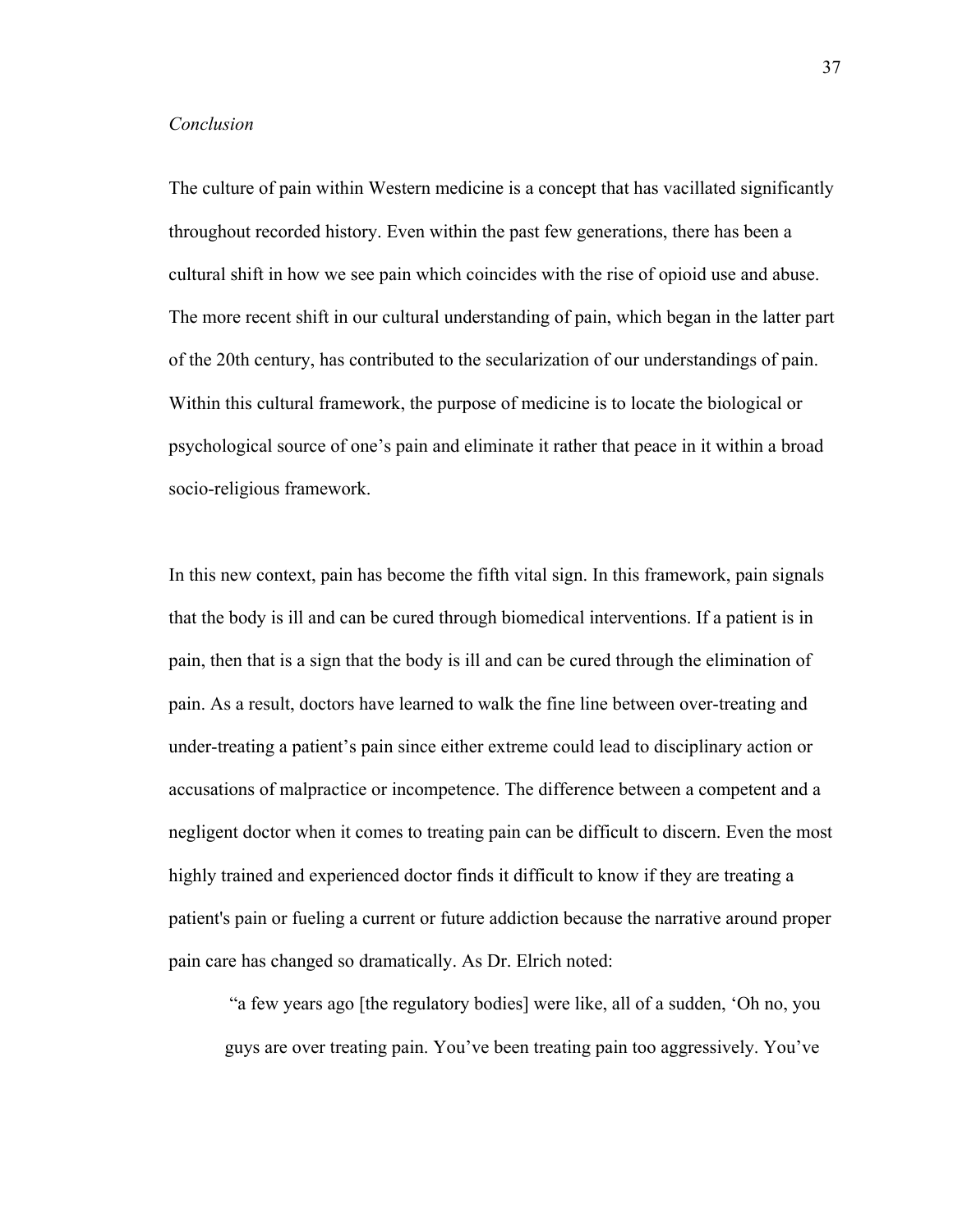been using too many opiates. And now everyone is addicted and it's your fault.' Um, and–and we were like, 'Just five years ago you were telling us that we weren't doing enough and now you're telling us we're doing too much. We haven't really changed in the meantime" (Personal interview 10/13/21).

When I asked my interlocutors about how they treated pain, they both responded with somewhat defensive answers. When I asked about his experience prescribing painkillers like OxyContin, Dr. Nichols defended himself and his colleagues by explaining that, "We certainly don't torture [by refusing to prescribe opioids], but [narcotics are] certainly not something that is a knee jerk [for] patients to get a narcotic right off the bat" (Personal interview 10/7/21). Neither doctor admitted to prescribing "a ton of" opioids or using opioids as the first line of defense but, due to the history of opioids being presented as an ideal first treatment, they admitted to feeling trepidation that their treatment methods would appear to some as "torture" and felt as though they had to clearly justify their actions. Dr. Nichols and Dr. Elrich who signaled that the field of pain management is undergoing another shift. This new biomedical culture is looking into the nuances of their patients' pain experience and is holding doctors and pharmaceutical companies accountable for purposefully contributing to the opioid epidemic (Keefe 2021; Scarcella 2021).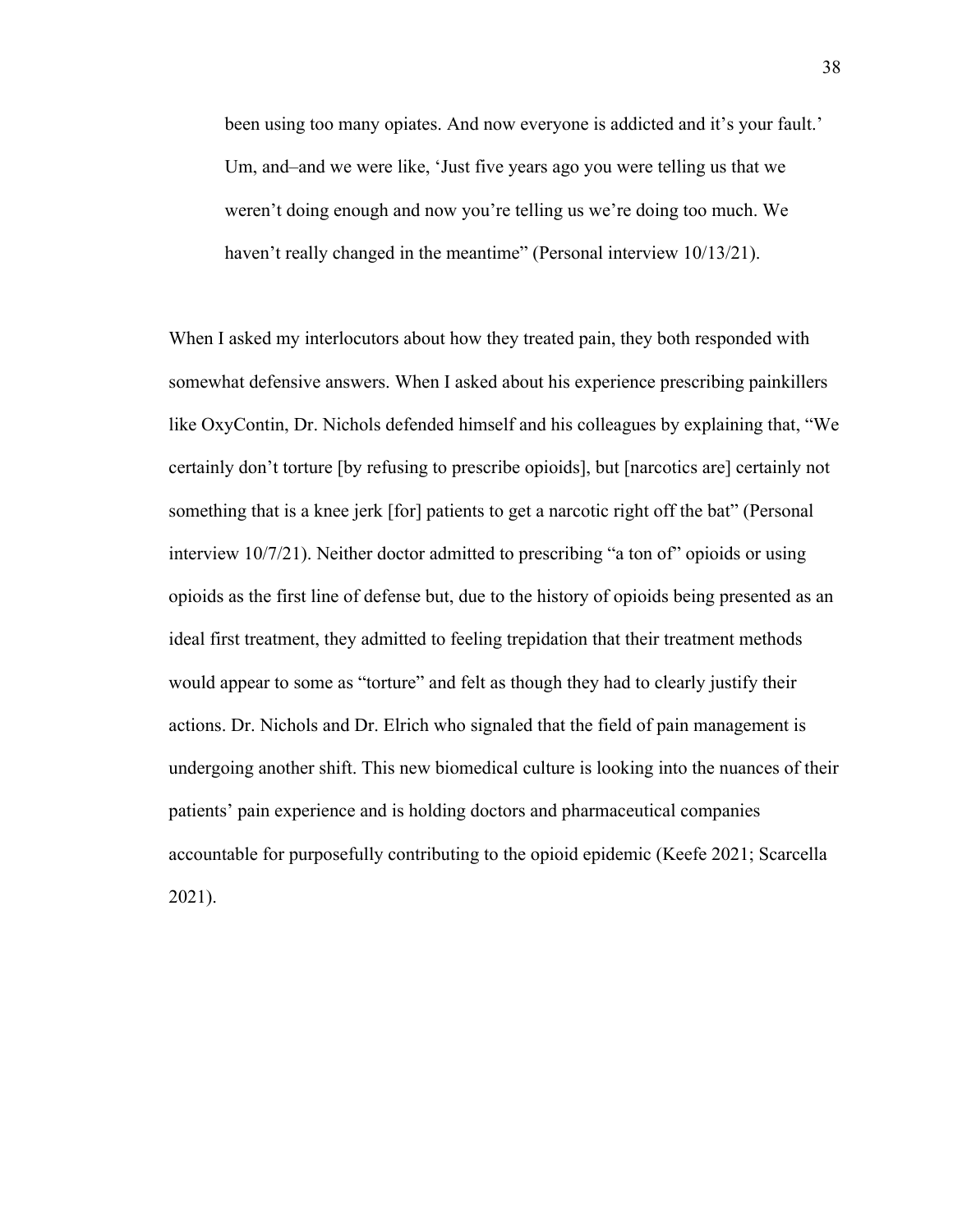# **Chapter II: Sacred Pain**

#### *Introduction*

While Western biomedicine has created an understanding that pain is unacceptable, there are other cultural contexts in which pain is thought to be beneficial. "Unlike the contemporary biomedical view of pain as unnecessary, a challenge, or the enemy– something to be eliminated–religious traditions aim to bring meaning not only to pain but also to suffering. Some even induce pain and utilize suffering as part of ritual practice or to enable transformation" (Norris 2009, 24). Purposeful pain can be either self-inflicted or inflicted on others as part of a ritual or an individual's religious training.

Sacred pain is a part of certain Christian, Muslim, Sufi, Hindu, and Native rituals. "In many religious traditions, pain is utilized as a means for intentionally generating sacred states. Here, pain is used for healing, if healing is understood as not simply physical, but as a state of greater wholeness, or enhanced relationship with the sacred" (Norris 2009, 23). This is not to say that all religions have sacred pain rituals or that this form of pain is always culturally appropriate. Maria Maddalena de'Pazzi, a Catholic saint, inflicted sacred pain "self-tortures" that her superiors did not always automatically tolerate (Glucklich 2001).

Unlike biomedicine, which pathologizes pain, many religions incorporate various forms of self-inflicted pain as part of their traditions (Glucklich 1998). These forms of pain are important because they transform it into a meaningful experience – a characteristic which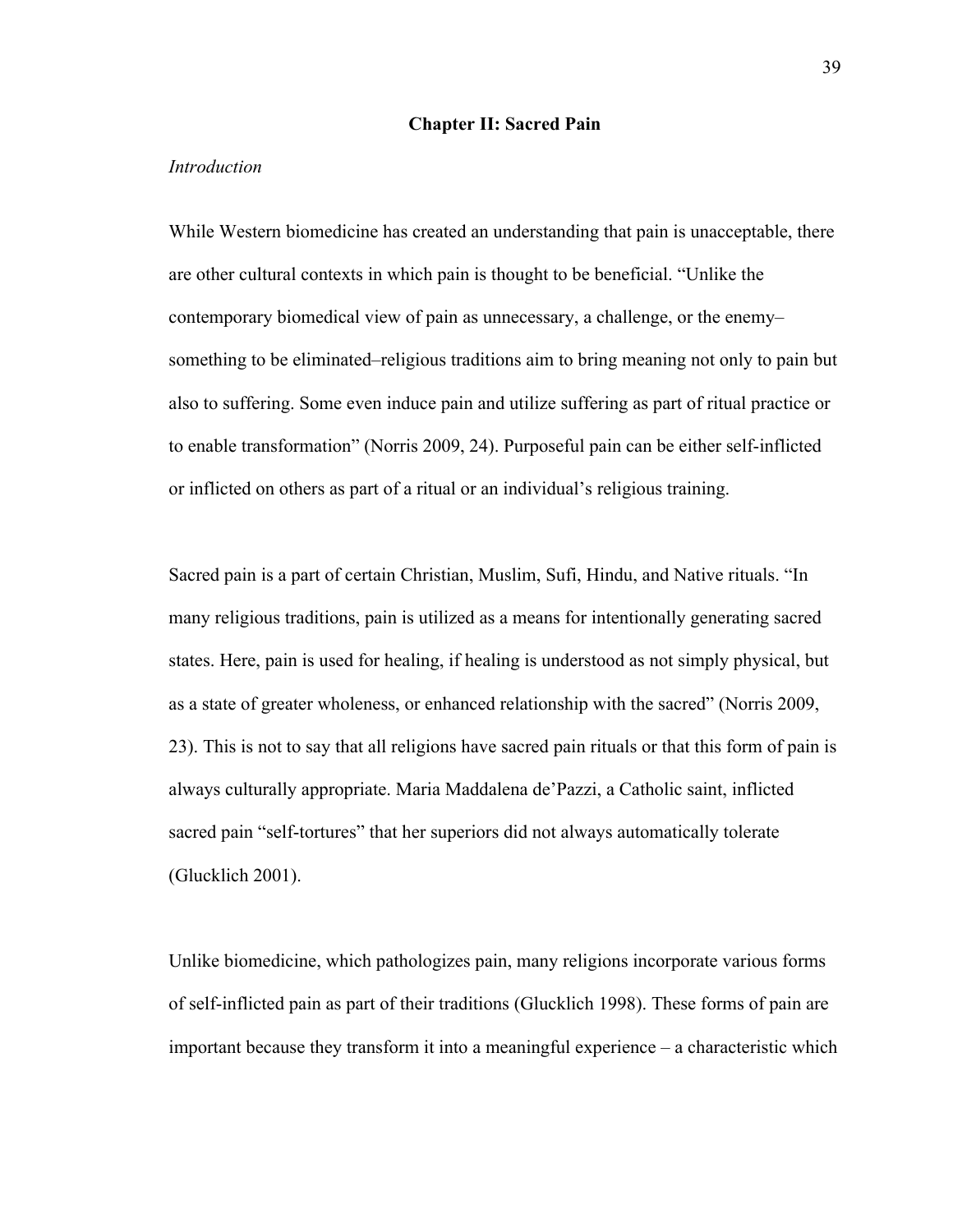is no longer prominent within mainstream American culture including biomedicine. In this section I explore how people relate to pain within a religious context. Whereas the secular biomedical perspective interprets self-inflicted pain as problematic, and even pathological (Glucklich 2001, 88). In many rituals, individuals experience pain as sacred and therefore connected to a greater purpose.

While sacred pain is a fixture in many religions, these forms of pain are not necessarily utilized in the same ways. In some contexts, sacred pain devotees are meant to suffer while in other contexts devotees have out of body experiences. As Pope John Paul II once explained in 1984, "What we express with the word 'suffering' seems to be particularly *essential to the nature of Man*…. Suffering seems to belong to Man's transcendence…. Christianity is not a system into which we have to fit the awkward fact of pain…. In a sense, [suffering] creates, rather than solves, the problem of pain (Glucklich 2001, 2). This highlights a point that runs through the history of Christianity, that pain is essential for spiritual transcendence. While Western biomedicine has created a cultural environment in which pain is symptomatic of something gone wrong, sacred pain continues to be valued in a variety of religions, including Western religions.

## *Background on Sacred Pain*

For those belonging to a faith community, at least historically, the goal is not to live a completely pain-free life; instead, the goal is to transform one's suffering into a meaningful experience or even salvation (Glucklich 2001). As Glucklich (2001) notes,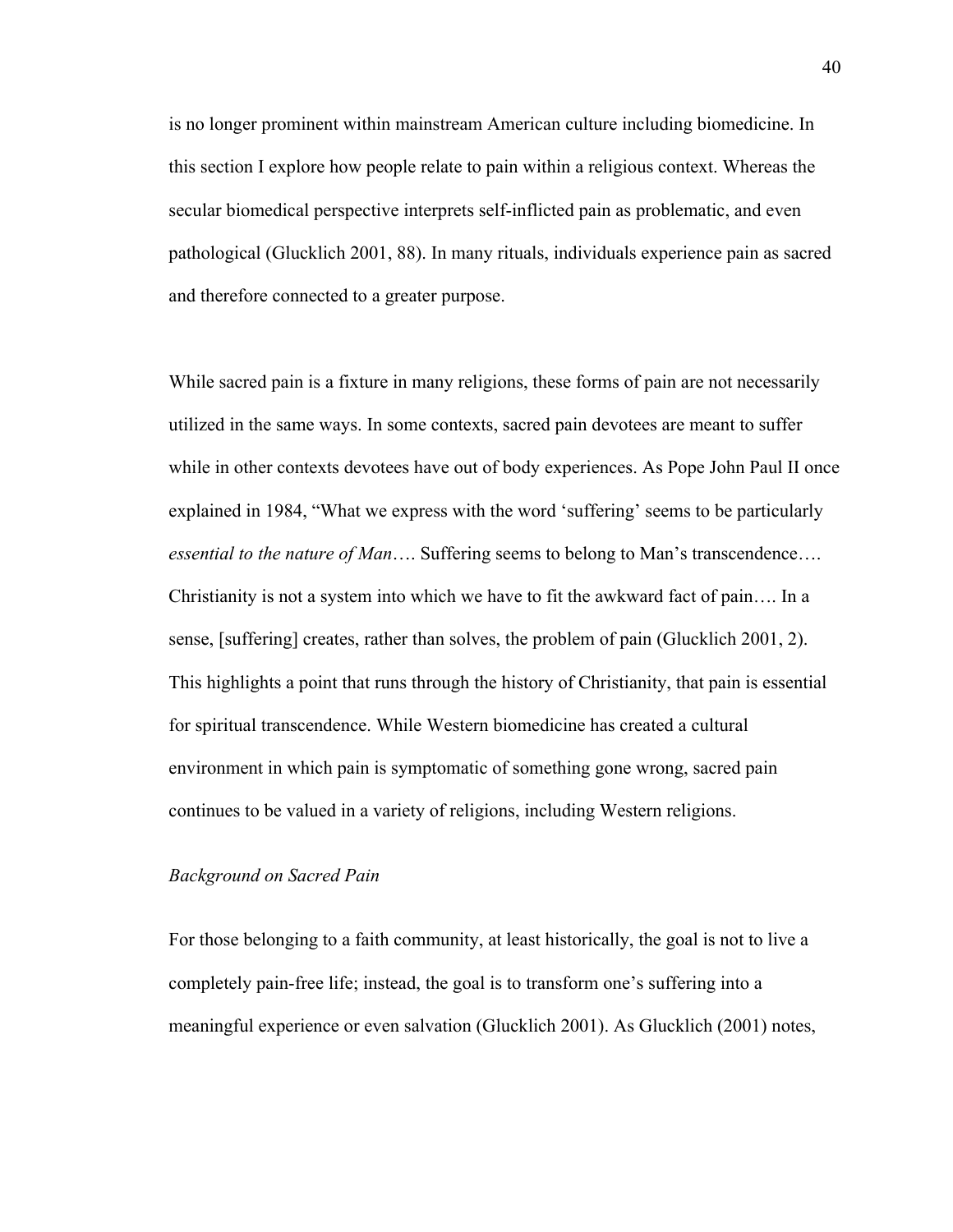"among the oddest forms of religious life around the world are rituals of self-hurting and even a theological glorification of suffering that seems entirely inconsistent with common sense" (3). Sacred pain has been incorporated in practices such as initiation rites, pilgrimages, and annual celebrations, among others (Glucklich 2001). In these examples sacred pain is instrumental in fostering a positive personal and/or communal experience.

A trope within Christian and Muslim doctrine is that the body is the enemy of the soul and not pain. Instead, pain is the "weapon by means of which the body is subdued, demons exorcized, temptations averted, in a battle for salvation" (Glucklich 2002, 23). Christian self-flagellation is often focused on suffering, like Christ's, to assure one's salvation in one's life or afterlife. Many mystics and saints intentionally mortified their bodies to get closer to God. Traditional Christian practices of sacred pain include instances of "fasting, pilgrimage, flagellation, and cilicia or wearing of hairshirts' accompanied the devotions of countless holy men and women. The vitae of saints are filled with descriptions of ascetic practices that were performed in the belief that physical affliction would prepare the soul for God" (Flynn 1996, 258). Since the flesh is the devil's realm, devotees hurt themselves to rid themselves of evil.

The idea that one can hurt the flesh to save the soul is tied to notion that pain is purifying. "When the body is either imagined or experienced as a filthy and purifying encasement of the pure soul, pain is felt as cleansing [and] The only way to purify this disgusting flesh is to discipline it harshly and mercilessly by means of asceticism – extreme mortification"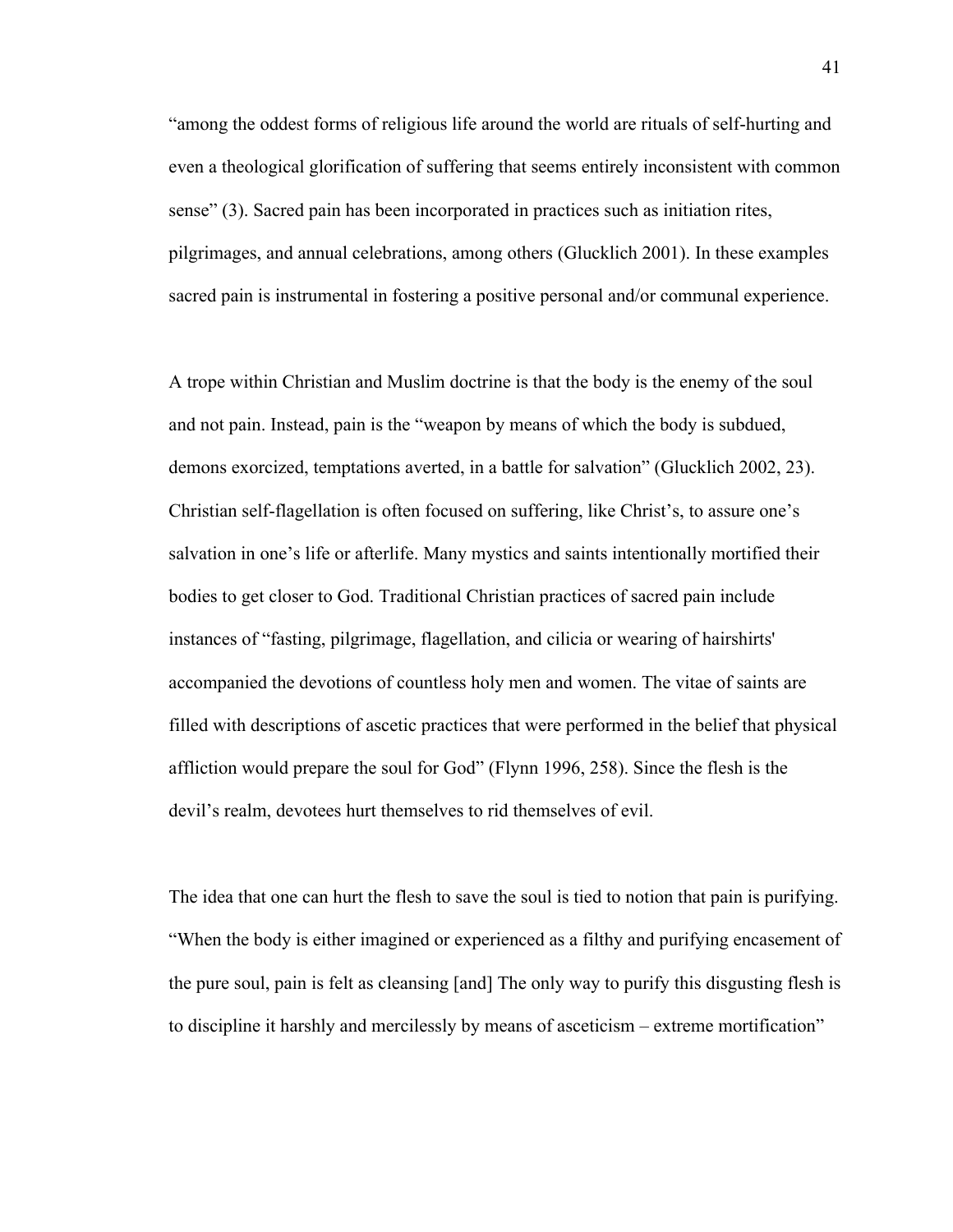(Glucklich 2001, 27). Within these forms of sacred pain, the focus is on the purpose of pain and not on the pain itself. Even when pain is being induced to cause suffering, the suffering is seen as a religious tool to achieve a desired end. Unlike the Western biomedical cultural context, pain is being transformed into "good pain: educational, healing, bonding with God" (Glucklich 2001, 40).

Although there are many examples of ritualized pain within religions, they have become less common and more controversial as they come into conflict with. The "biggest obstacle to understanding the value of sacred pain is not its feel but our insistence that pain can signify a medical problem only. This is not an intellectual failure of a poverty of the imagination, but the amnesia that descends with the emergence of a radical new worldview" (Glucklich 2001, 7).

# *Transformative Suffering*

While Western biomedicine has stripped pain of its religious meanings, sacred pain does just the opposite. Devotees embrace pain to show their devotion to a divine entity. Devotees conceptualize their pain and suffering as being intrinsically meaningful (Singh 2017). The "task of religious practitioners is often to convert accidental pain or illness (conceived perhaps of punishment) into a positive force acting on behalf of passage, healing, or some other spiritual advantage. [...] Thus, if a pain can be transformed into a sacrifice, higher ends benefit at the expense of lower ends, and oddly, suffering is reduced" (Glucklich 2001, 61-62). By establishing meaning within acts of ritualized pain,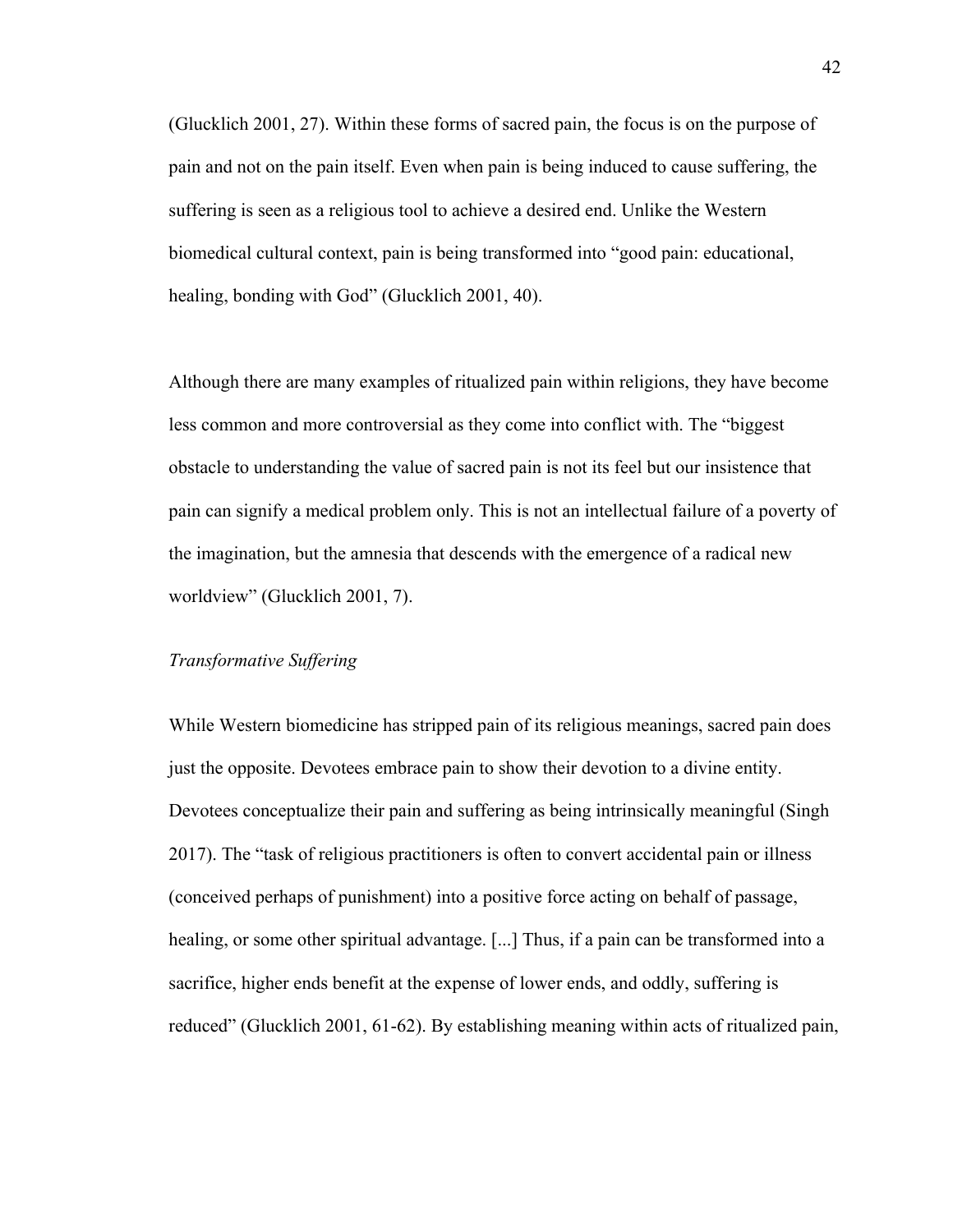the "destructive or disintegrative" effects of suffering can be reconstructed as a positive religious and psychological tool which generates valuable religious and social aftereffects (Glucklich 2001, 6).

Within religious communities, pain is often conceptualized as a form of punishment or as a source of healing and spiritual growth, but these perspectives are not mutually exclusive. When pain is understood in as a punishment, it is "experienced as a decentralized threat to the telic center (ego)" (Glucklich 2001, 61). With roots in punishment, these forms of sacred pain is often experienced as an expression of penance. By hurting the body, often in a public way, individuals absolve themselves of sin. The ways in which sacred pain can transform bodily punishment into spiritual healing is exemplified in self-flagellation. Many early Christian martyrs believed that pain would allow them to destroy a self separated from Christ. Later, medieval mystics, like the early Christian martyrs, physically harmed themselves in acts of sacred to identify with the "suffering savior" (Flynn 1996, 275).

When pain is understood as a solution, or medicine, it is experienced as "a higher telos than ego and is centralized or reinforced by the sacrifice of ego" (Glucklich 2001, 61). Self-flagellation practiced by Catholic Filipinos fits into this category because the goal of this self-hurt is to achieve spiritual healing and growth (Moratilla 2018). While Filipinos practiced flogging prior to colonization, it was associated with punishment. The colonizers, under the influence of Catholicism, gave this practice a new meaning by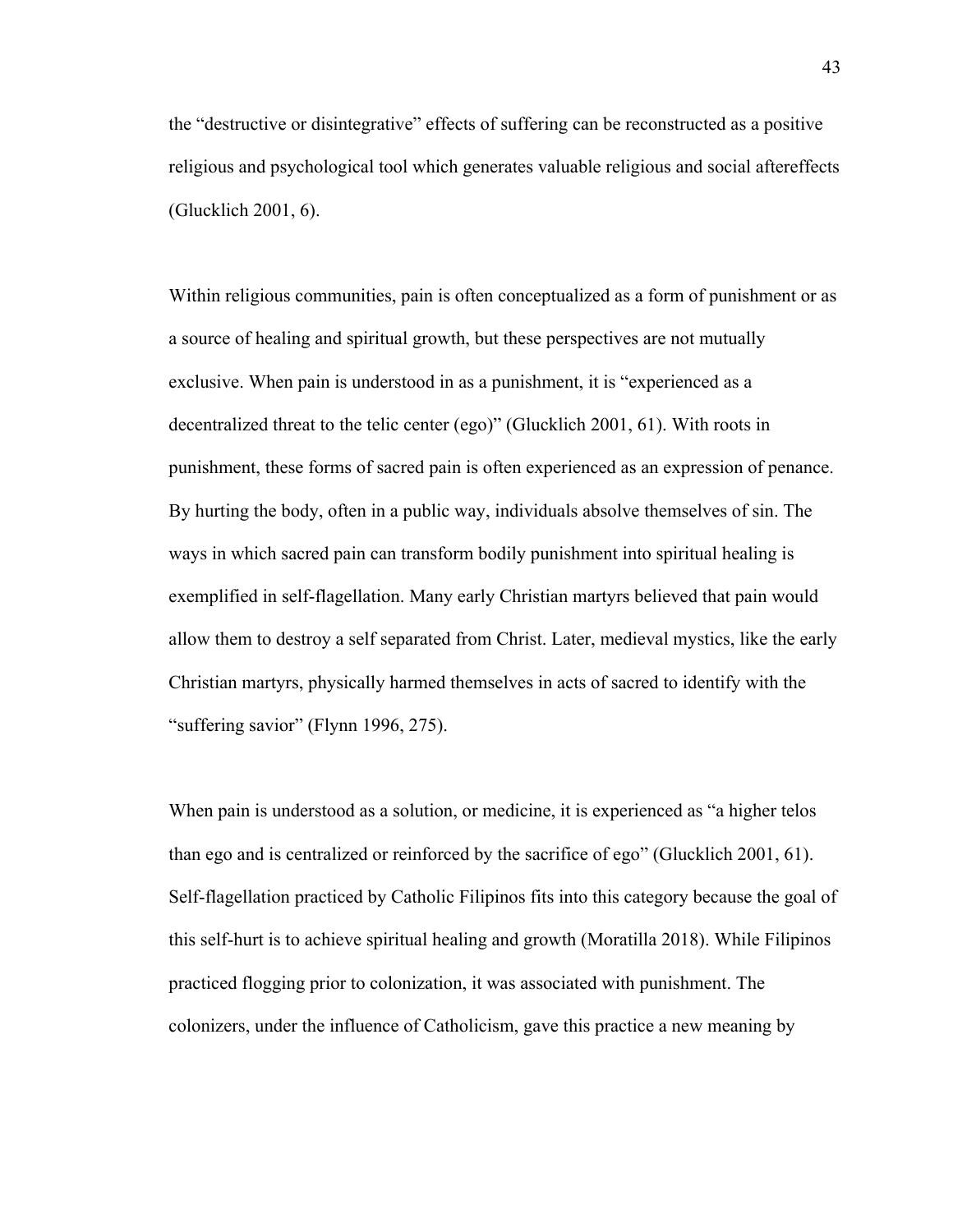associating it with purification. Today, during the Lenten ritual known as penitensya hooded penitents repeatedly whip themselves while walking in public. The Lenten ritual includes rituals and beliefs that are not officially sanctioned by the Catholic Church. Catholic Filipinos believe that public self-mortification expresses empathy for one's fellow humans. When self-flagellation occurs in public, like during penitensya*,* it changes the personal nature of pain into an experience that is not simply solitary or individual but communal. Although the Catholic Church subtly condemns the penitensya ritual, because it "borders on religious fanaticism," it continues because many devotees believe that the practice allows them to express their embodied empathy, specifically to the Christ's suffering, better than other techniques endorsed by priests (Moratilla 2018, 151).

## *Public Pain and Community Ties*

Social theorists have often maintained that religious rituals and doctrine promote prosociality within a community. Religious rituals, such as those involving sacred pain, increase a devotee's cooperative behaviors and creates and reinforces social bonds (Xygalatas 2012). While some forms of sacred pain are practiced privately, there are many instances in which public rituals (such as forms of Christian self-flagellation<sup>10</sup> and the Thaipusam Kavadi) serve to build connections between individuals. A variety of pain discourses has situated "pain at the heart of religious discourse around the world. It is

 $10$  Christian techniques of self-inflicted pain, specifically self-flagellation, also have historically been implemented by a devotee in private. However, I am focusing on public displays of private pain to understand how the communal aspect of these painful rituals contribute to its cultural importance and a devotee's spiritual transcendence.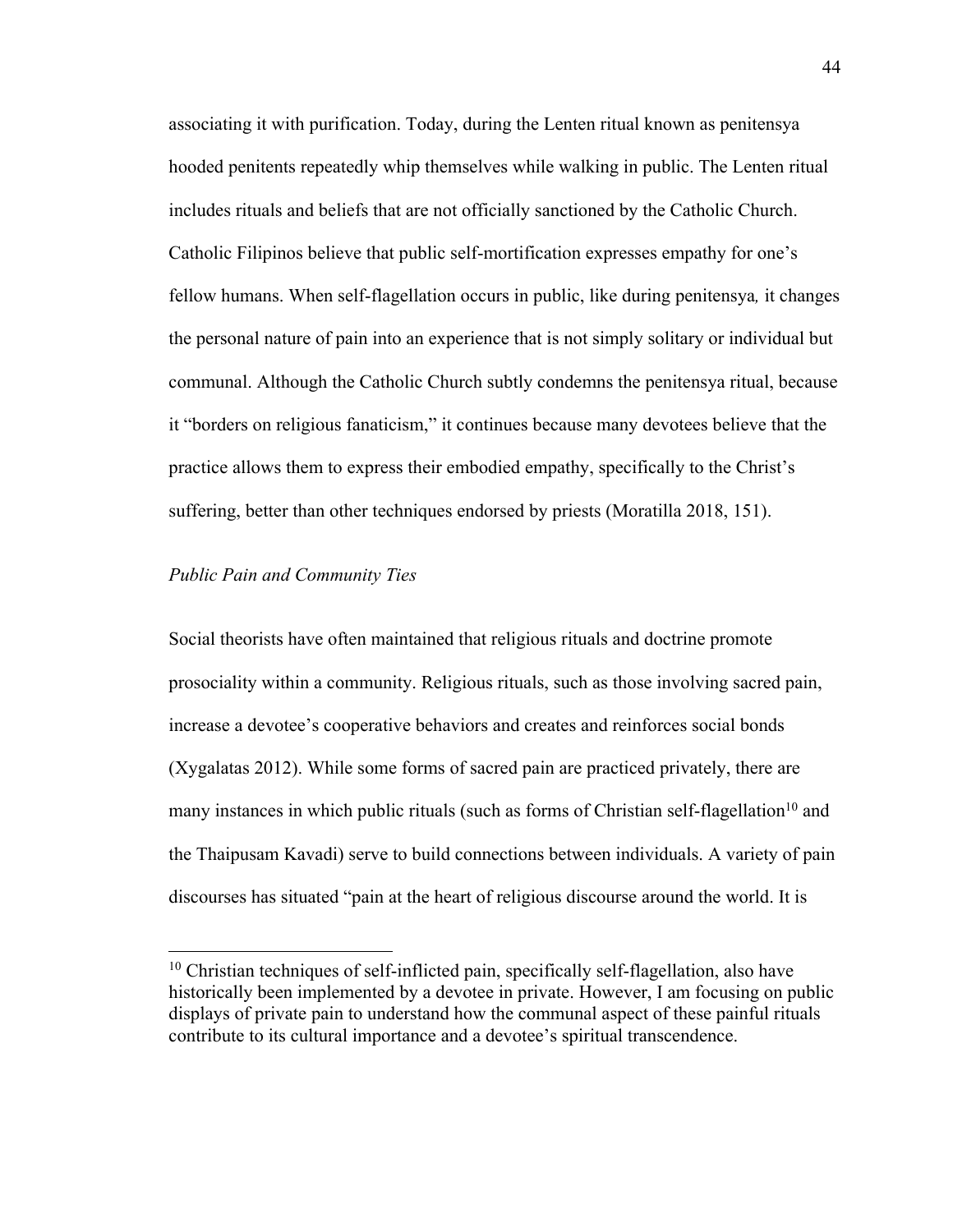inconceivable that the suffering of Christ on the cross or that the astounding martyrdom of saints, or for that matter Rabbi Akiva or Al-Hallaj, would mean anything to anyone unless pain was intrinsically sharable" (Glucklich 2001, 63). Glucklich explains the foundation of pain within religious contexts and the importance that pain holds within these community roles. For these roles to be established in this way, pain must be shared. Therefore, sacred pain is often performed in a public manner to strengthen one's connection to God, or gods, and to establish or maintain the devotees' connection to other members by mirroring Christ's public suffering (Glucklich 2001, Shilling and Mellor 2010; Largier 2007; Kreuder 2008).

For cooperation to be assured within any group, including religious groups, members need to determine who is willing to cooperate for the benefit of the group and which members are simply free riders, individuals who reap the rewards of the group without contributing to the group's success. One way this can be done is through rituals. Rituals help forge powerful group identities and promote cooperation within groups because participation signals one's commitment and trustworthiness. A devotee can signal their commitment to their god(s) and the group by enduring excruciating. Sacred pain rituals are a reliable signal of a devotee's commitment to the group because participation is difficult to fake (Watson-Jones and Legare 2016).

While biomedicine isolates pain in the individual, many religions use pain as a means to create deep, long-lasting ties between individuals. Within this religious context,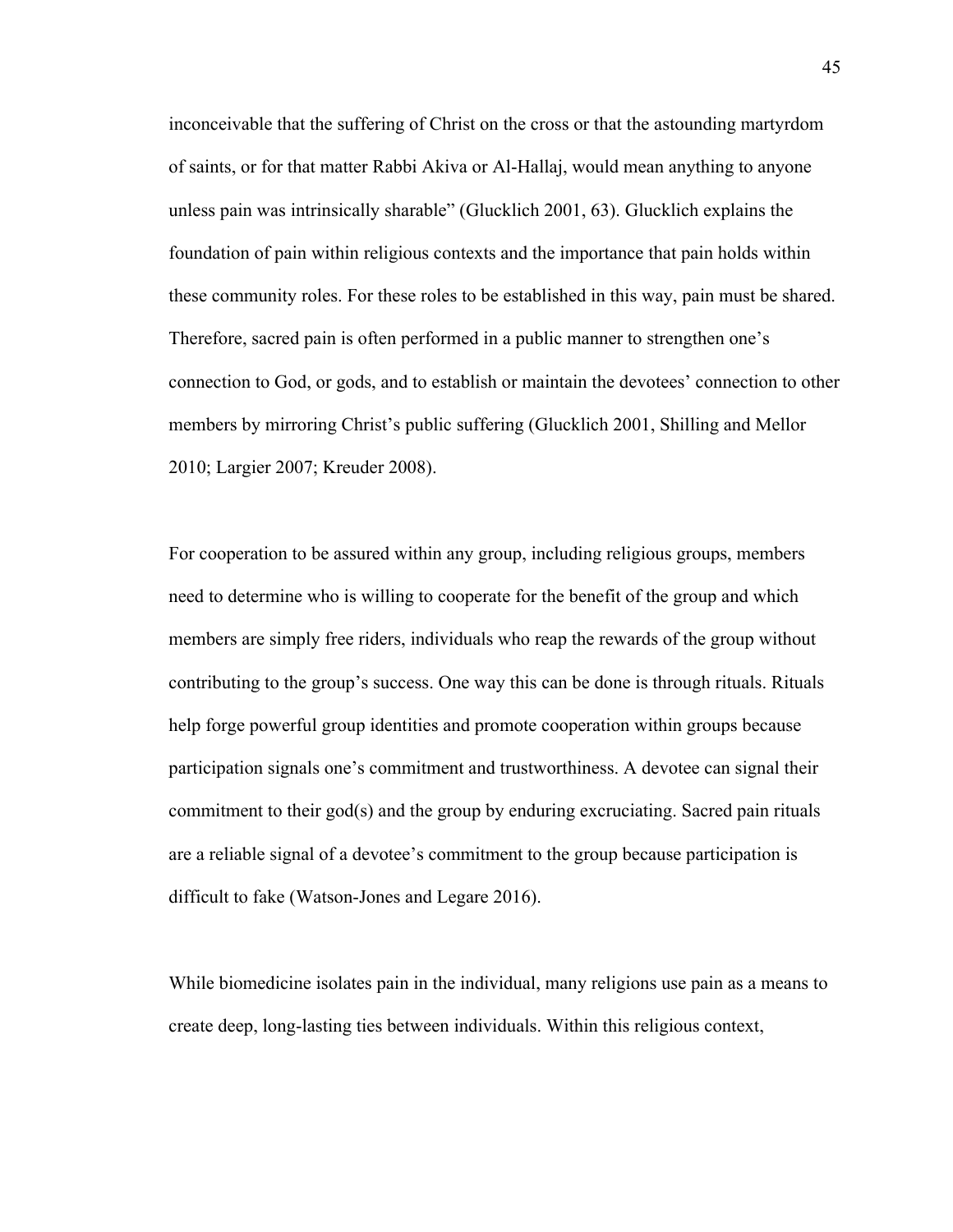participating in religious rituals that include self-hurting, reaffirms their social role, and reinforces their cultural unity to those participating in the ritual (in whatever way is religiously appropriate). Devotees learn to associate the experience of suffering with personal, social, and religious benefits (Glucklich 2001, 6).

In the Thaipusam Kavadi ritual (which is practiced in many different countries such as India, Malaysia, and Singapore), the devotees are accompanied by individuals tasked with helping the devotee maintain their trance or keep them from hurting themselves or others further (Ward 1984). The role of the helpers is very important to the devotee's participation because, "While subjective experience has been described in terms of lightness, peace, purity, euphoria, and detachment, outward manifestations of trance include shaking and trembling, temporary loss of muscle control, pupil dilation, and spatial disorientation" (Ward 1984, 321). Since the devotees are psychologically detached from their body and, at times, may not be in control of their bodies, their helpers make sure that their spiritual experience does not cause permanent damage to themselves or others.

While not all groups practice the piercing ritual within their Sun Dance ceremonies, it is the most prominent aspect of this ceremony. In this ritual, participants are often tethered to a tree by a long rope secured through piercings embedded in the devotee's chest. While others may only remain tethered for a few minutes, others remain in this state until their flesh tears" (Shrubsole 2011, Modaff 2014). The piercing ritual "involves the tearing of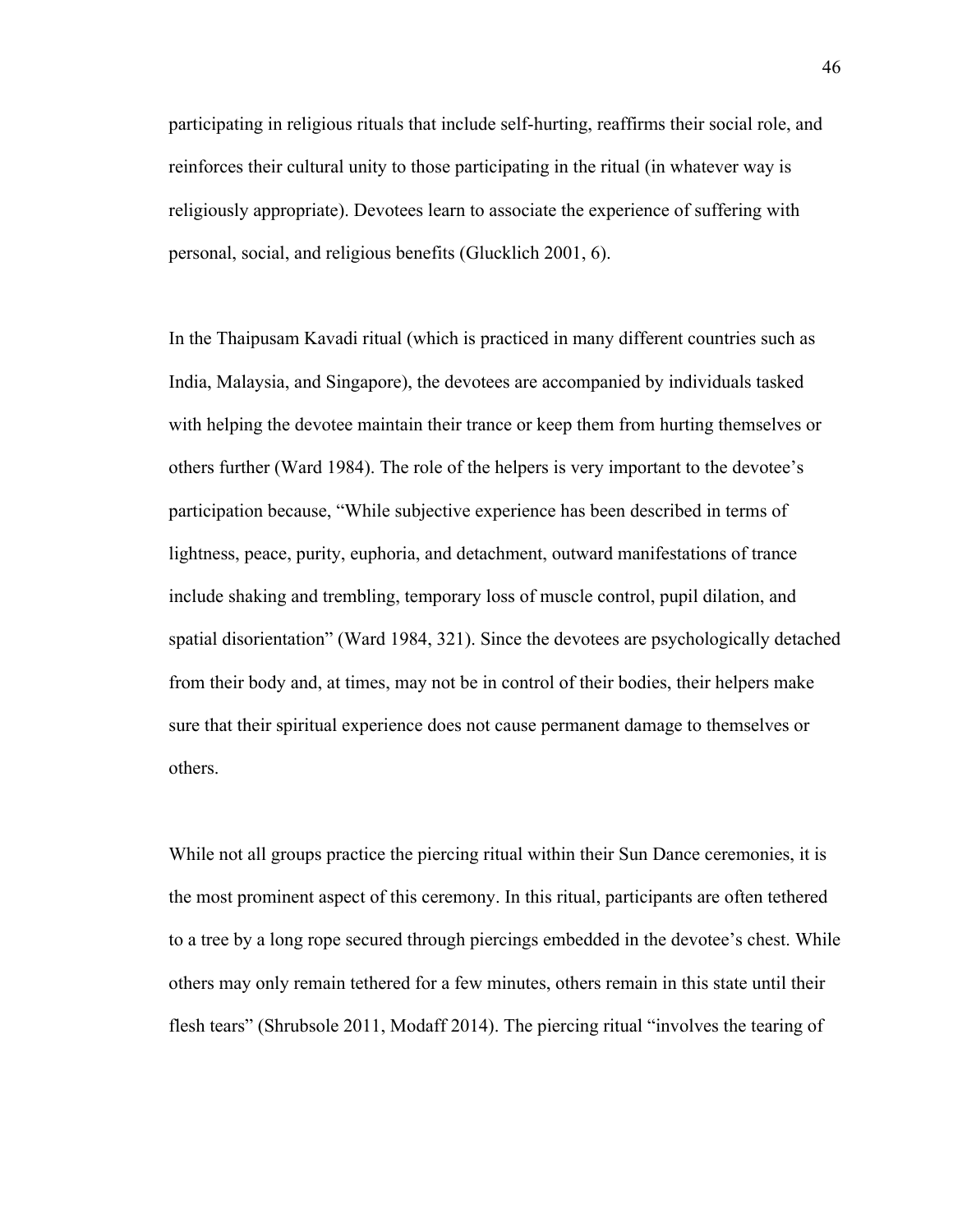flesh as an act of self-sacrifice, embodiment of pain and suffering, the dismantlement of egos, the initiation of visions and the attainment of power among other things" (Shrubsole 2011, 3; Hirschfelder & Molin 2001). Individuals often participate in this ritual to heal oneself and one's community. It is believed that "the Sun Dance created warriors, who could perceive the suffering of all indigenous peoples, cope with the pain and use that knowledge to relieve such suffering" (Shrubsole 2011, 5).

Acts of sacred pain can also be utilized as a political tool to create unity between communities. The Sun Dance is a critical example of how sacred pain can transform communities (Modaff 2014, 3). This ceremony was practiced by indigenous communities in the Great Plains. Many claim that the Plains Algonquins were the first to practice this ritual at the turn of the 18th century and that it subsequently "spread throughout the Great Plains to communities in contemporary Canada and the United States including the Arapaho, Ankara, Assiniboine, Blackfeet, Cheyenne, Comanche, Crow, Eastern Dakota, Gros Ventre, Hidatsa, Kiowa, Lakota, Mandan, Ponca, Plains Cree, Plains Ojibway, Sarsi, Shoshone and Ute" (Shrubsole 2011, 3; Hirschfelder & Molin 2001). "Splitting the Sky, the leader of the 1995 Gustafsen Lake Sun Dance and member of American Indian Movement (AIM) in the 1980s, identified the Sioux Sun Dance as one of the primary means by which AIM was able to establish a unified pan-indigenous community" (Shrubsole 2011, 4). While aspects of the Sun Dance varied between Native American communities, it also has been used to effect social change.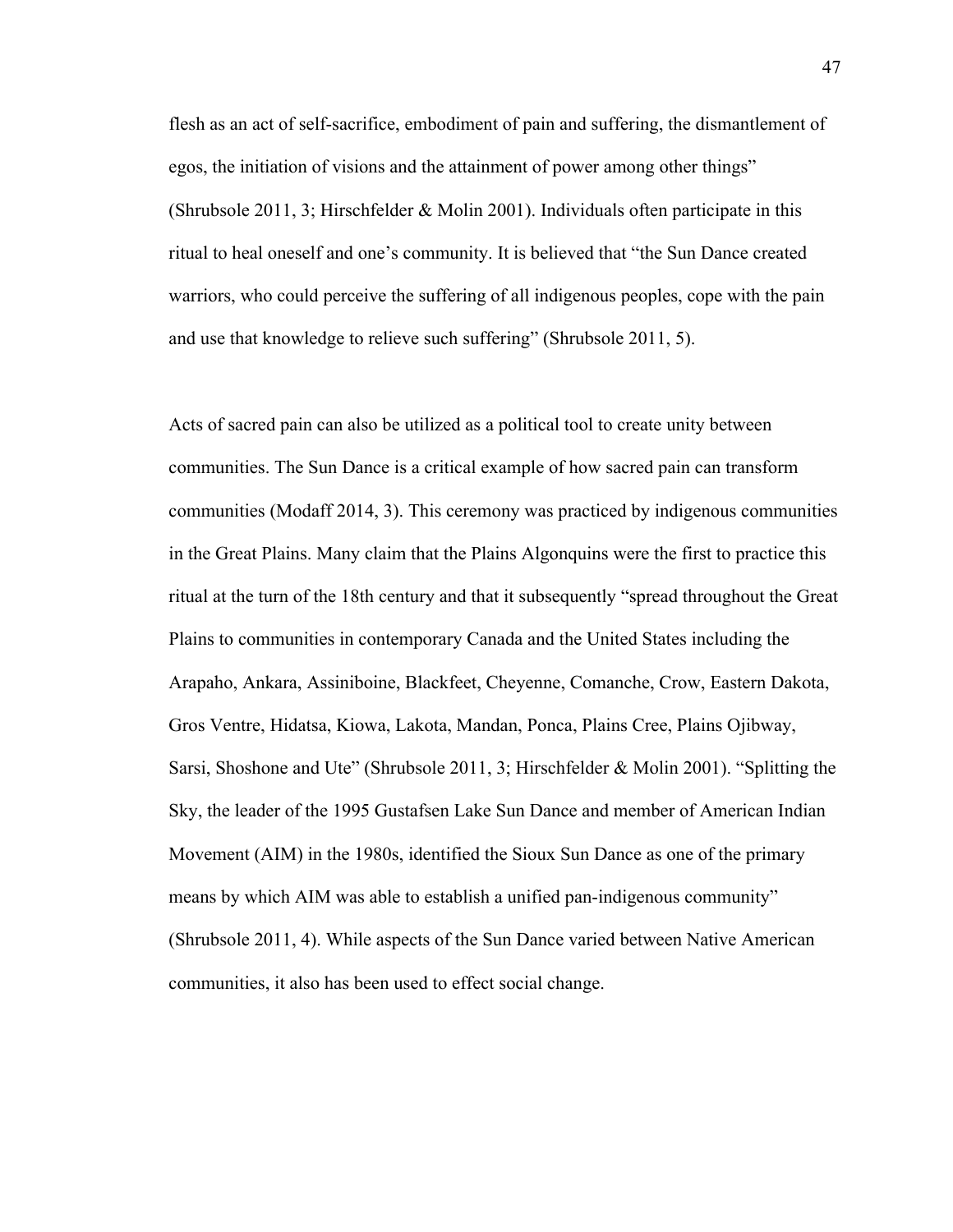Devotees who participate in ritualized pain experience different emotional states due to the purpose of their self-hurting. Some who practice purposeful pain seek an outlet that will allow them to suffer. This is the case within many instances of Christian selfflagellation. In other instances, such as the Thaipusam Kavadi ritual, devotees enter a trance-like state that allows them to distance themselves from their pain. Devotees often don't experience pain due to their preparation and psychological state. Individuals participating in these painful rituals typically have an out of body experience, or experience depersonalization and self-transcendence.

Although the Thaipusam Kavadi ceremony involves self-mortification, Kasim found that local devotees described Thaipusam as a day of joy (2011). While devotees in the trance experiences "shaking and trembling, temporary loss of muscle control, pupil dilation, and spiritual disorientation," afterwards devotees have described the experience "in terms of lightness, peace, purity, euphoria, and detachment" (Ward 1984, 321). Devotees who participate in the ceremony, specifically the self-mutilation, body piercing, and heavy kavadi dragging, can go into a meditative trance which is thought to cleans one's soul. Even though they are inflicting physical pain onto themselves, many devotees do not experience or feel any pain (Kasim 2011).

Rituals involving sacred pain can act as a remedy for a range of ailments or illnesses, especially those relating to mental health. A patients' participation in these rituals are not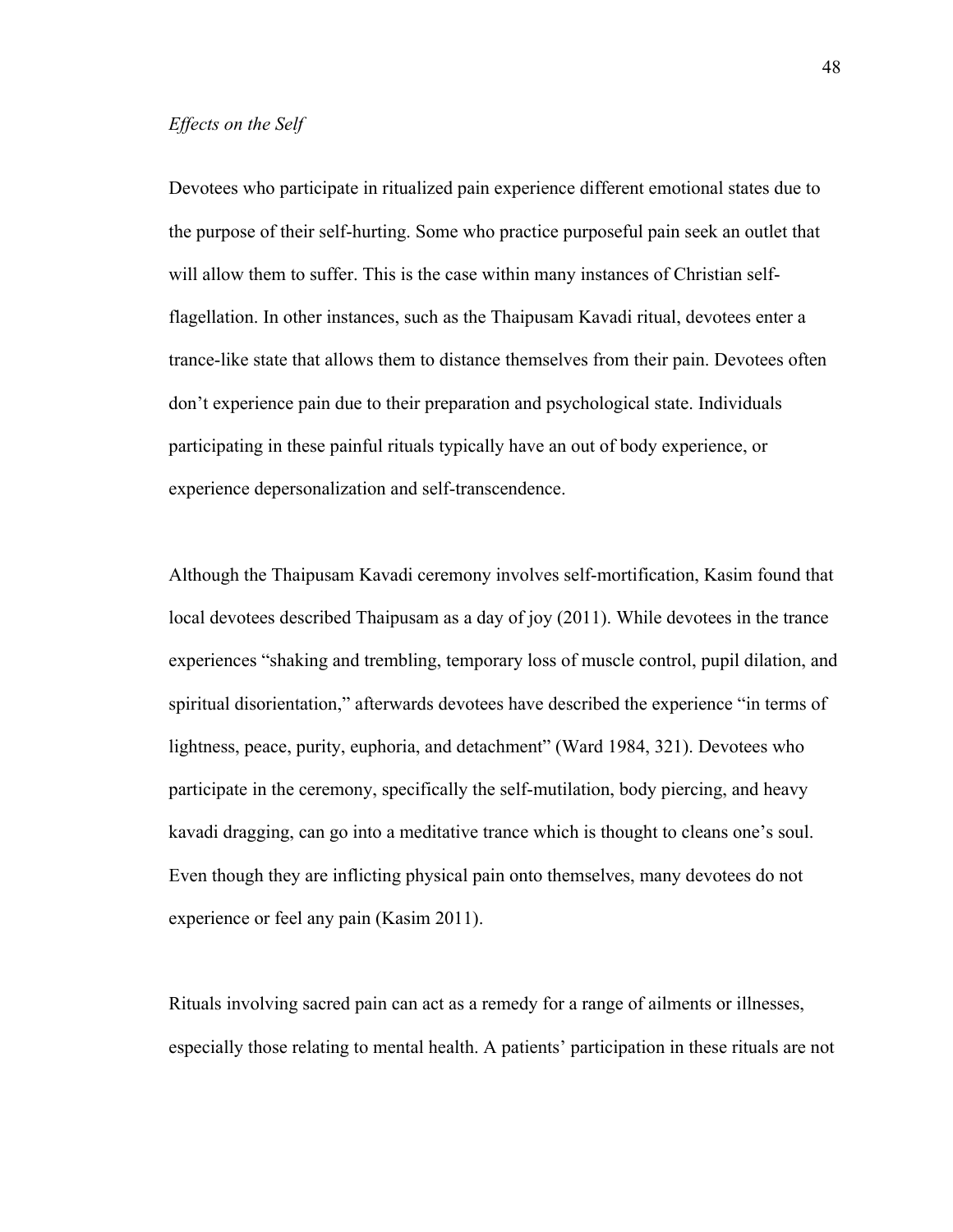associated with any detrimental effects to their physiological health and instead are associated with subjective health improvements. Furthermore, devotees who are more engaged in the rituals experience greater health. And there is also a correlation between individuals who had health problems and/or are of a lower socioeconomic status often sought more painful levels of engagement within the rituals (Xygalatas et al. 2019).

# *Trancelike State*

In the Thaipusam Kavadi ritual, devotees often experience a trance-like state that causes them to dissociate from the pain caused by the piercings and kavadis. Devotees experience spiritual transcendence during this dissociative state. Although many participants are pierced many times with an assortment of needles, hooks, and skewers and/or carry kavadis that may weigh up to 40 kg, they are able to make the pilgrimage to the Murugan temple with minimal pain and bleeding due to the ritual trance state they are in. The participants experience an altered state of consciousness, which allows the individual to experience operations of consciousness that vary greatly from their ordinary consciousness. Altered states of consciousness is used to refer to a hypnotic or meditative trance that are present in hypnosis, meditation, drug-induced states, brainwashing, mystical experiences, and ritualized pain (Ward 1984; Jilek 1982). These states may be produced by reducing one's sensory stimulation and/or specific movement, increasing external stimulation (such as emotional stimulation) and an increase in movement, targeted hyper alertness or focus, relaxation and decreased alertness, and other states like hyperventilation, sleep deprivation, and hypoxemia (Jilek 1984, 327).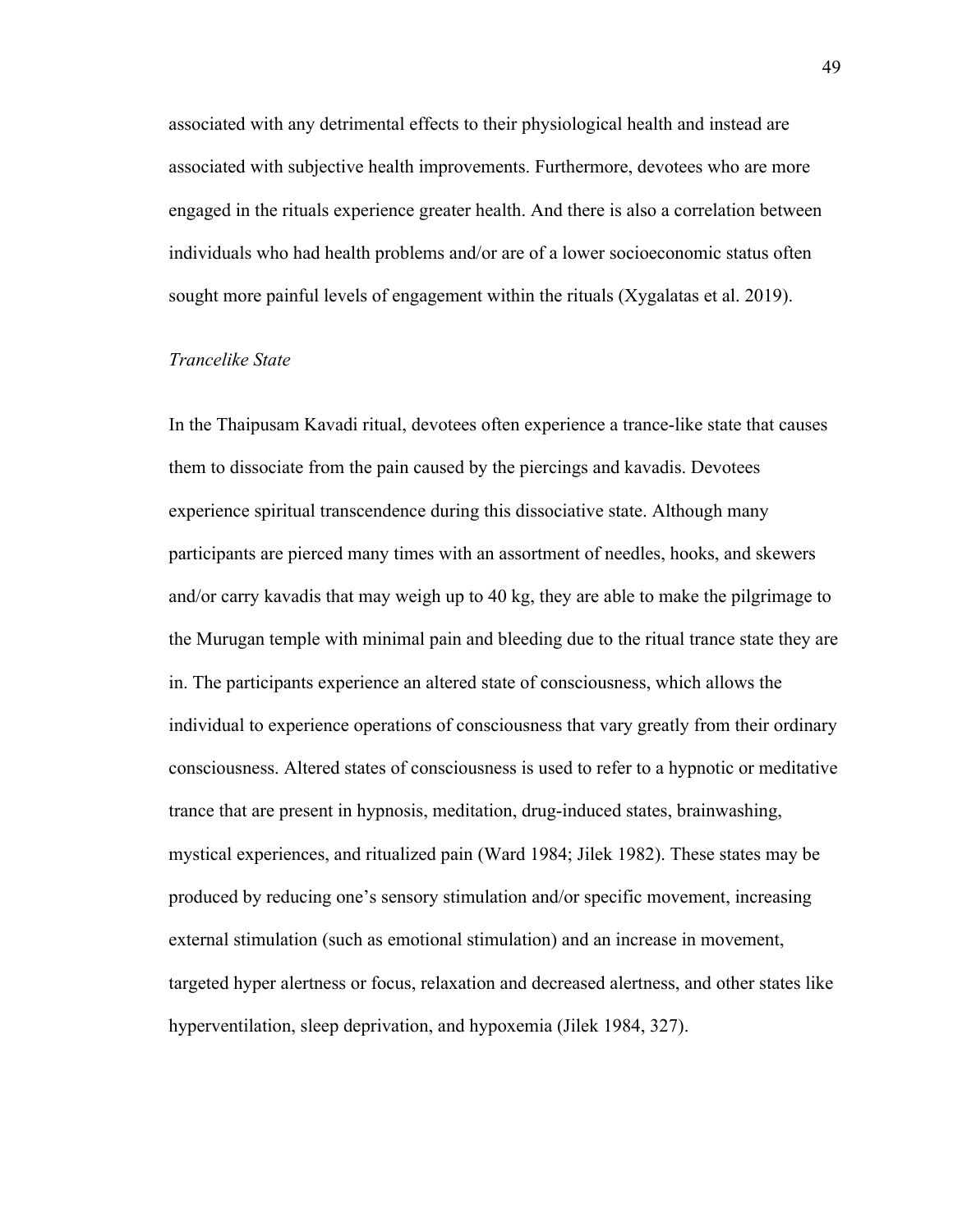This trance-like state is of particular importance because it allows the devotee to detach from their bodily pain, thus providing beneficial sensations associated with the painful ritual. Other participants bombard the devotees with repetitive and intense auditory and olfactory stimulation to induce this trance-like state. The devotees, who are already in a heightened emotional state due to their preparation, only need the repetitive stimuli, like the chanting of Sanskrit prayers and the inhalation of incense, to fall into the trance-like state (Ward 1984, 320). After devotees fall into this dissociative state, they are pierced. Many respondents report feeling minimal or no pain during the piercing (Ward 1984).

The devotees who participate in the Kavadi ceremony prepare for as little as one week and as much as a month. During this period, devotees will restrict both their diet, through fasting and only eating one vegetarian meal per day, and hours of sleep per night. Devotees also abstain from "alcohol, smoking, sexual intercourse, and social activities" during this time (Ward 1984, 319). If it is possible, during this preparation period the devotees live in the temple and participate in ritual purification baths, prayers, and meditation. By putting themselves into a state of deprivation, the devotees are able to access the mental state needed to beget their trance-like state during the ceremony. "Those who spend the preparatory phase in the temple may receive informal spiritual guidance with respect to Thaipusam practices and the religious trance as well as having the opportunity to observe outbursts of trance during group prayer sessions. Whether the preliminary phase is observed at home or at temple, the aim of the period is to cleanse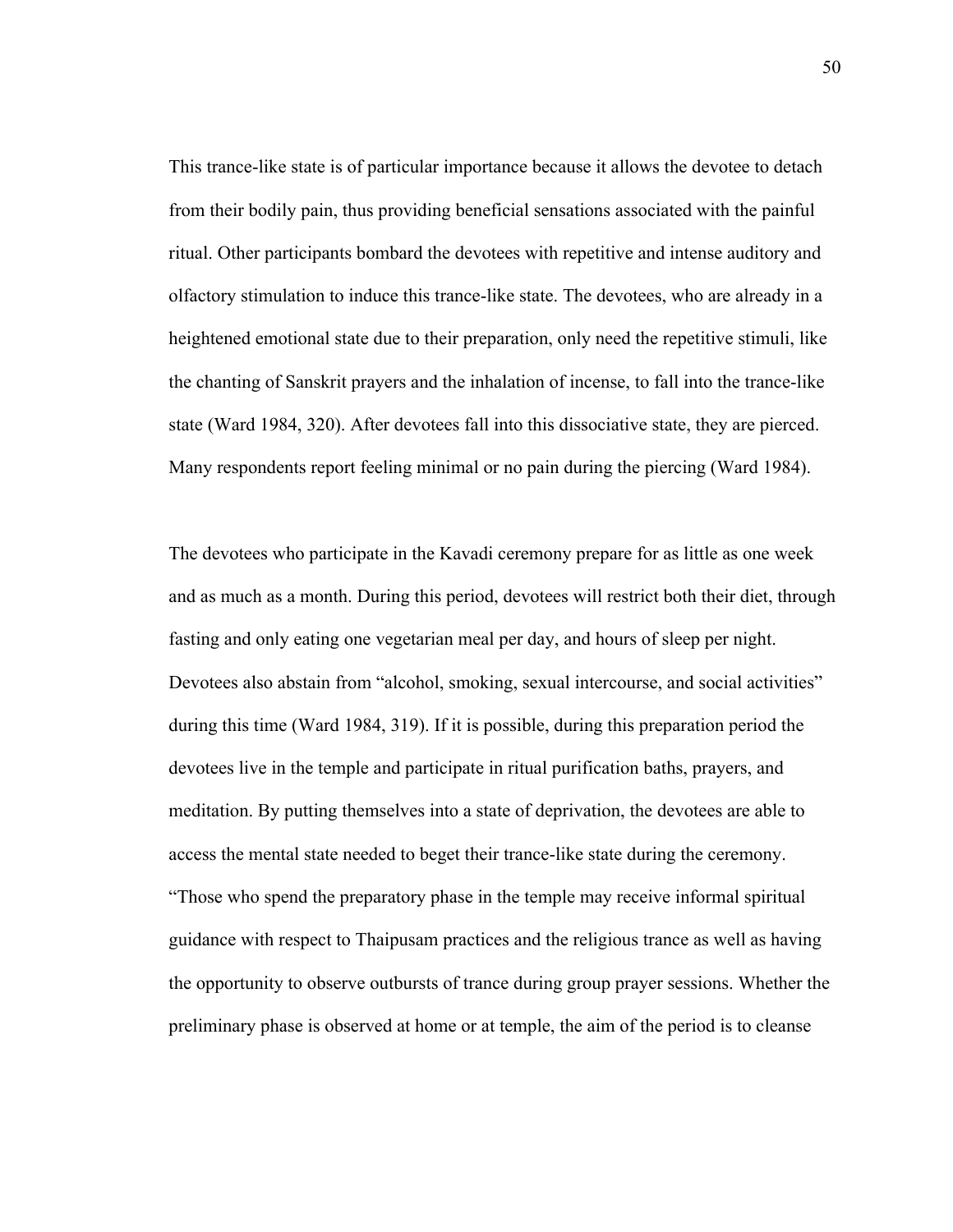oneself and prepare for the offering by attaining the appropriate state of mind" (Ward 1984, 319).

When the final day of the Thaipusam finally arrives, participants perform temple rituals to induce a trance before the devotee bears the kavadi or is pierced. It is believed that if a devotee is properly prepared by performing rituals "to eliminate all thoughts of extraneous aspects of the external surroundings and to engage in fervent prayer, focusing their attention away from the body and centering their thoughts on Lord Murugan" then they will be able to experience this desired out-of-body state (Ward 1984, 320). The trance's "dissociative state is temporary, voluntary, and reversible and is generally attributed to the power of sympathetic deities. The Malaysian Hindus give various interpretations to the trance, with some believing that the devotee is protected by the gods and others maintaining that possession by Murugan or a member of his divine family occurs" (Ward 1984, 320).

Although devotees may experience a level of selective amnesia during this state, many are still able to remember aspects of the ritual. "Many devotees report sensations of weightlessness, feelings of upward movement, pure consciousness, or that they 'were not existing.' Detached from the external environment, feelings of depersonalization or cosmic unity may also occur. [...] Other characteristics of dissociation include a sense of timelessness, a sense of the ineffable and feelings of rejuvenation" (Ward 1984, 322). The separation from one's bodily sensations, in this instance a dissociative or trance-like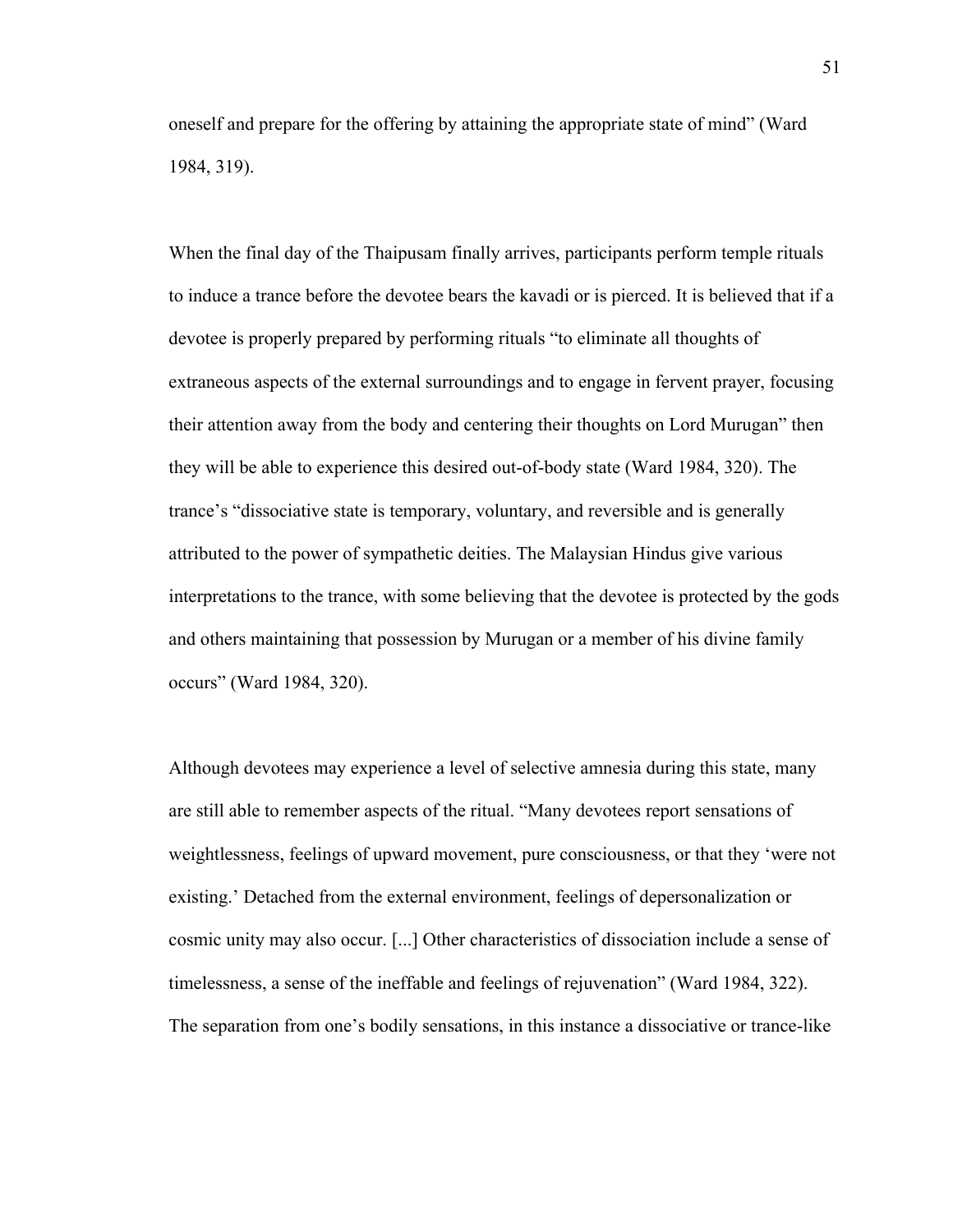state, affects how someone perceives their pain. This separation from the self leads many devotees to report high rates of contentment and low rates of fatigue (Ward 1984). While their bodies are undergoing extreme physical trauma, devotees do not suffer during this experience because the experience is linked to cultural and religious beliefs and practices.

Through a ritualized trance that accompanies sacred pain, devotees "transform destructive or disintegrative suffering into a positive religious-psychological mechanism for reintegrating within a more deeply valued level of reality than individual existence" which is a major component of the experience of sacred pain (Glucklich 2001, 6). Extreme rituals involving purposeful pain may, paradoxically, be associated with health benefits (Xygalatas et al. 2019; Jilek 1982; Ward 1984). In culturally and religiously appropriate contexts, religious and spiritual practices create pain that provides "certain psychological benefits to their performers" after the ceremony concludes (Xygalatas et al. 2019, 702).

## *Sacred Pain in the 21st Century*

Public performances of sacred pain are not as common as they have been in the past. Due to fluctuations in the cultural meanings associated with pain, public performances of sacred pain are now widely condemned by many religious leaders. Many religious leaders have contributed to this "flight from pain" in response to religion being marginalized within many societies, specifically in the West (Shilling and Mellor 2010, 532). Many religious groups have distanced themselves from these sacred pain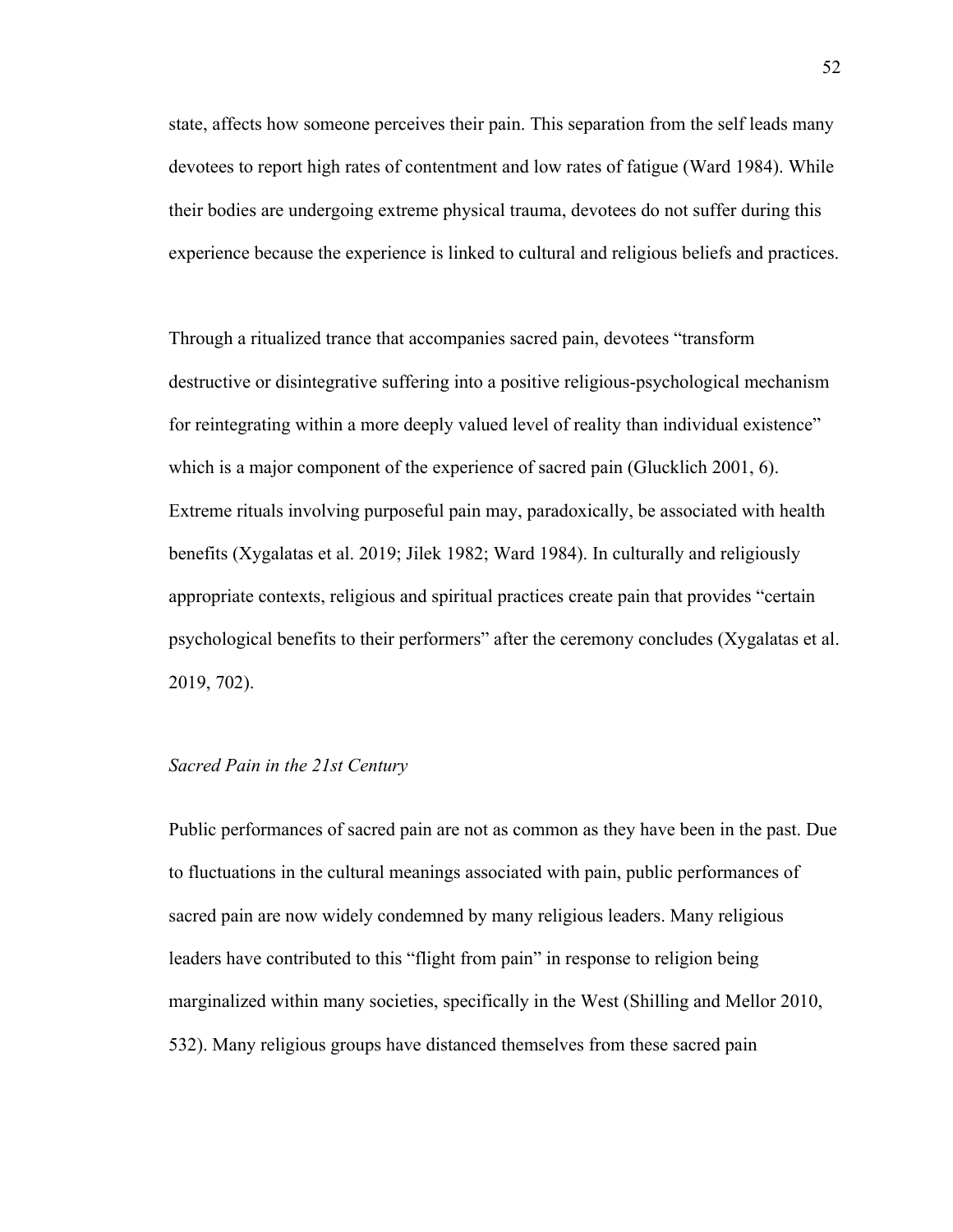ceremonies to be more closely aligned with the dominant Western biomedical perspective on pain.

Within Western biomedical culture, "there is no framework for pain as a meaningful or transformational experience except as a necessary component of treatment or cure of the physical body. This viewpoint equates pain with suffering, and since pain is not meaningful the suffering it causes must simply be borne, without the possibility of greater value stemming from it" (Norris 2009, 23). The Western biomedical culture has shifted from a belief that someone could be saved by pain to the belief that people should be saved from pain (Shilling and Mellor 2010). Therefore, "as heirs to a cultural legacy that sensitizes us to pain and suffering but can no longer invest them with religious meaning, the necessity of pain avoidance becomes self-evidently desirable. This is the context in which those who actively seek pain out appear to us as 'deviant', 'barbaric' or 'mentally ill'" (Shilling and Mellor 2010, 533; Favazza, 1996). Instead of being associated with positive prosocial actions, many associate purposeful pain with socially non-conforming behaviors or psychiatric disorders.

#### *Conclusion*

While examples of sacred pain can be found across several religions, the way that pain is implemented and experienced varies between these practices. While many devotees in the Thaipusam Kavadi ritual claim to experience mild to no pain due to the dissociative trance and other preparatory methods, devotees who participate in Christian self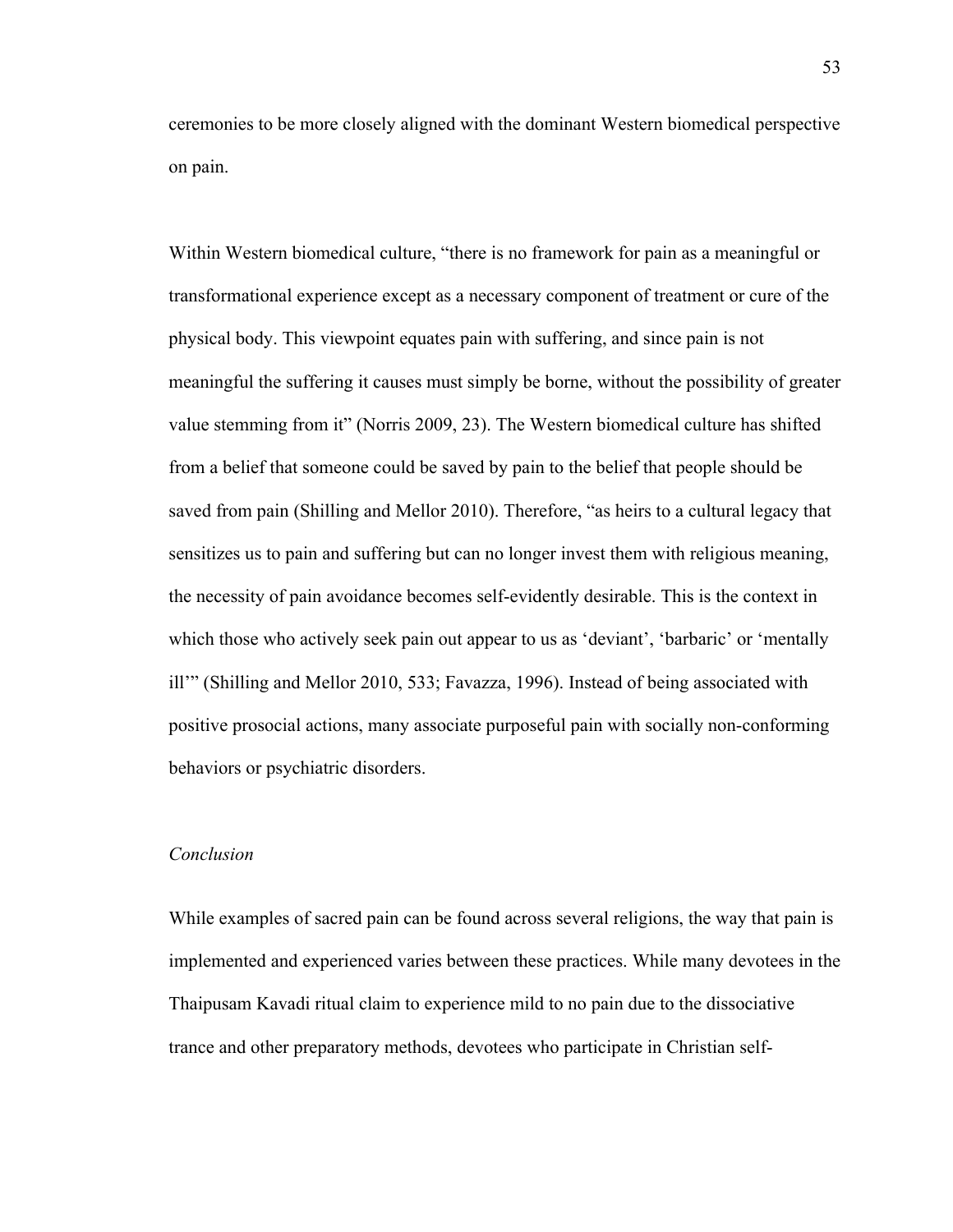flagellation often appreciate a level of suffering associated with the physical pain they are enduring because it symbolizes the suffering that Christ endured on the cross. However, both examples illustrate how pain can be used as a beneficial and transformative power. "In a context where pain and suffering are understood to be valuable, those experiences can be used for spiritual transformation and integrated within a meaningful identity. In contrast, in a context where pain and suffering are not understood to have value, that attitude can create more suffering, even in conditions meant to alleviate suffering, such as in biomedical situations" (Norris 2009, 22).

The culture of Western biomedicine "makes it very difficult to understand not only 'sacred pain,' understood as the intentional infliction of pain as a religious practice, but also 'sacred pain' as pain made sacred–the view that pain or suffering can bring one into [a] closer relationship with the sacred through intentional practices" (Norris 2009, 24). This perspective is ingrained within Western culture and contributes to widespread "cultural amnesia" that makes it difficult for people to acknowledge how forms of purposeful pain have been, and are being, utilized to improve one's health.

Those who engage in acts of sacred pain do not suffer from a disintegration of self which is a possible for those who have no cultural framework for making their pain purposeful or meaningful. In instances of purposeful pain, the individual often prepares themselves mentally for the physical and emotional sensations that will come. Through this preparation, they develop the tools needed to integrate their pain into a broader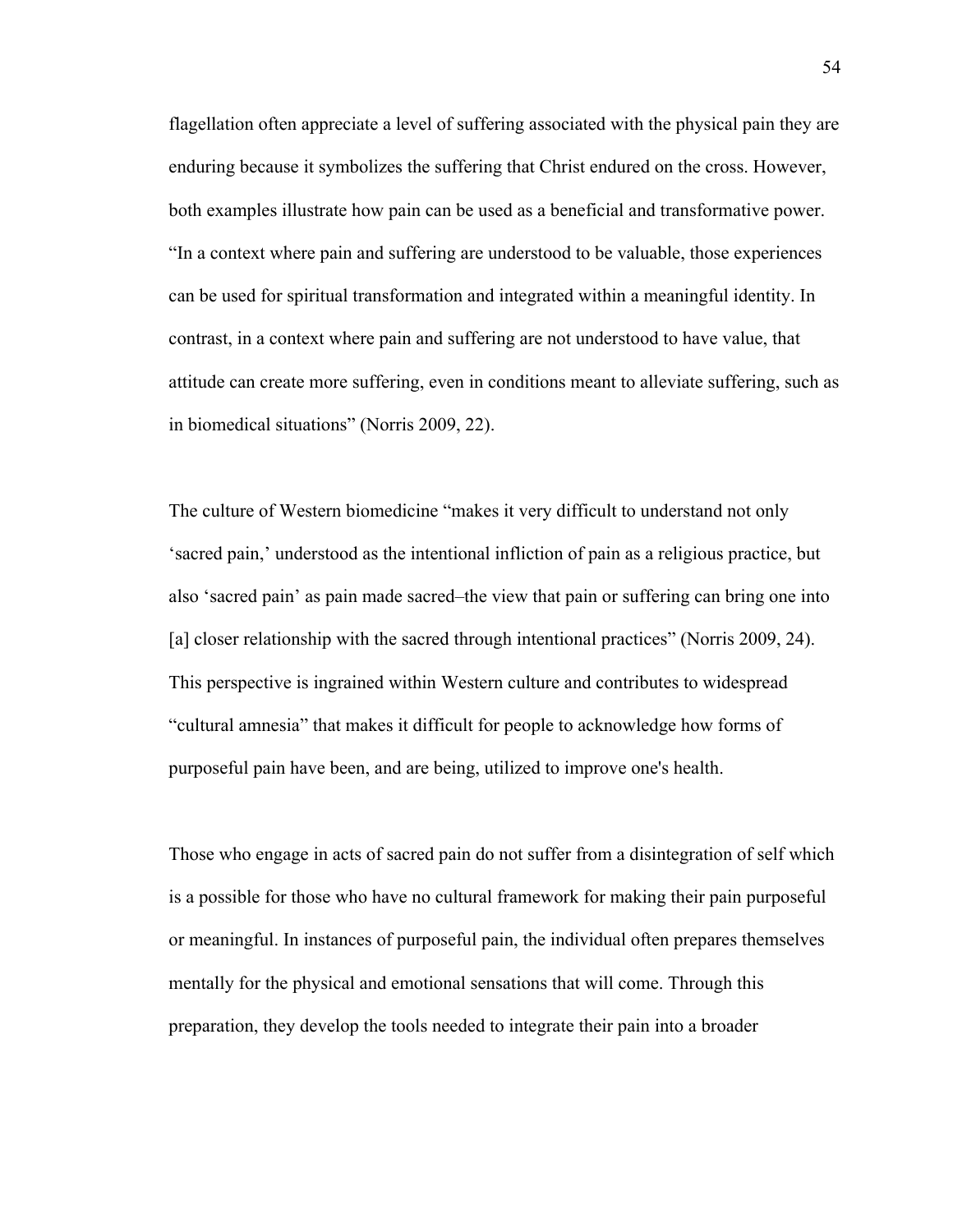framework of self-realization and actualization to signal their piety (Tilly 1991). Pain, in this context, acts to strengthen one's sense of self and connection to other humans and non-human agents (e.g. God, Lord Murugan, Creator, etc.) In this context, the meanings associated to pain contributes to a sense of belonging and interconnectedness as opposed to feelings of isolation or disintegration, that is typically experienced by those addicted to opioids.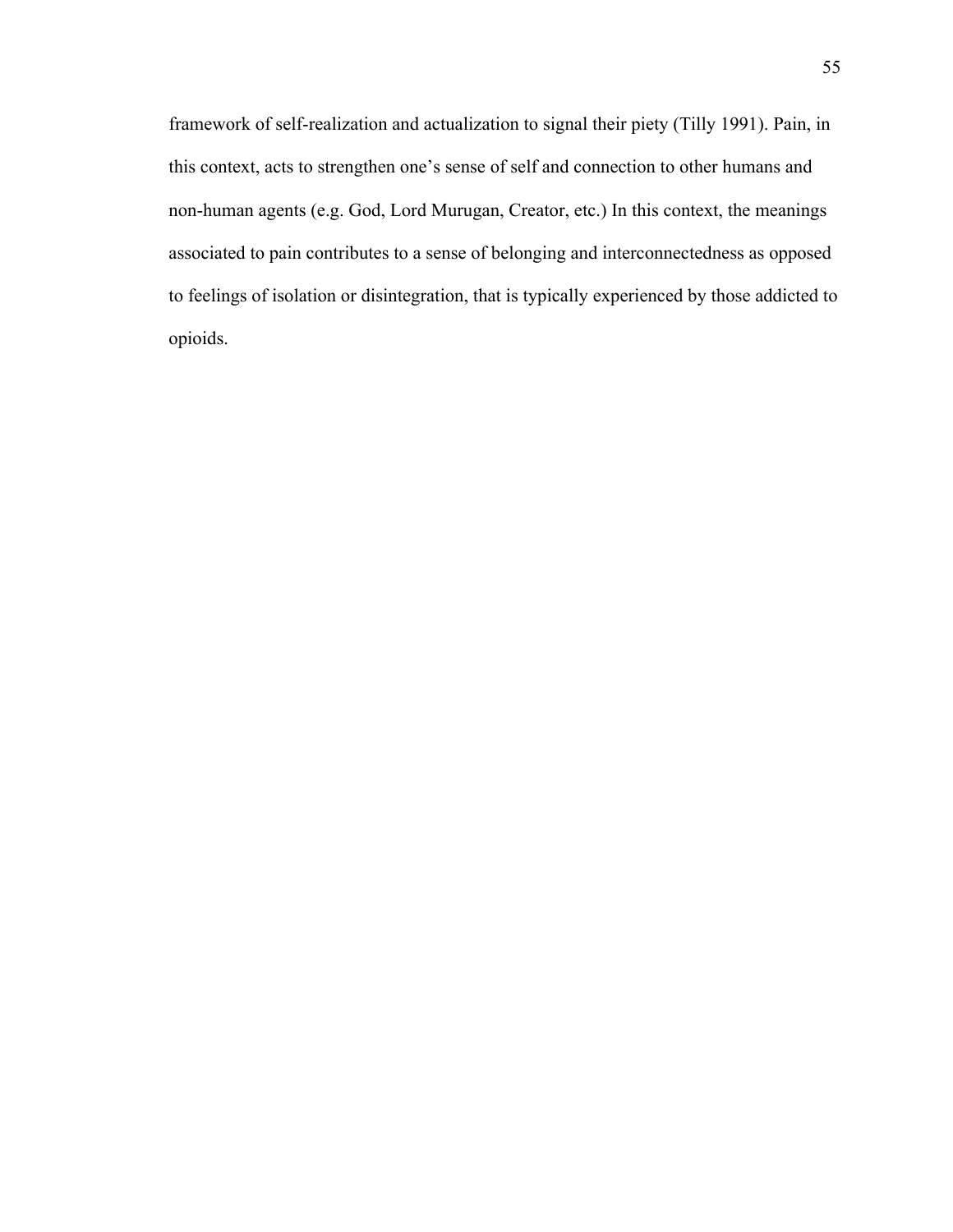#### **Chapter III: Athletic Pain**

#### *Introduction*

After completing the first draft of this chapter, I received feedback from my advisor that I, quite honestly, was dreading. "Bring more of yourself into these chapters. I am missing your perspective." After researching pain through the lens of an intellectual inquiry, I feel empowered to discuss the relationship between opioids and pain and the ways that the Thaipusam Kavadi ritual transforms a devotee's pain experience. But, when describing my experiences as an athlete, I feel as though I am writing in a way that pathologizes my own attitude towards pain. My sense of self is interwoven with my identity as a competitive athlete. In this research, I wanted so badly to write myself out of the narrative because I didn't want to confront my own ways of making pain meaningful.

As someone who has experienced a lot of pain and suffering due to my experiences as an athlete, I find it difficult to present a completely objective perspective on this topic. My socialization as an athlete positions the way I interpret the themes and topics discussed in the literature. My perspective shapes how I interact and understand the description and analysis of pain. Acknowledging and experiencing my own experiences with pain is, quite frankly, terrifying.

While other researchers or theorists can study the role of pain in athletics in a detached manner, I do not have the same benefits. Even while writing this, I am experiencing hip "discomfort" exacerbated by a difficult morning workout. The burning of lactic acid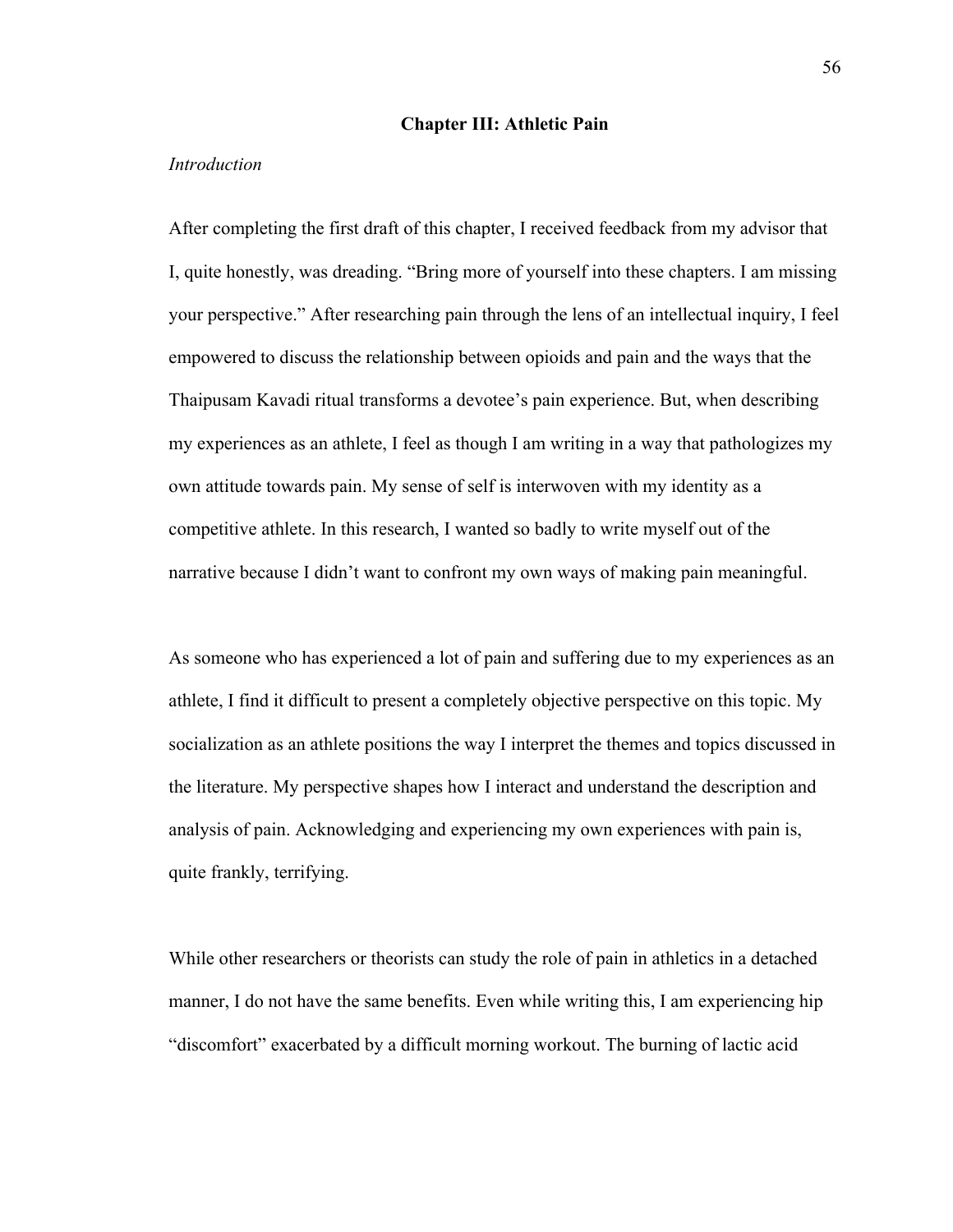through my legs and the heaviness of full-body mental and physical fatigue is simply a part of my normal routine. If I simply saw this pain as meaningless, I would not be able to keep going. While my dedication to this brutally taxing sport seems irrational to others, it is completely logical to me. So, throughout my research, I assumed that to give an accurate account of athletic pain, I would need to limit my stake within this topic. However, by doing this, I now realize I risk omitting a key data source for my ethnography, my own experiences with pain. So, when my advisor asked me to discuss my own perspectives, I had to accept that implicating myself within this narrative allows me to use my subjective experiences to highlight the ways in which pain is understood and discussed within these athletic cultures.

## *The Culture of Risk*

Participation in sports forces athletes to accept, at least to an extent, the risk that they may face pain and injuries that could potentially be life threatening or permanently debilitating. Due to this risk, it may be difficult to understand why athletes risk their health in this manner. Unlike Western biomedicine, which treats pain as something to be eliminated or prevented through treatment, athletes often charge headfirst into these painful conditions. Within athletics, pain and discomfort are expected. Athletes continue to put themselves in harm's way for many reasons that I will discuss in this chapter. Many athletes, even elite athletes, are not able to financially support themselves on income made from athletics alone. Therefore, athletes continually risk their wellbeing for financial and/or personal incentives. The personal incentives, such as establishing or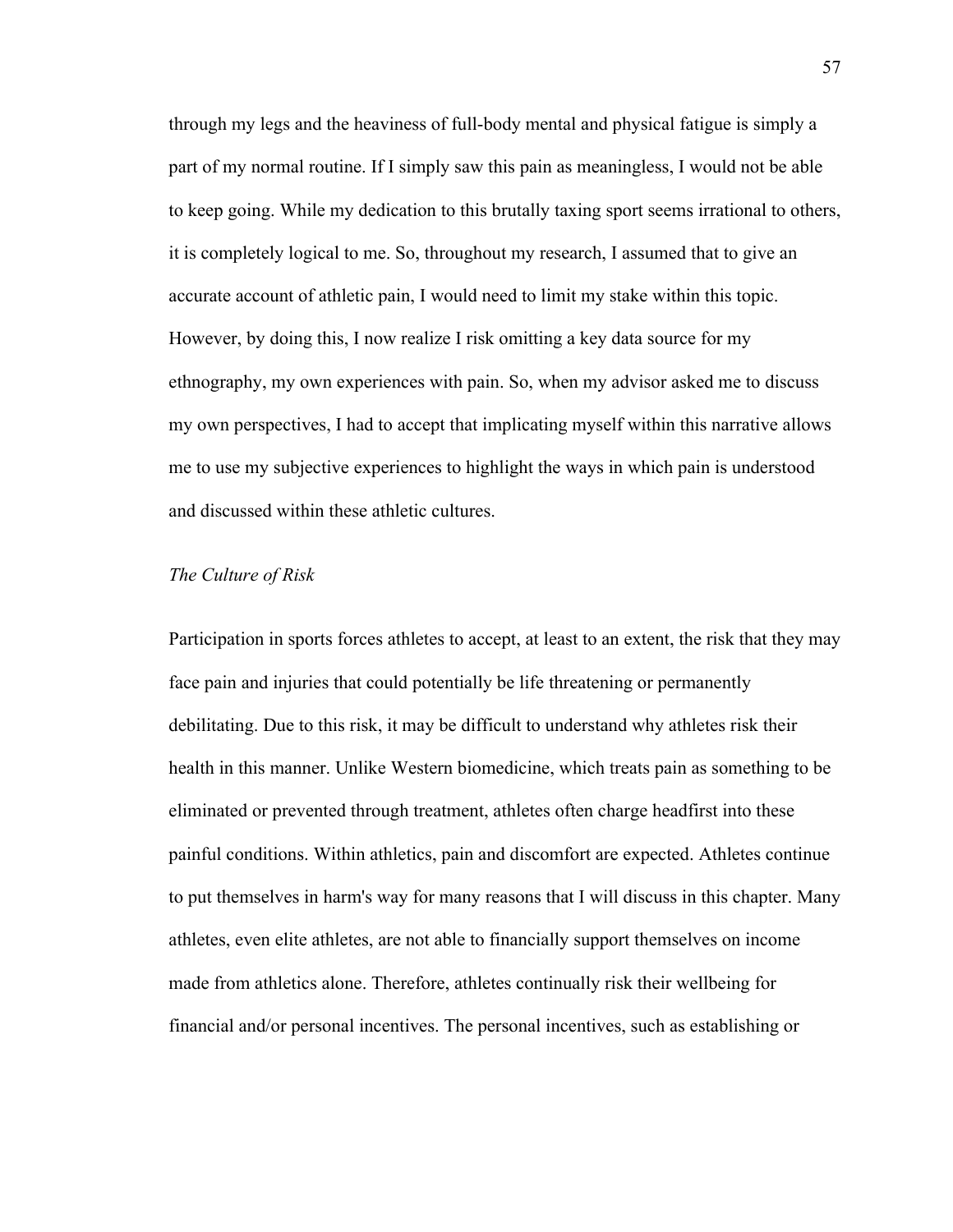maintaining social roles, mirror some of the incentives for participating in sacred pain rituals.

For many athletes, the social benefits tied to their membership within their specific sporting subgroup is hugely rewarding; so, they continue to accept the risks of future pain. Athletic subcultures influence how players conceptualize and even react to their own pain and injuries because of the cultural values that have historically associated public displays of pain tolerance with masculinity and the continued membership within the subgroup (Nixon 1992, 128). In this instance, the pain that athletes endure is perceived as socially appropriate within the cultural environment established by the athletic subgroup. Even though Western biomedicine treats pain as unacceptable and unproductive, athletic subgroups encourage a mindset in which pain provides social and psychological benefits. Therefore, as Glucklich (2001) explains, "Closer examination reveals that 'sacred pain,' or pain in the service of higher ends, has not entirely vanished from the modern world, even outside the Vatican. Contests and sporting events are still often about the endurance of pain, either in performance or in training" (7). Athletic subcultures subvert the biomedical outlook on pain by making it, or the risk of it, vital to competitive athletics.

## *The Legacy of "Masculine" Ideals*

Historically, men were able to establish an athletic identity through expressions of physical and mental strength and an ability to endure pain. Late 19th and early 20th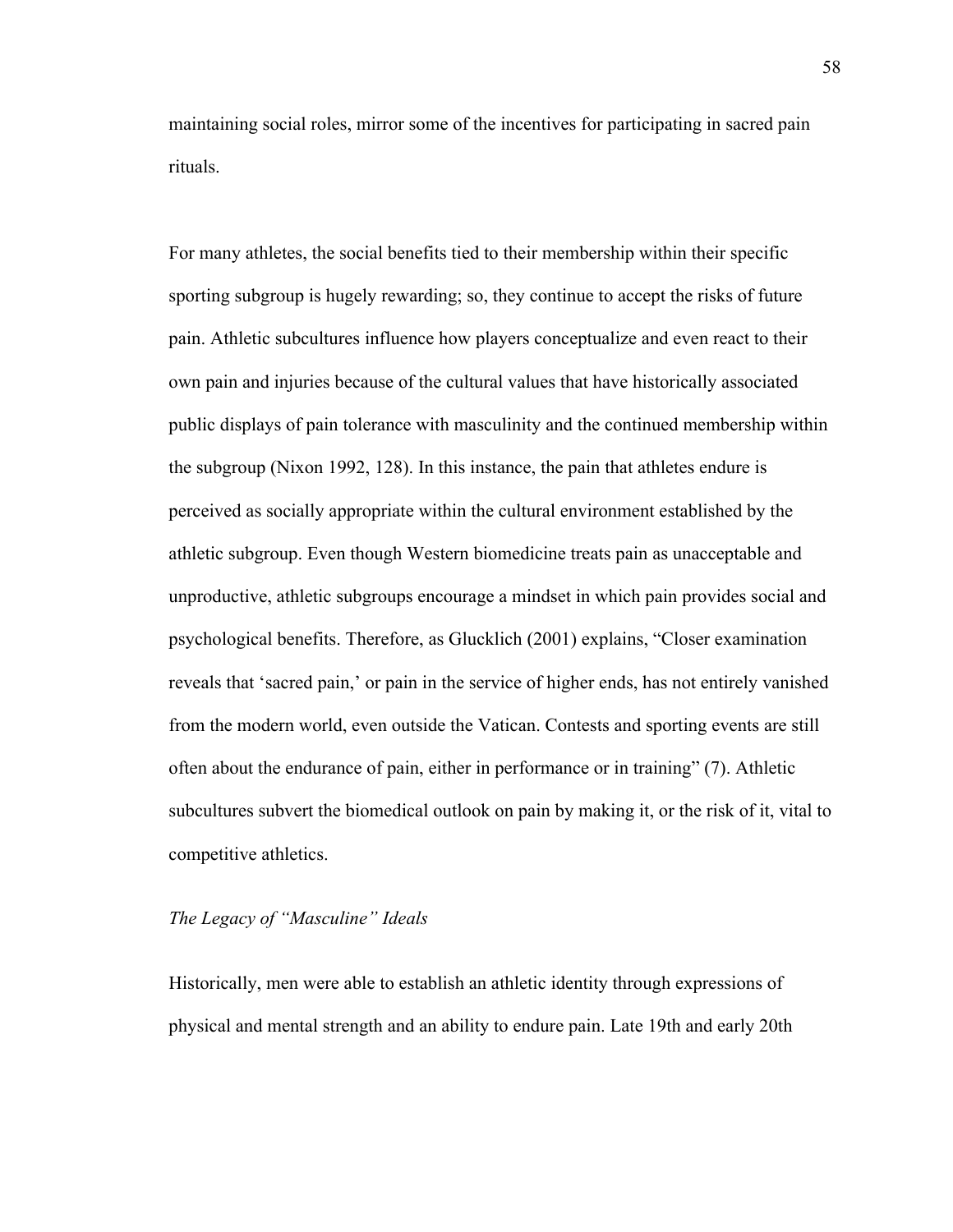century biological and medical beliefs were based on the presumption that women were naturally fragile, and men needed to fit into a complimentary role of "protector" and exhibit bodily strength (Walk 1997). These ideologies contributed to the "dominant definitions of masculinity that encouraged instrumental orientations to the body, rewarded bodily sacrifice, and demanded tolerance of pain and injury" (Walk 1997, 27). Therefore, men often exposed themselves to pain by participating in warfare or sports, to establish themselves as a masculine figure within the community. Due to this, there are some instances where physical danger or enduring an injury "resonate with larger ideological issues of gender legitimacy and power" (Young and White 1995, 45).

Athletic competitions become a way for men to publicly establish themselves within their community or maintain their status within their community. By participating in these competitions, men were able to publicly present themselves as embodying traditional "masculine traits" like strength and courage (Young and White 1995; Walk 1997). Since these forms of endurance and cultures of risk were associated with masculinity, the development of modern sports "played a primary role in the identification of masculinity with bodily objectification, stoicism in the face of pain, and sacrifice in the service of manliness" (Crosset 1990; Sabo and Panepinto 1990; Walk 1997, 26). This has contributed to the current social environment within athletic subcultures in which the acceptance of the risk for pain and injury is "not only tolerated but required and rewarded" (Messner 1992; Walk 1997, 26). Masculine sport subcultures continue to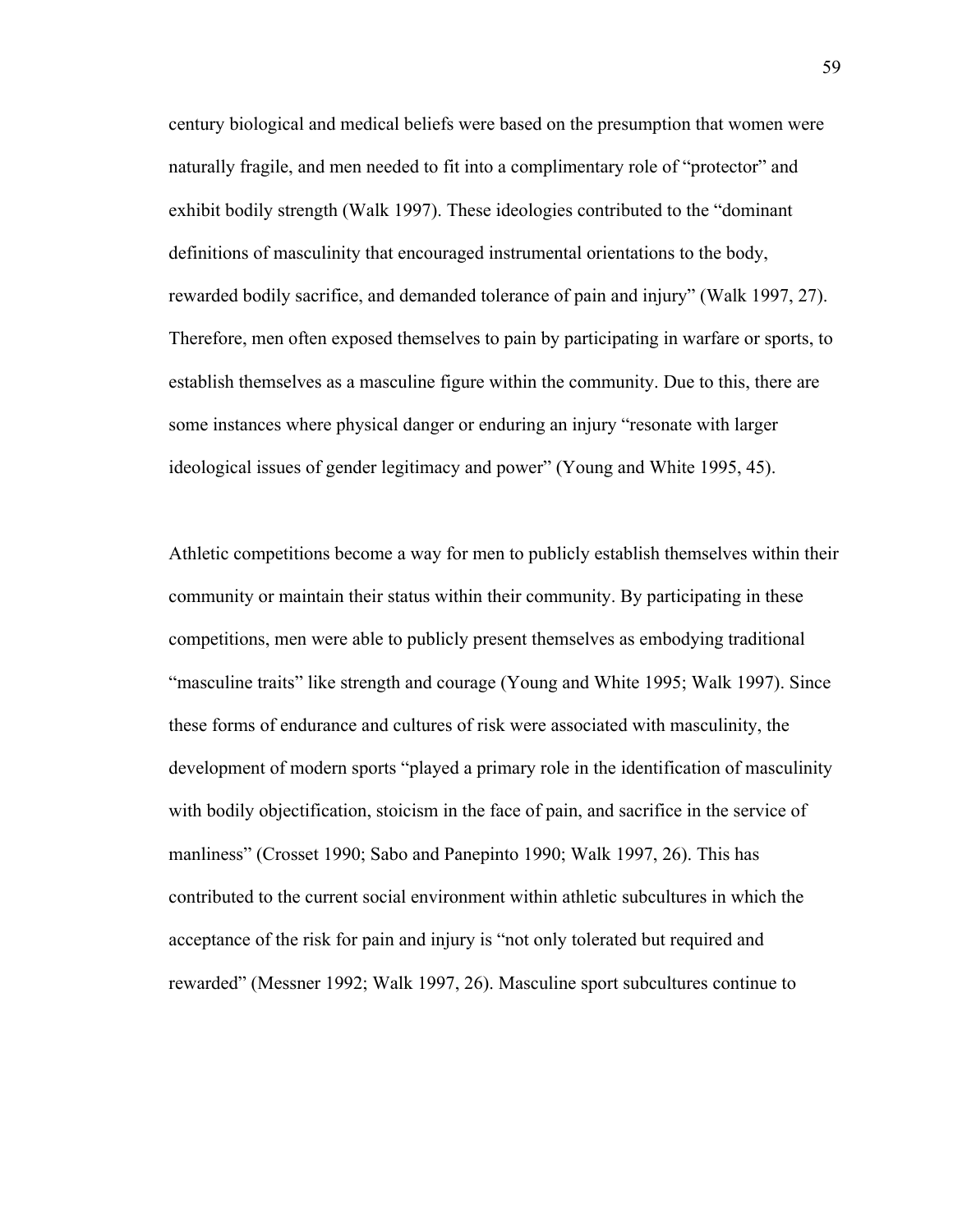foster an environment where the acceptance of pain and injury is expected for an athlete to maintain their position on the team (Young and White 1995, Walk 1997).

With female athletes making space for themselves in the world of athletics, they also found themselves participating in a social environment "premised on historically dominant definitions of masculinity that encourage instrumental orientations to the body, reward bodily sacrifice, and demand tolerance to pain and injury (Walk 1997, 27). Female athletes, like their male counterparts, often adopt specific strategies based on masculine ideologies to cope with the pain associated with strenuous training and competitions. These strategies allow athletes, both female and male, "to show courage and character; to consolidate membership and kudos in the group; to avoid being benched; and to help make sense of compromised health in a lifestyle that demands and reveres fitness" (Young and White 1995, 53; Walk 1997).

The idea that an athlete must assume some awareness or acceptance of the risk of injuries or pain they may face is ingrained within these athletic subcultures. By accepting these ideas and performing the athletic activities, athletes, both female, male, and non-binary, are, in turn, embracing these historic "masculine ideals." From one viewpoint, female athletes contribute to the masculine ideals held within these traditionally masculine areas by embracing the painful roles associated with "macho" social roles (Young and White 1995, 45). On the other hand, others believe that female participation in these traditionally masculine spaces can be seen as an act of colonization that subsequently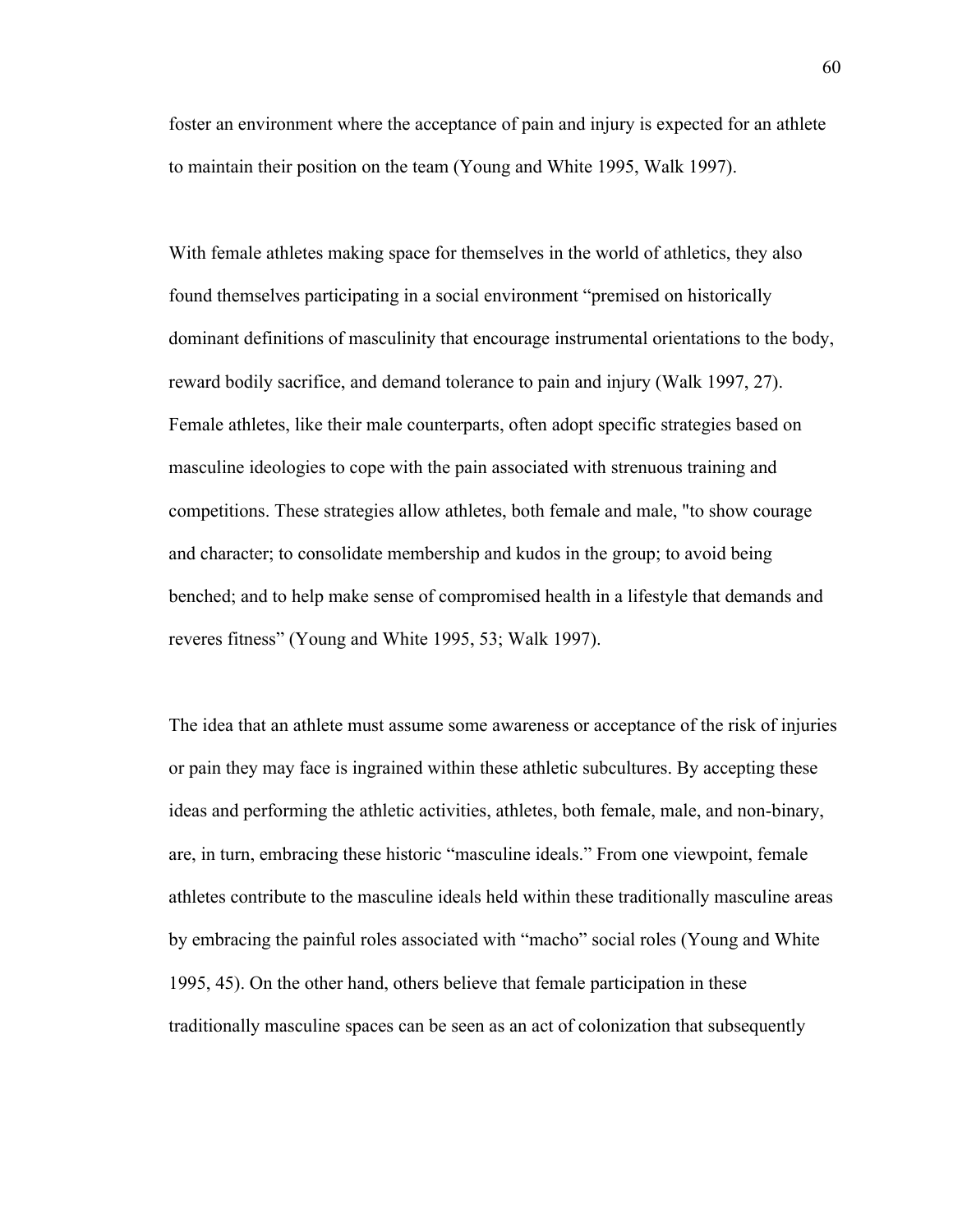transformed these spaces. In these transformed spaces, athletic roles are not simply based on gender binaries and expectations (Young and White 1995).

### *The Pain Contest: An Analysis of Pain in Rowing*

Pain is often an integral component of any competitive athletic training program due to the physical nature of athletics. The influence of the masculine sports culture and the acceptance and integration of pain is evident in rowing. Much of my research in this section is based on my experience as a rower. I made the decision to focus on rowing in particular because of previous research I have conducted on the role of pain in group dynamics in a Division I women's rowing team. As a rower myself, I have experienced first-hand how pain must be embraced and is often discussed within this sport. Also, this is the first anthropological study of pain as it applies to the sport of rowing.

For rowers, pain is not just a potential risk factor in competitions, it is an inevitability. As Olaf Tufte, a seven-time Olympic athlete and two-time Olympic Champion for Norway, explains, "It's not like, 'maybe the mail comes today or not.' It's-the pain is going to come to you, and you know exactly where it's going to come. So, you need to plan, 'what am I going to do when it comes?'" (World Rowing 2016; "Olaf Tufte n.d.). A rower at any level is likely to have experienced the burning muscular pain of lactic acid building up in their muscles if they are pushing themselves to their physical and mental limits. Therefore, a rower, like other athletes, needs to accept that this painful experience is inevitable if you are going to truly be competitive.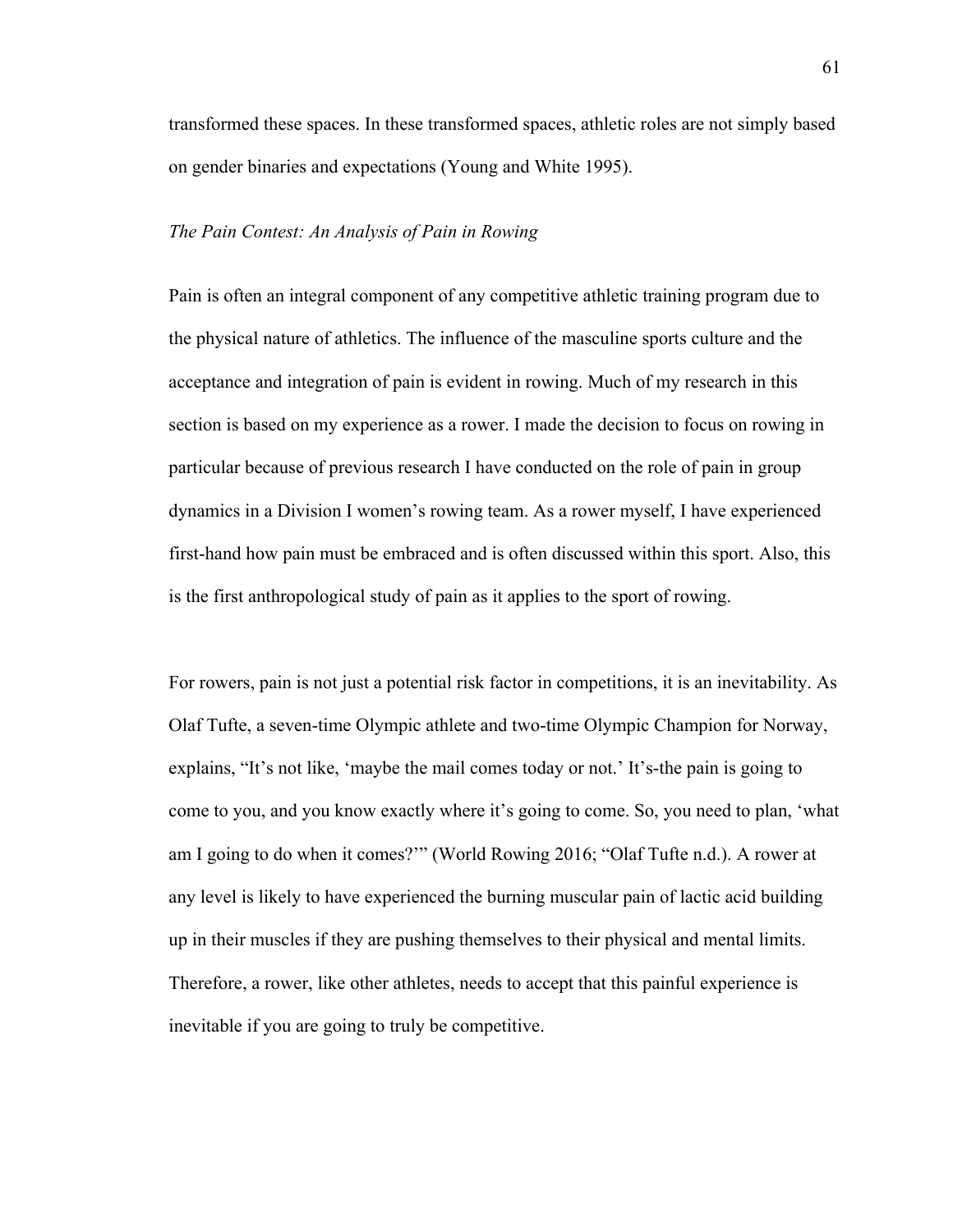When I asked Amelia, a collegiate rower I interviewed, if and when she experiences pain while rowing, she responded without hesitation, "The whole sport is pain. Physical. Mental. Not one part of it isn't" (Personal interview 5/11/21). This attitude that pain isn't simply a risk, it's an inevitability parallels that of Olympic rowers, like Tufte. It is important to note that not all the athletes I interviewed believed that pain must be an integral part of rowing. One rower believed that an athlete should push themselves to the point of discomfort and not pain. However, the more she described the experiences of "pain" and "discomfort" it appeared that she understood pain to be "bad pain" and related to injury while discomfort was synonymous with the "good" pain necessary for training. Therefore, although her terms differ, the meaning behind her terms support the idea that there is an expected level of discomfort or pain that an athlete experiences within their training and competitions. Unlike Amelia, she describes the muscle building experiences as "discomfort" instead of "pain." She defines pain as when you "physically can't do the activity" and therefore associates pain with injury (Personal interview 5/11/21). This indicates that even within the same subgroup, athletes can create a personal distinction between what pain can be beneficial and what levels of pain cannot.

Whether the perspective that rowing is intrinsically associated with pain stems from historic ideals of "masculinity" or the nature of the sport itself cannot be simply teased apart. Many rowers have learned how to understand this normalization of pain within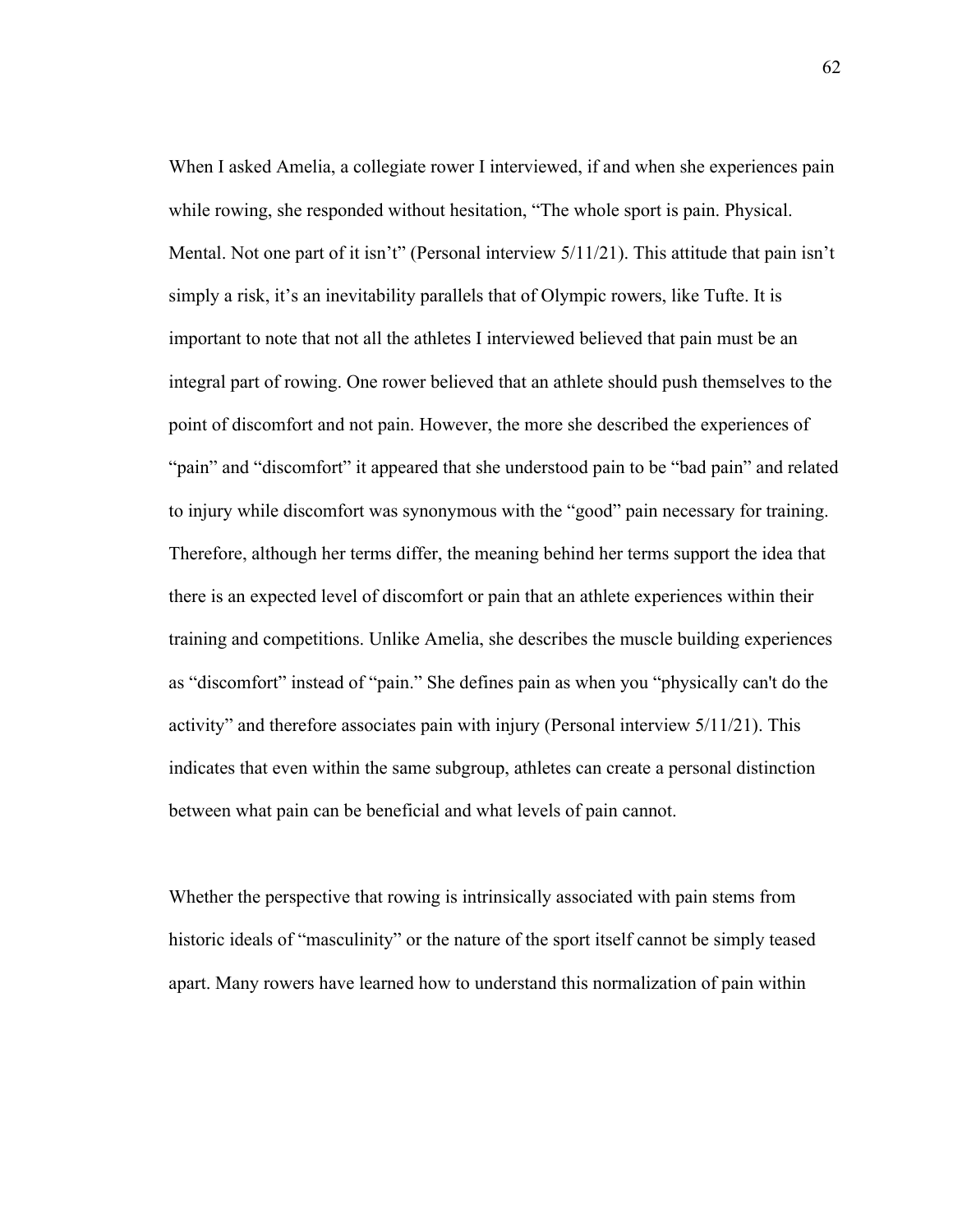their social environment both inside and outside of this sporting subgroup. As Paul O'Donovan of Ireland explained that:

It's all in the legs really that you feel the burning. And, uh, you just keep pushing through and pushing through and then towards the final sprint in the last 200 meters, it's kind of your whole body taking over and you're struggling to breathe and you just keep pushing yourself and showing yourself up and down and pulling and hauling and then dragging and everything you can do with the oar handle just to keep the boat moving across the line and then you're across the line and you can hardly see or breathe or feel your legs or anything (World Rowing 2016).

But even after painting this painful picture, O'Donovan continues by explaining that it's "great craic all the same" (World Rowing 2016). The use of the noun "craic," a term commonly used in Ireland to describe an enjoyable activity, illustrates how O'Donovan views the pain sensation he experiences while racing in a jocund manner. Even after describing his pain in illustrative detail, he notes that the act of rowing is enjoyable even though there is a level of pain that is inevitable. Since pain is expected within these subgroups, athletes often find ways to conceptualize this pain in a way that mentally transforms their suffering into something that is meaningful as well as acceptable within western biomedicine. It is not that the pain is specifically "desirable" within this context. Rather, an athlete makes a conscious decision to put their body through emotional and physical pain to achieve a sense of satisfaction and accomplishment.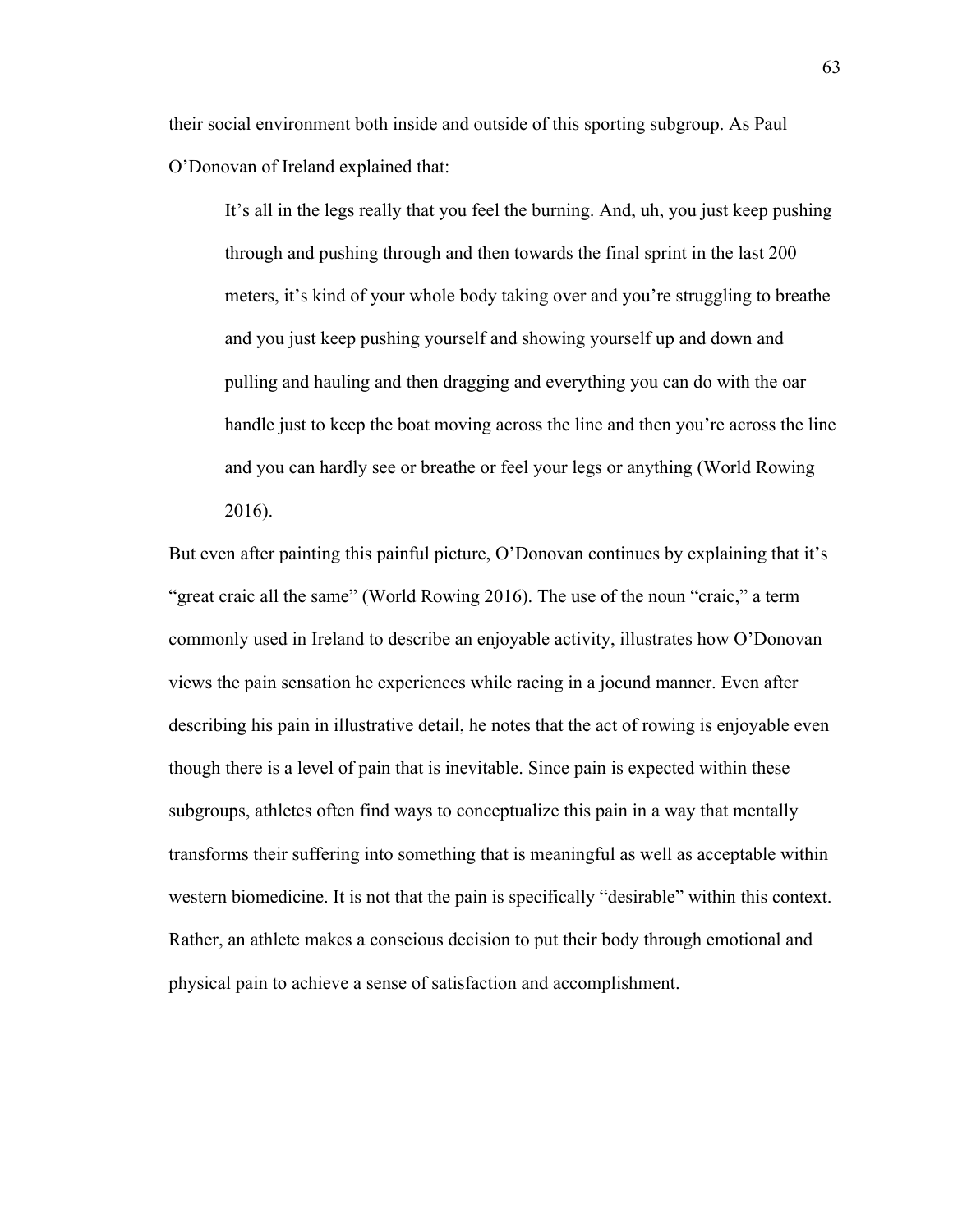Since athletes are often forced to occupy the mysterious boundary between a "healthy" and "unhealthy" pain, they often create strategies to interpret their pain experiences in ways that allow them to conform to existing dominant attitudes towards pain. The ways that athletes are socialized to embrace a level of bodily sacrifice and pain denial pushes them to dissociate. Sports psychologists have theorized that athletes may dissociate as a coping mechanism to separate their mental identity with the physical pain their bodies are bound to endure (Duquin 1994). This allows athletes to distance themselves from the sensory experiences, such as pain, that they might encounter and contributes to rationalizing the bodily sacrifices they make, like playing while injured, for their athletic pursuits.

It is not unheard of for an individual to deal with their pain through the process of depersonalization. The medicalization of pain in the nineteenth century "resulted in the separation of the pain symptom from the person, and its fragmentation into discrete phenomena. Today, most nursing and pain clinic guides focus on this depersonalization of the pain patient" due, in part, to Western biomedicine's use of Cartesian mind-body dualism (Glucklich 2001, 75).

The need to make sense of one's role in athletics and how that fits into one's understanding of pain, shaped by Western biomedicine, makes it so an athlete may disconnect their physical ailments from their sense of self. The "othering" of pain means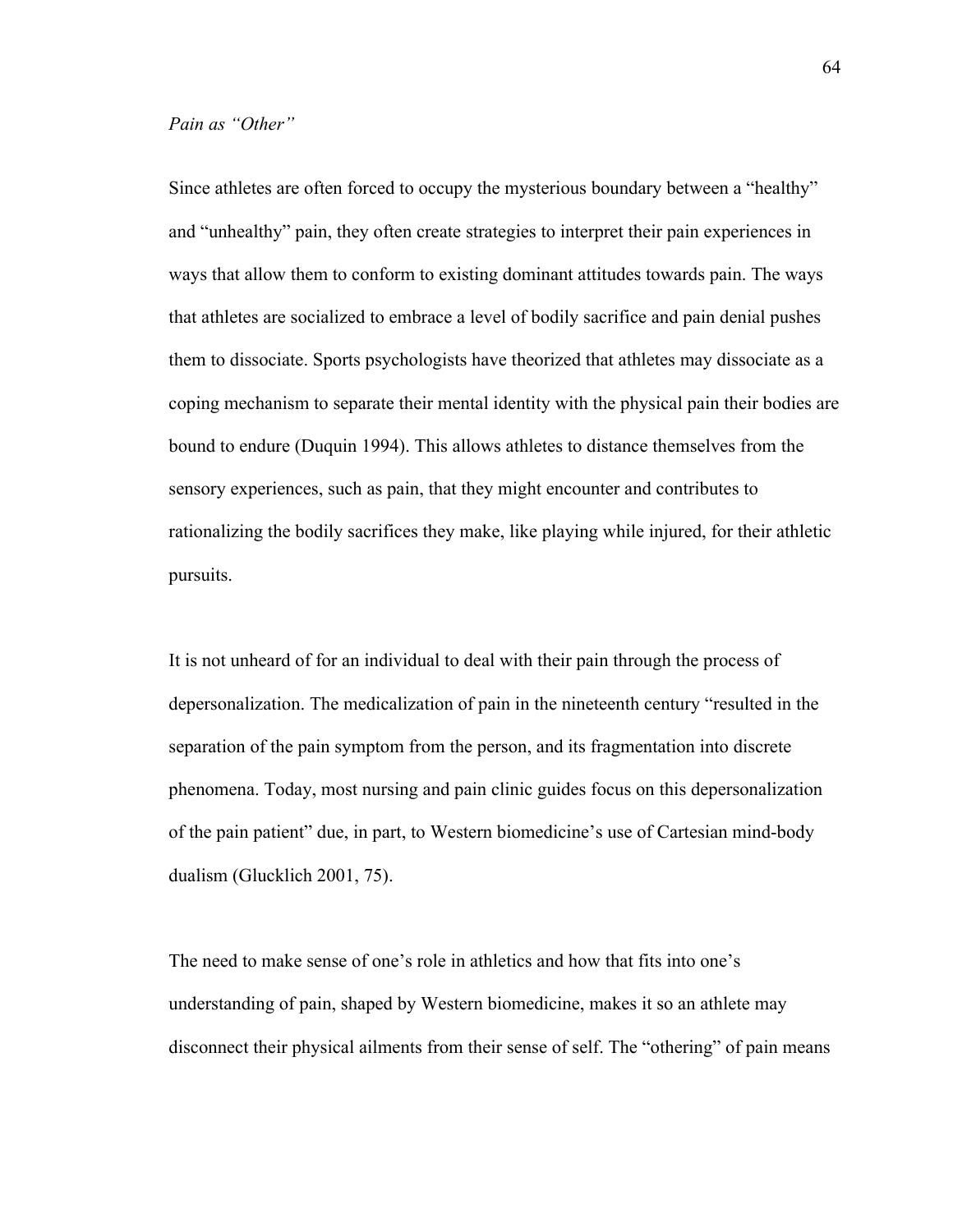that they must also "other" the part of themselves that are in pain. Scholars refer to the techniques athletes utilize to deny or endure their pain as depersonalization<sup>11</sup>. Depersonalization allows athletes to construct their pain as "other" and "separated" from themselves. One way athletes do this is by conceptualizing their bodies as instruments to allow them to reach their desired athletic results (Walk 1997; Young and White 1995).

Athletes utilize the process of depersonalization to separate their physical pain experiences from their mental self. This results in them thinking and speaking about their pain as something that is outside of themselves, "Injured body parts assume the status of 'other.' [...] Legs become 'iced,' 'knees scoped,' ankles 'strapped,' aches and pains 'killed,' and mechanical glitches (i.e., pulls, strains, tears, breaks) simply 'fixed,' often artificially" (Young and White 1995, 53). When I have experienced muscular discomfort and strains, I am able to say "my left hip is weak" without calling myself weak because, in these contexts, I can view the knotted muscles as separate from myself and my own athletic strength. This distinction showed up in my research as well. When describing the pain associated with her current injuries, Amelia tells me about "*a* degenerating disk" before elaborating that "it's *the* hip that's worse" (Personal interview 5/11/21). In these

 $11$  The description "depersonalization of pain" has also been used to describe pain asymbolia. While athletes may experience a detachment from their pain experiences that somewhat resembles the way in which people with pain asymbolia experience indifference towards their pain; however, pain asymbolia is caused by brain damage and is not associated with cultural factors. Unlike an athlete, someone with pain asymbolia may be in a house fire and make no attempt to escape even after being severely burned (Klein 2015; Bain 2014; Berthier et al. 1988).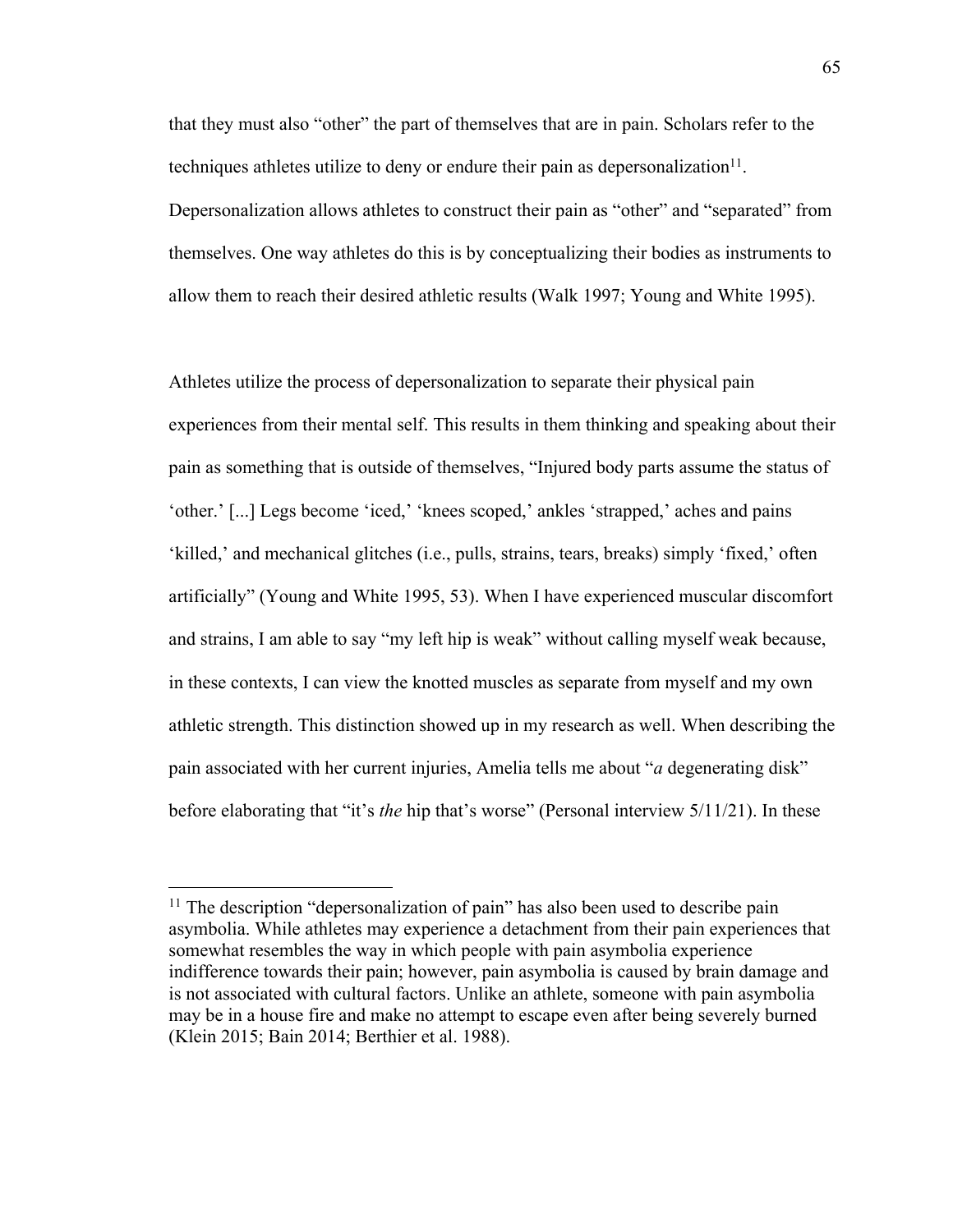instances, she distances herself from the injured body part. However, she does refer to a previous injury, a broken foot, as "*my* foot" which points to the ways in which she is able to reclaim her connections to parts of herself which are no longer injured (or at least obviously injured).

When an athlete acknowledges a level of "ownership" of their pain, it is often in a way that portrays the ailment as a part of the "othered" body part (Young and White 1995, 53). This allows us to think of ourselves as people who can maintain a "healthy" relationship with our bodies. This depersonalization allows for athletes, like me, to view ourselves within the role of a physically fit athlete even when we are experiencing pain. If we accepted the Western biomedical perspective on pain, we would see our pain as unhealthy and as a sign of illness. The irony is that biomedicine depersonalizes the self as well, treating the person as a collection of independent systems and parts. So, maybe our perspective as athletes is simply an extension of the biomedical model in a way that is slightly different. Within biomedicine, the different systems and parts make up the self but when athletes distance themselves from painful muscles or injuries, they view those injured parts as separate from the self.

A disconnect between mind and physical state can be tied back to the history of "masculine ideals" embedded in competitive sports and the need for athletes to maintain a "healthy" social identity even as that identity defies the Western biomedical framework. This history helps to explain why risk taking became socialized within these subgroups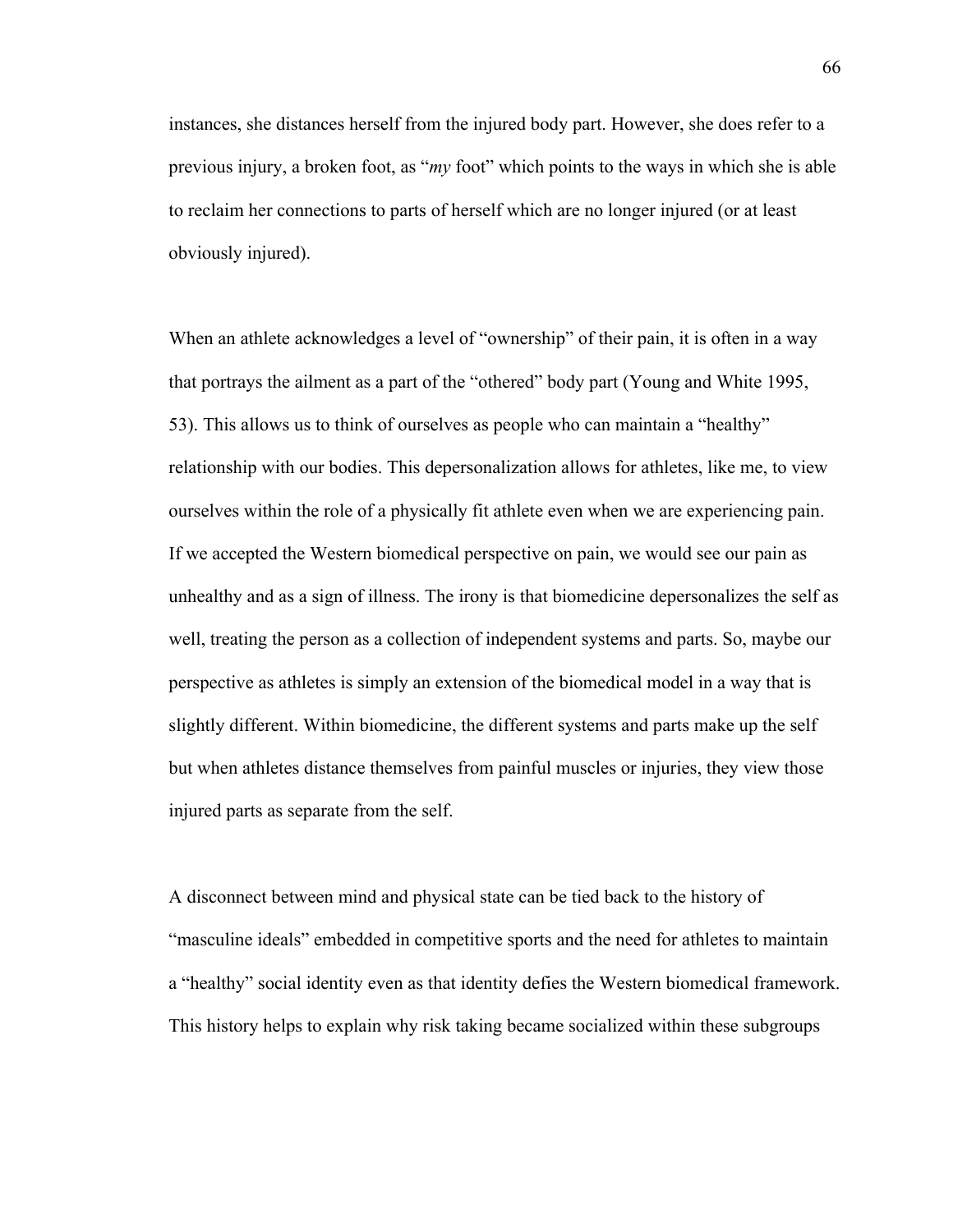and, due to Western biomedicine formulating the concept that pain is unacceptable, why athletes utilized these contradictory models for responding to. The history of masculine ideals contributed to an environment where athletes "are socialized to distance themselves from their feelings about pain, injury, and aggression" (Walk 1997, 26; Messner 1992). This "othering" of their physical sensations from their mental experiences contributes to an athlete's potential mental distinction between the "healthy" social role their mind wants and the "unhealthy" or "sick" role that their body may experience when they experience pain or injury. This distinction is important when it comes to playing while injured.

# *"Good" Pain vs. "Bad" Pain*

Another technique that athletes use to integrate contradictory models of understanding pain, the one typically within athletic subcultures and the other of Western biomedicine, is through distinguishing, either consciously or subconsciously, "good" (or playable) pain from "bad" (or non-playable) pain. This distinction first came to my attention during ethnographic interviews I conducted with two collegiate rowers. While they defined the terms differently, they both alluded to a distinction between playable pain and nonplayable pain. While Amelia makes a distinction between "good" pain and "bad" pain, Blythe makes the distinction between "discomfort" and "pain." However, it appears that Blythe uses the term "discomfort" and Amelia uses the term "good" pain to describe a similar type of pain experience associated with building muscle that is productive and ideally makes them better athletes. Playable pain fits into the "good" pain category while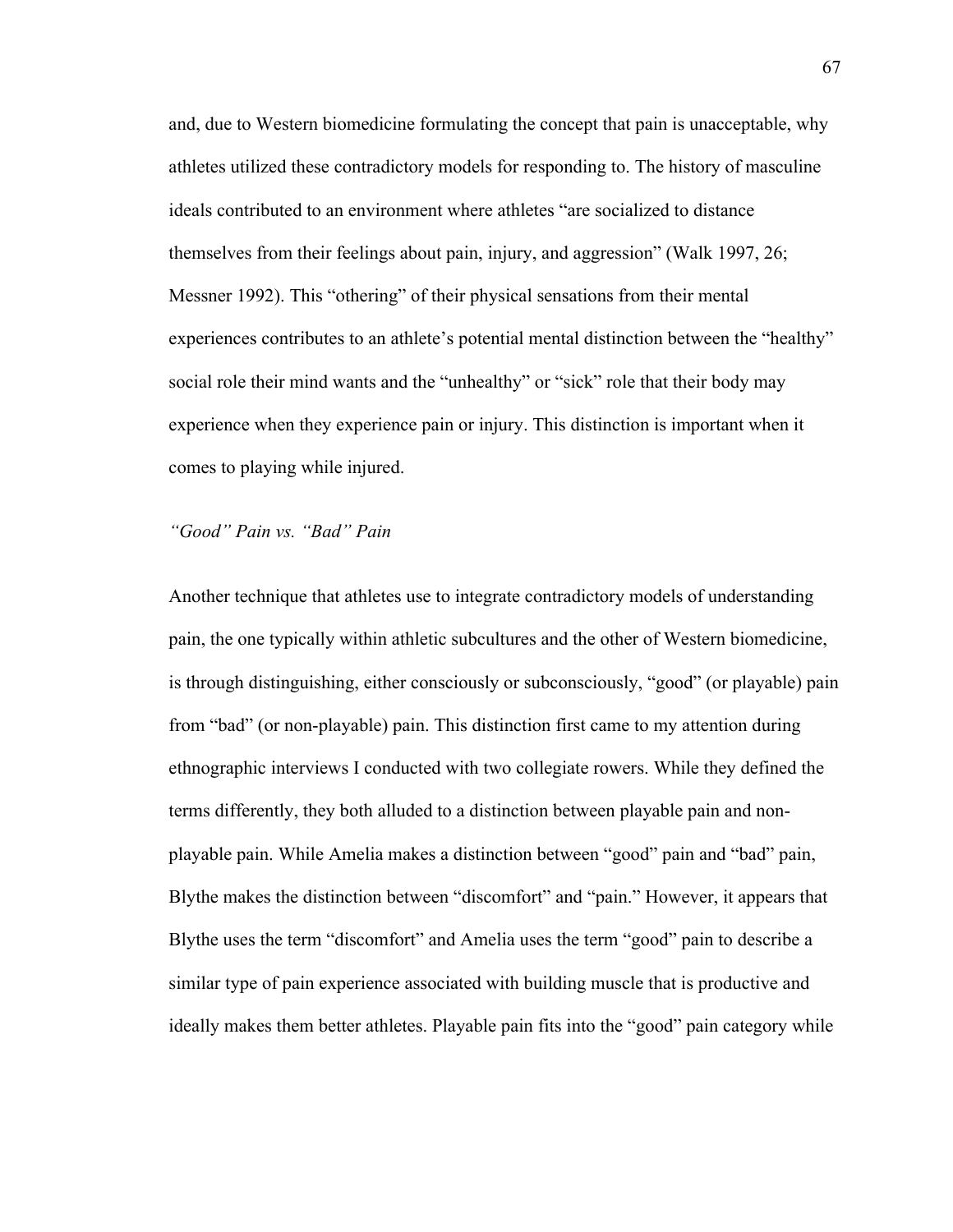non-playable pain falls into the "bad" pain category because it is not athletically productive. This is a prime example of the subjective nature of pain and the nuanced ways in which people's experiences shape their definition and conceptualization of their own pain or pain-related experiences. "Pain" and "bad" pain are used by Blythe and Amelia, respectively, to describe a pain experience that leads to a potential injury or exceeds the "normal" level of discomfort associated with the training needed to make them better athletes. While their vocabulary may differ, it is important to note that both rowers articulated that there are productive and beneficial forms of pain.

To endure prolonged participation within these sporting subgroups, rowers, like other athletes, construct a distinction between beneficial pain and non-beneficial pain in order to participate in an athletic subculture where the definition of pain continues to be framed by Western biomedicine. Rowing subcultures normalize both "bad" pain and "good" pain. This allows them to view the way they are expected to participate in this sporting subculture without having to question any fundamental beliefs about the unacceptable nature of pain.

Although there is an abundance of pain in rowing, rowers agree that there is a level of understanding that this pain is more acceptable than other forms of self-inflicted pain. By defining pain as "good" pain, rowers are able to create a distinction between "necessary" pain and "unnecessary" pain. Through this framework, necessary pain becomes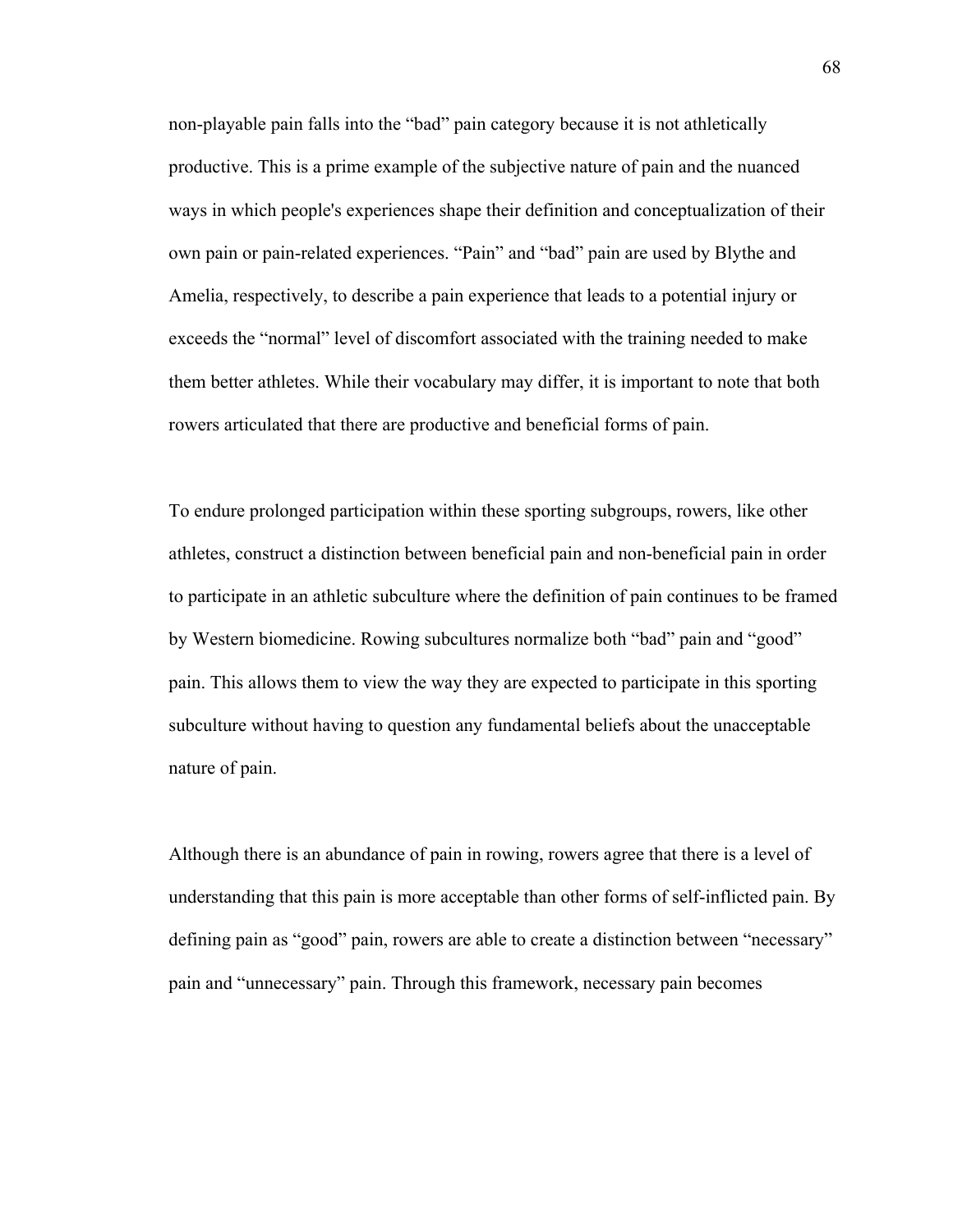conceptualized as "good" pain or "discomfort" while unnecessary pain became bad" or non-playable pain.

### *"You Gotta Be Crazy"*

Another way that athletes learn to internalize the ideals presented by their athletic subgroup and the Western biomedical framework is to acknowledge that what they do is, in many ways, "crazy." This outlook was presented in a hype video made by, and about, the Texas Women's Team in 2021. On May 30th, 2021, Texas Women's Rowing team clinched their first NCAA Division I championship. The race that clinched this victory for them was their varsity eight race<sup>12</sup>. In this final race, Texas came from behind in the sprint and edged in front of Stanford to win by 1.5 seconds. Following this victory, Rachel Rane, the coxswain of Texas' top boat, posted a video on YouTube titled, "2021 Texas Rowing • You Gotta Be Crazy To Row."

I was drawn to this video because it highlights how a sport like rowing can coexist with a biomedical paradigm that argues that all pain is a sign of illness or poor health. Sports, such as rowing, require athletes to push themselves to their physical and mental limits and endure a great deal of suffering. It requires athletes to train at an intense level and put

 $12$  An eight is a boat, or shell, with eight rowers, each with one oar, and a coxswain, the person who steers and motivates the rowers. The varsity eight race is the fastest boat created by the rowing program and, subsequently, their race accounts for the most team points in a championship compared to the second varsity eight and varsity four.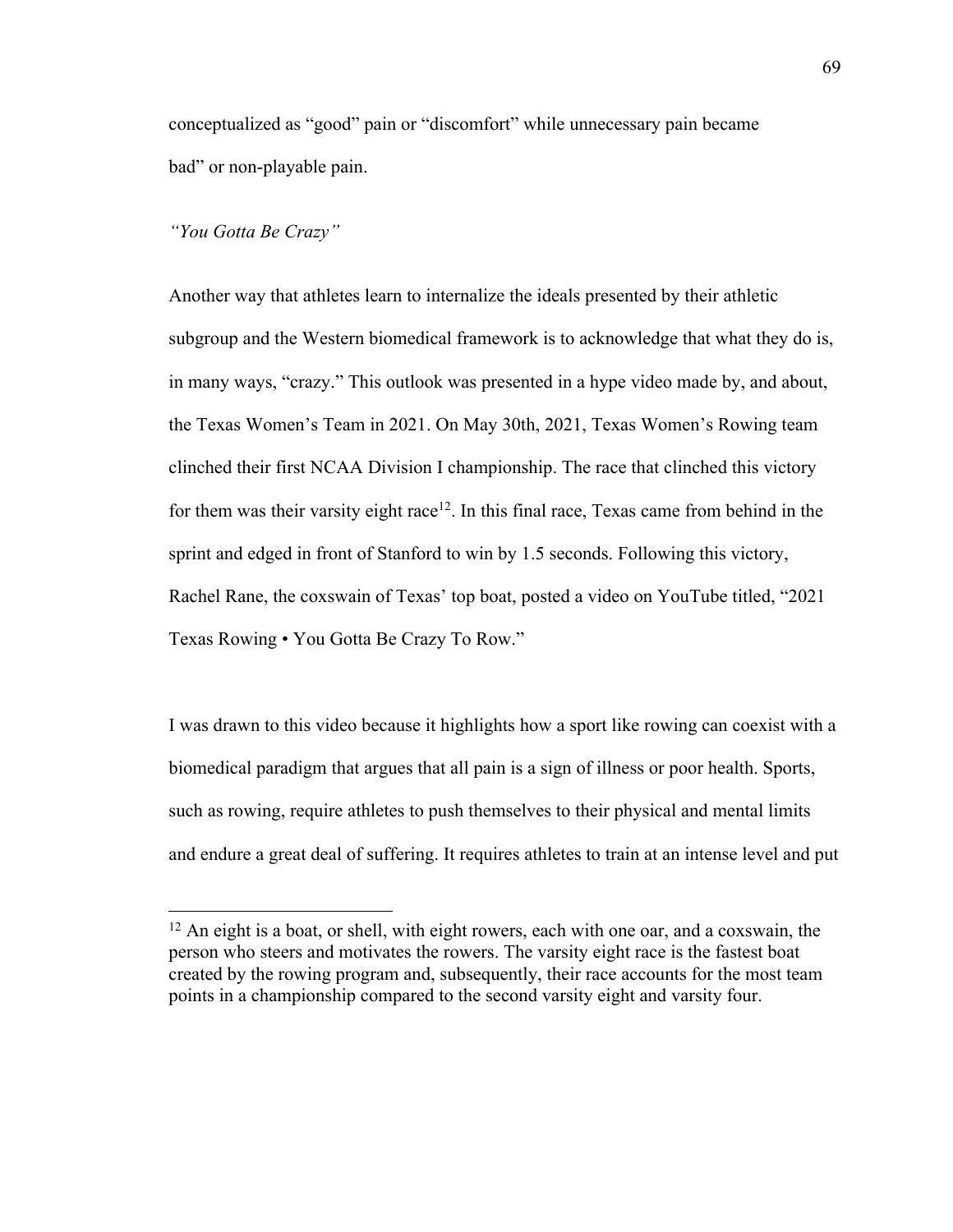their body through incredible strain. This level of training goes beyond what is needed to be considered healthy or in good shape. A rowers' level of commitment to a painful sport is also unique because, unlike more profitable sports, there are very few financial incentives to continue after college. Even rowers who train for and medal at the Olympics must take up a part-time job to pay for their daily expenses and struggle to stay above the poverty line (Struby 2014). Even though these athletes receive limited monetary incentives or even prestige outside of the rowing community, these competitive rowers continue to push their bodies through multiple practices a day for years. Therefore, the motivations behind why they continually train to a level of discomfort and pain is the culture of the sport.

The video opens with Rachel Rane describing how, "There are 365 days in a year and we [Texas] train as a collective for 277 of those days. That's 1,108 hours, 66,480 minutes, and 3,988, and 800 seconds" breaking down the total time that she and her teammates trained the year leading up to the NCAA championship (Rane 2021). This level of commitment is outside of normal expectations for maintaining one's health. So, why would these athletes put themselves through these grueling hours of training? The video ends a little over 2 minutes later when Rane answers the question of "why" these athletes would put themselves through this. She describes how:

"Being able to push your mind and body beyond unimaginable limits is a euphoric feeling that you just can't get from anything else in the world. Rowing is a privilege. Those countless hours of training are hours that we get to sacrifice for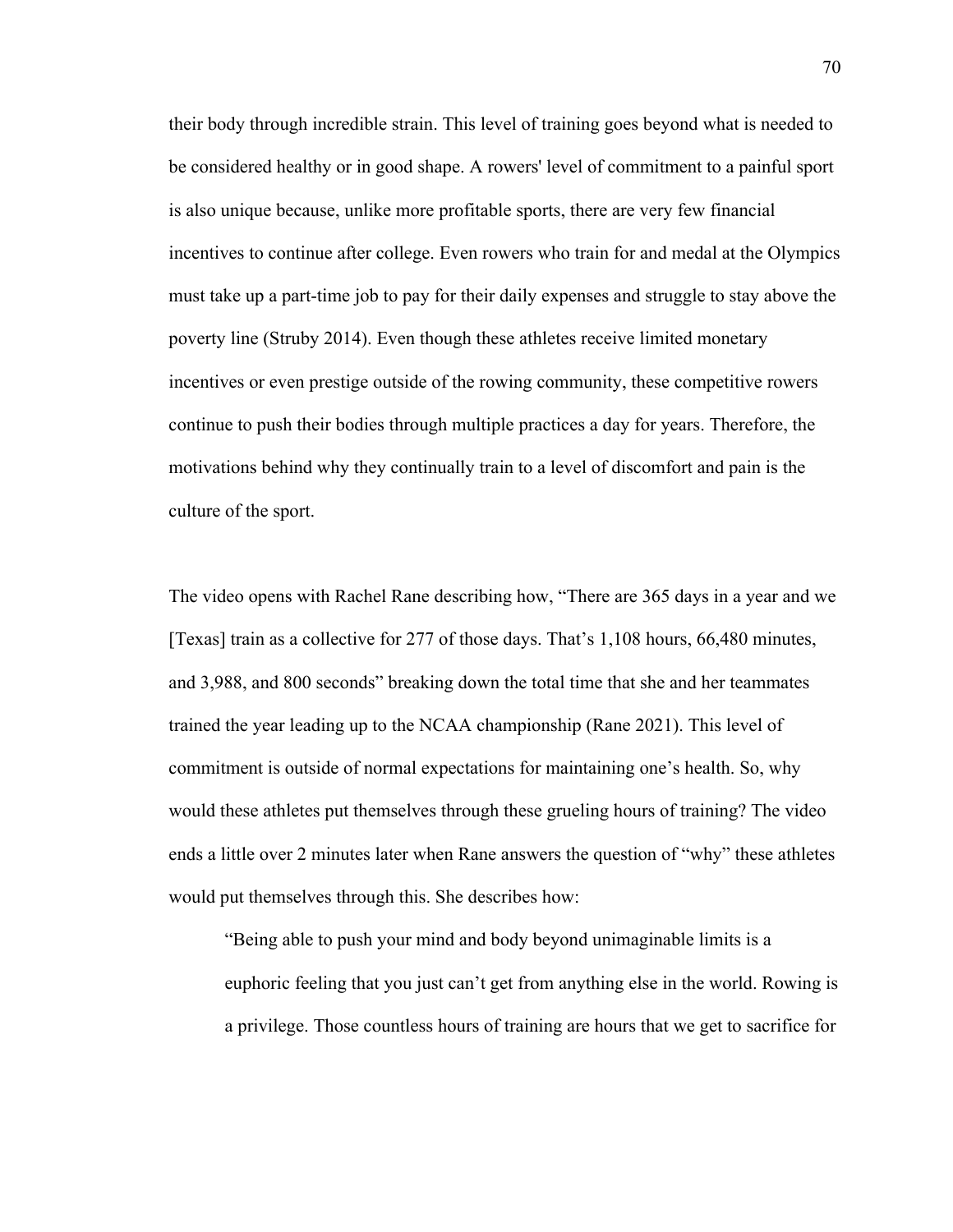each other; so that we are able to reach and exceed our goals. Sounds crazy, right? Maybe. But you gotta be a little crazy to row cause let me tell ya, it is so worth it" (Rane 2021).

With these final lines, the drone shot of two Texas eights fades out into blackness. With these lines, and the title of the video, Rane highlights how this extremely physical and mental taxation can manifest itself in a culturally appropriate way within the Western biomedical model.

The idea that, "You gotta be a little crazy to row" plays on the cliché phrase, "You don't have to be crazy to here, but it helps." Instead of simply joking that they are "crazy," the video presents being crazy, or at least a little crazy, as a prerequisite for being a rower. Although tongue-in-cheek, this video celebrates it since being "crazy" because it has allowed them to train to the extent needed to be a NCAA national champion. By appropriating this label, athletes can do things to their bodies that a doctor would diagnose as unhealthy or even self-destructive, like participate in an activity that causes them to undergo extreme physical and mental pain. Due to the distinction within Western biomedicine between physical and mental health, rowers can maintain a physically "healthy" physical state even if they find themselves in a "sick" mental state due to the pain they endure due to training (or vice versa). From a cultural perspective, athletes have created a social environment where pain is accepted or required for continued membership within the group.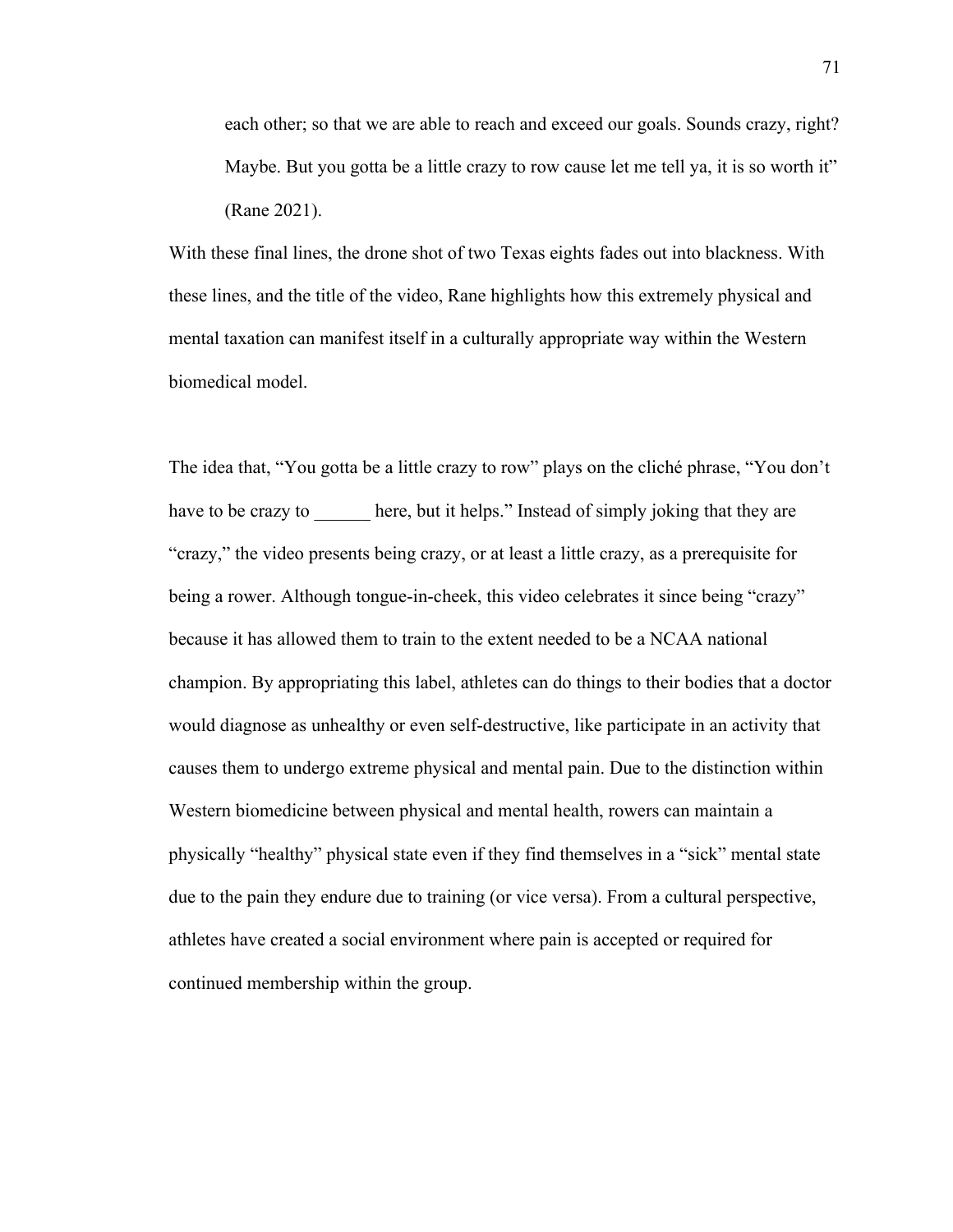Since pain is normalized within this social sphere, the athletes must be "crazy" and therefore beyond the scope of biomedical rationale. Both Amelia and Blythe claim to discuss their injuries and everyday pain with their teammates. Blythe explained that she felt comfortable talking to her teammates about her back injury because they have also experienced similar injuries or similar forms of pain. Therefore, it is socially acceptable for them to exist in this liminal state between health and sickness. In this sense, they can exist within the overarching biomedical sphere without actively subverting the tenets that it is founded upon.

### *Normalizing Pain in Sporting Subgroups*

Sporting subgroups are integral in the creation of social environments where pain and injury are normalized (Nixon 1992). Due to my desire to be a member of these formally and informally constructed groups, I willingly endure the pain associated with training at a collegiate level. The other members of the subgroups, i.e. the athletes and coaches, expect the athletes around them to subject themselves to pain and injury in the name of athletics and so athletes inhabit this role in order to live up to these expectations. Athletes believe that risking pain and injury are normal, or even natural, due to the ways in which we interact with our support system, this includes other athletes, coaches, and medical staff who reinforce the ideology that these risks are appropriate. The consensus regarding pain within these subgroups contributes to an athlete's willingness to work through pain and return to play quickly after an injury (Walk 1997; Nixon 1992). Due to the environment created within these subcultures, accepting the risk of pain is necessary for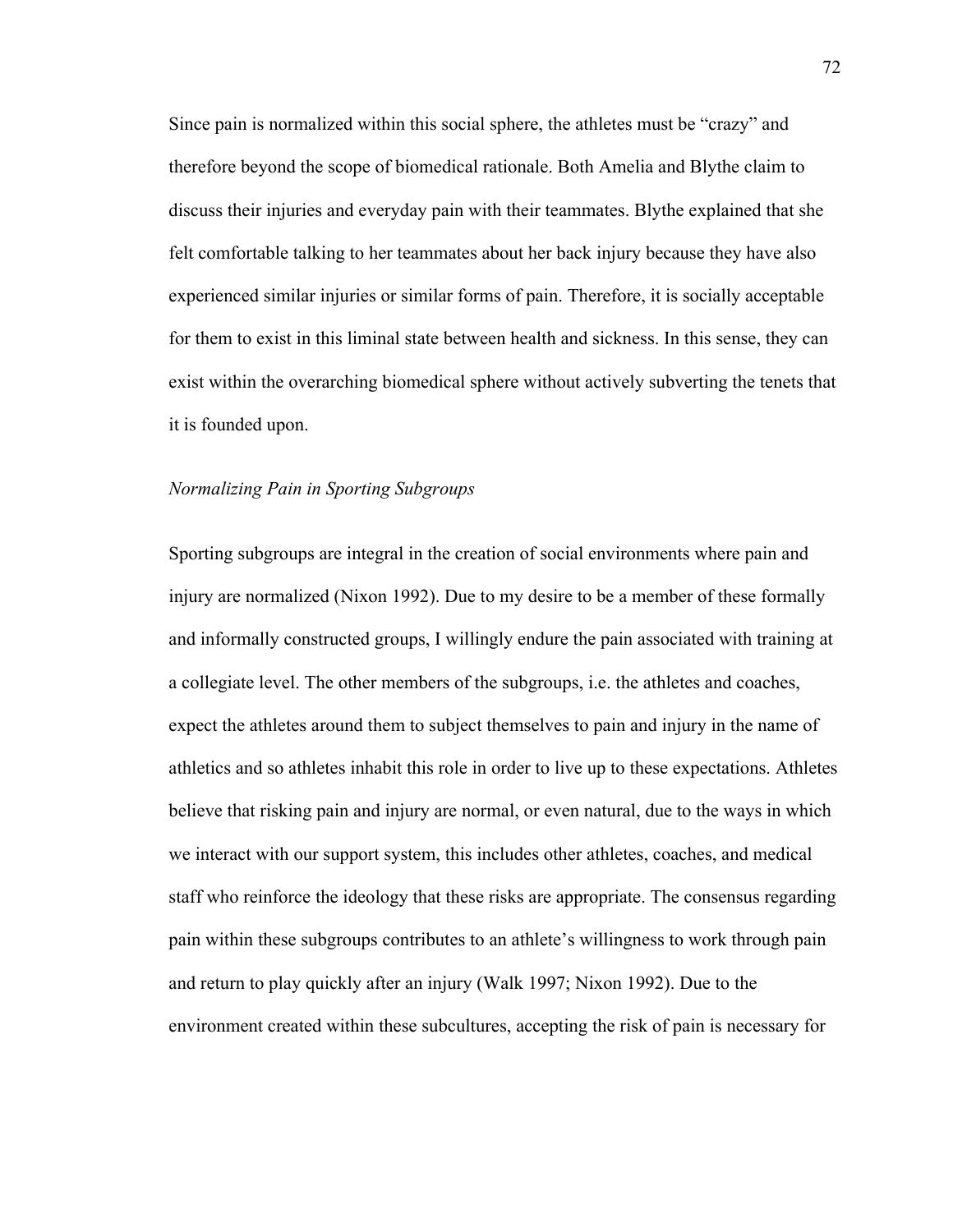establishing or maintaining one's status within these subgroups (since membership is not necessarily stable or indefinite).

The role of historic perspectives of ideal "masculinity" and expectations that it can be performed through athletic endeavors, not only affects male athletes but female athletes as well. Since enduring pain becomes a way of maintaining one's membership within these subgroups, many athletes, both male and female, "fear being displaced from these masculine circles"; so, they will adhere to the social norms within the group (Walk 1997, 26). Engaging in these pain-inducing behaviors allows them to maintain or assert their status within the subculture and build trust between themselves and other members of this subgroup. Since there are currently fewer barriers to female participation within formerly male-dominated sports, these "masculine" ideals have become less gendered but have nonetheless been maintained within these athletic subgroups because these masculine ideals are often seen as intrinsically tied to athletic endeavors.

As Nixon (1992) suspected, "it is clearly possible that, while immersed within such a support system, athletes could have been vulnerable to exploitation, coercion, and other practices that would have led them to compromise their health and return prematurely to play, particularly if no other support system was available" (Walk 1997, 36). This can be the case for athletes among most, if not all, sporting subcultures; however, this perspective fails to acknowledge the benefits of continued membership within these subgroups. Membership in these subgroups can feel incredibly beneficial to its members.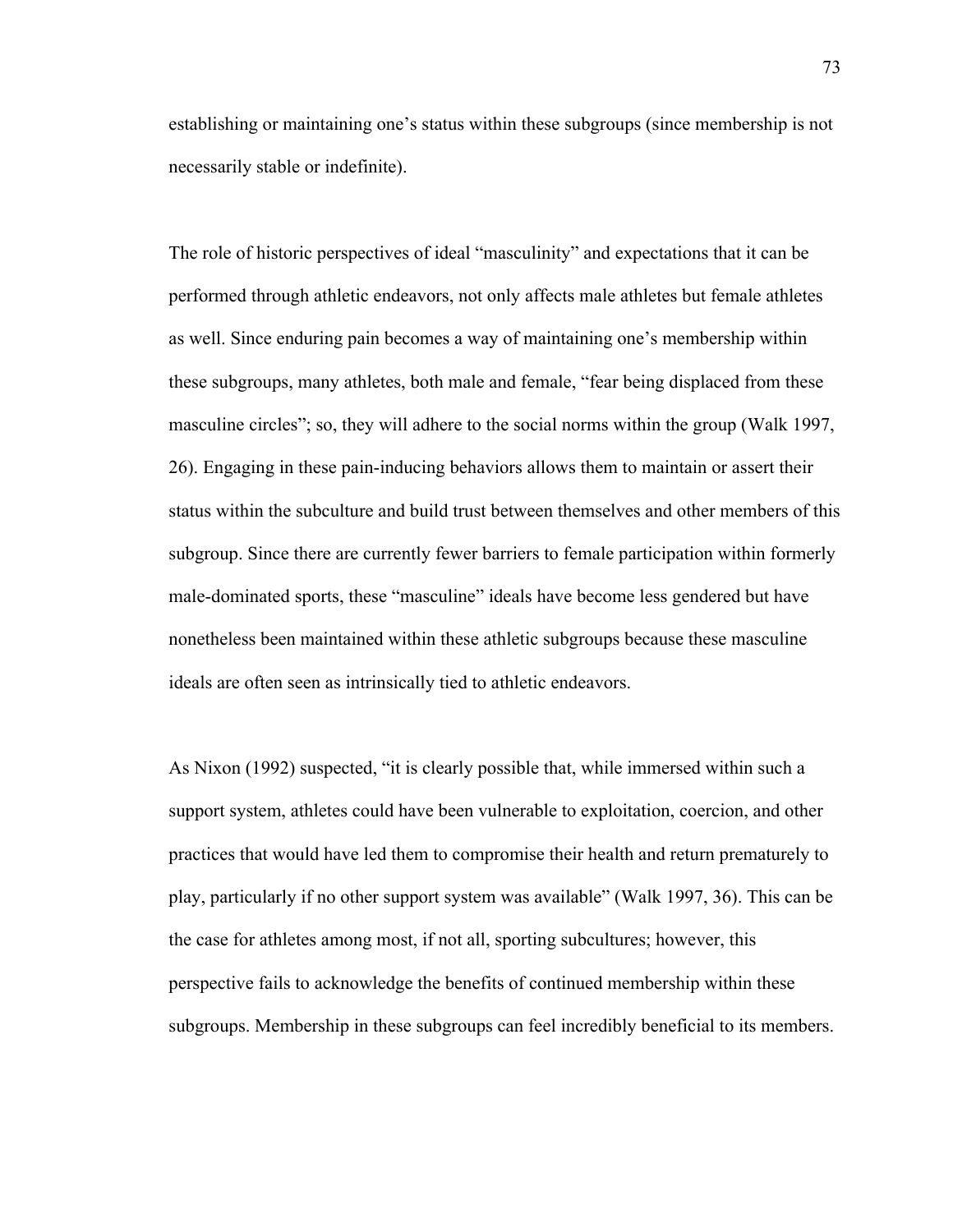Like sacred pain, these athletes may be "hurting the body for the sake of the soul" which makes it so the pain they experience, or at least most of it, is worth the sacrifices even if that idea is foreign to the biomedical perspective on pain (Glucklich 2001).

An athlete's pain and their relationship with their team becomes more nuanced when the distinction between playable pain and non-playable pain is examined. Pain, also termed "good" pain or "discomfort," is integral to the process of being an athlete. Non-playable pain, or injuries, on the other hand, can threaten an athlete's ability to maintain a sport on their team. While playable pain is something that athletes can work through, injuries often mean that athletes must indefinitely stop participating within the subgroup in the ways that they had before their injury.

Many athletes learn to play through "manageable" injuries or pain because it allows them to preserve their social role as an athlete (Walk 1997; Messner 1992). Due to the normalization of pain in many sporting subcultures, playing while hurt is a common occurrence. Many players can rationalize their pain and endure it until their pain reaches a level that cannot be ignored and signals a serious injury (Nixon 1996; Howe 2001). This distinction between payable and non-playable pain parallels the distinction made by Amelia about "good" and "bad" pain. The social role within athletic subgroups contributes to the pressure put on athletes to play while hurt to return to play as soon as possible. If an athlete is not able to maintain their role within the subgroup, they may find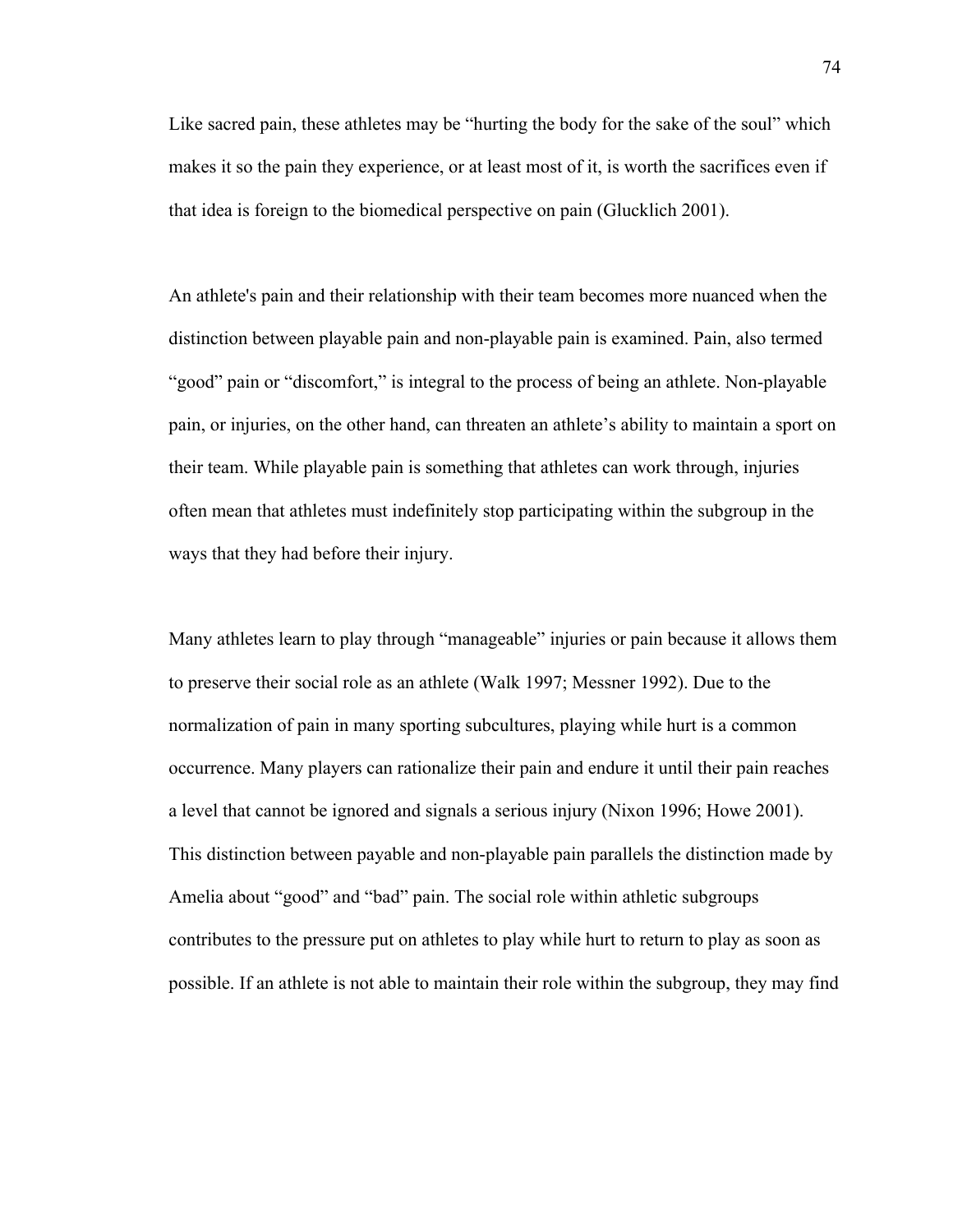themselves more willing to play through a potential injury to prevent being subjugated to a "sick" role (Nixon 1992).

### *Refusing to Cooperate: The Story of Sally Robbins*

While communal suffering can help to unite a team around a common goal, a failure to comply with this norm can cause rifts between athletes. Since one's acceptance into these groups is predicated by their willingness to endure suffer, it is important to look at what occurs when an athlete refuses to endure athletic-related pain. A prominent example within the world of rowing is Australia's Sally Robbins, or "lay down Sally" as she was often referred to in the media coverage following her infamous performance in the 2004 Olympic women's eight rowing final in Athens. What occurred in the finals race was unprecedented within the world of rowing. Sally Robbins stopped rowing and lay down with around 400 meters left in the 2,000-meter race, subsequently ending her boat's chances at an Olympic medal. The reason why Robbins laid down was influenced by both physical exhaustion in addition to a mental block and stress which caused her to, simply put, "give up." Her action was "unfathomable" within the world of rowing because precise unison and a cohesive boat is necessary for success (*She's Not There* 2008).

After Sally lay down, Julia Wilson, the team captain who sat behind Sally, refused want to stop rowing. Teammate Jodi Winter explained, Wilson "jabbed Sally in the back, maybe in the head a couple of times" (*She's Not There* 2008). Monique Heinke, another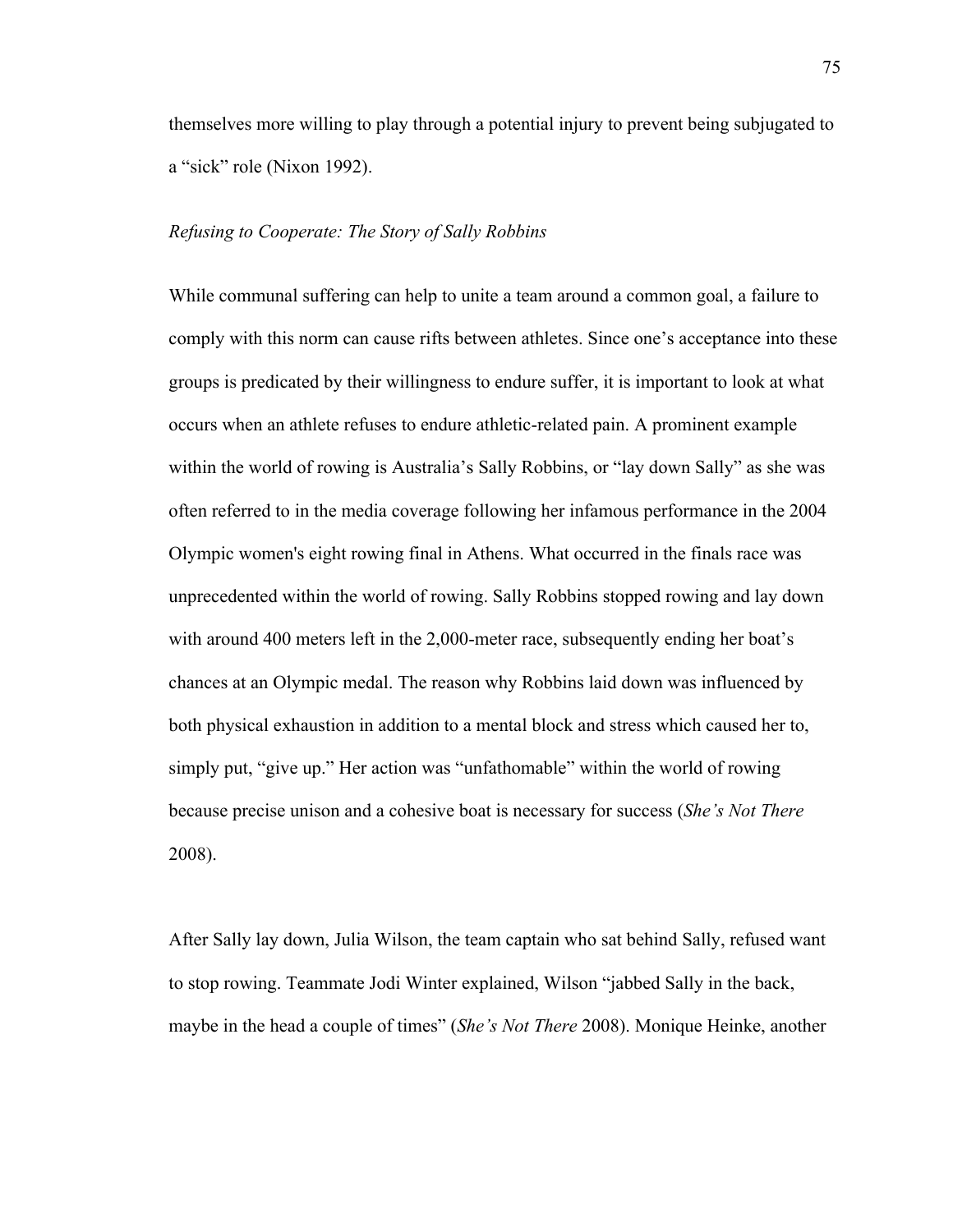member of the boat, explained that, "Within the boat there was a lot of yelling going on and a lot of anger I guess because everyone was really frustrated and annoyed and pissed off that this is how it had to finish" (*She's Not There* 2008). An athlete who refuses to continue within a competition, especially in a competition as elite as the Olympics and in a sport like rowing where there can be no individual lapses, blatantly defies the expectations, trust, and the roles associated with the acceptance of pain within athletic subgroups.

Many of Robbins' boatmates displayed their anger and frustration towards Sally through an onslaught of verbal assaults which only intensified after their boat finished last. After the race, Sally was able to row with the rest of the boat back to the pontoon to get the boat off the water. Jodi Winter, another boatmate, responded by yelling out to her, "We don't want you now. We don't need you now. We needed you before. There's no point in rowing now" (*She's Not There* 2008). As Julia Wilson, a captain and fellow boatmate, explained to the press after the race, "So we had nine in the boat. There was eight operating" (*She's Not There* 2008). Robbins' boatmates lambasted and even threatened to "throw her in the water" due to her decision to stop rowing during the final (*Rower Suffers Aussie Backlash* 2004). This may seem like an extremely harsh way to treat a suffering teammate because, ironically, Robbins acted in a way that aligns with the biomedical belief that someone should not be forced to suffer. This explains why the reactions of her boatmates varied so greatly compared to people outside the rowing community.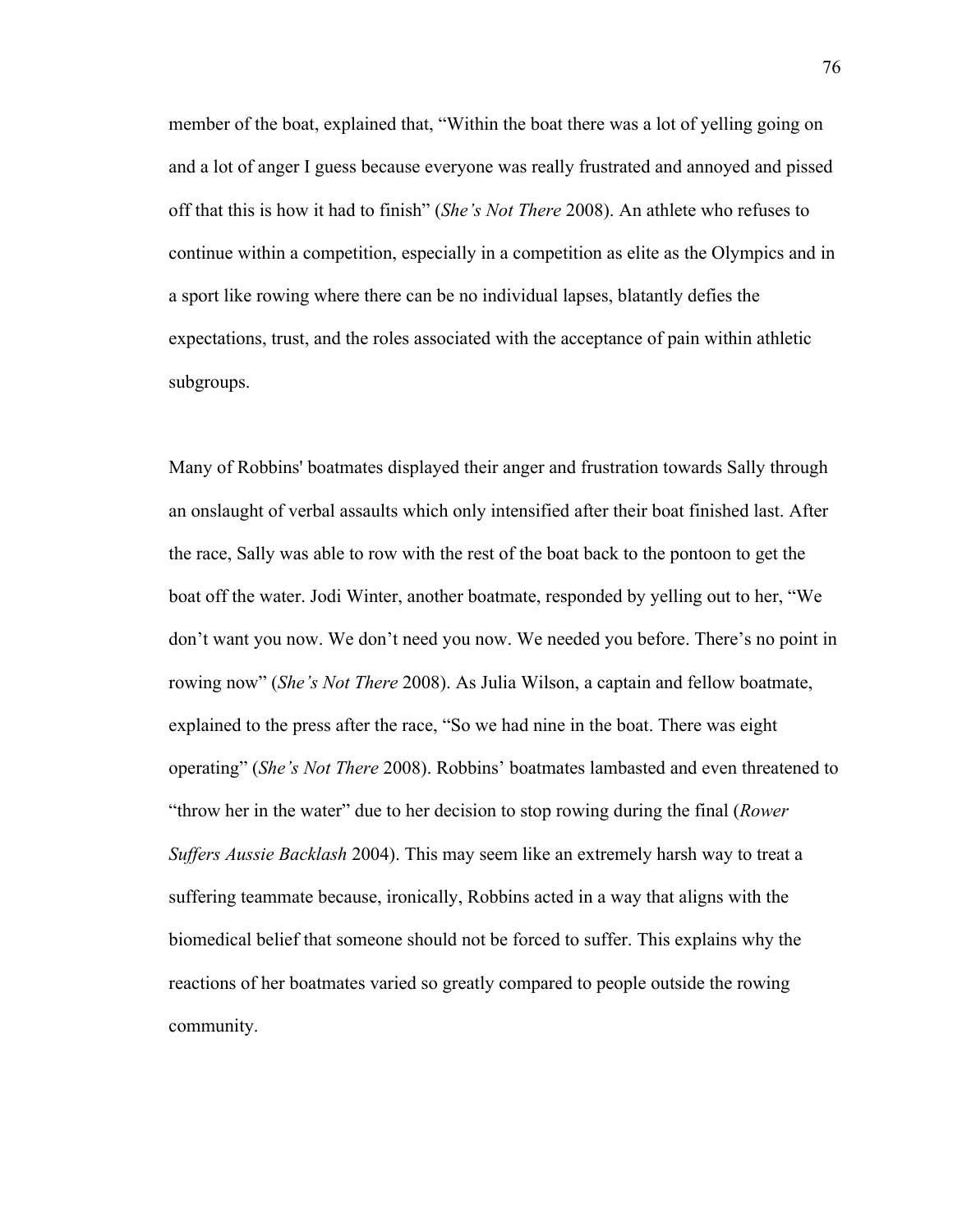I first learned about Robbins as a high school rower when one of my coaches brought up this race as an example of what not to do on any occasion whatsoever. What she did was, and still is, unthinkable to me because I am positioned to view her and this race as a rowing tale that highlights what happens when an athlete fails to be "crazy" and play through pain. After working on this thesis, I find myself questioning my initial enmity towards Robbins. But, if I push past this deep-seated anger, I find myself able to emphasize with Robbins. When the infamous race occurred, Robbins was barely 23 years old. Many young athletes, especially those who are competing at such a high level, are under immense pressure that can cause term and even permanent psychological damage. This issue has become more prominent thanks to athletes, like Simone Biles and Naomi Osaka, who have prioritized their mental health by stepping away from a competition. However, there is one important difference. They withdrew before it began and not during. The unity and trust required in rowing contributed to an environment where quitting during a race is a serious transgression.

Whether or not you believe that Robbins' teammates responded appropriately or not, Sally's inability or unwillingness to continue is a key example of the social pressure put on athletes to play through their pain to maintain their social status and the trust of their teammates. Although Sally wanted to resume her rowing career after this infamous incident, she knew that she obviously had to "earn their trust" again due to her actions in Athens because, by failing to finish the race, she was no longer able to exist within the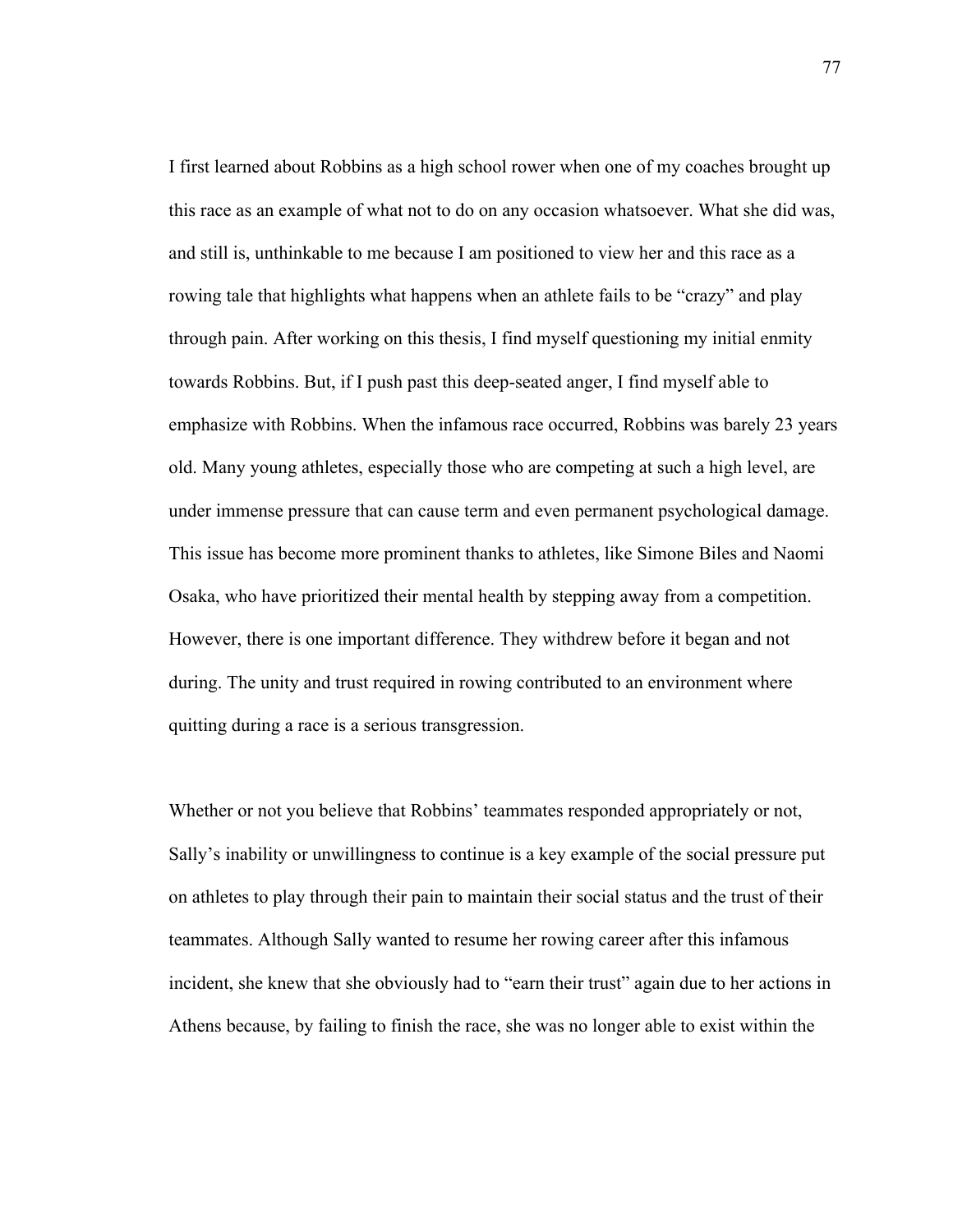social role she had established within the team (*She's Not There* 2008). This instance highlights how enduring pain is essential to one's membership within a group and even sporting subgroups cohesion.

#### *Conclusion*

Athletes often develop an indifference or an elevated tolerance to pain because it enables them to reach their individual, or collective team, goals. An athlete then rationalizes productive, playable pain as being distinct from non-productive, non-playable "bad pain" that disrupts one's ability to continue competing. Many athletes come to understand their pain in a way that sidesteps the Western biomedical framework.

While athletes experience pain throughout their practices and competitions, they don't always associate their pain with something intrinsically negative. The "good" pain they experience helps them feel as though they are improving physically and allows them to establish and maintain their social roles within their specific sporting subgroups. Like other forms of socially acceptable, or even desirable pain, (such as sacred pain) members gain a social or personal benefit from putting themselves in painful situations. Since these instances of pain are beneficial, it subsequently challenges the biomedical notion that pain is intrinsically "negative" and "unacceptable" (Glucklich 2001).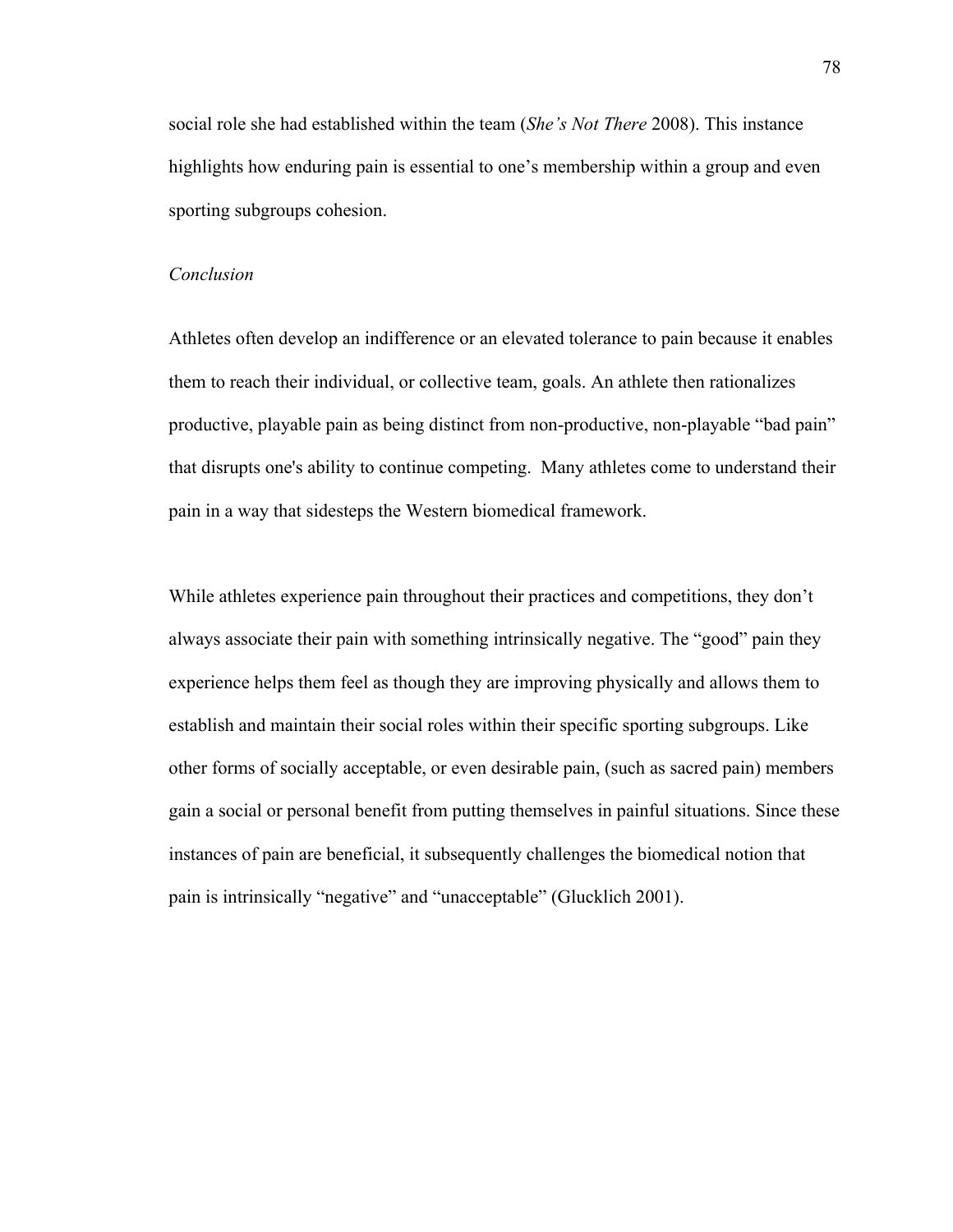### **Conclusion**

#### *The Future of Pain*

"I just think that each generation we've gotten increasingly more soft and less tolerant of any inconvenience or discomfort" Dr. Nichols postulated over the phone (Personal interview 10/7/21). As he was saying this, I felt my body recoil slightly in response to this assertion. Since I frame my athletic identity around my ability to endure pain with a phlegmatic, if not jocular, outward appearance, Dr. Nichols inadvertently undermined my place within my sporting subgroup. However, the more Dr. Nichols explained his position, the more I saw similarities between his view and mine. He explained to me that while he was growing up, his father ingrained in him and his two younger brothers the belief that pain, for the most part, is something that one should handle in a stoic manner. Dr. Nichols prefaced these insights by letting me know that his father was "in no means not caring" but that he instilled in him the attitude that "you get up and shake it off and you're gonna be okay" (Personal interview 10/7/21). I found this phrase quite similar to a question that I was often asked after I sustained small injuries as a child, "can you walk it off?" While we are from different generations, we were raised with the "old boys'" perspectives on pain, an outlook that is becoming less and less prominent within the Western biomedical culture.

In a way, Dr. Nichols is probably correct in his original assertion. In the past few decades, the rise of increasingly powerful pain medications has only enhanced the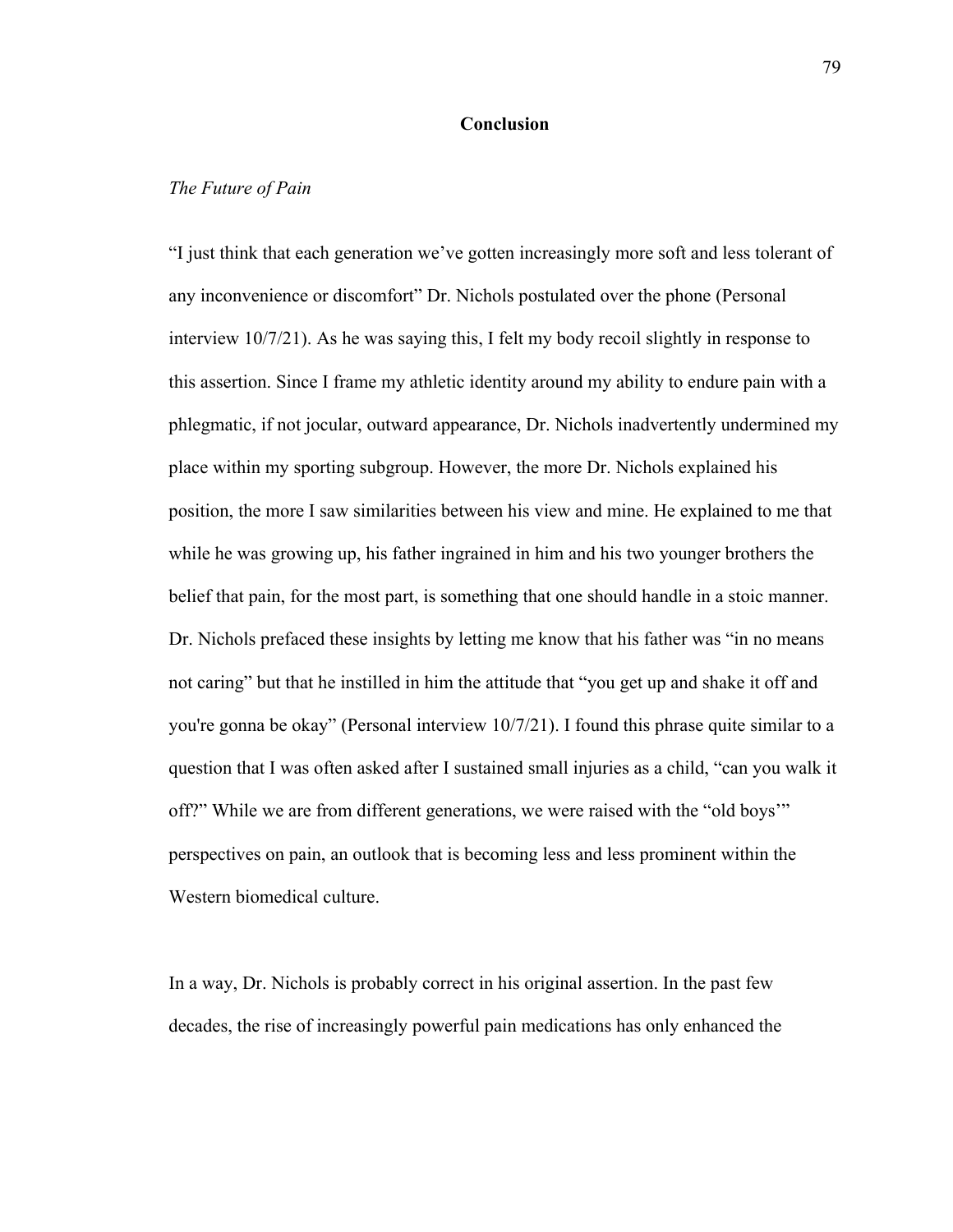biomedical perspective that pain is something to be managed and treated like any other illness or disease. But I argue that it is not because we have become "weak"; instead, the more likely reason is that Western biomedical outlook on pain has dramatically shifted. We have come to understand pain as a "monolithic and intrinsically averse or punitive [...] If pain is a single sensation, always 'bad,' then anyone who desires it must be perverse" (Glucklich 2001, 87). And, since most people want to be recognized as "healthy" and not as "sick" or "perverse," they understandably gravitate towards pain treatment. Within this new cultural context, pain represents a "perverse state" that Western biomedicine asserts it can (Jackson 2000). In this framework, individuals who purposefully seek or endure pain must be cultural oddities.

While it is often comforting to be able to say pain is either all good or all bad, we are forced to exist within a gray area that, to be quite frank, can be incredibly unnerving. As Glucklich (2001) states, "One hundred fifty years of this bourgeois medical physiology have all but erased the memory of pain as an experience that signifies something other than personal disintegration" (7). Effective pain treatment, resulting in the elimination of pain, is thus framed as an inalienable right (Glucklich 2001). While there is often no simple solution to pain, Western biomedicine frames it as though there is. While Western biomedicine promotes the idea that pain is a medical condition to be treated, Dr. Nichols and Dr. Elrich both highlight that this assertion, while technically feasible, is not always the best form of care. In these instances where pain management techniques used to eliminate pain (and maintain one's consciousness) are not successful or utilized, patients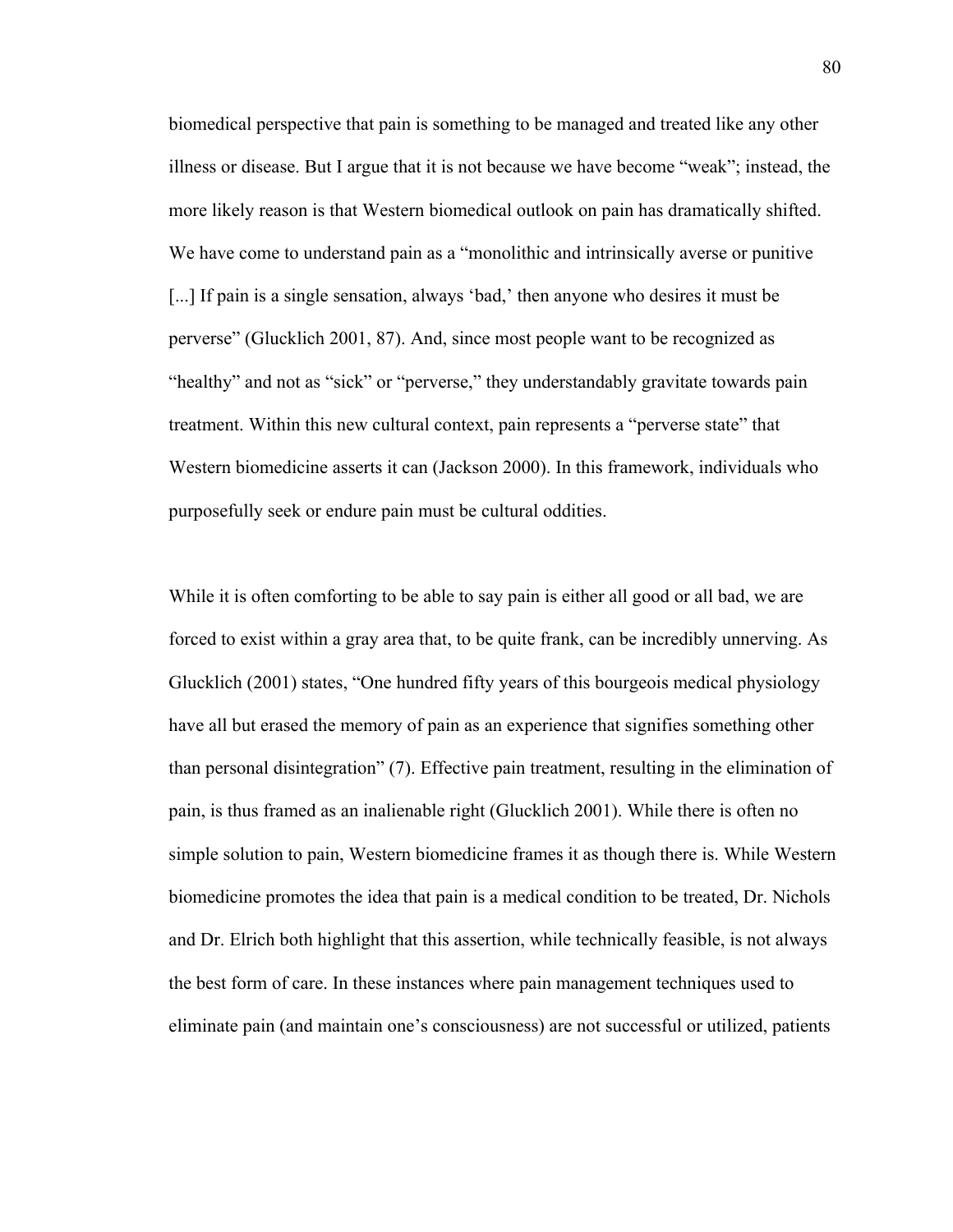are most likely forced to live with a pain that their cultural framework cannot make sense of. Unlike sacred pain or even athletic pain, the dominant biomedical model provides no conceivable benefit from pain.

By presenting pain in this manner, many athletes find themselves in a liminal state "betwixt and between" the biomedical and sacred perspectives on (Turner 2017). The way that athletes detach their physical pain from their mental state parallels the trancelike state common in sacred pain rituals like the Thaipusam Kavadi and the Sun Dance. Furthermore, an athlete's social role within their sporting subculture and their willingness to endure pain is similar to the ways that devotees of sacred pain rituals utilize their pain to strengthen their ties to their community or to a religious identity. Within both sacred and athletic cultural contexts, individuals assign meaning, if not purpose, to their pain which is a perspective that Western biomedical theory mostly rejects.

Is it that within Western cultures that we are actually becoming less tolerant towards pain, or could it be that we are losing the framework needed to understand our painful experiences as a part of a full and meaningful life? To frame this question to another way, have we discarded the ways in which we conceptualize pain because, due to the medications available, we are able to medicate away slightest discomfort? It is a difficult question to answer and one that is more difficult by one's own positionality. And it is a question that does not have an easy answer or at least an easy answer that is satisfactory to everyone.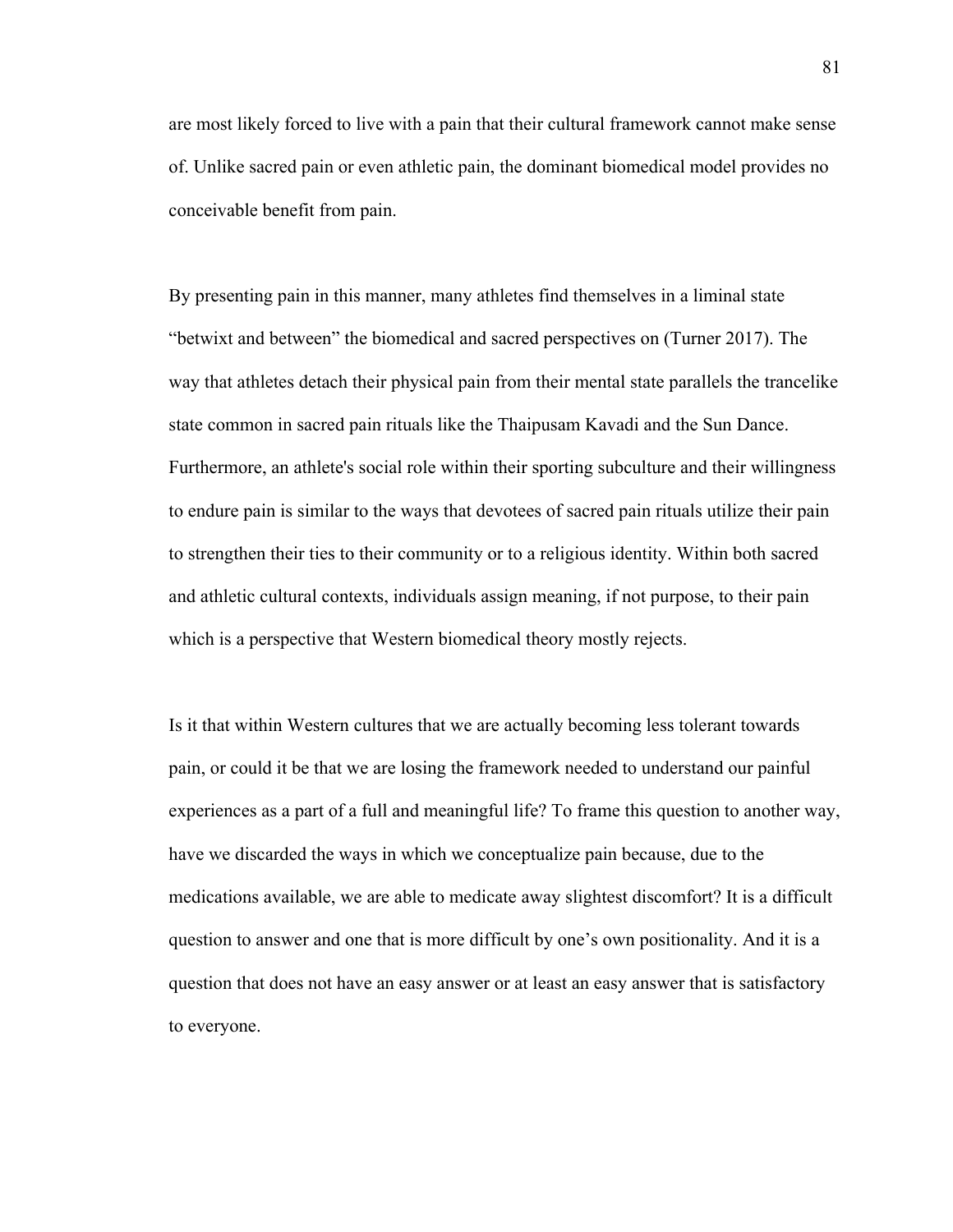So, where does this leave us? Duquin (1994) argues that we have become "dangerously close to making the term 'healthy athlete' an oxymoron" (278). And, in a way, there is truth in this. Athletic training "involves pushing the body to its limits, retired athletes commonly suffer from arthritis, while the term 'battered child athlete' has become commonplace in describing the effects of pushing young children into sports programs (Shilling and Mellor 2010, 524; Hargreaves 1994). That categorization, and much of the biomedical literature on the experiences of "battered" and "unhealthy" athletes, highlights the salient problems within athletics but it also fails to account for the mental and physical strength of athletes. If athletes are forced to exist outside of the dominant Western meta-narratives of health, they run the risk of enduring unnecessary "bad" pain for the sake of maintaining their status within their sporting subgroup.

As an athlete I've learned that there is some pain is beneficial for my training and other forms of pain that runs the risk of hurting my progress. Like many athletes, I have trouble distinguishing between these categories because they are so blurry. When I discuss previous injuries, even before rowing, I often answer jocularly, that my injury was worth it because we won. Is an athletic understanding of pain responsible for the harsh treatment Robbins received at the hands of her teammates and the media? There is no simple answer.

Biomedicine's attempt to put an end to the "epidemic of pain" resulted in the opioid epidemic (Keefe 2021, 176). The rise of opioids and opioid-related advertising has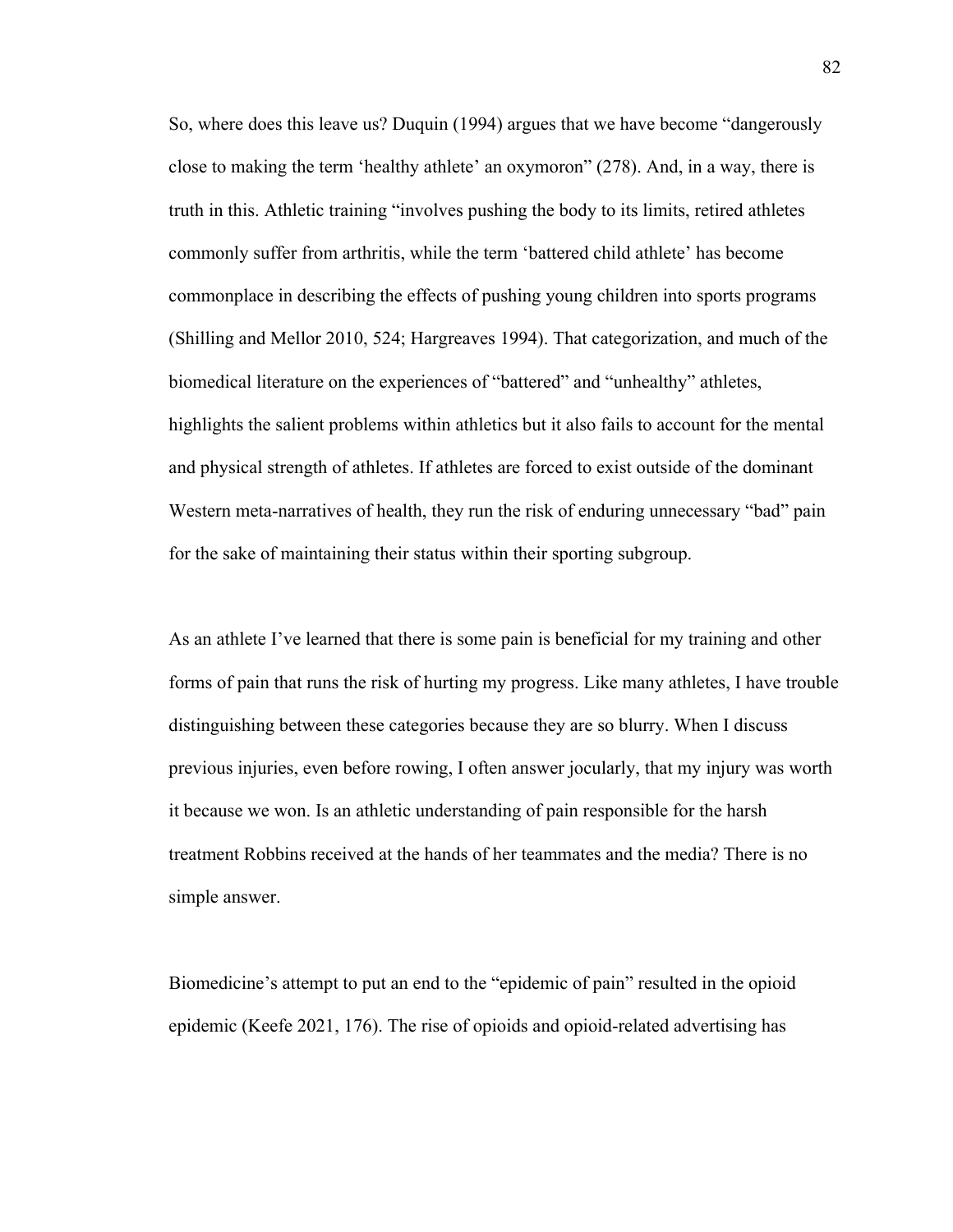contributed to the formation of a cultural in which pain is meaningless. This cultural shift is based not on weakness or moral failings but on the interests of people within biomedical and pharmaceutical fields. And, more recently, in response to the opioid epidemic, we may have overcorrected and made it more difficult for chronic pain patients to receive the medication they need to endure their pain and participate in society (Szalavitz 2022).

As an athlete and scholar, I have learned that there is no simple solution to dealing with pain. In the past few years, the need to find effective pain management treatments has only increased due to the COVID-19 pandemic. Recent research has theorized and even found that new-onset chronic pain may be associated with post-covid symptoms (Soares et al. 2021; Clauw et al. 2020; Kemp et al. 2020; Su et al. 2020; Vittori et al. 2020). There needs to be a concerted and collaborative approach to provide relief for an increasing number of individuals experiencing "bad" pain (to draw from an athletic framework) that doesn't lead to a further increase in opioid addiction rates. And maybe that will require changing the way that Western biomedicine views pain and socializes us to make sense of our pain experiences. Or, maybe the solution is to identify a pain killer that is actually non-addictive since, as Dr. Elrich told me, "Nobody has developed a new category of pain medication in three generations" (Personal interview 10/11/21).

As I finish writing this thesis and analyze the research I have spent a year collecting, I find myself reflecting on the ways that I have normalized my own pain experiences and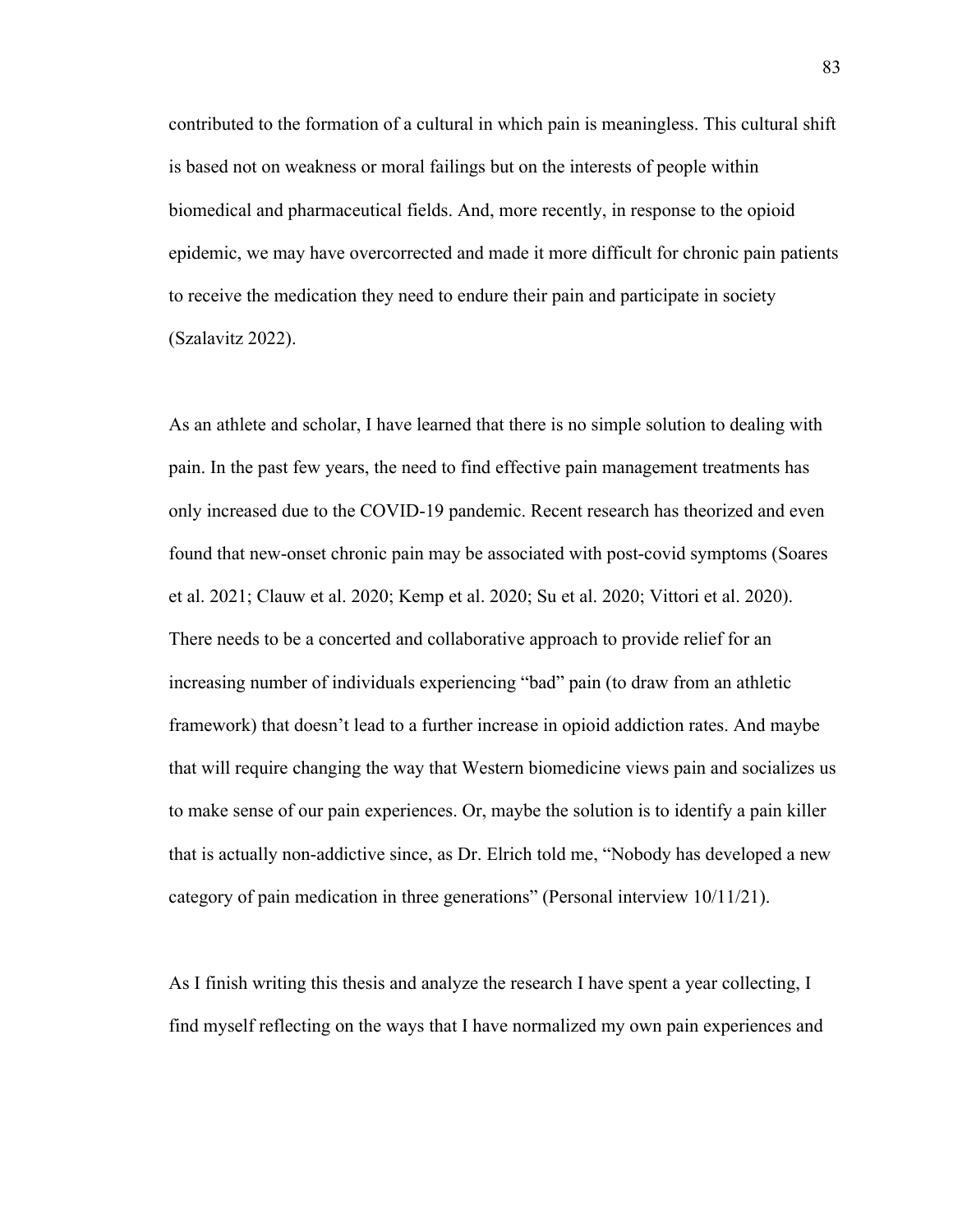the ways in which I have failed to mirror the stoic responses of the "old boys" I grew up hearing about. And even after much research and introspection, if someone were to ask me, "How should we understand our pain?" I wouldn't be able to formulate a concrete answer. And maybe the answer is that there is no simple answer. While I will continue to aspire to the grit my grandmother had before her gallbladder surgery, I can also acknowledge that she probably shouldn't have had to put up with excruciating pain in order to maintain the stoicism that was expected of her by society. While it might seem that I am hedging around the answer by refusing to take a position, I have grown to believe that one position is not enough given the multifaceted nature of pain and the functions it plays in different socio-cultural and religious settings. If we simply ignore other frameworks that contradict our beliefs, we will fail to grasp the cross-cultural nuances of pain experiences. Our understanding of pain is not weakened but in fact strengthened by understanding the varied approaches to pain taken by religious devotees, athletes, and doctors.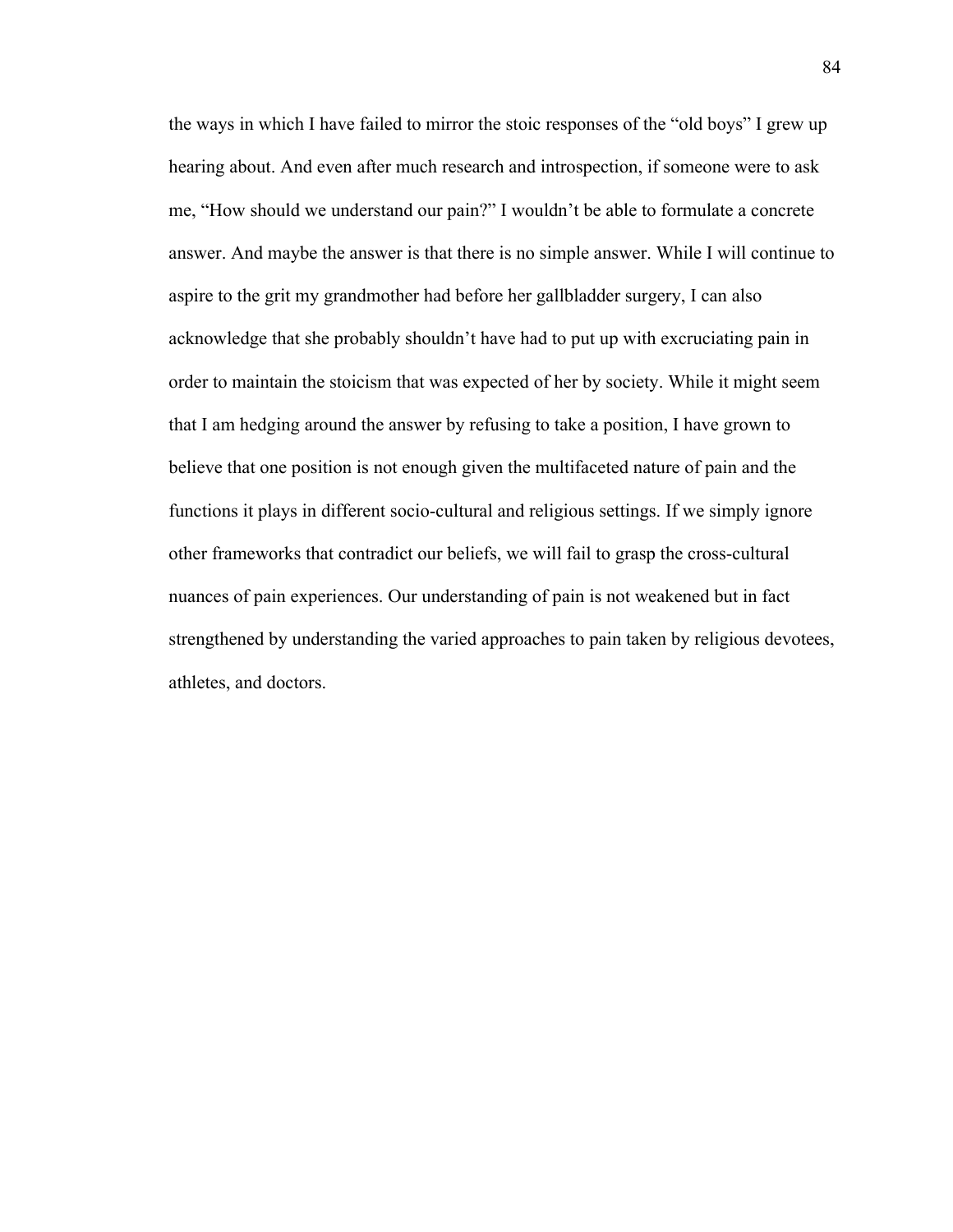#### **Bibliography**

- Aguilar, Jorge Molina. 2020. "Anthropological Reflections on Medicalization." *Journal on the European Institut for Multidisciplinary Studies on Human Rights & Science* 1(1): 1-6.
- Atieno, Mackuline, Wavinya Clementine, and H.M.K. Maithya. 2014. "Embracing Multidisciplinary Approach to Palliative Care: The Role of Medical Anthropology in Palliative Care." *The Role of Medical Anthropology in Palliative Care.*
- Bain, David. 2014. "Pains that don't Hurt." *Australasian Journal of Philosophy* 92(2): 305-320.
- Barnes, Andrew E. 1988. "Religious Anxiety and Devotional Change in Sixteenth Century French Penitential Confraternities." *The Sixteenth Century Journal* 19(3): 389-406.
- Berthier, Marchcelo, Sergio Starkstein, and Ramon Leiguarda. 1988. "Asymbolia for Pain: A Sensory-Limbic Disconnection Syndrome." *Annals of Neurology: Official Journal of the American Neurological Association and the Child Neurology Society* 24(1): 41-49.
- Buchbinder, Mara. 2010. "Giving an Account of One's Pain in the Anthropological Interview." *Culture, Medicine, and Psychiatry* 34(1): 108–131.
- Buchbinder, Mara. 2011. "Personhood Diagnostics: Personal Attributes and Clinical Explanations of Pain." *Medical Anthropology Quarterly* 25(4): 457–478.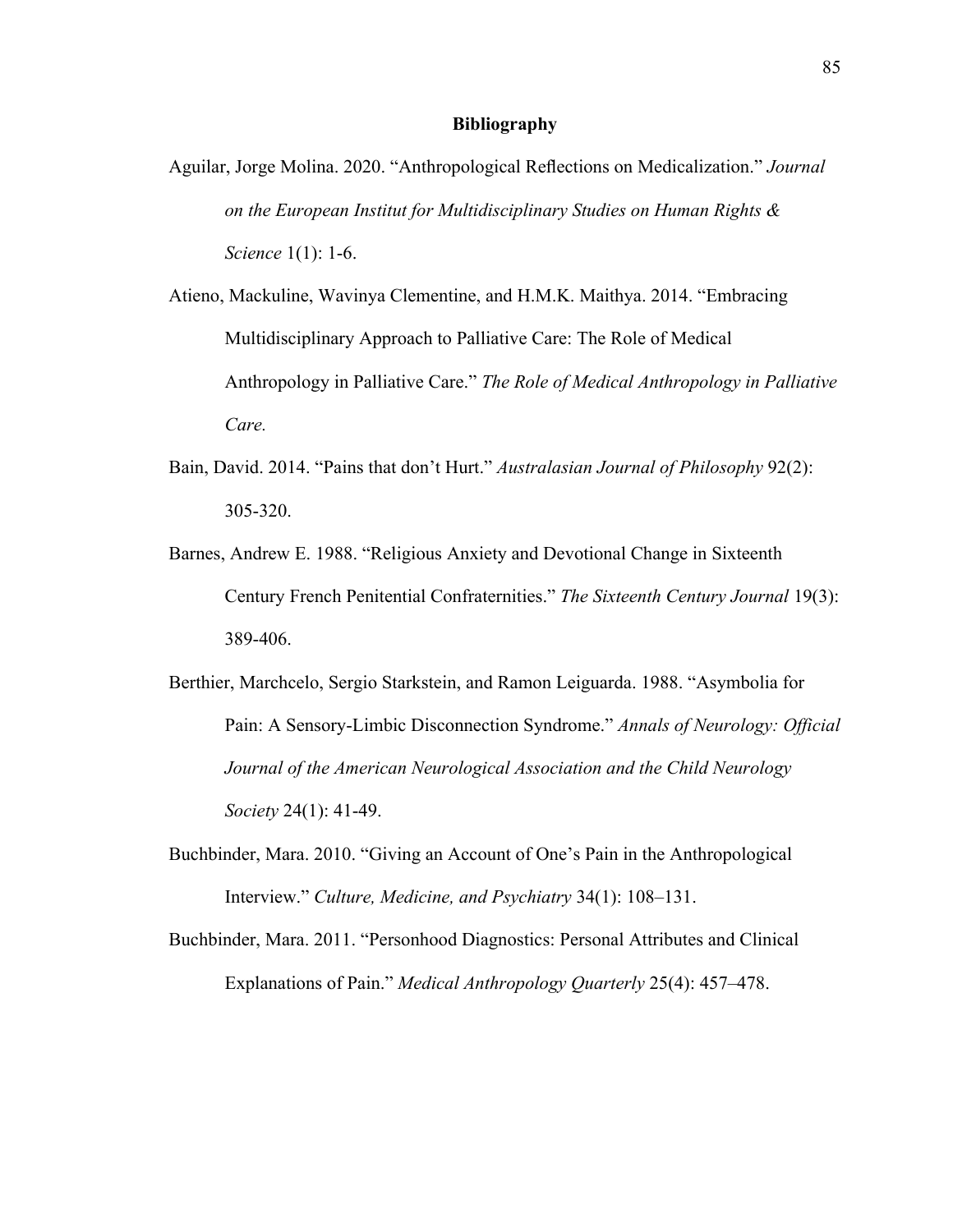- Bullington, Jennifer. 2009. "Embodiment and Chronic Pain: Implications for Rehabilitation Practice" *Health Care Analysis* 17:100-109.
- Bräunlein, Peter J. 2012. "'We are 100% Catholic' Philippine Passion Rituals and Some Obstacles in the Study of Non-European Christianity." *Journal of Religion* 5:384-413.
- Carroll, Jennifer J., Marlene C. Lira, Karsten Lunze, et al. 2021. "Painful Subjects: Treating Chronic Pain among People Living with HIV in the Age of Opioid Risk." *Medical Anthropology Quarterly* 35(2): 141–158.
- Centers for Disease Control and Prevention, Public Health Service, U.S. Department of Health and Human Services. 2016. "Guideline for Prescribing Opioids for Chronic Pain." *Journal of Pain & Palliative Care Pharmacotherapy* 30(2): 138– 140.
- Clauw, Daniel J., Winfried Häuser, Steven P. Cohen, and Mary-Ann Fitzcharles. 2020. "Considering the Potential for an Increase in Chronic Pain after the COVID-19 Pandemic." *Pain* 161(8): 1694.
- Cohen, Einat Bar-On. 2009. "Kibadachi in Karate: Pain and Crossing Boundaries within the 'Lived Body' and within Sociality." *Royal Anthropological Institute of Great Britain and Ireland* 15(3): 610-629.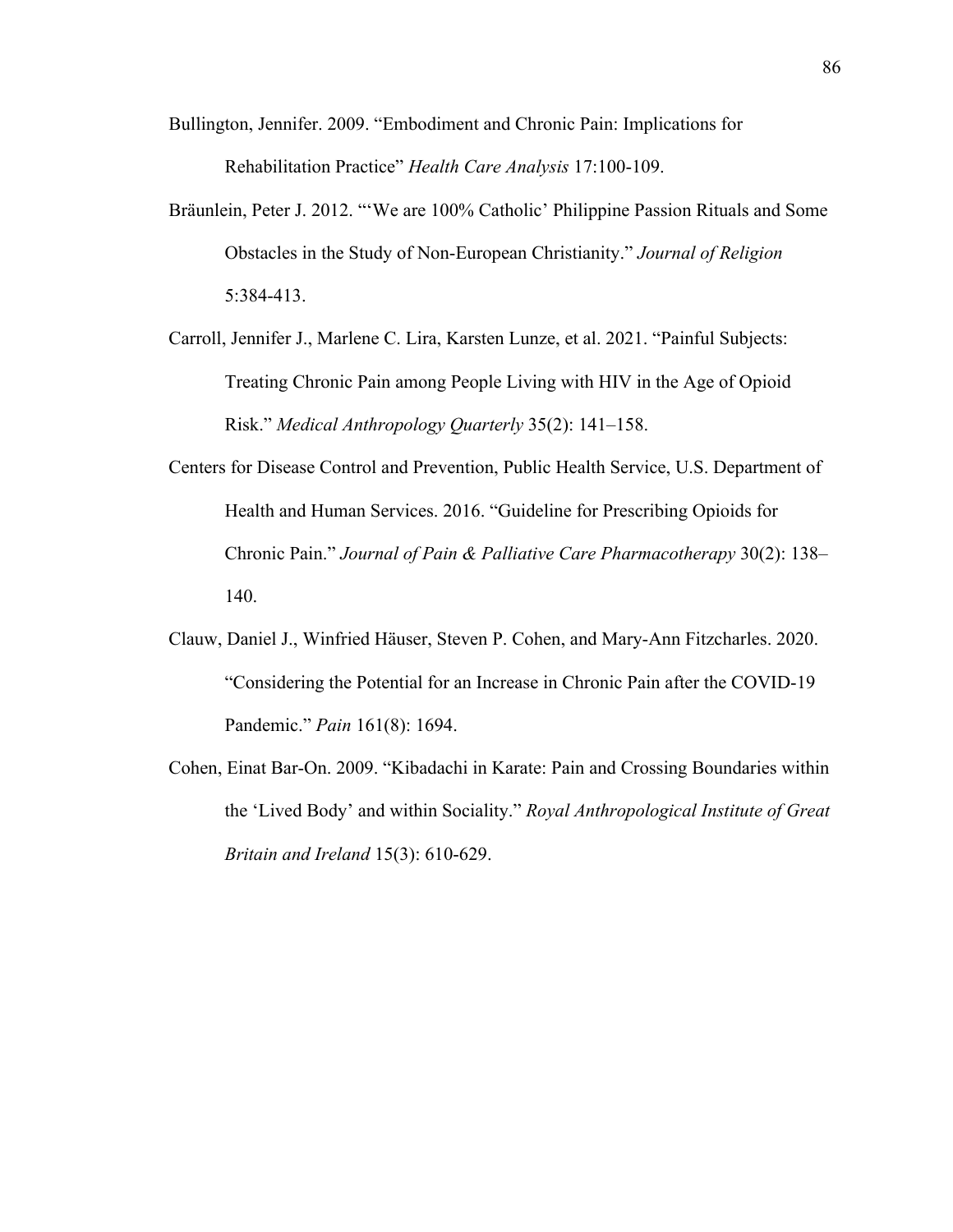Collinson, Jacquelyn Allen, and John Hockey. 2007. "'Working Out' Identity: Distance Runners and the Management of Disruptive Identity." *Leisure Studies* 28(4): 381- 398. "Congenital Insensitivity to Pain - NORD (National Organization for Rare Disorders)." n.d. Accessed February 25, 2022.

https://rarediseases.org/gard-rare-disease/congenital-insensitivity-to-pain/.

- Cova, Véronique, and Bernard Cova. 2019. "Pain, Suffering and the Consumption of Spirituality: a toe story." *Journal of Marketing Management* 35(5-6): 565-585.
- Crosset, Todd. 1990. "Masculinity, Sexuality, and the Development of Early Modern Sport." *Sport, Men and the Gender Order: Critical Feminist Perspectives* 45-54.
- Crowley-Matoka, Megan. 2012. "No One Wants to be the Candy Man: Ambivalent Medicalization and Clinician Subjectivity in Pain Management." *Cultural Anthropology* 27(4): 689-712.
- Crowley-Matoka, Megan, Somnath Saha, Steven K. Dobscha, and Diana J. Burgess. 2009. "Problems of Quality and Equity in Pain Management: Exploring the Role of Biomedical Culture." *Pain Medicine* 10(7):1312-1324.
- Curry, Timothy J., and Ricahrd H. Strauss. 1994. "A Little Pain Never Hurt Anybody: A Photo-Essay on the Normalization of Sports Injuries." *Sociology of Sport Journal* 1994(11): 195-208.
- Davis, J. 1992. "The Anthropology of Suffering." *Journal of Religious Studies* 3(2):149- 161.
- Duffy, John. 1968. *History of Public Health in New York City, 1625-1866:* Volume 1. (Vol.1). Russell Sage Foundation.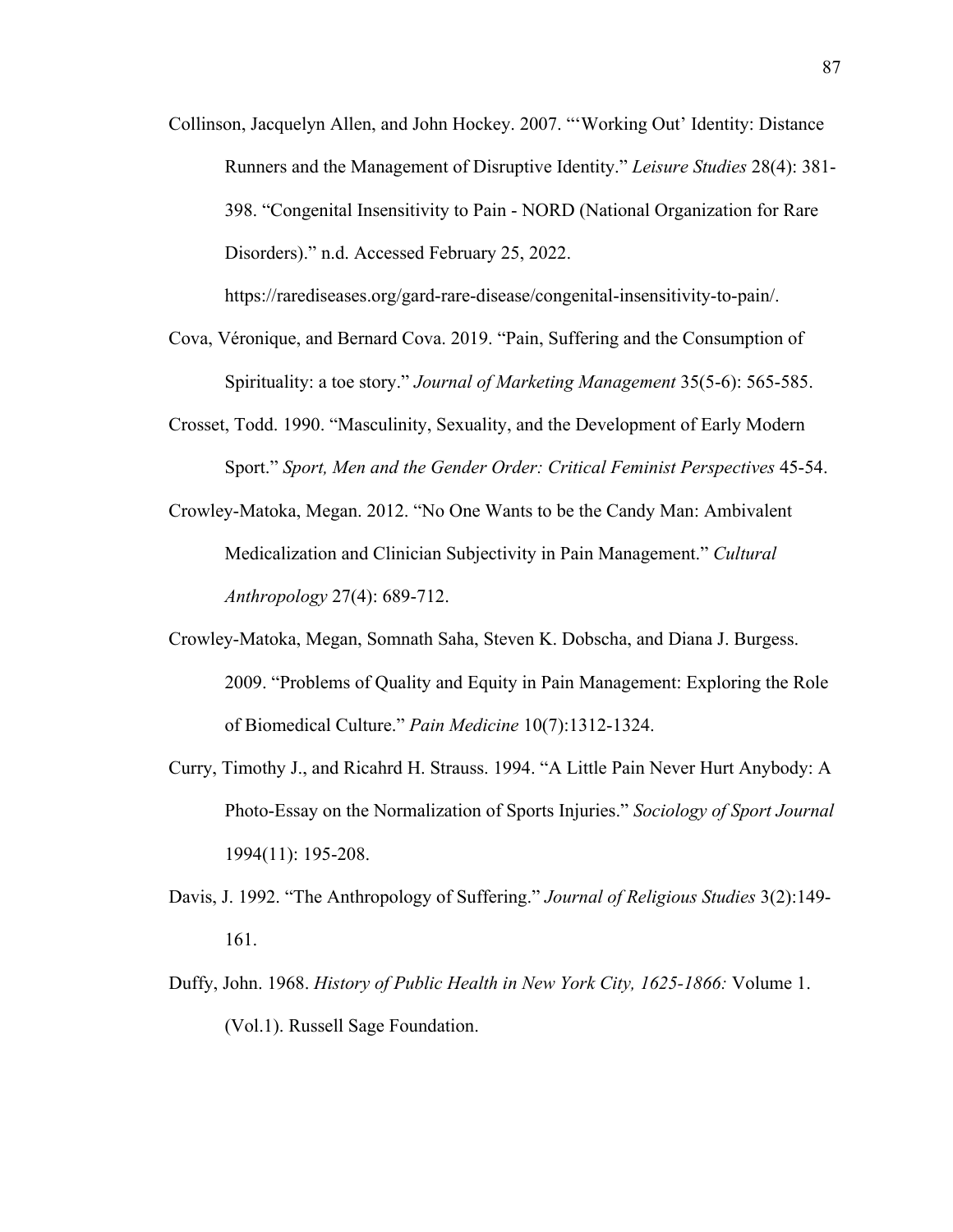- Duquin, Mary E. 1994. "The Body Snatchers and Dr. Frankenstein Revisited: Social Construction and Deconstruction of Bodies and Sport." *Journal of Sport and Social Issues* 18(3): 268-281.
- Favazza, Armando. 2011. *Bodies Under Siege.* Baltimore, MD: John Hopkins University Press.
- Finkler, Kaja. 1994. "Sacred Healing and Biomedicine Compared." *Medical Anthropology Quarterly* 8(2): 178–197.
- Flynn, Maureen. 1996. "The Spiritual Uses of Pain in Spanish Mysticism." *Journal of the American Academy of Religion* 64(2): 257-278.
- Francesetti, Gianni, 2016. "'You Cry, I Feel Pain': The Emerging, Co-created Self as the Foundation of Anthropology, Psychopathology and Psychotherapy in Gestalt Therapy." *Self: A Polyphony of Contemporary Gestalt Therapists* 147-168.
- Free, Mary Moore. 2002. "Cross-cultural conceptions of pain and pain control." *Baylor University Medical Center Proceedings* 15: 143-145.
- Gaines, Atwood D., and Robbie Davis-Floyd. 2003. "Biomedicine." *Encyclopedia of Medical Anthropology* 1: 95-109.
- Gibson, Erica. 2014. "Women's Expectations and Experiences with Labour Pain in Medical and Midwifery Models of Birth in the United States." *Medical Anthropology Quarterly* 27: 185–189.
- Glucklich, Ariel. 2001. *Sacred Pain: Hurting the Body for the Sake of The Soul.* New York, NY: Oxford University Press.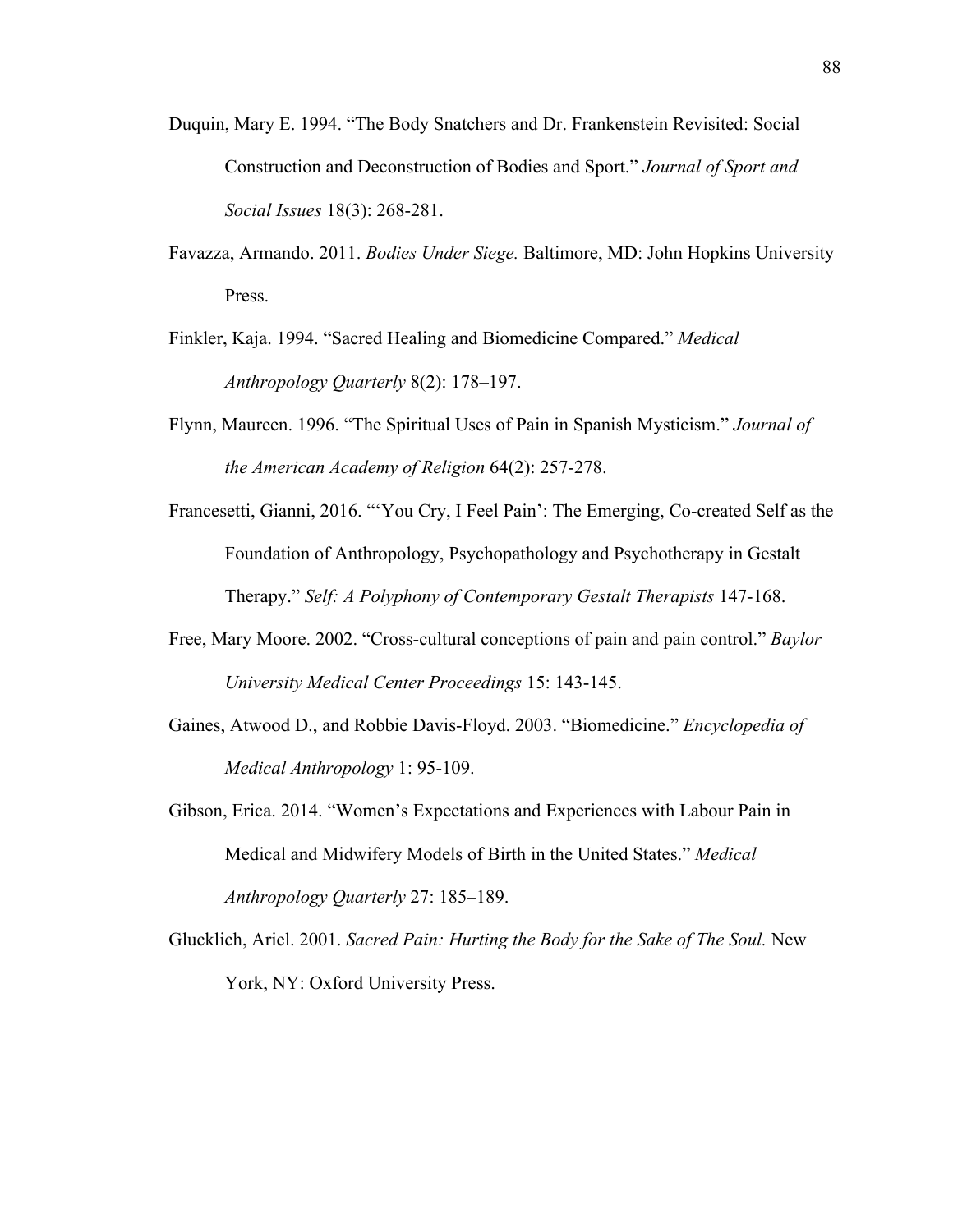- Hallowell, Ronan. 2010. "Time-Binding in the Lakota Sun Dance: Oral Tradition and General Wisdom." *ETC: A Review of General Semantics* 67(1): 85-93.
- Halttunen, Karen. 1995. "Humanitarianism and the Pornography of Pain in Anglo-American Culture." *The American Historical Review* 100(2): 303-334.
- Hargreaves, Jennifer. 1994. *Sporting Females: Critical Issues in the History and Sociology of Women's Sport*. London: Routledge.
- Harvey, T.S. 2008. "Where There is no Patient: An Anthropological Treatment of a Biomedical Category." *Cult Med Psychiatry* 35: 577-606.

Helman, C.G. 2007. *Culture, Health and Illness*. London: Hodder Arnold.

- Hinton, Devon E., David Howes, and Laurence J. Kirmayer. 2008. "The Medical Anthropology of Sensation." *Transcultural Psychology* 45(2):139-141.
- Hirschfelder, Arlene B., and Paulette Molin. 2001. *Encyclopedia of Native American Religions: An Introduction.* Checkmark.
- Holler, Clyde. 1995. *Black Elk's religion: The Sun Dance and Catholicism.* Syracuse, NY: Syracuse University Press.
- Honkasalo, Marja-Liisa. 2000. "Chronic Pain as a Posture towards the World." *Scandinavian Journal of Psychology* 41(3): 197–208.
- Hughes, John, Neelima Kale, Philip Day. 2019. "OxyContin and the McDonaldization of Chronic Pain Therapy in the USA" *Family Medicine and Community Health* 7(1): 1-3.
- International Association for the Study of Pain. 1979. "Pain Terms: A List with Definitions and a Note on Usage." *Pain* 6:249-252.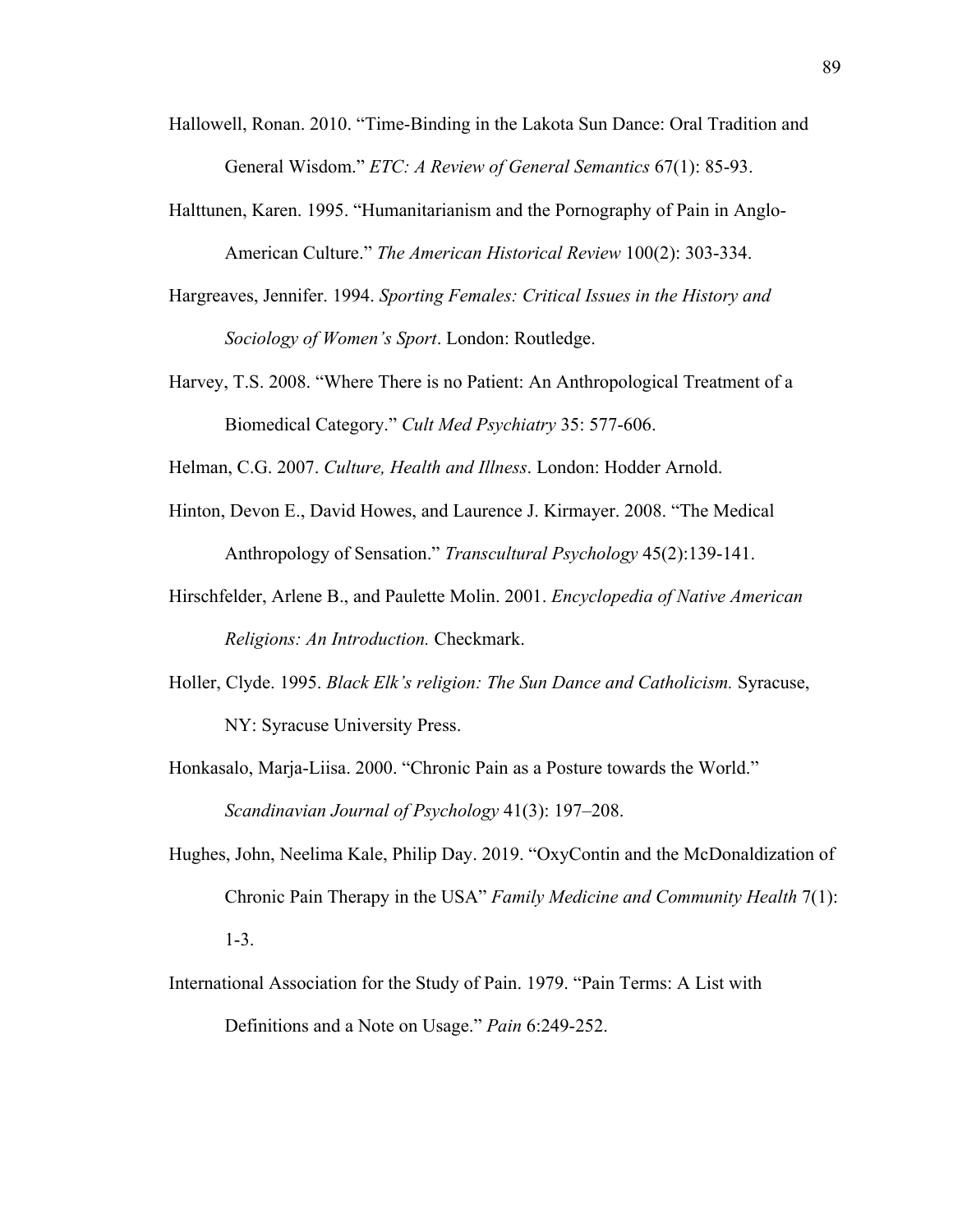Jackson, Jean E. 2000. *Camp Pain.* Philadelphia, PA: University of Pennsylvania Press.

- Jackson, Jean E. 2005. "Stigma, Liminality, and Chronic Pain: Mind-body borderlands." *American Ethnologist* 32(2): 332-352.
- Jackson, Jean E. 2011. "Pain and Bodies." In *A Companion to the Anthropology of the Body and Embodiment,* edited by Frances E. Mascia-Lees, 55-73. Wiley-Blackwell.
- Jegindø, Else-Marie Elmholdt, Lena Case, Jean Jegindø, and Armin W. Geertz. 2013. "Pain and Sacrifice: Experience and Modulation of Pain in a Religious Piercing Ritual." *International Journal for the Psychology of Religion* 23(3): 171-187.
- Jilek, Wolfgang. 1982. "Altered States of Consciousness in North American Indian Ceremonials." *Ethos* 10(4): 326-343.
- Kasim, Azilah. 2011. "Balancing Tourism and Religious Experience: Understanding Devotees' Perspectives on Thaipusam in Batu Caves, Selangor, Malaysia." *Journal of Hospitality Marketing and Management* 20: 441-456.

Keefe, Patrick Radden. 2021 *Empire of Pain.* New York: Doubleday.

Kemp, Harriet I., Eve Corner, and Lesley A. Colvin. 2020. "Chronic Pain After COVID-19: Implications for Rehabilitation." *BJA: British Journal of Anaesthesia* 125(4): 436.

Klein, Colin. 2015. "What Pain Asymbolia Really Shows." *Mind* 124(492): 493-516.

Kleinman, Arthur. 1995. "Pitch, Picture, Power: The globalization of local suffering and the transformation of social experience." *Ethnos* 60(3-4):181-191.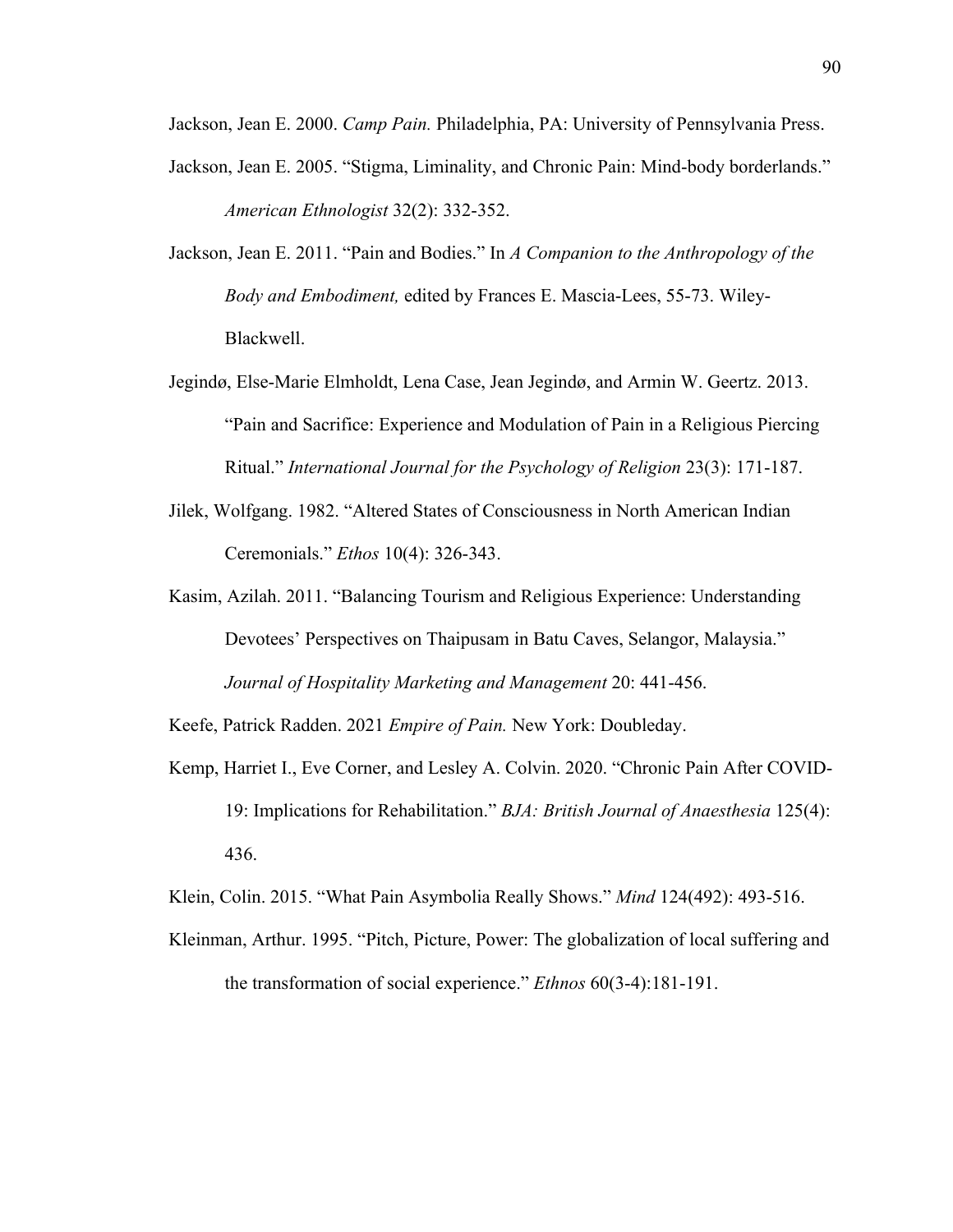Kleinman, Arthur. 1997. "'Everything That Really Matters': Social Suffering, Subjectivity, and The Remaking of Human Experience in a Disordering World." *The Harvard Theological Review* 90(3): 315-335.

- Kleinman, Arthur, and Joan Kleinman. 1996. "The Appeal of Experience: The Dismay of Images: Cultural Appropriations of Suffering in Our Times. *The MIT Press* 125(1): 1-23.
- Kreuder, Friedemann. 2008. "Flagellation of the Son of God and Divine Flagellation: Flagellator Ceremonies and Flagellation Scenes in the Medieval Passion Play1." *Theatre Research International* 33(2): 176-190.
- Lalkhen, Abdul-Ghaaliq. 2021. *An Anatomy of Pain: How the Body and Mind Experience and Endure Physical Suffering*. New York: Scribner.
- Largier, Niklaus. 2007. *In Praise of the Whip: A Cultural History of Arousal.* New York: Zone Books.
- Levy, N., J. Sturgess, and P. Mills. 2018. "'Pain as the fifth vital sign' and dependence on the 'numeric pain scale' is being abandoned in the US: Why?" *British Journal of Anaesthesia* 120 (2):435-438.
- Lillrank, Annika. 2003. "Back Pain and the Resolution of Diagnostic Uncertainty in Illness Narratives." *Social Science & Medicine* 57(6): 1045–1054.
- Lock, Margaret. 2001. "The Tempering of Medical Anthropology: Troubling Natural Categories." *Medical Anthropology Quarterly* 15(4): 478–492.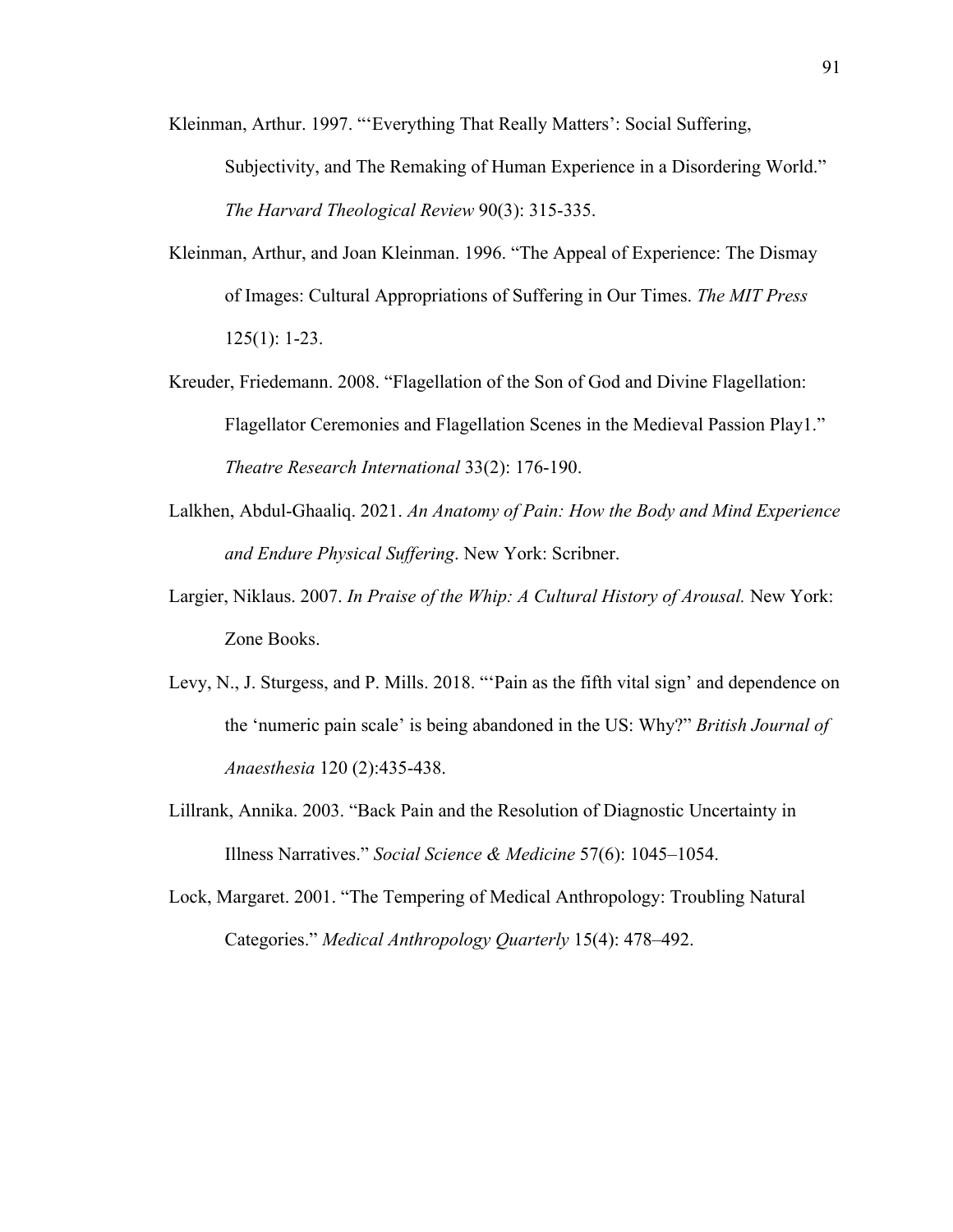- Lorenz, K. A., C. D. Sherbourne, L. R. Shugarman, et al. 2009. "How Reliable Is Pain as the Fifth Vital Sign?" *The Journal of the American Board of Family Medicine* 22(3): 291–298.
- Luci, Monica. 2017. "Disintegration of the Self and the Regeneration of 'Psychic Skin' in the Treatment of Traumatized Refugees." *Journal of Analytical Psychology* 62(2): 227-246.
- Lynch, Maureen. 2001. "Pain as the Fifth Vital Sign." *Journal of Intravenous Nursing* 24(2):85-94.
- Maciejowski, Wojciech. 2015. "Batu Caves (Gua-gua Batu): Hindu Pilgrimage Center in Malaysia." *Peregrinus Cracoviensis* 25(4): 119-134.
- Martin, Debra L. 2020. "Forward." in *Purposeful Pain: The Bioarchaeology of Intentional Suffering,* edited by Susan Guise Sheridan and Lesley A. Gregoricka, v-vi. Switzerland: Springer.
- McGowan, Linda, Karen Luker, Francis Creed, and Carolyn A. Chew-Graham. 2007. "'How Do You Explain a Pain That Can't Be Seen?': The Narratives of Women with Chronic Pelvic Pain and Their Disengagement with the Diagnostic Cycle." *British Journal of Health Psychology* 12(2): 261–274.
- Melzack, Ronald. 1975. "The McGill Pain Questionnaire: Major Properties and Scoring Methods." *Pain.* 1(3): 277-299.
- "Member Spotlight: American Pain Society." 2016. Research!America. September 23, 2016.

https://www.researchamerica.org/blog/member-spotlight-american-pain-society.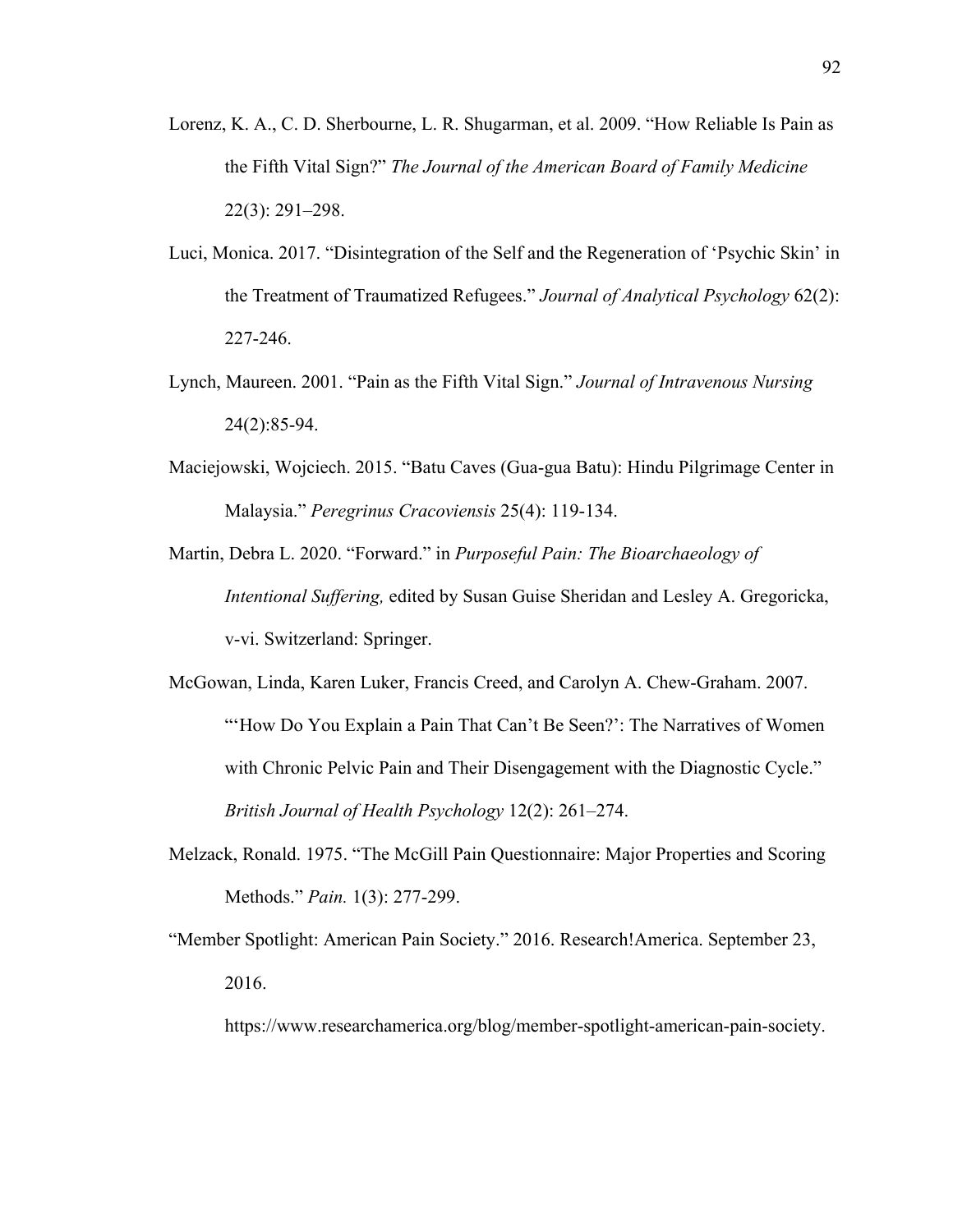- Messner, Michael A. "When Bodies are Weapons: Masculinity and Violence in Sport." *International Review For the Sociology of Sport* 25(3): 203-220.
- Mik-Meyer, Nanna, and Anne Roelsgaard Obling. 2012. "The Negotiation of the Sick Role: General Practitioners' Classification of Patients with Medically Unexplained Symptoms." Sociology of Health & Illness 34(7):1025–1038.
- Moayedi, Massieh, and Karen D. Davis. 2013. "Theories of Pain: from specificity to gate Control." *Journal of Neurophysiology* 109(1): 5-12.
- Modagg, Daniel P. 2014. "Leadership Trails: Lessons from the Lakota Sun Dance" *The Journal of Values-Based Leadership* 7(1): 1-10.
- Moratilla, Noel. 2018. "Exotifying Bodies: Self-Flagellation, Abjection, and Social Memory." *Rupkatha Journal on Interdisciplinary Studies in Humanities* 10(4): 149-157.
- Morone, Natalie E., and Debra K. Weiner. 2013. "Pain as the Fifth Vital Sign–Exposing the Vital Need for Pain Education." *Elsevier Enhanced Reader. Clinical Therapeutics* 35(11): 1728–1732.
- Morley, Stephen. 2010. "The Self in Pain. Reviews in Pain." *SAGE Publications* 4(1): 24–27.

Morris, David B. 1991. *The Culture of Pain*. Berkeley: University of California Press.

- Musante, Kathleen and Billie R. DeWalt. 2010. *Participant Observation: A Guide for Fieldworks.* Rowman Altamira.
- Narayan, Kirin. 1993. "How Native is a 'Native' Anthropologist?" *American Anthropologist* 95(3): 671-686.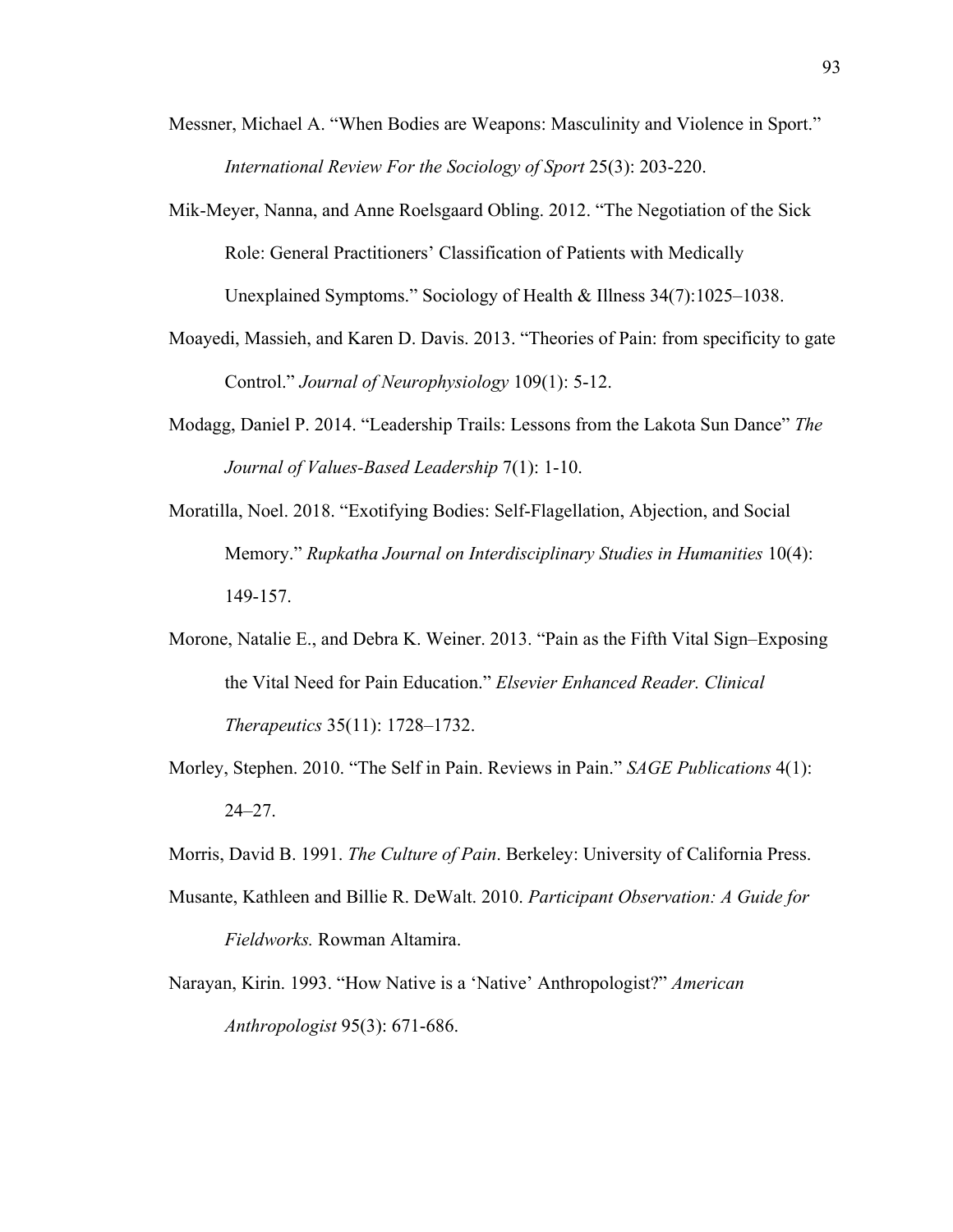Nixon, Howard L. 1992. "A Social Network Analysis of Influences on Athletes to Play With Pain and Injuries." *Journal of Sport and Social Issues* 16(2): 127-135.

Norris, Rebecca Sachs. 2009. "The Paradox of healing pain." *Religion* 39: 22-33.

"Olaf TUFTE." n.d. Olympics.Com. Accessed December 17, 2021.

https://olympics.com/en/athletes/olaf-tufte.

Polhemus, Ted. 1998. "The Performance of Pain." *Performance Research* 3(3): 97-104.

- Porter, Jane, and Hershel Jick. 1980. "Addiction Rare in Patients Treated with Narcotics." *The New England Journal of Medicine* 302(2):123-123.
- Rachel Rane. 2021. *2021 Texas Rowing You Gotta Be Crazy to Row*. https://www.youtube.com/watch?v=OkdPpLHSI6M.
- Rajmohan, V., and Kumar K. Suresh. 2013. "Psychiatric Morbidity, Pain Perception, and Functional Status of Chronic Pain Patients in Palliative Care." *Indian Journal of Palliative Care* 19(3):146-151.
- Richardson, Jane C. 2005. "Establishing the (Extra)Ordinary in Chronic Widespread Pain. Health" *Sage Publications, Ltd.* 9(1): 31–48.
- Rower Suffers Aussie Backlash. 2004. BBC Sport http://news.bbc.co.uk/sport2/hi/olympics\_2004/rowing/3597914.stm
- Rubel, Arthur J. 1992. "Review of Physicians at Work, Patients in Pain." *Medical Anthropology Quarterly* 6(3): 314–316.
- Sabo, Donald, and Joe Panepinto. 1990. "Football ritual and the Social Reproduction of Masculinity." *Sport, Men, and Gender Order: Critical Feminist Perspectives* 115- 126.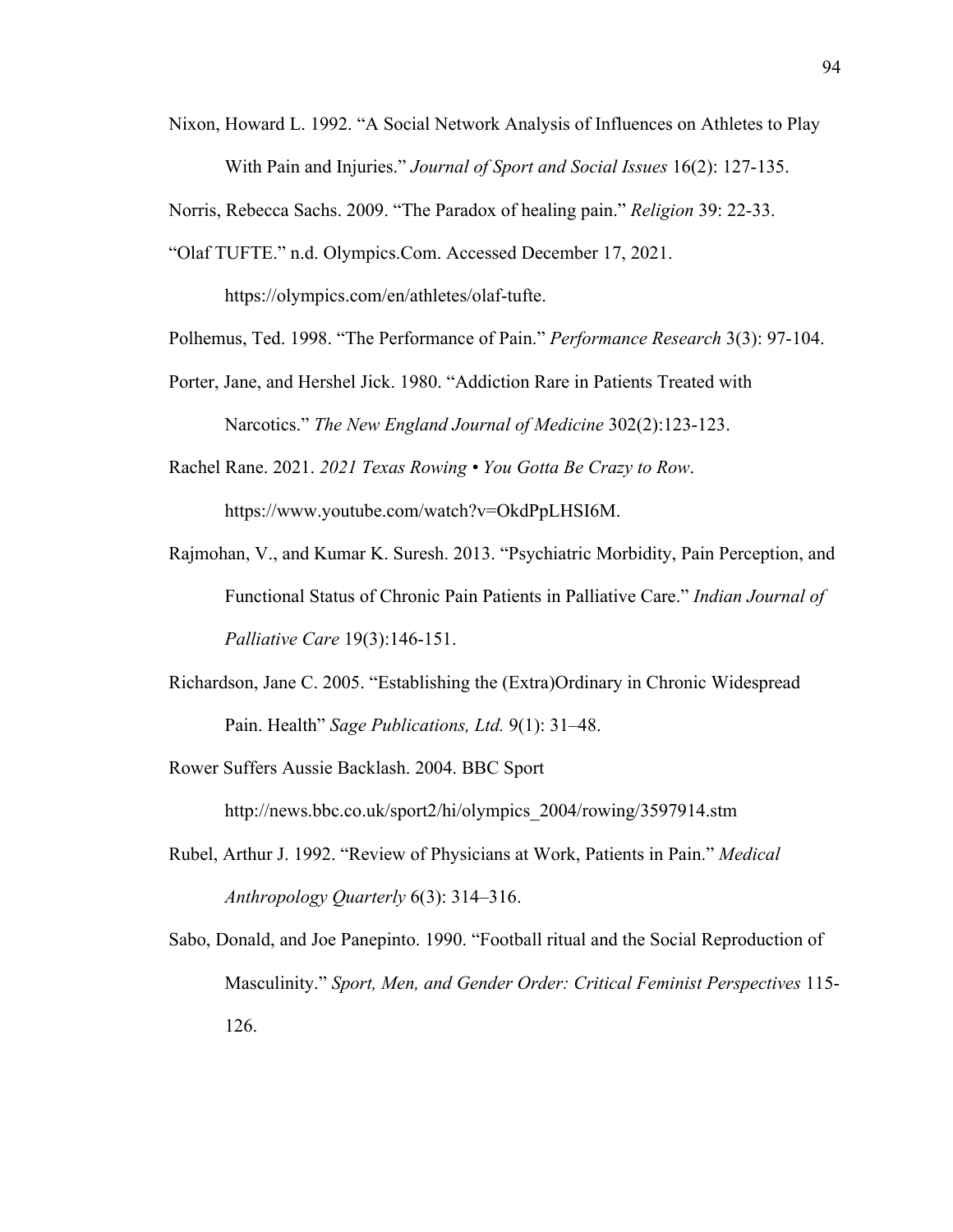- Scarcella, Francis. 2021. "Agent: Doctor continued to care for patients on 'do not see' list." *The Daily Item,* Accessed October 25, 2021. https://www.dailyitem.com/news/update-agent-patient-alerted-kraynak-ofattempt-to-record-him-giving-unnecessary-prescription/article\_31fe17b6- 171b-11ec-a472-df801b9aaca5.html
- Shaver, John A., and Joseph A. Bulbulia. 2016. "Signaling Theory and Religion." *Religion: Mental Religion* 1:101-117.
- *She's Not There*. 2008. Australian Broadcasting Corporation.

https://www.abc.net.au/austory/shes-not-there/9169070.

- Shilling, Chris, and Philip A. Mellor. 2010. "Saved from pain or saved through pain? Modernity, instrumentalization and the religious use of pain as a body technique." *European Journal of Social Theory* 13(4): 521-537.
- Shrubsole, Nicholas D. 2011. "The Sun Dance and the Gustafsen Lake Standoff: Healing Through Resistance and the Danger of Dismissing Religion." *The International Indigenous Policy Journal* 2(4): 1-17.
- Singh, Ravinder. 2017. "The Pain: How Does Anthropology Look at it? Suffering of Body and Mind." *Ethnologia Actualis* 17(2): 123-139.
- Skott, C. 2008. "Symptoms beyond Diagnosis a Case Study." *European Journal of Cancer Care* 17(6): 549–556.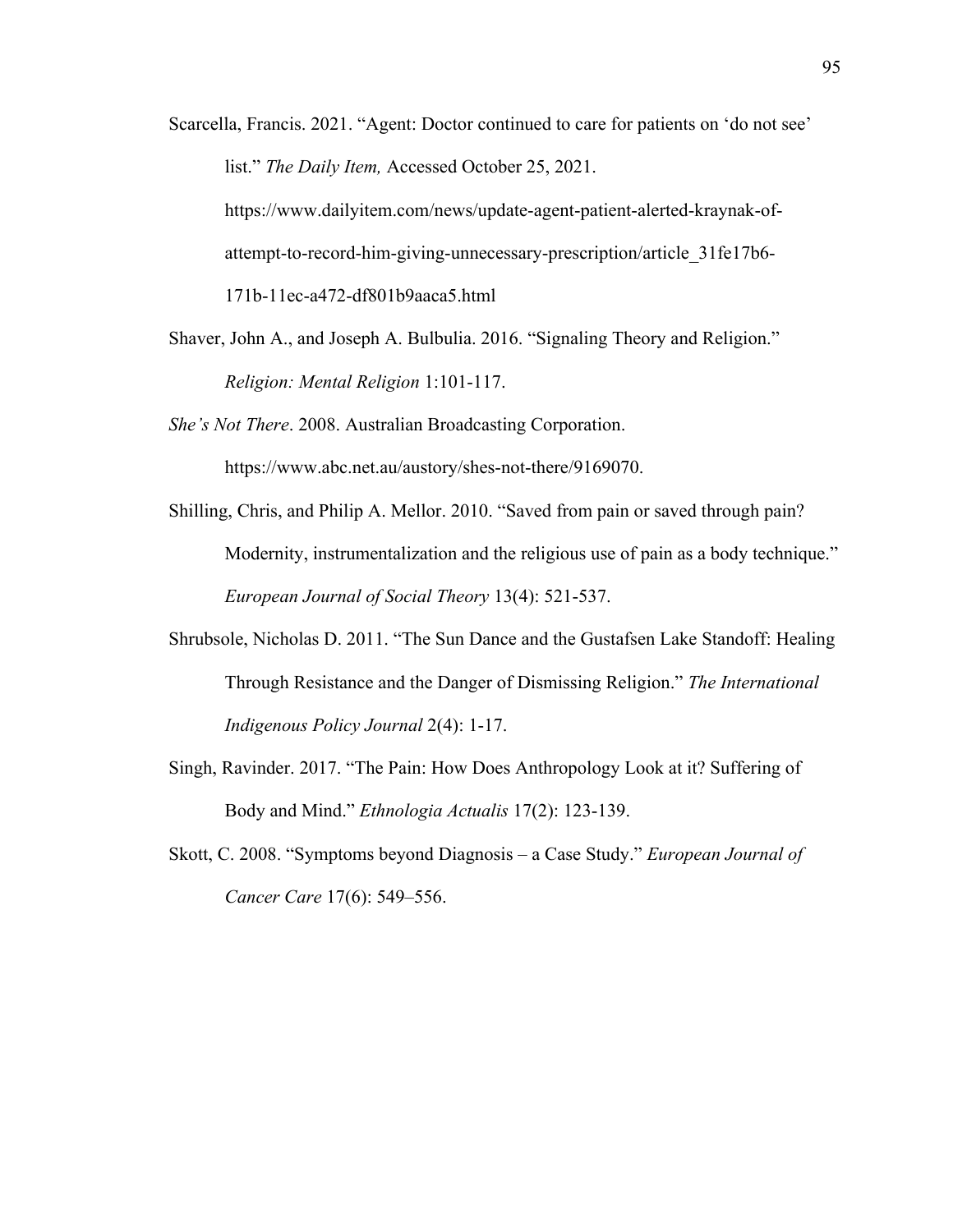- Soares, Felipe Henriques Carvalho, Gabriel Taricani Kubota, Ana Mércia Fernandes, Bruno Hojo, Catarina Couras,Bárbara Venturoti Costa, Jorge Dornellys da Silva Lapa, Luíza Mansur Braga, Matheus Merula de Almeida, Pedro Henrique Martins da Cunha, Vítor Hugo Honorato Pereira, Adriano Donizeth Silva de Morais, Manoel Jacobsen Teixeira, and Daniel Ciampi de Andrade." 2021. "Prevalence and Characteristics of New-onset Pain in COVID-19 survivors, a Controlled Study" *European Journal of Pain* 25(6): 1342-1354.
- Struby, Tim 2014. "Rower Megan Kalmoe is an Olympic Medalist and she lives just above the Poverty line." *ESPN*, Accessed March 19, 2022. https://www.espn.com/espnw/sports/story/\_/id/15421001/us-rower-megankalmoe-money-struggles-olympians.
- Su, Si, Huan Cui, Tao Wang, Xinhua Shen, and Chao Ma. 2020. "Pain: A Potential New Label of COVID-19." *Brain, Behavior, and Immunity* 87: 159.
- Szalavitz, Maia. 2022. "What the Opioid Crisis Took From People In Pain." *The New York Times website,* Accessed March 7, 2022.

https://www.nytimes.com/2022/03/07/opinion/opioid-crisis-pain victims.html?referringSource=articleShare.

- Thorne, Sally. 1993. "Health Belief Systems in Perspective." *Journal of Advanced Nursing* 18: 1931-1941.
- Tilly, Maureen A. 1991. "The Ascetic Body and the (Un)Making of the World of the Martyr." *Journal of the American Academy of Religion* 59(3): 467-479.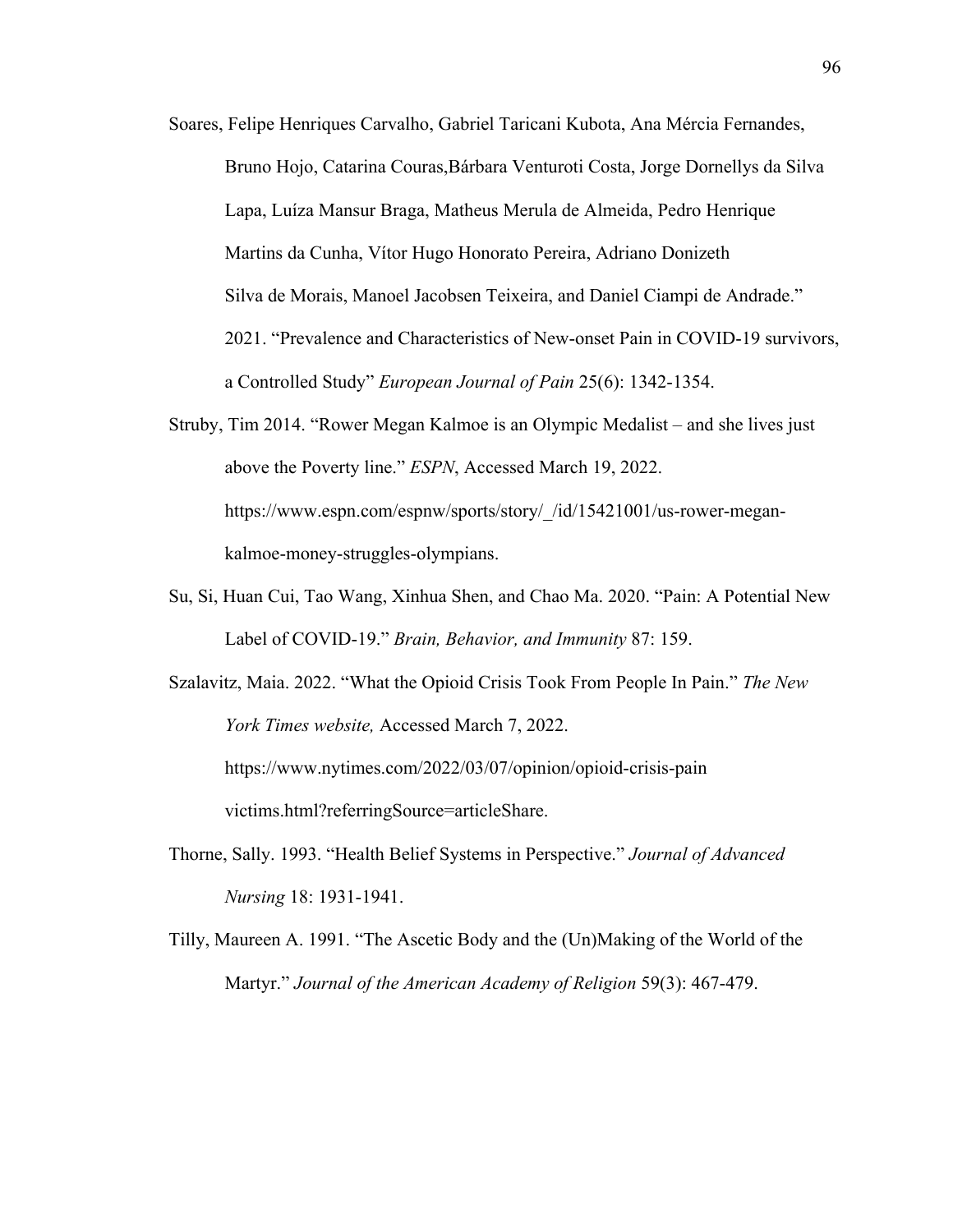Tompkins, D. Andrew, J. Greg Hobelmann, and Peggy Compton. 2017. Providing Chronic Pain Management in the "Fifth Vital Sign" Era: Historical and Treatment Perspectives on a Modern-Day Medical Dilemma | Elsevier Enhanced Reader. Drug and Alcohol Dependence 173: 12–21.

Turner, Victor W. 2017. *Liminality and Communitas*. Routledge.

- Valles, Sean. "Philosophy of Biomedicine." *The Stanford Encyclopedia of Philosophy* 2020.
- Van Gennep, Arnold. "The Rites of Passage, trans. Monica B. Vizedom and Gabrielle L. Caffee." *Chicago: University of Chicago Press.*
- Van Zee, Art. 2009. "The Promotion and Marketing of OxyContin: Commercial Triumph, Public Heath Tragedy." *American Journal of Public Health* 99(2): 221- 227.
- Vandermeersch, Patrick. 2008. "Self-flagellation in the Early Modern Era." *The Sense of Suffering: Constructions of Physical Pain in Early Modern Culture* 12: 261-273.
- Vasigh, Aminolah, Asma Tarjoman, and Milad Borji. 2018. "The effect of spiritualreligious interventions on patients' pain status: systematic review." *Anaesthesia, Pain & Intensive Care* 22(4): 499-505.
- Vittori, Alessandro, Jerrold Lerman, Marco Cascella, Andrea D. Gomez-Morad, Guiliano Marchetti, Franco Marinangeli, and Sergio G. Picardo. 2020. "Coronavirus Disease 2019 Pandemic Acute Respiratory Distress Syndrome Survivors: Pain After the Storm?" *Anesthesia and Analgesia.*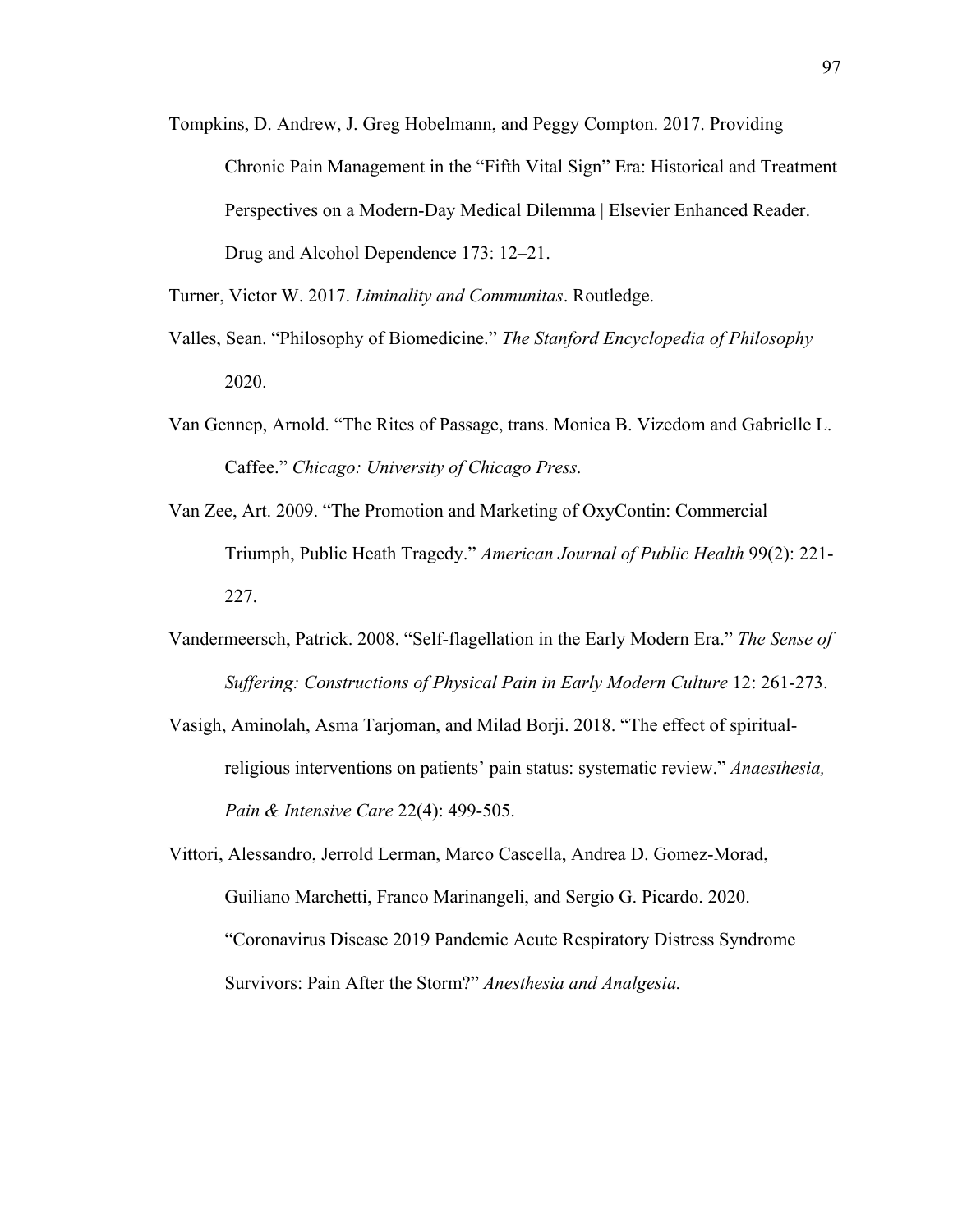- Walk, Stephan R. 1997. "Peers in Pain: The Experiences of Student Athletic Trainers." *Sociology of Sport Journal* 14(1): 22-56.
- Watson-Jones, Rachel, and Cristine H. Legare. 2016. "The Social Function of Group Rituals." *Current Directions in Psychological Science* 25(1): 42-46.
- Ward, Colleen. 1984. "Thaipusam in Malaysia: A Psycho-Anthropological Analysis of Ritual Trance, Ceremonial Possession and Self-Mortification Practices." *Ethos* 12(4): 307-334.
- Whelan, Emma, and Mark Asbridge. 2013. "The OxyContin Crisis: Problematization and responsibilisation strategies in addiction, pain, and general medicine journal." *International Journal of Drug Policy* 24(5): 402-411.
- Willford, Andrew. 2002. '"Weapons of the Meek': Ecstatic Ritualism and Strategic Ecumenism among Tamil Hindus in Malaysia." *Global Studies in Culture and Power* 9(2): 247-280.
- Williams, David A. 2016. "Member Spotlight: American Pain Society." *Research America* website. Accessed [March 14, 2022].

https://www.researchamerica.org/blog/member-spotlight-american-pain-society.

World Rowing. 2016. *Rowing - 2000 Metres of Pure Pain*.

https://www.youtube.com/watch?v=MPHwv4cNyOs.

Xygalatas, Dimitris. 2012. "Effects of Religious Setting on Cooperative Behavior. A case Study from Mauritius." *Religion, Brain and Behavior* 3(2): 91-102.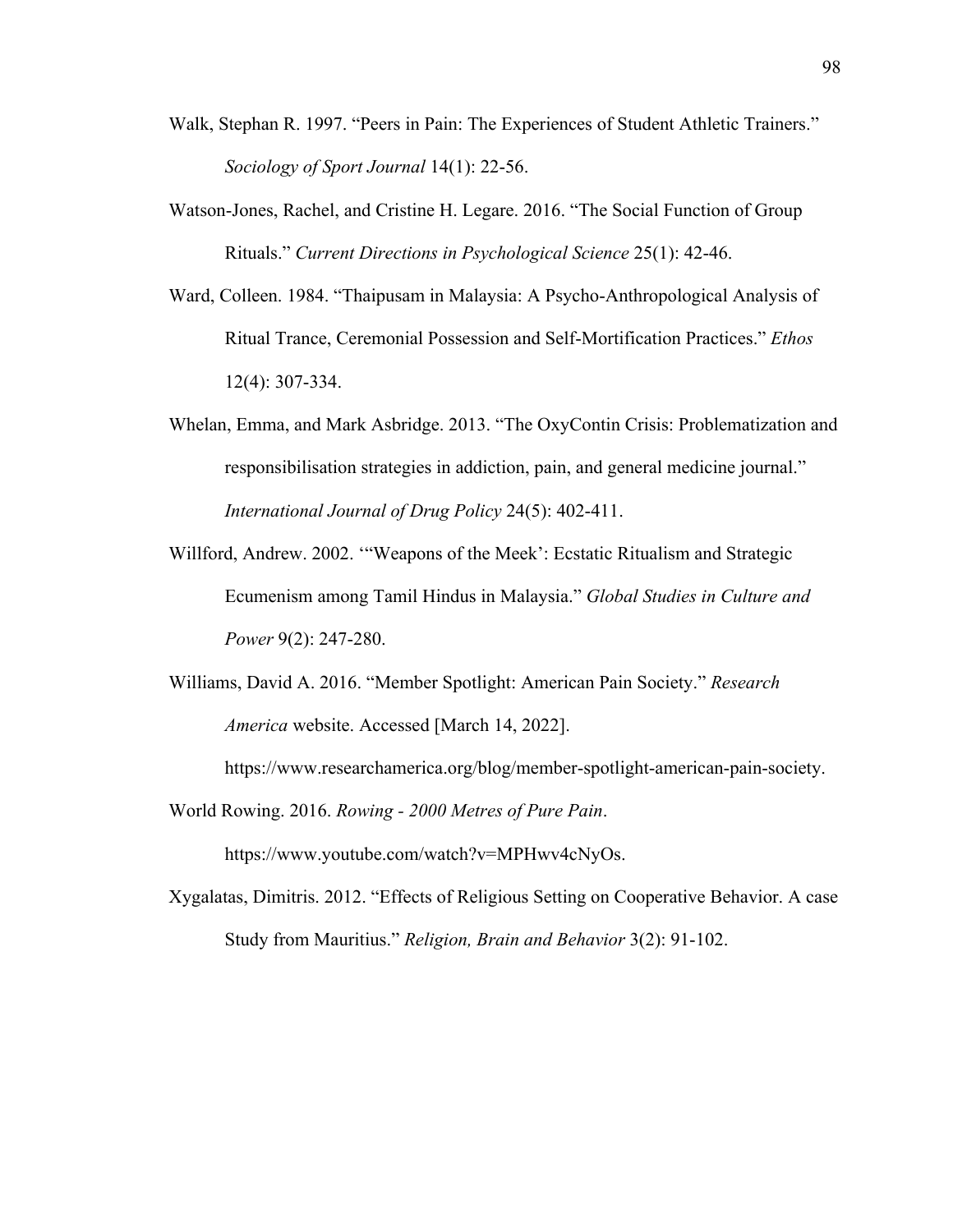Xygalatas, Dimitris, Sammyh Khan, Martin Lang, Radek Kúndt, Eva Kundtová, Jan Krátký, and John Shaver. 2019. "Effects of Extreme Ritual Practices on Psychophysiological Well-Being." *Current Anthropology* 60(5): 699-707.

- Xygalatas, Dimitris, Sylvie Kotherová, Peter Maňo, Radek Kundt, Jakub Cigán, Eva Kundtová Klocová, and Martin Lang. 2017. "Big Gods in small places: the Random Allocation Game in Mauritius." *Religion, Brain, and Behavior* 8(2): 243- 261.
- Young, Kevin and Philip White. 1995. "Sport, Physical Danger, and Injury: The Experiences of Elite Women Athletes." *Journal of Sport and Social Issues* 19(1): 45-61.
- Zhang, Everett Yuehong. 2007. "Switching between Traditional Chinese Medicine and Viagra: Cosmopolitanism and Medical Pluralism Today." *Medical Anthropology: Cross-Cultural Studies in Health and Illness* 26(1): 53-96.
- 2021. "Vital Signs (Body Temperature, Pulse Rate, Respiration Rate, and Blood Pressure)." *Johns Hopkins Health* website. Accessed [November 3, 2021]. https://www.hopkinsmedicine.org/health/conditions-and-diseases/vital-signsbody-temperature-pulse-rate-respiration-rate-blood-pressure.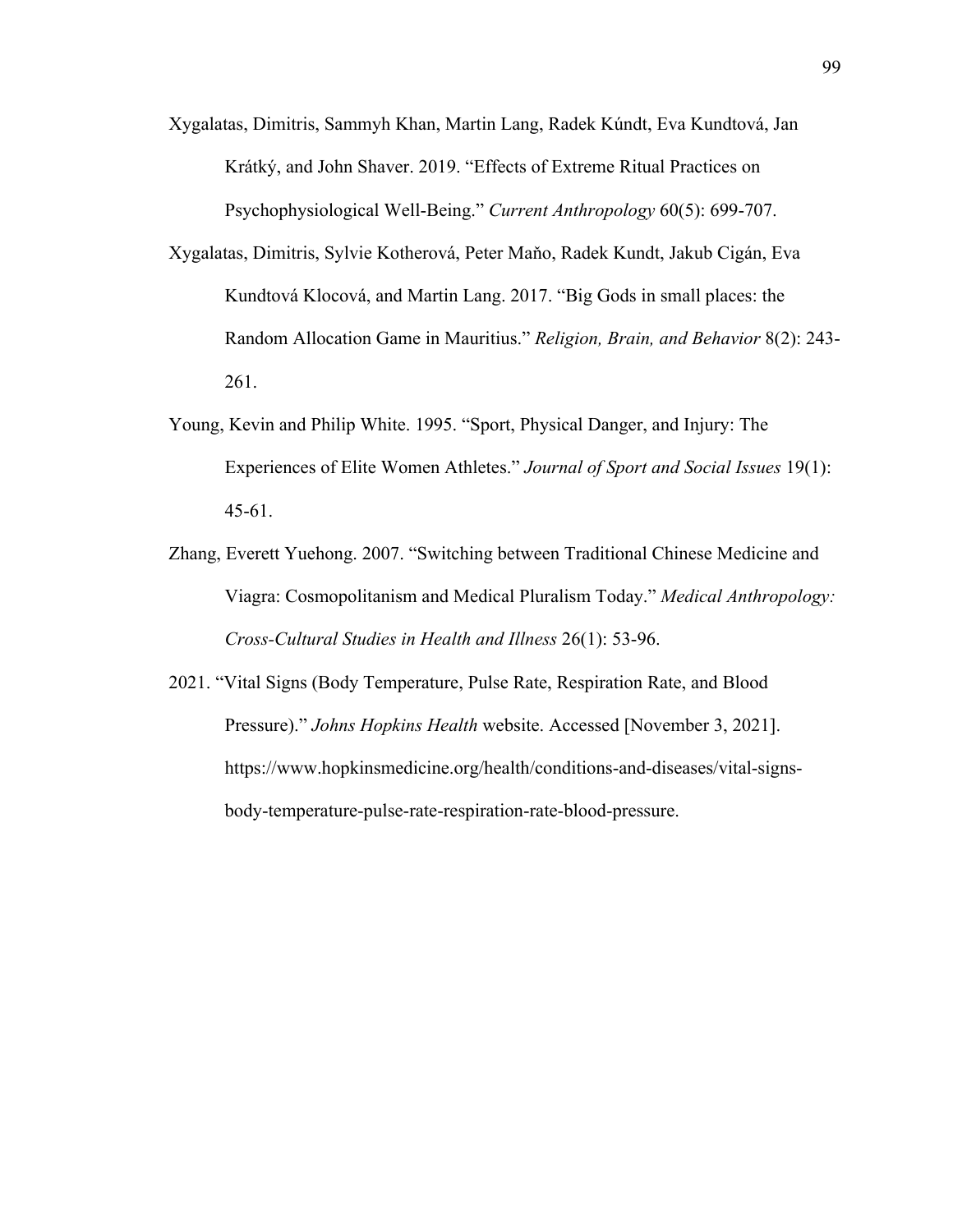## **Appendix A: Interview Consent Form #1**

*I am asking you to participate in a research study titled "Understanding Pain: A Cross-Cultural Analysis of the Pain Experience." I will describe this study to you and answer any of your questions. This study is being led by Kathleen Meerscheidt. The Faculty Advisor for this study is Professor Searles, Department of Anthropology at Bucknell University.*

# *What the study is about*

*The purpose of this research is to create a cross-cultural analysis of how purposeful, chronic, and accidental forms of pain are conceived of and experienced and the role these forms of pain play in strengthening or weakening social bonds. This research focuses on how pain defies our ability to successfully define it in its entirety due to the ways in which it destroys language. Due to the difficulty in conclusively and accurately defining the pain experience, I am researching how pain is conceived of and dealt with in different cultures. My research focused on three subsets of pain: purposeful, chronic, and acute. These different subsets are important to look at individually because they may alter how pain is perceived and therefore alter the pain experience.*

## *What we will ask you to do*

*I* will ask you to talk about your experiences with sport-related injuries and pain. I will *ask you to talk about how you addressed the pain and how your pain and injury experience might have altered social bonds within the team. I will also ask you to discuss how you feel your sport/team addresses pain and injuries and whether pain is normalized within a team subculture.*

# *Risks and discomforts*

*There are minimal risks involved in the study. There is the possibility of emotional risks associated with talking about a painful experience or a sports-related injury. However, you are free to stop the interview at any time or skip a question if you think going forward will be emotionally taxing.*

# *Benefits*

*There are no expected benefits for the subjects because of their participation in this research; however, the informant may indirectly benefit from reflecting on a sports related pain experience and the interview may lead to a better understanding of oneself.*

## *Compensation for participation*

*There is no compensation for participating in this study.*

## *Audio Recording*

*There will be an option to record the audio of the interview. This will be incredibly beneficial for later transcriptions of the interview. The recording will be deleted after the*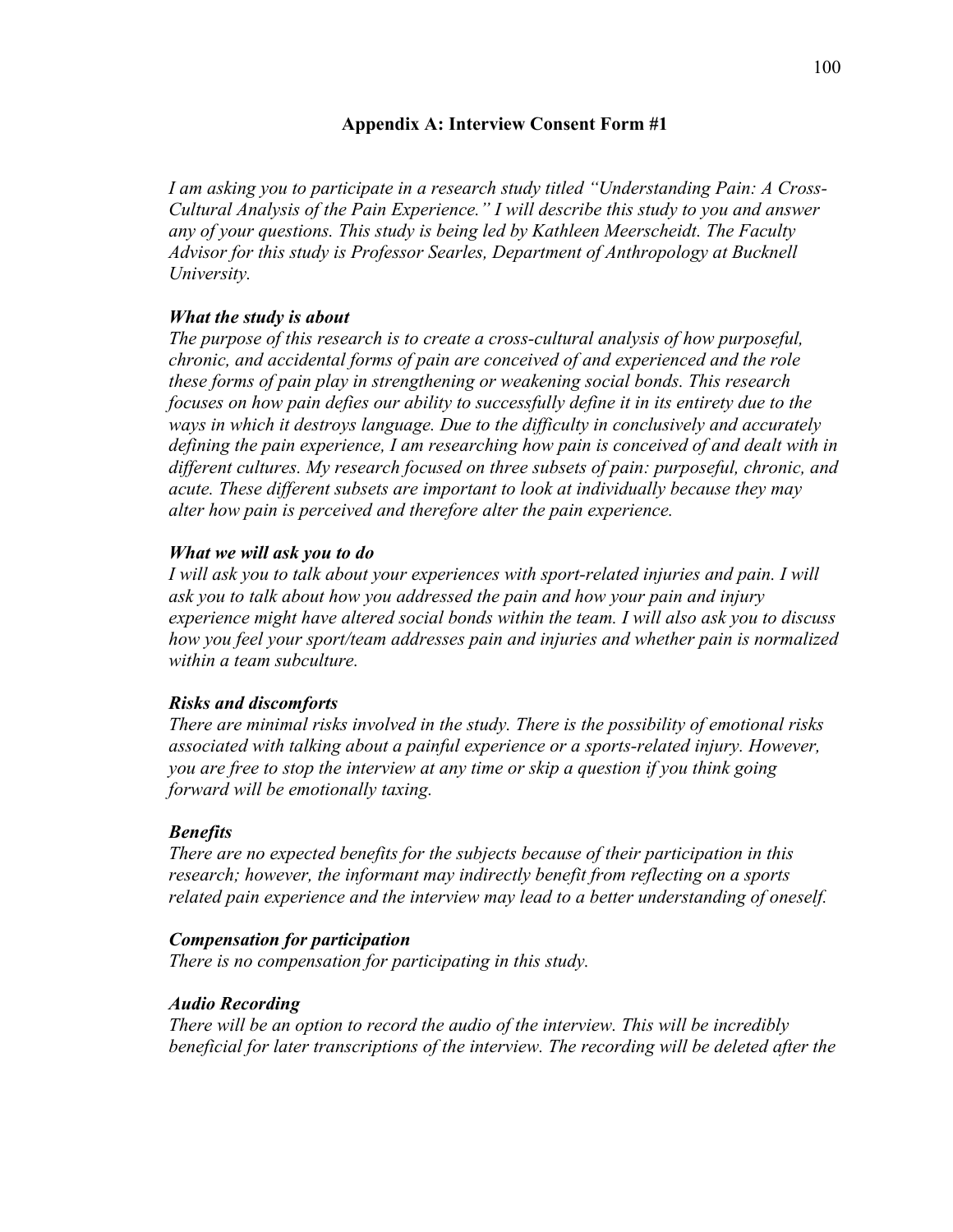*completion of the research. If there is any information on the recording that I feel is confidential or could be mentally or physically dangerous or distressing on it, I will delete the recording immediately after transcribing the recording (with redacted or disguised information to protect the informant).*

*Please sign below if you are willing to have this interview recorded (audio). You may still participate in this study if you are not willing to have the interview recorded.*

 $\Box$  I do not want to have this interview recorded.

 $\Box$  I am willing to have this interview recorded:

*Signed: Date: \_***\_\_\_\_\_\_\_\_\_\_\_\_\_\_\_\_\_** 

## *Privacy/Confidentiality/Data Security*

*The participant's privacy and confidentiality are of the utmost concern. Any identifiable information that is brought up in the interview will be redacted or changed for the participants privacy in the transcription of the interview. If there is any information on the recording that I feel is confidential or could potentially be mentally or physically dangerous or distressing on it, I will delete the recording immediately after transcribing the recording (with redacted or disguised information to protect the informant). The transcriptions and recordings will be separated from the signed consent forms.*

*Please note that email communication is neither private nor secure. Though I am taking precautions to protect your privacy, you should be aware that information sent through email could be read by a third party.*

*Your confidentiality will be kept to the degree permitted by the technology being used. I cannot guarantee against interception of data sent via the internet by third parties.*

## *Sharing De-identified Data Collected in this Research*

*De-identified data from this study may be shared with the research community at large to advance science and health. I will remove or code any personal information that could identify you before files are shared with other researchers to ensure that, by current scientific standards and known methods, no one will be able to identify you from the information we share. Despite these measures, I cannot guarantee anonymity of your personal data.*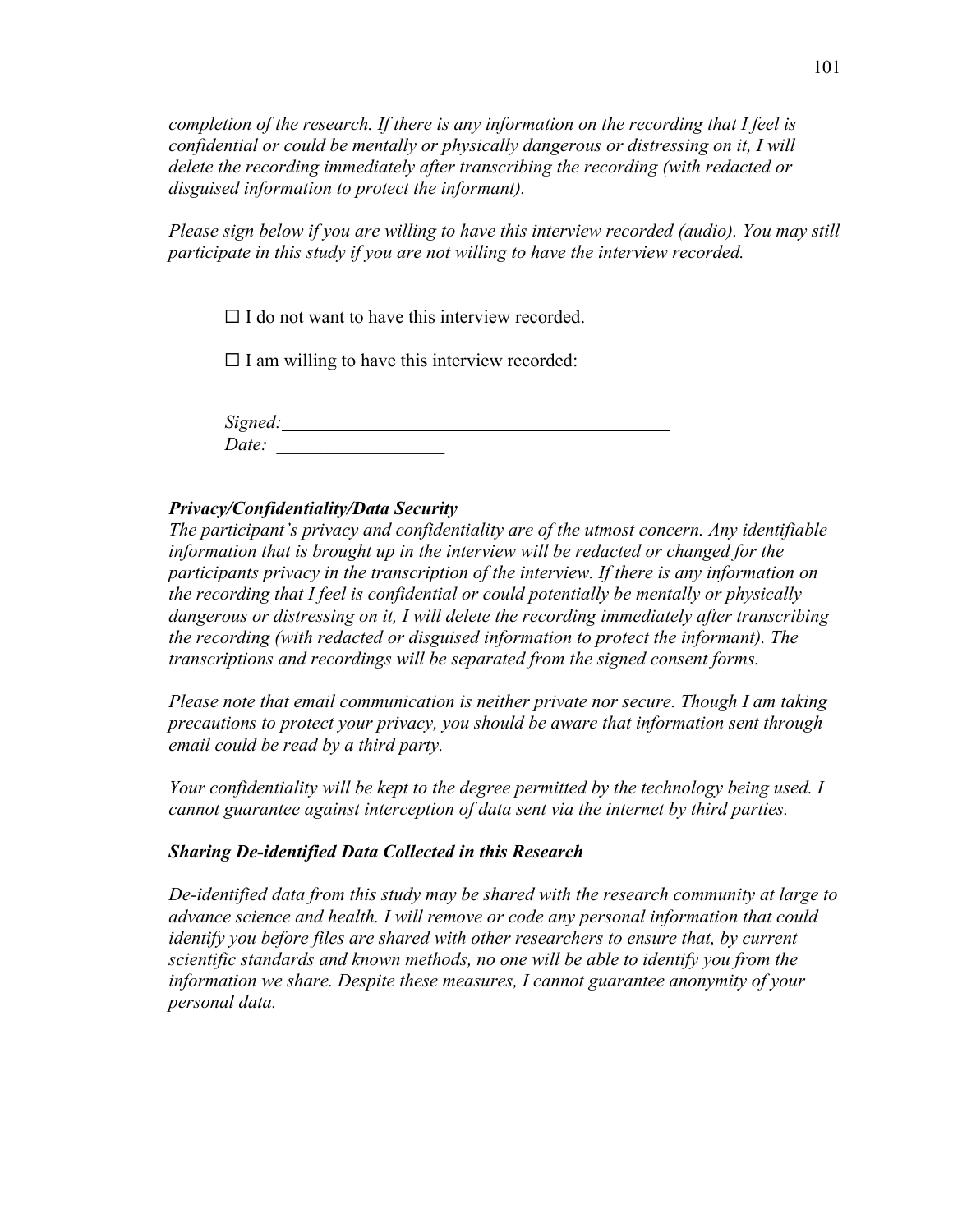*Identifiers might be removed, and the de-identified information may be used for the continuation of this research in a future project without additional consent.*

### *Taking part is voluntary*

*The participant's involvement is voluntary, the participant may refuse to participate before the study begins, discontinue at any time, or skip any questions that may make him/her/them feel uncomfortable, with no penalty to him/her/them.*

## *Follow up studies*

*I may contact you again to request your participation in a follow up study. As always, your participation will be voluntary, and I will ask for your explicit consent to participate in any of the follow up studies.*

*May I contact you again to request your participation in a follow up study? Yes/No*

### *If you have questions*

*The main researcher conducting this study is Kathleen Meerscheidt, an undergraduate student at Bucknell University. Please ask any questions you have now. If you have questions later, you may contact Kathleen Meerscheidt at kam065@bucknell.edu or at (206)792-6727. If you have any questions or concerns regarding your rights as a subject in this study, you may contact Professor Mathew Slater, IRB Chairperson at 570-577- 2767 or email him at matthew.slater@bucknell.edu. You can also access Bucknell's IRB website at http://my.bucknell.edu/irb.html.*

### *Statement of Consent*

*I have read the above information and have received answers to any questions I asked. I consent to take part in the study.*

| Your Signature                              | Date |
|---------------------------------------------|------|
| Your Name (printed)                         |      |
| Signature of person obtaining<br>consent    | Date |
| Printed name of person obtaining<br>consent |      |

*This consent form will be kept by the researcher for five years beyond the end of the study.*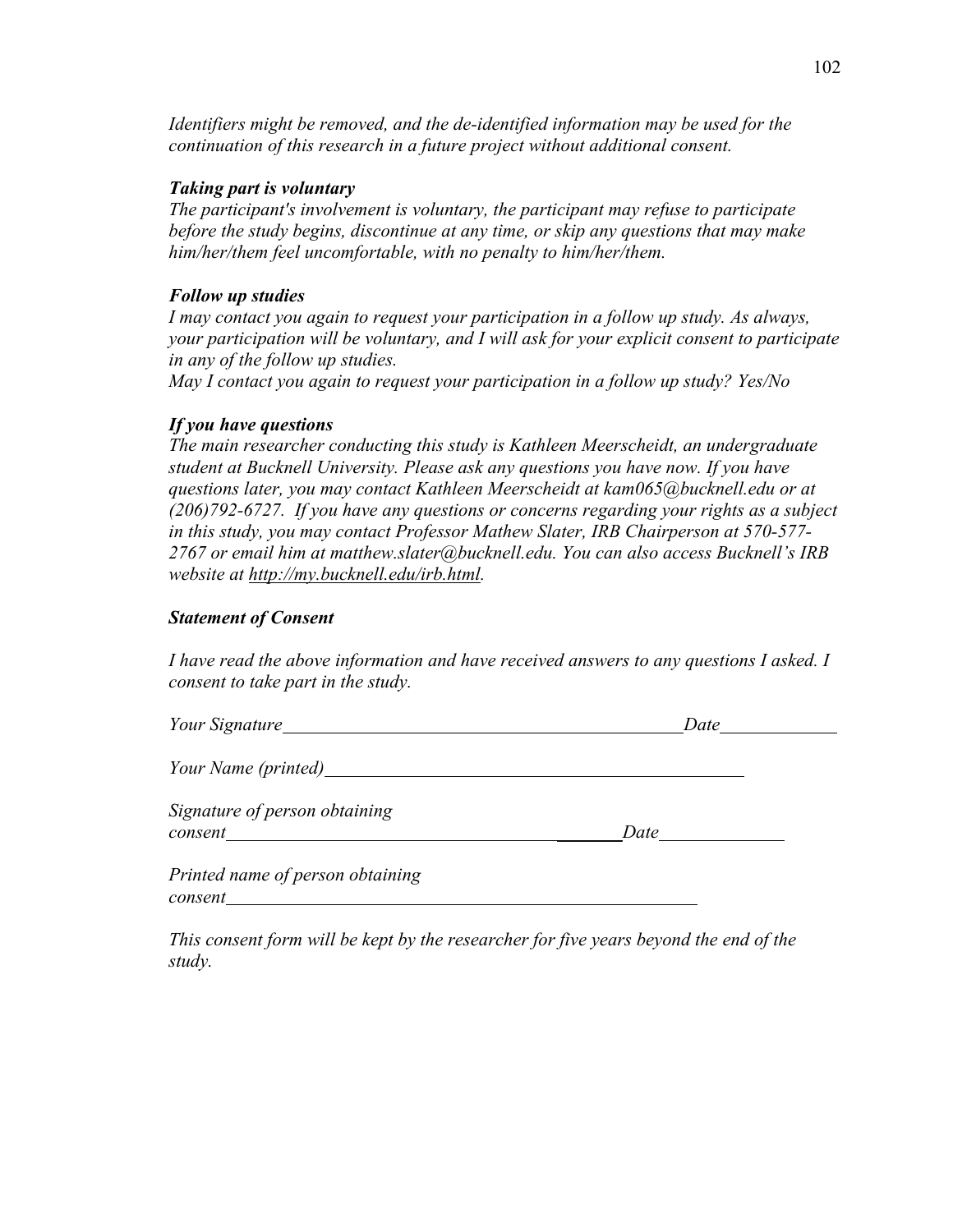# **Appendix B: Interview Questions (Athletics)**

- 1. How long have you been competing in competitive sports? What sports have you played?
- 2. How would you define pain?
- 3. Have you ever experienced pain or an injury due to your participation in sports?
- 4. If you have been injured, how did your coaches and teammates react to your injury?
	- 0. Did being injured affect your relationships with the people associated with your team?
	- 1. How did you react to your injury? Did you try to work through it?
	- 2. Did being injured affect your sense of identity as an athlete? If so, how did it alter your sense of self?
- 5. Are there experiences in your sport where you experience pain?
	- 0. If so, how do you deal with those experiences?
	- 1. Do you talk to your teammates about the pain you experience? Why or why not?
	- 2. Do you feel more comfortable talking to people about pain, injuries, both, or neither?
- 6. In your opinion, how is pain dealt with within your sport or your team?
	- 0. Is sport-related pain normalized in your sport? If so, how is it normalized?
- 7. Are you familiar with phrases like "no pain, no gain"? Are there any phrases that normalize pain or suffering that you have heard due to athletics? Do these phrases affect how you react to your own pain or injuries?
- 8. Is there anything else that you would like to mention? Or are there any questions you have for me?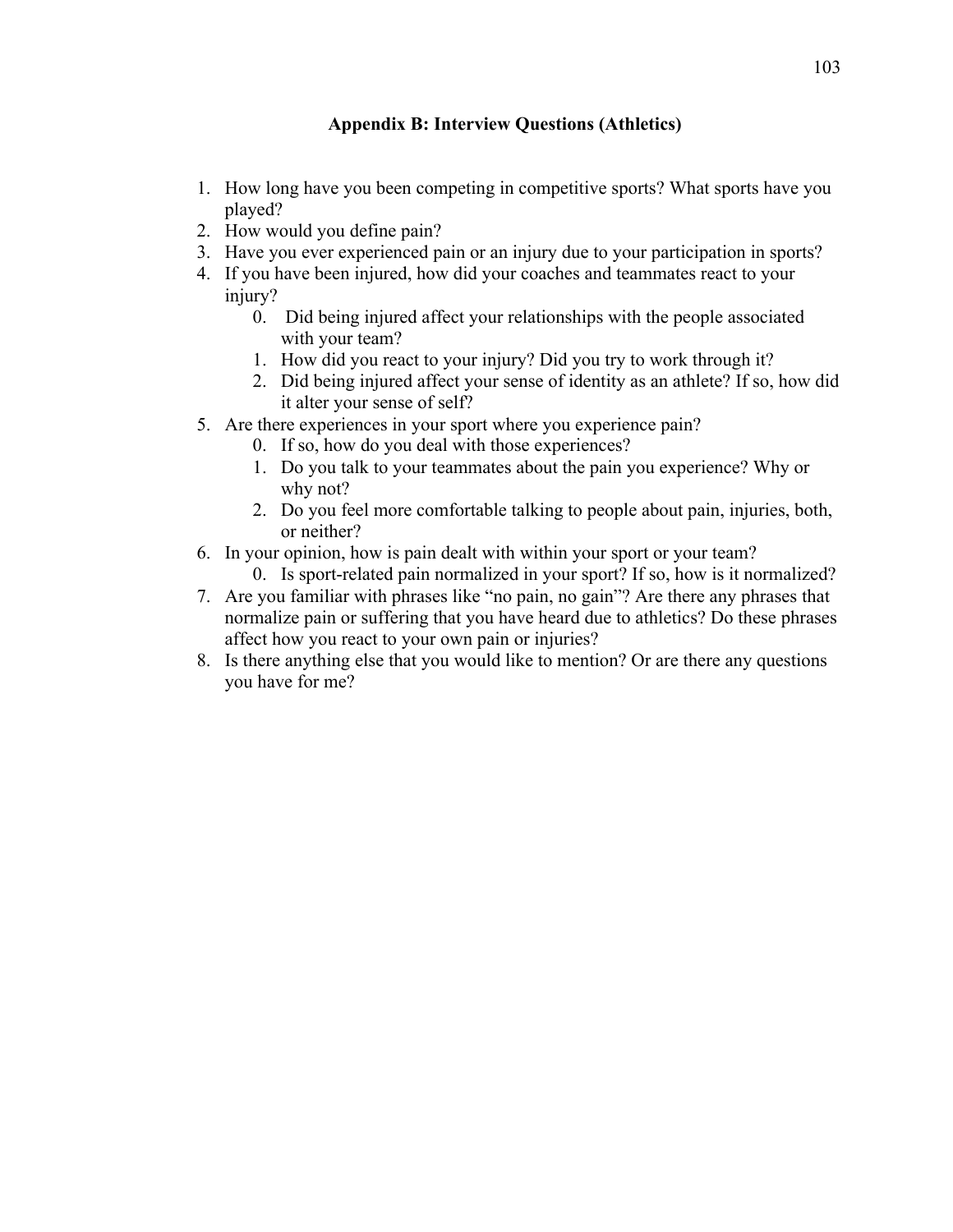# **Appendix C: Interview Transcript from 5/11/21**

Kate Meerscheidt: Okay, so how long have you been competing in competitive sports? What sports have you played?

Amelia A: I started when I was like...how old do you start when you play t-ball?

KM: I think I was like 5 or 6?

AA: Is T-ball competitive?

KM: I mean it could be... \*laughter\*

AA: I didn't really stick with it. And then I played basketball but that wasn't really competitive. I don't think my volleyball was competitive. Let's just go with rowing. KM: Yeah!

AA: I've been rowing since 7th grade. So, this is my tenth year. I played soccer for a bit. KM: Yeah? I think you would be good at that.

AA: Yeah. My orthodontist thought I was a soccer player.

KM: What? \*laughter\* okay. So, ah, how would you define pain?

AA: \*pause\* Can I look up the dictionary...

KM: I mean like what is pain to you.

AA: I don't know. Mental or physical?

KM: Either one.

AA: Okay.

KM: When you think, "Oh, I'm in pain" or "Oh, I'm going to be in pain" what do you think?

AA: Oh, okay. What do you think?

KM: Yeah.

AA: Well, I don't want it but then I try to tell myself to suck it up and then I'm like, I make myself think I like the pain. And then, kind of get a thing from it. You know? And then, yeah, and then in rowing you're like "make it hurt more." It's like a good pain. KM: Good pain.

AA: A pain that you just want to keep making more painful until you can't and then you're like "stop no" and then you're like I don't care. "I can get last" and then you're like "No, I can't get last" so you're like "More, more." Please don't transcribe that. \*laughter\*

KM: I mean, I can cut whatever you want.

AA: Okay, I'm good with whatever.

KM: Just the eye contact around that was very interesting. \*laughter\*

KM: Okay. That was a really interesting answer.

AA: Thank you. Thank you.

KM: Um, have you ever experienced pain or an injury due to your participation in sports?

AA: Well, I broke my foot once.

KM: Tell me about that.

AA: Oh, well.

KM: Or not.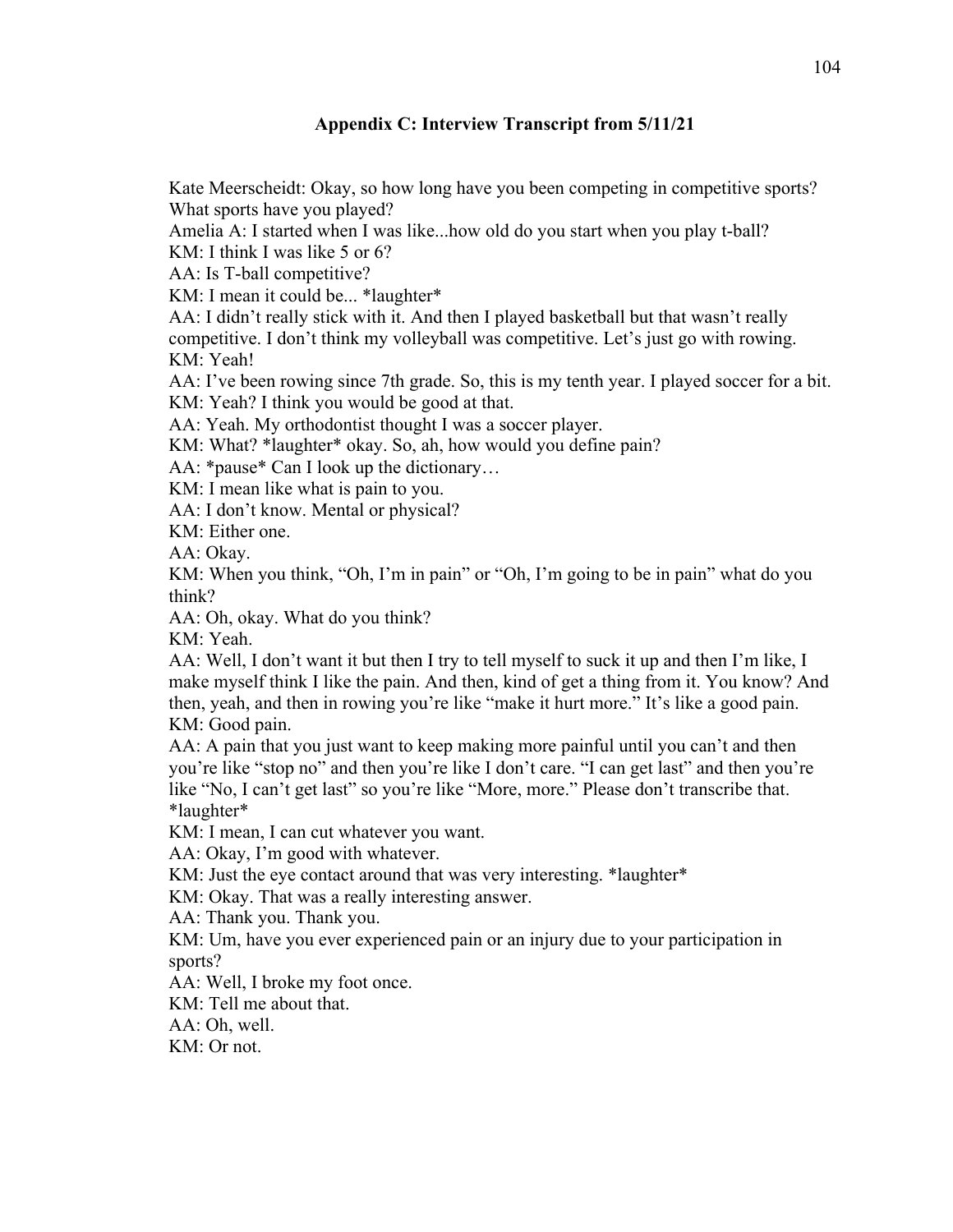AA: \*Redacted\* I rowed on it, and it wasn't bad. I mean it took a while to heal. Probably wasn't healthy for my mental state. I have a degenerating disk.

KM: Right now?

AA: Yeah, yeah. I have to get an MRI on my hip. That's fun. But again, I kind of like it. I dig it. You just go harder. You're like "wooo."

KM: Wait, you have a degenerative disk and a hip problem?

AA: Yeah, I have to get an MRI on Monday. Pretty upset.

KM: Oh my goodness.

AA: It's mild.

KM: At least it's after [the Championship] ...

AA: "After" Kate? We're going to win.

KM: After the championship, so then you can take your rest day and then we can go on to NCAA. Did being injured affect your relationships with the people associated with your team? If so, how?

AA: No, I don't think it affects my relationships.

KM: Okay.

AA: I mean maybe, well I've never stopped rowing so I can't tell you what it's like to be injured but not be able to be a part of the team.

KM: Uh huh. Cool. How did you react to your injury? Did you try to work through it? AA: What if I answered no to this? Uh, yeah, I did row through it. I am rowing through it. I mean, I'm being told I can't do certain things.

KM: Yeah.

AA: Which annoys me and I'm like, "Yeah, but I can" and they're like "Yeah, but no" and then it's like "Fine." and then I do it but then it does hurt. So, then it's like, "Oh, they were right." But \*inaudible\* I won't do it but behind they're back I'm getting ready. KM: Is it [the trainer's back] or [the coach's]?

AA: Both.

KM: Okay.

AA: They fully said no. He never says no to me, Kate.

KM: What did he say no to?

AA: "NO" capital letters. To erging. He's bringing a bike to [the Championship] so when we warm up on the ergs, I have to warm up on a bike.

KM: Aww. That's sad.

AA: Yeah, that's me. Okay.

KM: Did being injured affect your sense of identity as an athlete?

AA: No because it didn't bother me. I didn't stop. I just kept going which I think is my identity.

KM: Uh huh, yeah, the fact that you keep going through the pain.

\*inaudible\*

KM: Okay. Um, are there experiences in your sport where you experience pain?

AA: The whole sport is pain. Physical, mental. Not one part of it isn't.

KM: Yeah.

AA: Like, it's like, it's like, it's a different kind of pain.

KM: Can you elaborate on that?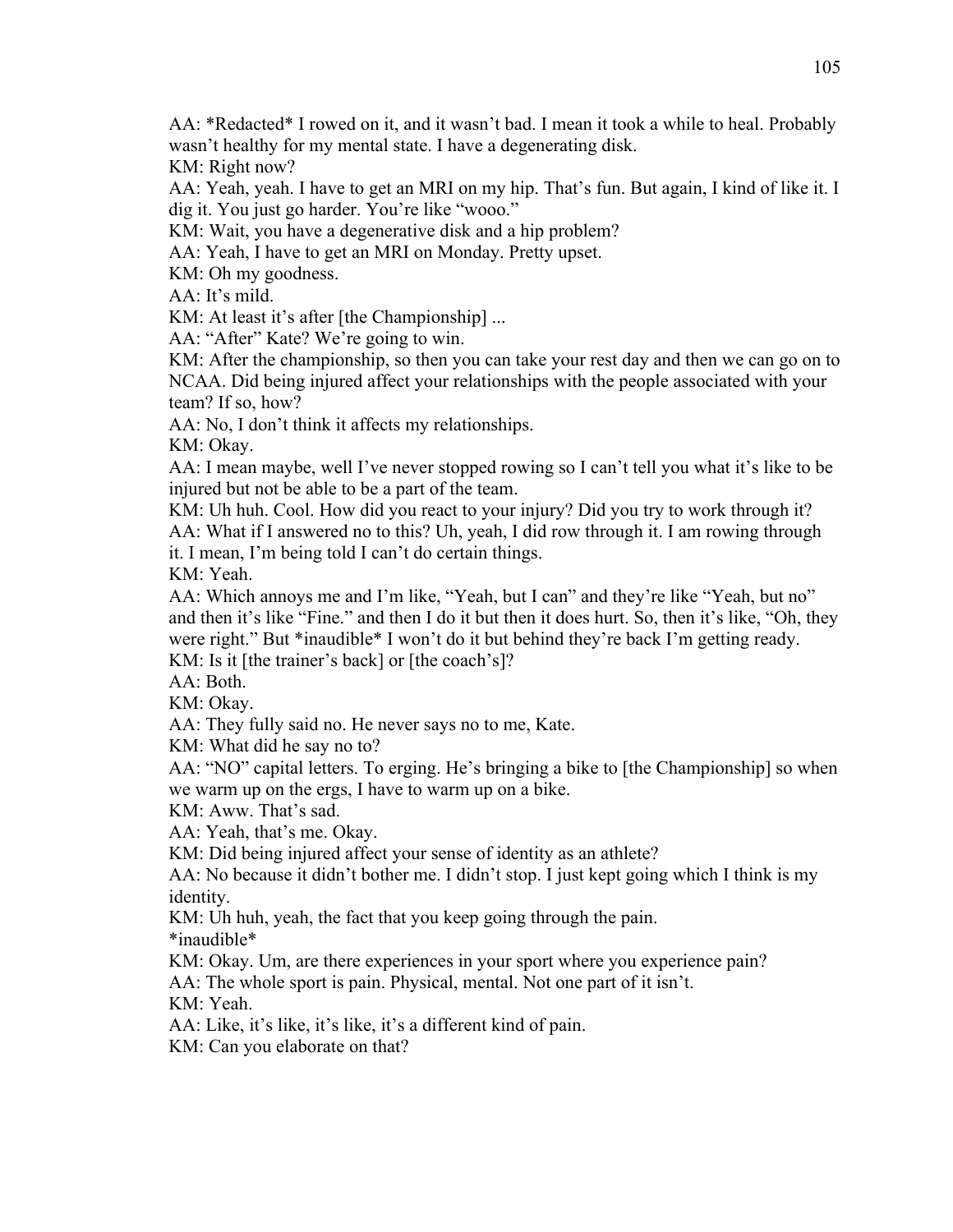AA: I don't know. I mean it's like, swimmers feel pain. And, track feels pain, and the like the pain doesn't stop until you stop but then it keeps going. I feel like that's pretty applicable.

KM: Yeah. How do you deal with those experiences?

AA: I like it. I make it work. I work harder.

KM: So, you make it work.

AA: And then I quit. I don't think I deal well.

KM: You \*inaudible\*

AA: I don't think I do deal well.

KM: Interesting.

AA: Sometimes I take a stroke and I'm like "No" and then, you know, let's restart that. KM: Okay.

AA: How do I deal with it?

KM: Yes.

AA: I don't. You just keep going.

KM: Just keep going?

AA: I do it for my teammates. Not really, I'm a very independent person. I could care less. I do it for me.

KM: But at some state you do like the pain?

AA: At some state, where I have to keep going for them. Yeah.

KM: Yeah. Do you talk to your teammates about the pain you experience?

AA: That's all we talk about.

KM: Yeah? Why or why not. Do you think you know why you talk about it?

AA: Because it's so much a part of our sport.

KM: Yeah.

AA: And it has to do with every workout we do. And we're like "oh that workout." and then we're like "oh, you should be confident. You should say 'yay' and if you just smile the pain goes away." It doesn't work for a degenerating disk though.

KM: Isn't that what had?

AA: Oh no no. It's not that bad. It's only mild. It's the hip that's worse. I'm not going to not row. I'm rowing next year.

KM: Of course. Of course. I'm just worried for your body.

AA: Whatever.

KM: Okay.

AA: It's like my foot. It's only broken if I want it to be.

KM: It's only broken if I want it to be? That's, that's a good one. Um, do you feel more comfortable talking to people about pain, injuries, both, or neither?

AA: I'm pretty open.

KM: Yeah.

AA: I don't really care.

KM: Yeah.

AA: I have no problem with it.

KM: Yeah, I feel like you're...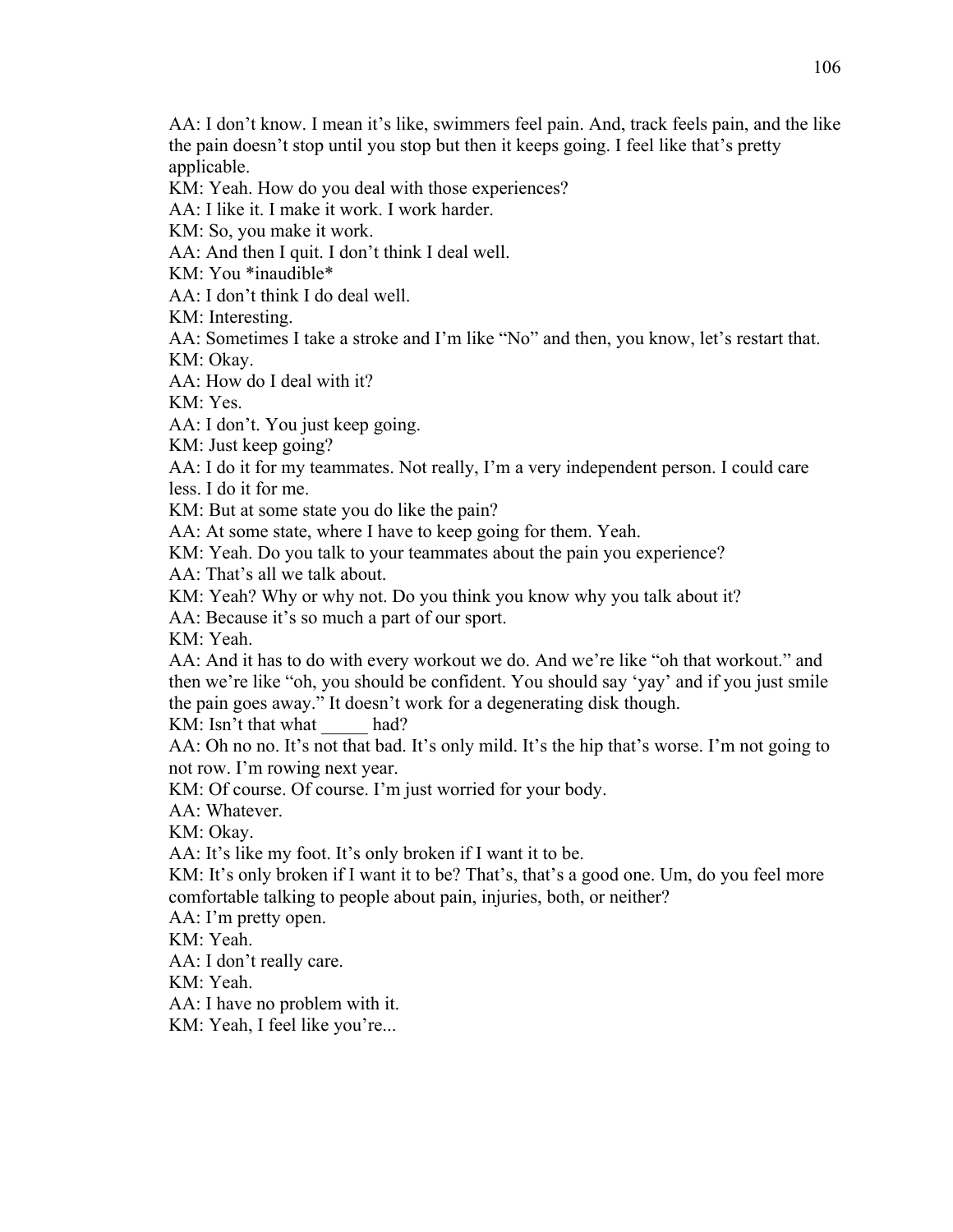AA: Maybe the pain part I don't like talking about, like pain that's actually on my body, not like the pain from the sport but like the pain, an injury pain.

KM: Yeah, the difference between like an exercise pain versus like an injury pain.

AA: To someone who can take me out of the things, yeah. I don't like to talk to them.

Yeah. My coaches or my trainer. Yeah. And then they wonder why.

KM: In your opinion, how is pain dealt with within your sport or your team?

AA: I think you just have to accept it because it's a part of our sport and build confidence.

KM: The pain builds confidence?

AA: Yeah.

KM: And could you elaborate on that? Is sport-related pain normalized in your sport? If so, how is it normalized?

AA: Well, it's the literally the sport. I can't describe it if you don't do the sport. KM: Yeah.

AA: It's just the normal. You do it over and over and over again. That's how you normalize it.

KM: Yeah. Just the repetition of it?

AA: Yeah.

KM: Um, Are you familiar with phrases like "no pain, no gain"?

AA: That's my motto.

KM: That's your motto? Are there any phrases that normalize pain or suffering that you have heard due to athletics?

AA: Where your mind goes your body flows.

KM: Interesting.

AA: That's all I got.

KM: Are there other one's you've heard?

AA: Suck it up.

KM: Suck it up? Um, are there any phrases that normalize pain or suffering that you have heard due to athletics?

AA: Yeah, I suck it up.

KM: You suck it up. Okay?

\*inaudible\*

KM: Okay, are you ready? Last question. Is there anything else that you would like to mention? Or are there any questions you have for me?

AA: No.

KM: Sweet.

AA: I'm pretty confident in my decisions.

KM: Awesome. Well, thank you.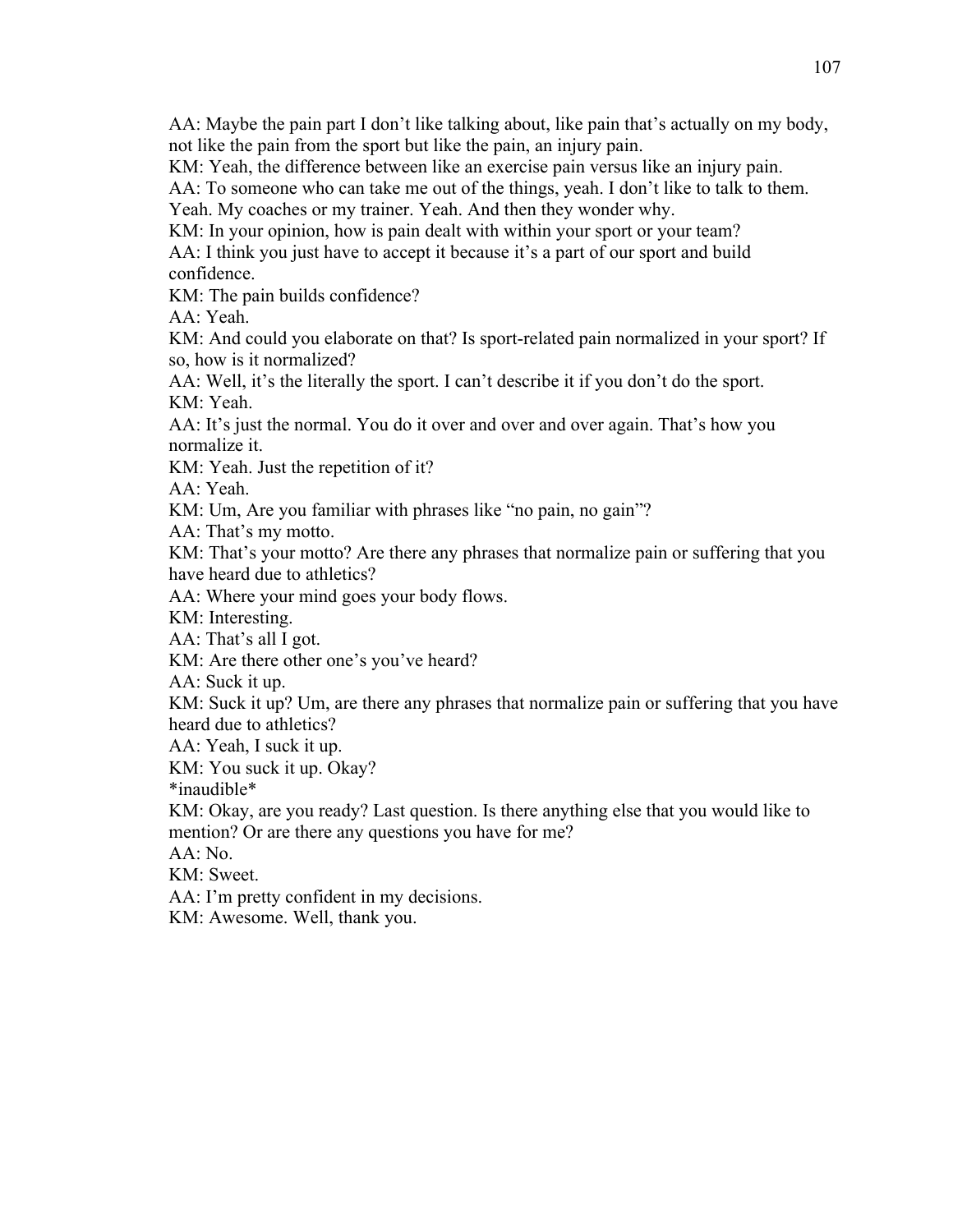# **Appendix D: Interview Transcript from 5/16/21**

Kate Meerscheidt: Okay, how long have you been competing in competitive sports? What sports have you played?

Blythe B: How many years?

KM: Yeah.

BB: Um, I mean I've been in sports since you know like when you're little and you do PAL sports. I did that. You know when you do like kindergarten, whatever, whatever. But I started rowing after, no, during. Sorry.

KM: No worries.

BB: The summer after eighth grade.

KM: Okay. Um, and was that the only sport you played competitively?

BB: After middle school yeah.

KM: Okay. And then, how would you define pain and your own experiences with it? BB: Um, how would I describe pain?

KM: Uh huh.

BB: Well, I feel like there is a difference between a strain and pain. Strain, we put our bodies until like the breaking point every day because that's how you get stronger. But pain, pain is like when you physically can't do the activity you ar supposed to be doing. Like when you just stop. Like, one time we were on the erg, and I literally could not move. And the coach picked me up off the erg.

KM: I remember that. That was so scary.

BB: Cause your body just stops. I didn't know what to do. So, I think that's what pain is. You have discomfort because you're making your body stronger, and you do that by tearing your muscles slightly but that's not pain. That's just discomfort that you're using to move forward. But pain is when you physically can't do the activity. I don't know if that makes sense.

KM: No, that makes a lot of sense. So, have you ever experienced pain or an injury due to your participation in sports?

BB: Yes.

KM: Could you describe that a little bit for me?

BB: Yeah. Um, we were lifting in the weight room, and we were doing max deadlifts and you kind of just feel, it was kind of like a pop, but then I didn't feel...it...it wasn't like immediate pain. You felt it pop but then I was just like "oh, what was that?" and then like hours later when you can't move. I feel like that's a different type of pain than I've felt before. Because usually I feel like when you hurt yourself, you feel it like immediately. But I think my body like almost went into shock. So, it just like, absorbed the pain. Um, and then I felt pain later on. And then I went to the doctor. And then I went to many doctors.

KM: And this was in your back?

BB: Yeah.

KM: Do they like, do you have a, do you know what actually happened? Or...

BB: Yeah, so a few things happened. The muscles that...well, there's...I'm not a doctor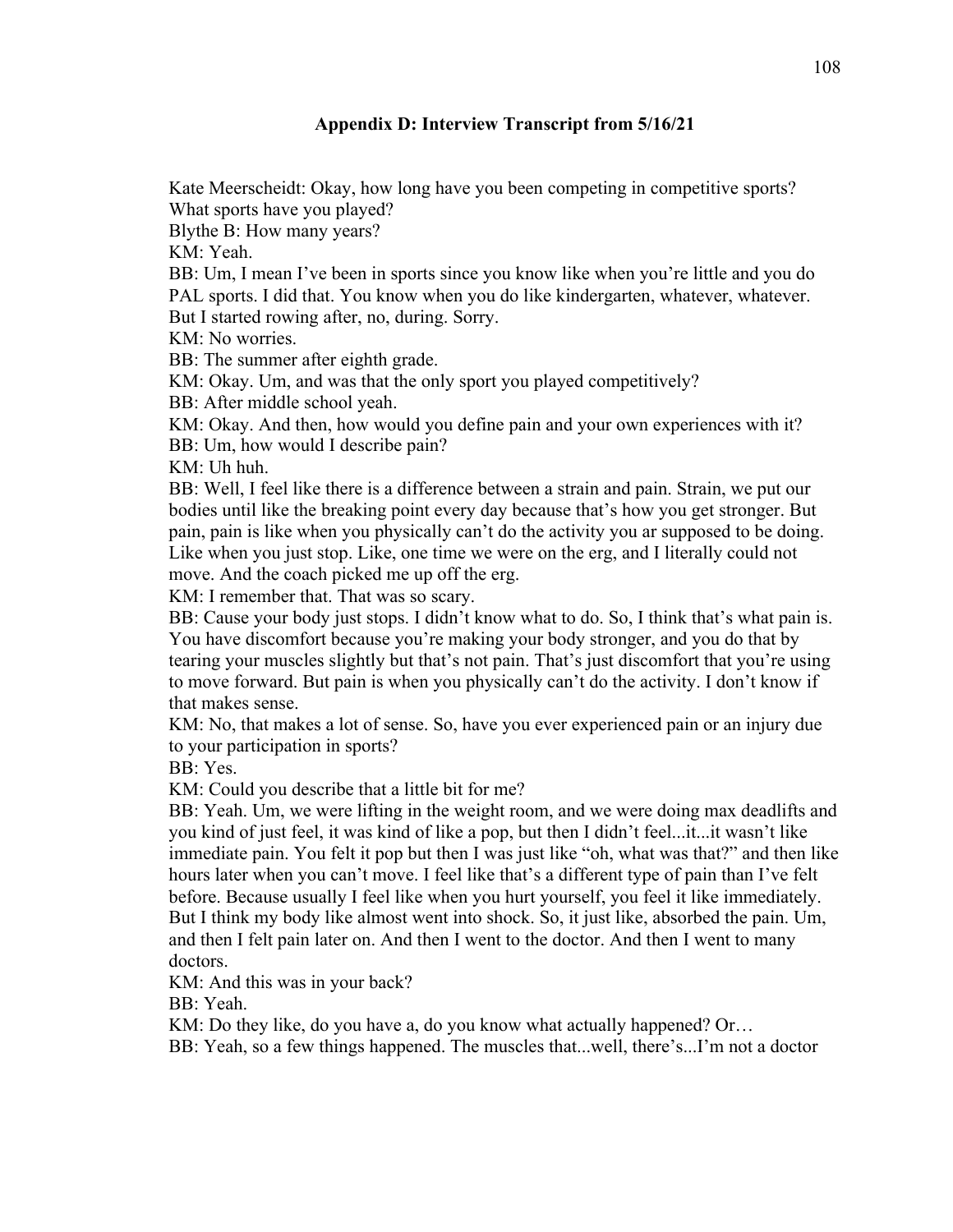#### KM: Oh yeah, of course. Not yet!

BB: No, not yet. There's muscles going in different layers of your back and the...the...inner ones, like the underneath ones, stretched out. So, then the fluid came out of the back of my spine. So, there's no surgery to fix stretched out ligaments, and tendons, and muscles, and stuff like that. So, you just have to wait for it to re-go back. Um, there are things to help with the pain but it's just masking the pain. It's not fixing the problem. So, um, the things that they would hae wanted me to do, they do it for very elderly people. Cause like they don't care if it gets fixed, it's more of just, not feeling it. KM: Uh huh. How did your coaches and teammates react to your injury? BB: Um, I feel like everyone was really supportive of me. I had meetings with my coaches like all the time about it. After I went to every doctor's appointment, I went to talk to them. After like every major thing they would text me and see how I was doing. They would meet with the trainer. Um, I think also my teammates were also really supportive because they knew how much pain I was in and I… I… I think people know that I just want to do the sport and I don't want anything to get in the way. Um, so it was really hard for me to stop doing everything. Um, but I think everyone was like really supportive and everyone was so excited when I came back.

KM: Oh, that's great. Um, did being injured affect your relationships with the people associated with your team?

BB: I don't think it did for me, but I think it can for other people. Um, I feel like the team is a big part of my life and I spend most of everyday with them and just because I was injured doesn't... like, I didn't stop hanging out with them. I think if you dissociated yourself from them, you could have an issue with getting reconnected with your team later on.

KM: Okay.

BB: But I don't think I had that issue.

KM: That makes sense.

BB: We live with the team. Go to the trainer with the team. I think I'm always with the team.

KM: How did you react to your injury? Did you or could you try to work through it? BB: Um, I did work through it because I'm back.

KM: Yeah.

BB: And it was hard because you don't know what's going to happen and doctors are telling you all different things. Um, but my doctors from home, and my doctors here, and my trainer here, and everyone worked together to get the best routine for me to get back as soon as possible.

KM: Uh huh. Did being injured affect your sense of identity as an athlete?

BB: Um, well I think you're just scared of losing that part of you when you're injured.

And when they have you out for so long, all you want to do is get back.

KM: Right, right.

BB: But I think I knew that at the end that I would get back because I was putting in the work. And not saying that people that can't get back aren't doing the work, but I was able to work to get back and through my injury. So, I think that really drove my recovery.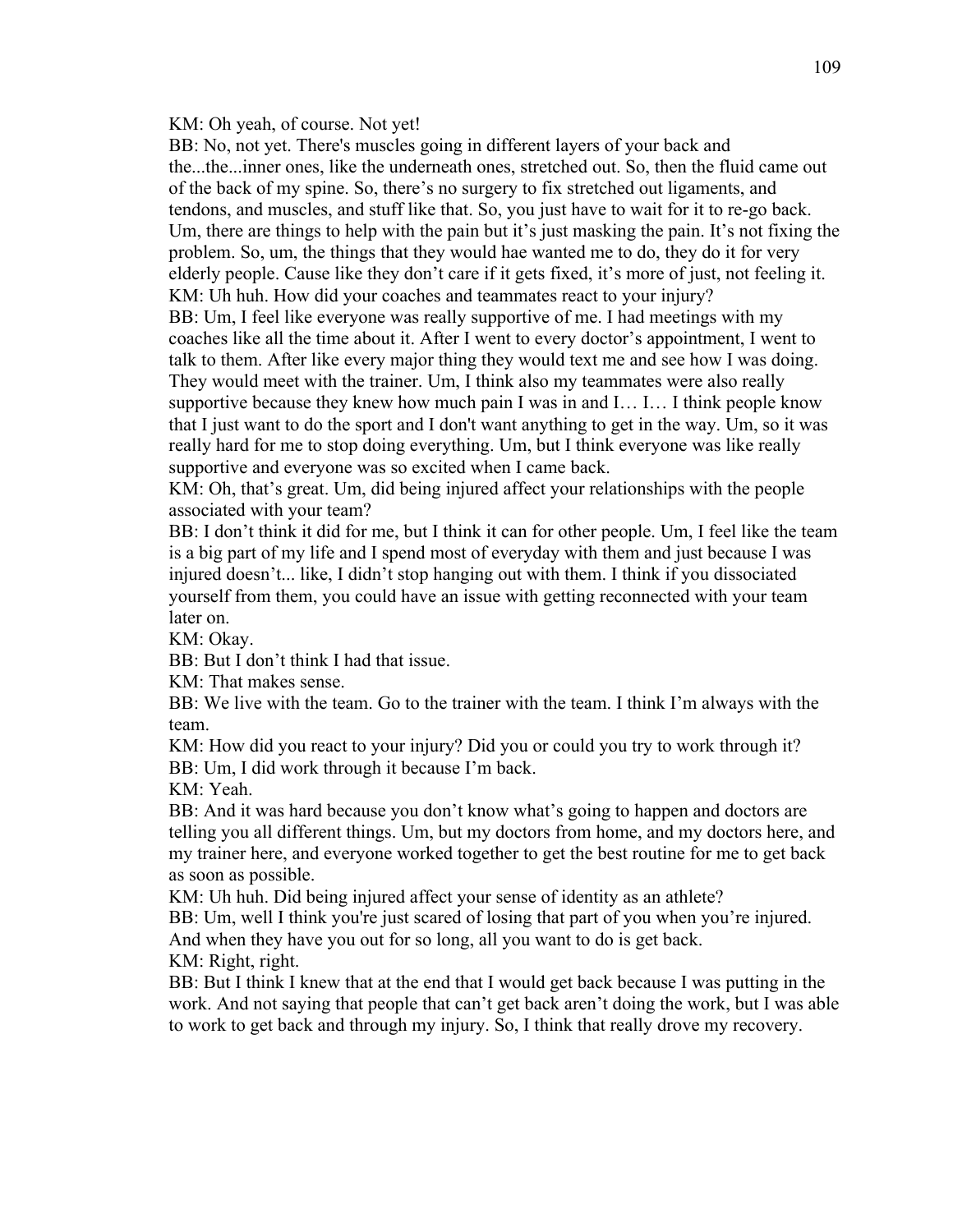KM: Definitely. Um, are there experiences in your sport where you experience pain? If so, how do you deal with those painful experiences?

BB: Um... Do I feel pain other than my injury?

KM: Uh huh, like, um, the discomfort you were talking about.

BB: Oh yeah. Well, I think you have to push yourself to get better. Like, if you just went on the elliptical every day and was like "oh yeah, thirty minutes or whatever" I don't think that, I mean, you'll stay the same and I mean if you want to be competitive, you want to get faster and stronger, you don't want to stay constant, so I think you have to push yourself to a limit but you don't have to push yourself into pain. You just have to push yourself to where it's tough.

KM: Um, do you talk to your teammates about the pain or the discomfort you experience? Why or why not?

BB: I think I do because it's relatable and I don't want people to think that just because they're in pain they can't say something because then you'll be more hurt in the end. KM: Right.

BB: So, I think it's okay to talk about and I am really close with my team so I feel like I can tell them most things.

KM: Yeah. Do you feel more comfortable talking to people about pain, injuries, both, or neither?

BB: What?

KM: Um, do you feel more comfortable talking to people about pain or injuries? Or none of them? Or both of them?

BB: Uh, I think I can talk to them about anything. I think most people know that I injured my back and most people have felt pain at some point so it's not like I'm talking, and no one knows what I'm talking about.

KM: Right.

BB: So, I think I can.

KM: In your opinion, how is pain dealt with within your sport or your team?

BB: Um, I feel like on our team specifically our coaches always promote, um, self-care. I think going to our trainer really helps and I do a lot of stretching. More than I used to, I do a lot more now than I did prior. Just because I know that will keep me going. I didn't need to do all the weird stretches that I do now but now that I have an injury that needs to be kept up with I do more. But I think everyone has their own way. You just have to find it and I do go to the trainer often and I feel like if you keep up with the coaches and meet with the coaches and just tell people how you are feeling then people can get you what you need.

KM: Right, right. Is sport-related pain normalized in your sport? If so, how is it normalized?

BB: I think that, I think in every sport, if you are competing at a D1 level, you're going to feel pain of some sort and that's just because you are pushing yourself to a point of discomfort and you may hit pain but as long as it's not lasting, like if you feel pain in the moment but you didn't injure yourself your body's just fatigued and you're muscles are tired, I think that that's not necessarily a bad thing. It's just that if you injury yourself or have lasting pain, that's when there is an issue.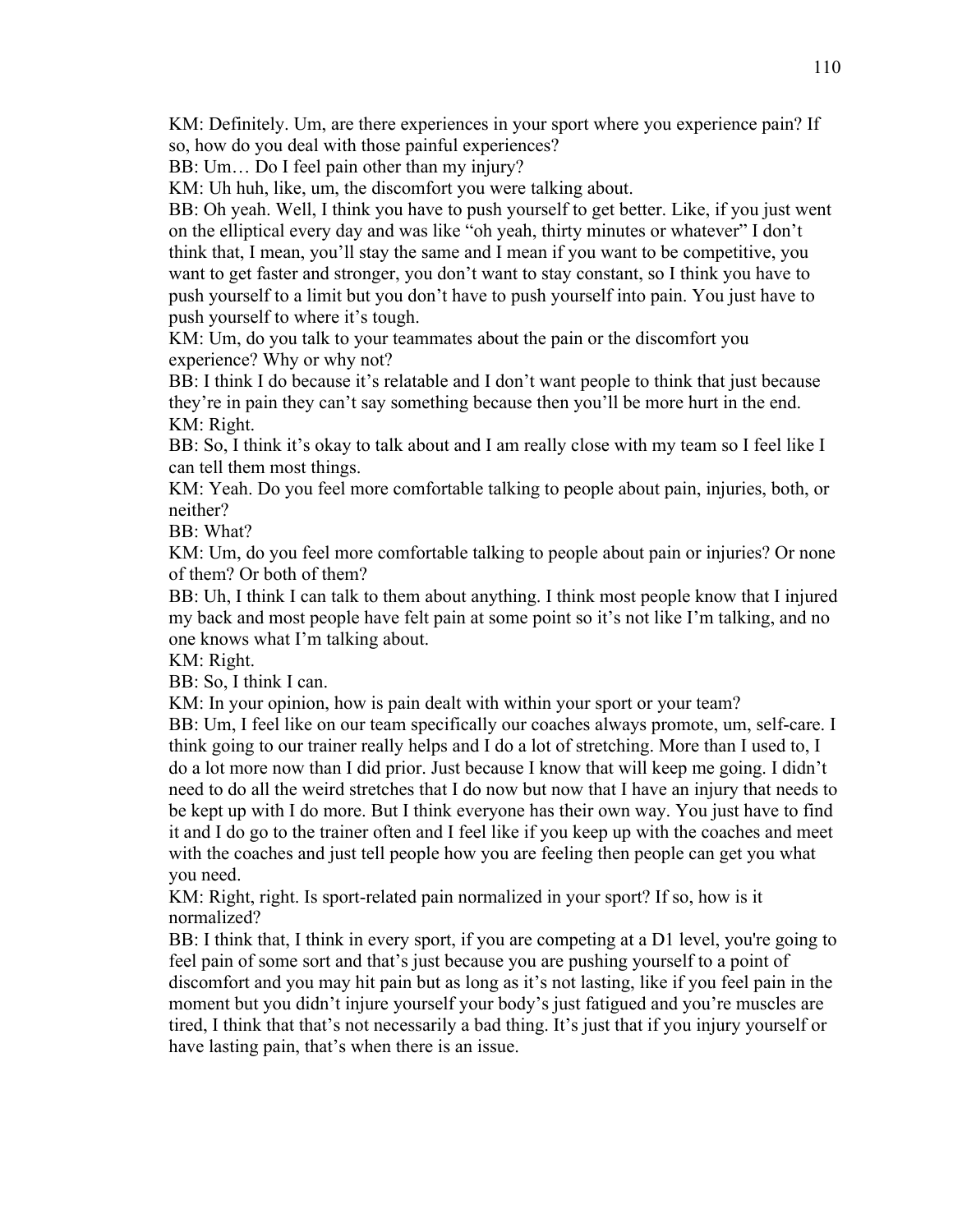KM: Right. Uh, are you familiar with phrases like "no pain, no gain?"

BB: Yeah. Is that the end of the question?

KM: Uh, there's some more. It was just a multiple point questions and I wasn't sure when to stop. Are there any phrases that normalize pain or suffering that you have heard due to athletics? And do these phrases affect how you react to your own pain or injuries? BB: I think "no pain, no gain" that's kind of like... maybe I classify them as two different things, discomfort, and pain. And I don't think that we should say "no pain, no gain" because I think we should push ourselves to a point of discomfort and that's okay because that's the zone you want to be in if you want to succeed. You don't have to be in it all the time and that's not what I'm saying but, um... I don't think we should try to push ourselves into pain because at some point the work that you're doing if you're in pain is not going to help anything. It's going to just hurt you.

KM: Uh huh. Definitely. So, last question. Is there anything else that you would like to mention? Or are there any questions you have for me?

BB: Um, I don't know… I think that...I keep saying it, but I think there is a difference between being injured and getting faster and stronger and you just have to find in yourself, through years of practice and work, the difference. Um, you shouldn't… you shouldn't strive to be in pain, but you should strive to maybe be uncomfortable. Not in all instances but… to gain strength and to get faster and better at what you're trying to do; you need to be in that point at some parts of practice.

KM: Yeah, that makes sense. Well, thank you so much for talking with me. I really appreciate your insight.

BB: Of course.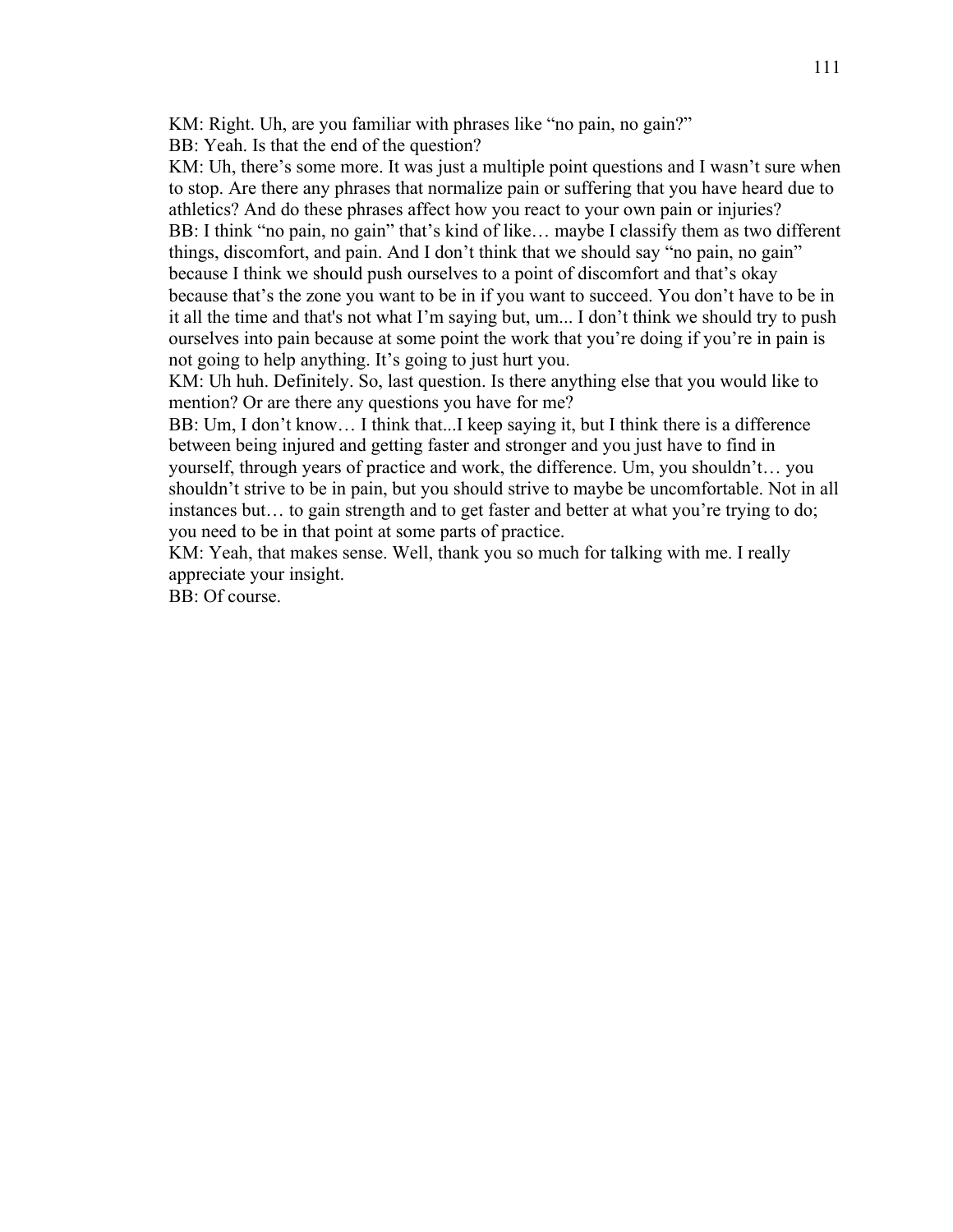## **Appendix E: Interview Consent Form #2**

I am asking you to participate in research for my thesis, "The Fifth Vital Sign: An Anthropological Investigation of Productive and Unproductive Pain." I will describe this study to you and answer any of your questions. This study is being led by Kathleen Meerscheidt. The Faculty Advisor for this study is Professor Searles, Department of Anthropology at Bucknell University.

## **What the thesis is about**

In my thesis, I will explore the ways that culturally sanctioned pain subverts the Western biomedical model of pain treatment. While many Western biomedical practitioners view a pain-free life to be one's ideal state, there are many cultural contexts where pain, specifically purposeful pain, is recognized as a valuable tool for strengthening social ties, showing one's piety, or healing. In addition to exploring the Western biomedical perspective on pain and pain treatment, my thesis will analyze the significance of sacred pain in religious ceremonies such as the Tamil Hindu ritual of Thaipusam Kavadi, and the act of Christian self-flagellation to establish the ways that purposeful pain can act to strengthen one's connection to their community. I will also focus on how conflicting perceptions of pain intersect in the culture of athletes, specifically at Bucknell, and chronic pain experiences. I am analyzing instances of purposeful or treatment resistant pain to explore the ways that understanding the purpose of pain will contribute to a greater understanding of the pain experience within a Western biomedical context.

By interviewing biomedical professionals, I hope to gain a better understanding of the Western biomedical perspective on how pain should be treated within a biomedical context.

## **What we will ask you to do**

I will ask you to talk about your experiences with pain treatment.

## **Risks and discomforts**

There are minimal risks involved in the study. There is the possibility of emotional risks associated with discussing pain or opioids. However, you are free to stop the interview at any time or skip a question if you think going forward will be emotionally taxing.

## **Benefits**

There are no expected benefits for the subjects because of their participation in this research.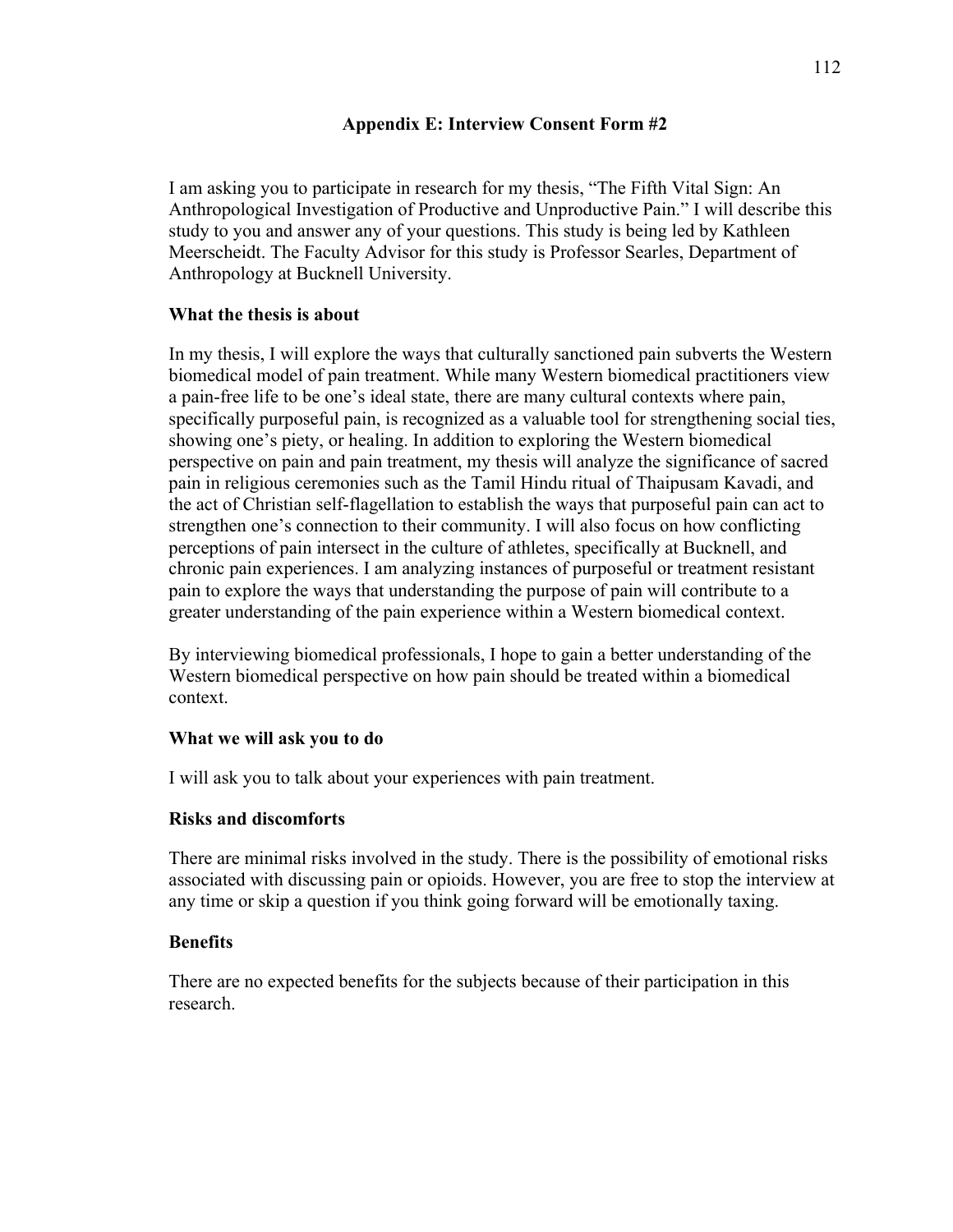# **Compensation for participation**

There is no compensation for participating in this study.

# **Audio/Video Recording**

There will be an option to record the audio of the interview. This will be incredibly beneficial for later transcriptions of the interview. The recording will be deleted after the completion of the research. If there is any information on the recording that I feel is confidential or could be mentally or physically dangerous or distressing on it, I will delete the recording immediately after transcribing the recording (with redacted or disguised information to protect the informant).

Please sign below if you are willing to have this interview recorded (audio). You may still participate in this study if you are not willing to have the interview recorded.

 $\Box$  I do not want to have this interview recorded.

 $\Box$  I am willing to have this interview recorded:

Signed:

Date:

# **Privacy/Confidentiality/Data Security**

The participant's privacy and confidentiality are of the utmost concern. Any identifiable information that is brought up in the interview will be redacted or changed for the participants privacy in the transcription of the interview. If there is any information on the recording that I feel is confidential or could potentially be mentally or physically dangerous or distressing on it, I will delete the recording immediately after transcribing the recording (with redacted or disguised information to protect the informant). The transcriptions and recordings will be separated from the signed consent forms.

Please note that email communication is neither private nor secure. Though I am taking precautions to protect your privacy, you should be aware that information sent through email could be read by a third party.

Your confidentiality will be kept to the degree permitted by the technology being used. I cannot guarantee against interception of data sent via the internet by third parties.

# **Sharing De-identified Data Collected in this Research**

De-identified data from this study may be shared with the research community at large to advance science and health. I will remove or code any personal information that could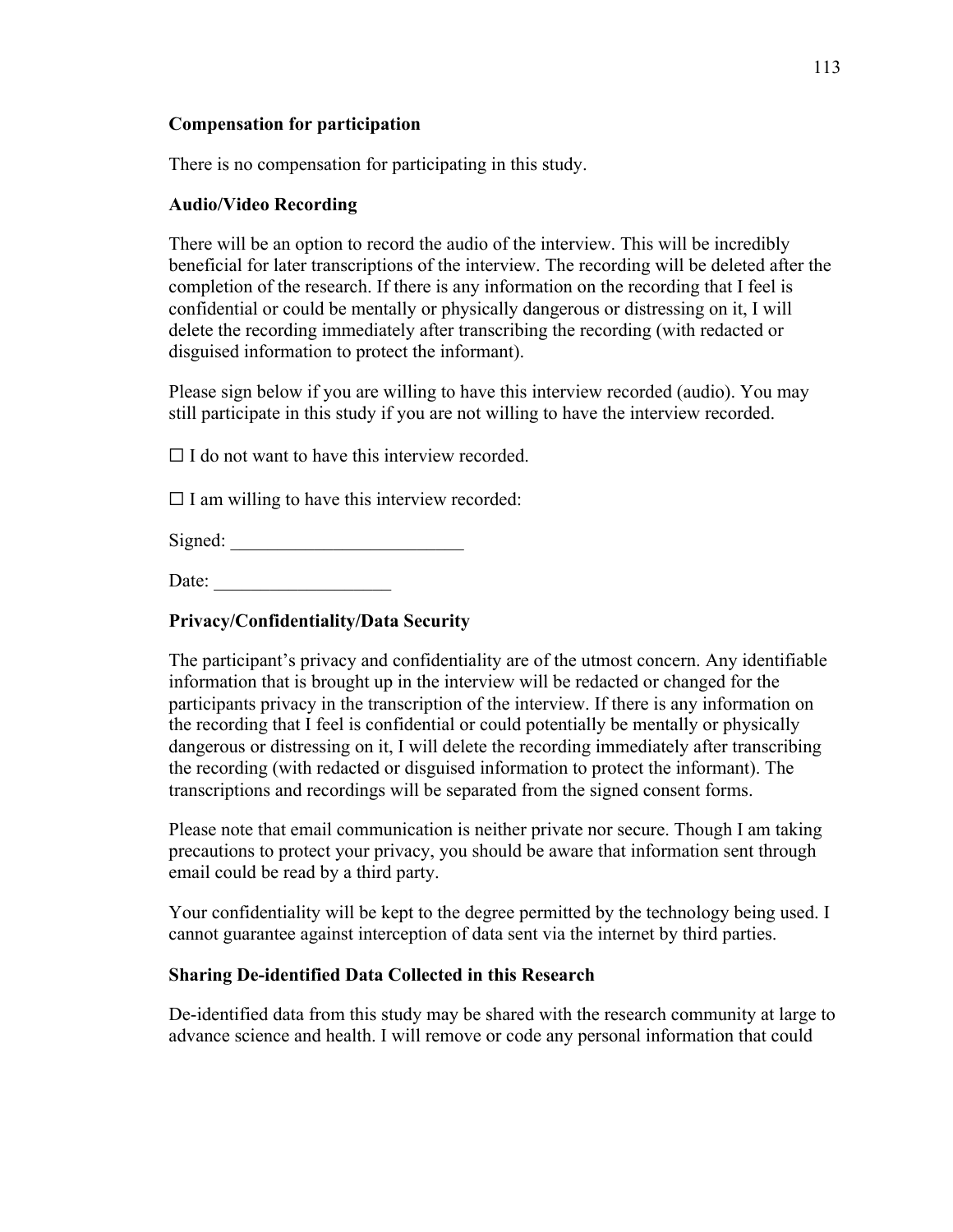identify you before files are shared with other researchers to ensure that, by current scientific standards and known methods, no one will be able to identify you from the information we share. Despite these measures, I cannot guarantee anonymity of your personal data.

Identifiers might be removed, and the de-identified information may be used for the continuation of this research in a future project without additional consent.

# **Taking part is voluntary**

The participant's involvement is voluntary, the participant may refuse to participate before the study begins, discontinue at any time, or skip any questions that may make him/her/them feel uncomfortable, with no penalty to him/her/them.

## **Follow up studies**

I may contact you again to request your participation in a follow up study. As always, your participation will be voluntary, and I will ask for your explicit consent to participate in any of the follow up studies.

May I contact you again to request your participation in a follow up study? Yes/No

### **If you have questions**

The main researcher conducting this study is Kathleen Meerscheidt, an undergraduate student at Bucknell University. Please ask any questions you have now. If you have questions later, you may contact Kathleen Meerscheidt at kam065@bucknell.edu or at (206)792-6727. If you have any questions or concerns regarding your rights as a subject in this study, you may contact the Institutional Review Board (IRB) for Human Participants at 570-577-3548 or access their website at https://www.bucknell.edu/azdirectory/institutional- research-planning/institutionalreview-board.

### **Statement of Consent**

I have read the above information and have received answers to any questions I asked. I consent to take part in the study.

| Your Signature:                        | Date: |  |
|----------------------------------------|-------|--|
| Your Name (printed):                   |       |  |
| Signature of person obtaining consent: | Date: |  |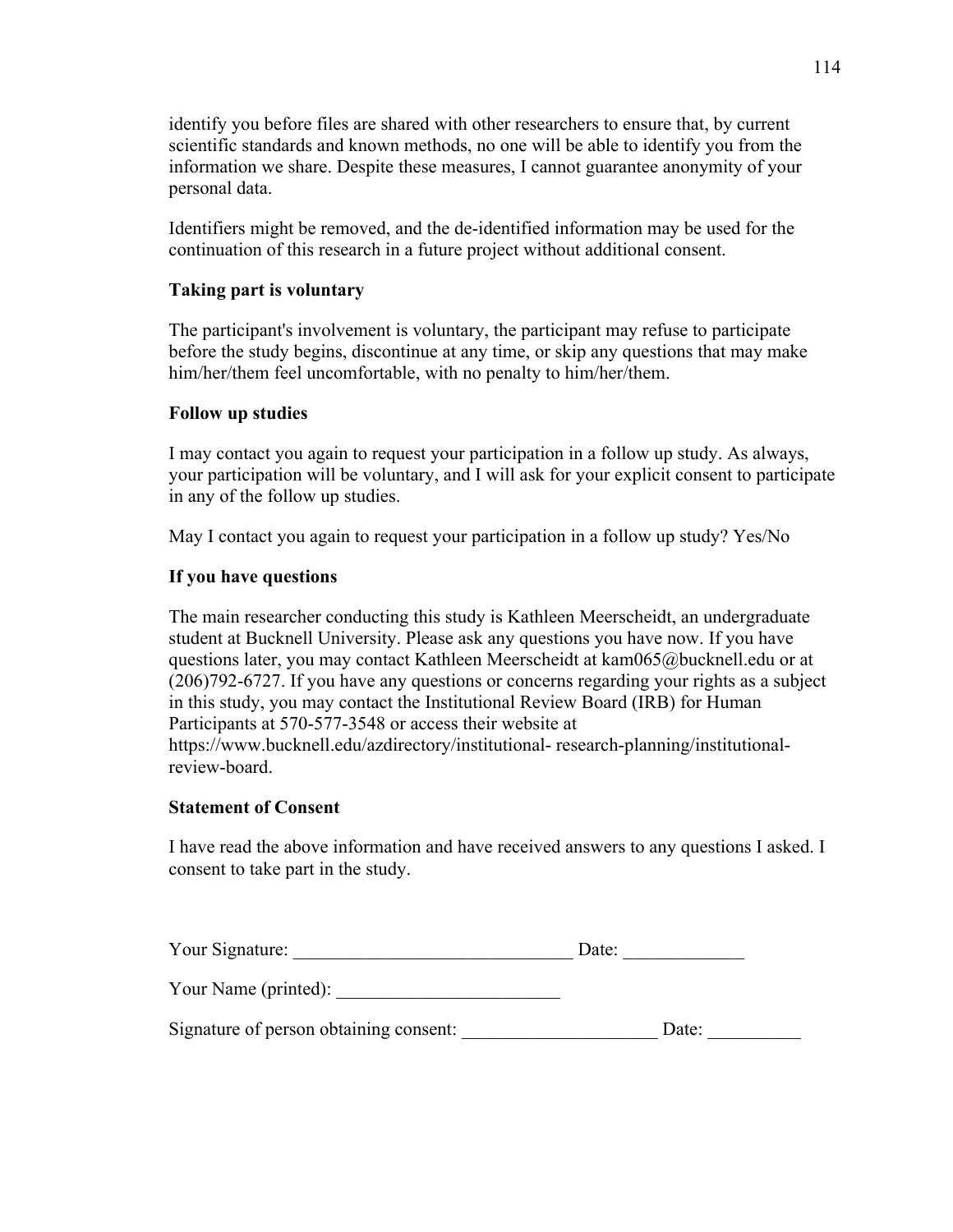Printed name of person obtaining consent: \_\_\_\_\_\_\_\_\_\_\_\_\_\_\_\_\_\_\_\_\_\_\_\_\_\_\_\_

This consent form will be kept by the researcher for five years beyond the end of the study.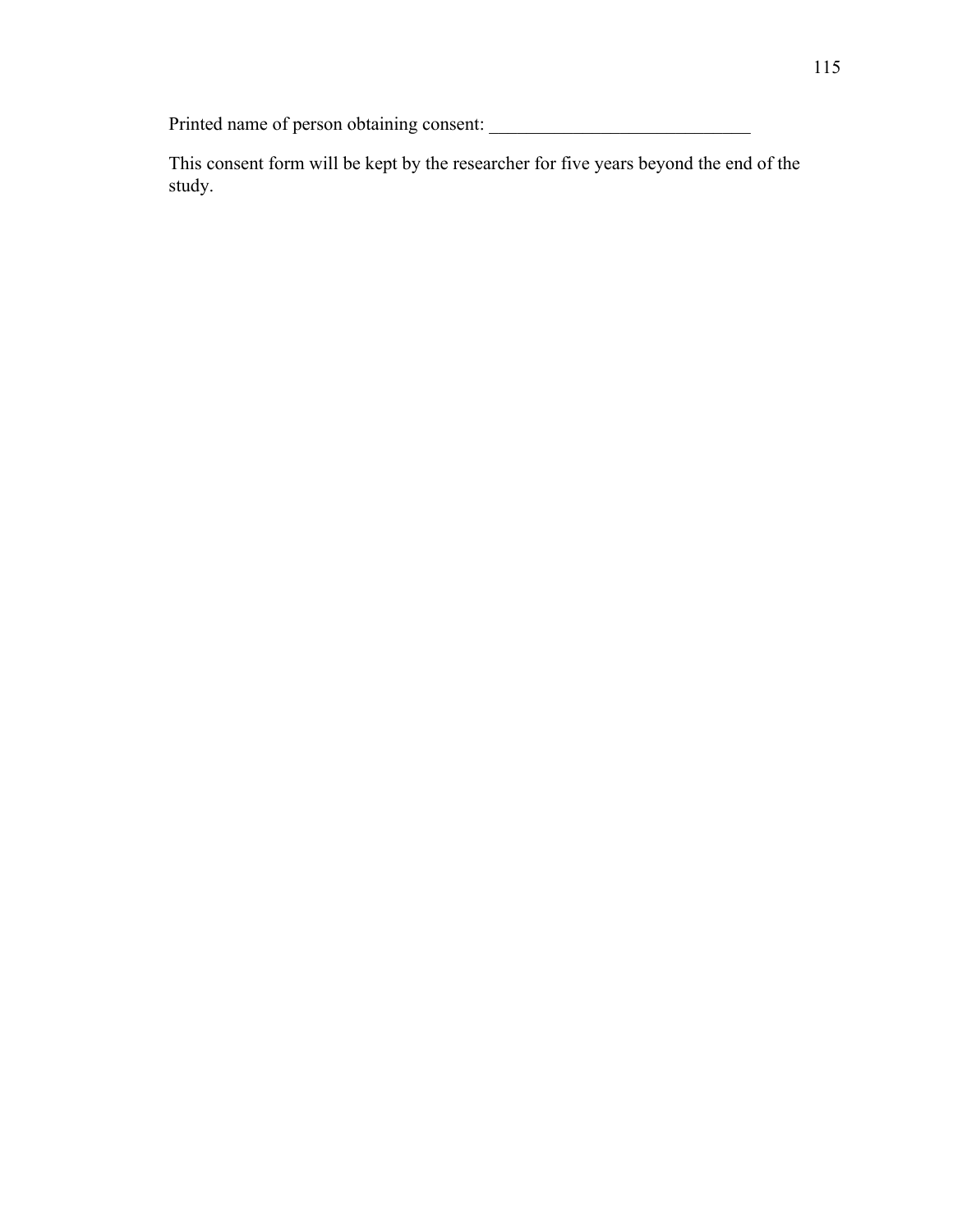### **Appendix F: Interview Questions (Medical)**

- 1. How were you trained to treat pain? How has this outlook been shaped by medical school and your experiences as a doctor?
- 2. What do you think about the "opioid epidemic"? Are doctors prescribing too may pain killers? Why?
- 3. Is pain becoming too medicalized? Should it be seen as an illness or a symptom of an illness or injury?
- 4. How do you know when a patient can get by with over-the-counter medicine vs prescription pain killers like opioids?
- 5. Do you have any thoughts on pain medication and addiction in the US that you would like to share?
- 6. Is there anyone else you would recommend talking to?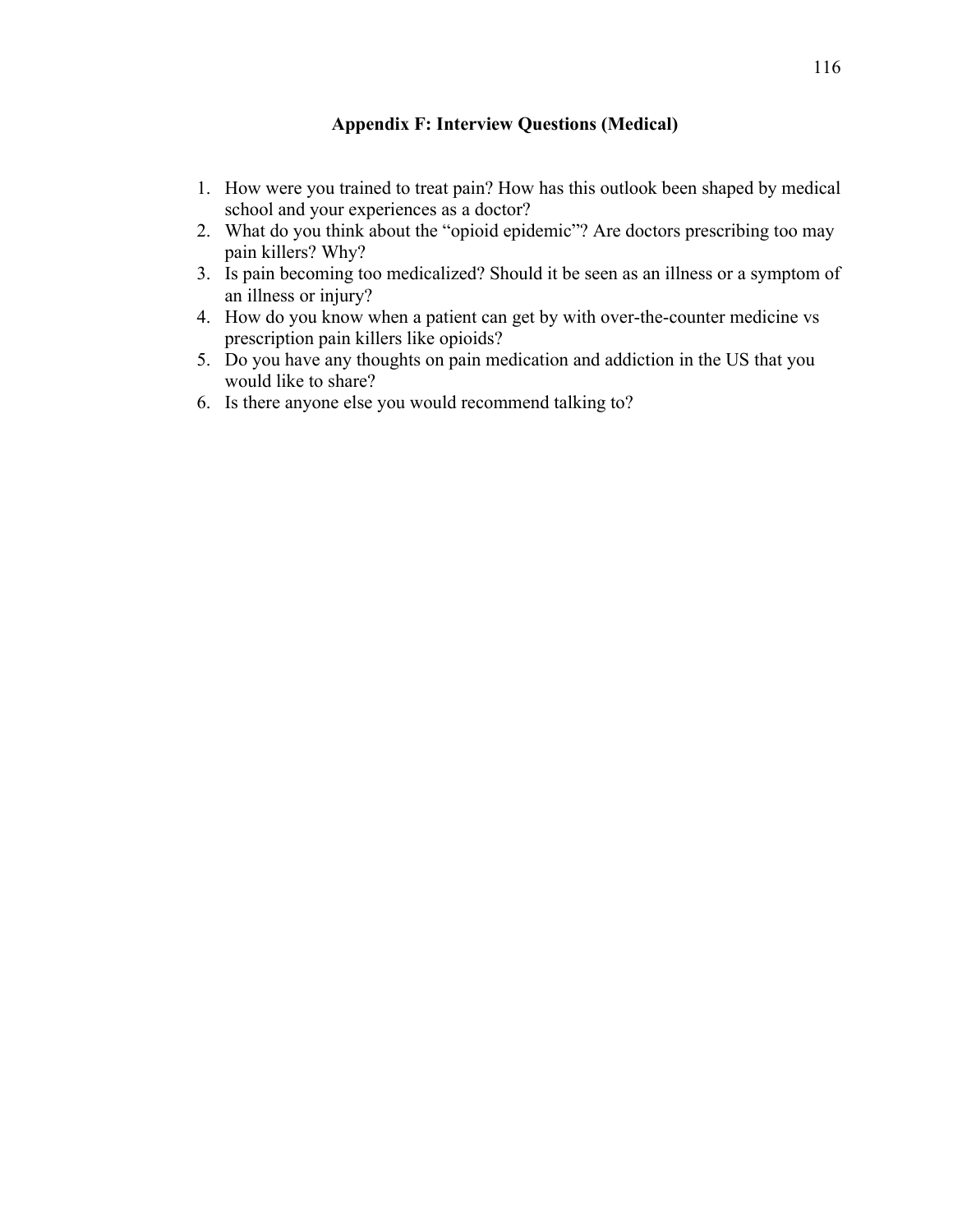### **Appendix G: Interview 10/7/21**

Kathleen Meerscheidt: Hi this is Kathleen.

Dr. Nichols: Hi Kathleen, this is Dr. Nichols

KM: Hi hi it's great to talk to you. Thank you so much for taking the time.

DN: Yeah, you as well. Yeah, sure. Uh, just to warn you, I am traveling in the northern part of the state. Heading up towards New York State and sometimes I have uh crummy signal up here so if I lose you, I will try and reconnect when services regain. So, I apologize in advance.

KM: Okay, perfect. No problem, thank you for...for being accommodating. Um, I appreciate it.

DN: Yup.

KM: Um, and before we start, I just want to double check that you're fine, with this being recorded for transcription purposes.

DN: Yeah, that's fine. You did get my signed document?

KM: Yes, thank you so much.

DN: Sure.

KM: Um well. If you don't have any other, we could just drop jump right into it, if...if that works for you.

DN: That's fine.

KM: Okay perfect um. So, the first question I have is about how you were trained to treat pain and how has your outlook been shaped by Medical School and your experiences as a doctor.

DN: Yeah, you know, I don't know frankly that I have any real formal training, with the exception of, sort of, what I see and what typically the \*inaudible\* or the surgical rotations. That's typically were pain medication is prescribes. But typically, any rotation in a pain clinic or with an...an anesthesiologist doing such. Really, it was exposure by accident \*inaudible\* surgical specialties.

KM: Okay interesting um. So, uh what, what do you think about the opioid epidemic. Um, are doctors prescribing too many painkillers? or why or why not?

DN: Yeah, I mean, I think I think clearly we are. I mean I think I've seen statistics that show, and maybe others have heard this but I've seen statistics that show that the US medical professionals have been responsible probably for better than 90% of the world's the global opioid prescription. So, yes, of course. The US is guilty as charged. KM: going off of…

DN: It's unfortunate. Unfortunate.

KM: Uh huh. Have you had experience with the opioid epidemic, I know, since PA is on the map for opioid use and abuse?

DN: Yeah. Yeah. Clearly. I mean–I–not only do I spend three days a week, doing primary care my office but I'm also the medical director seven county prisons State of Pennsylvania.

KM: Oh wow.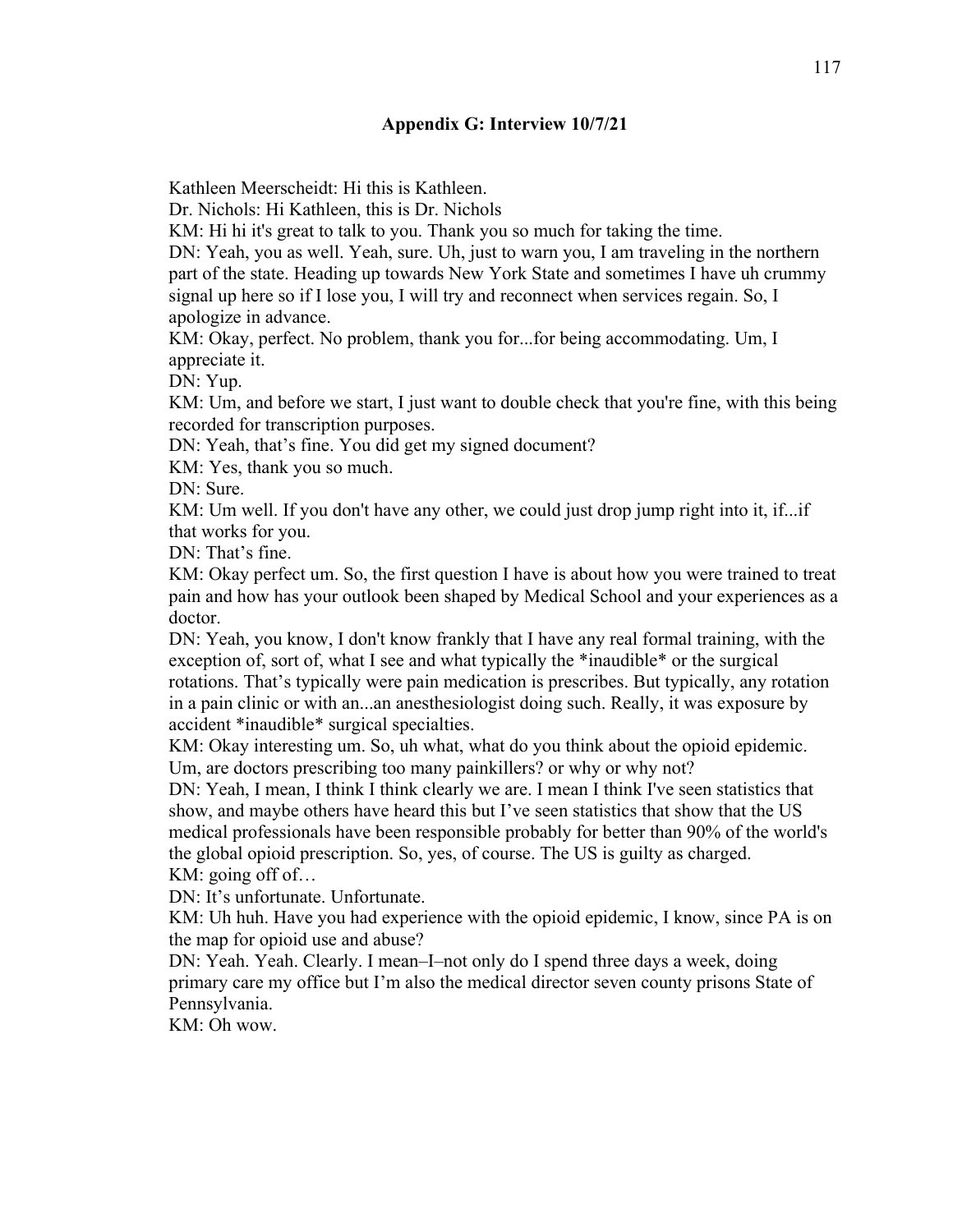DN: And I can tell you, yeah, I can tell you the large percentage of those inmates, I believe, are undoubtedly there because of their...their drug abuse and use. So, you know I see it, firsthand not daily but two days a week I'm in the prisons, you know it's clearly– Clearly, an epidemic. There it's really obvious that you know, if nothing else, unfortunately it's job security for me, but it's really sad and \*inaudible\* KM: Uh huh. Speaking of...of opioids um, how do you like know when a patient can get by with like an over the counter medicine versus prescription painkiller like an opioid. DN: Why, I you know I historically have been a wall, if you will, I–I grew up in a obviously well I'm the oldest of three boys, my father was a coach of varying sports and you know not certainly by any means was he not caring but if I had a sore ankle or if my brother had a sore knee or whatever, he [his father] might be, "Hey get up and get at em." So, you know I've always had that mentality of, you know, it's not that bad and I've always been very lac–er–very reluctant to use opioids. Um, you know, initially frequently and with any significant volume so. You know I would say that that life experience um, and again my father, by no means was not caring, it's just sort of that that attitude you get up and shake it off and you're gonna be okay so. I rarely... rarely jump to opioids initially and I think studies would support the fact that that's really not a necessary thing. At least first line (or first time) for sure.

KM: Uh huh. Oh, definitely I totally get what you're saying there. Um, I-is is...is paid becoming too medicalized in your opinion, then, and by that, I mean I should pain be seen as an illness or simply a symptom of an illness or injury.

DN: Um, you know, well I think it's uh it's becoming more of a more of a norm that patients are expecting something like...like that for sometimes even the mildest of pain. Um you know as I mentioned before, we are, in the US, although we are getting better, we are uh trying to curb our use, statistics would also suggest that we are working on that and making progress but I just think that uh, I don't know if we are too soft in the US regarding pain but uh but clearly it is an uh has been in any ways a knee jerk for prescribers to...to do that. You know, I think surgeons especially are guilty uh I see a lot of patients in primary care that uh that are sent to me and are given a prescription for 30 days and say either "I didn't take it" or "I took it for two days, what do I do to dispose of this medicine?" and this stuff uh we still got a lot of work to do.

KM: And...and going off of that do you think the push to receive medicine or give medicine is typically, from the side of the patient or from the side of the doctor who wants to treat the pain effectively.

DN: Well, I-I think that um I think it's more I think it's something in the medical profession are too accustomed to doing but I also say, and you may or may not agree, you're...you're obviously a generation or two younger than I, but I just think that with each generation we've gotten increasingly more soft less...less tolerant of any inconvenience or discomfort. And so, I think it's just, I think its yield some of the fire, if you will.

KM: Right...right...definitely. Um, do you have any thoughts on pain medicine medication or addiction in the US that you would like to share?

DN: Um, I mean honestly, not more than what we're already... I'm seeing it, I'm living it. You know. Not necessarily daily but I'm seeing the unfortunate reality and fall out with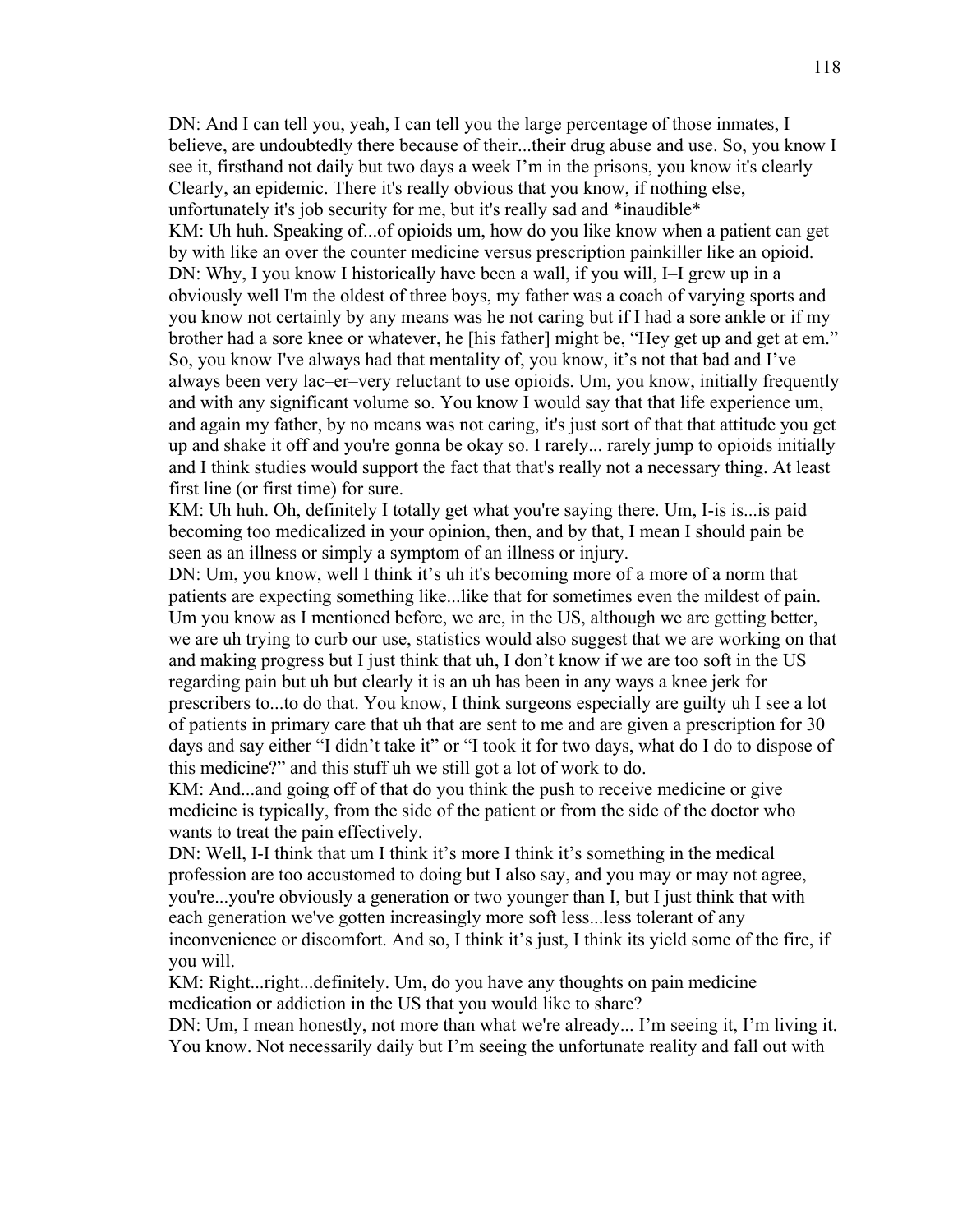the inmates that are responsible for carrying for KM: Right.

DN: At \_\_\_\_\_\_\_\_ prison, so I see it, firsthand. It's consistent in my practice I–I see very little of it in my practice honestly, I think my practice my...my colleagues, my colleagues at my practice have been, I don't want to say–We certainly don't torture, but...but it's certainly not–not something that is a knee jerk that patients to get an narcotic right off the bat. I think there's other modalities that have been proven to be equally, or better effective and so yeah, I think we've got a long way to go, you need to educate much, much better about the complications and side effects, I think it's given the unfortunate addiction potentially even for a little bit of exposure is significant. Things, things need to change. KM: Right definitely. Um you mentioned the, \*cough\* excuse me, um you mentioned the other modalities that are used to treat pain within your clinic. Could you speak a little bit more to that?

DN: Yeah, so I'm not an osteopath, I'm an allopathic. I think, certainly things like this physical therapy, osteopathic manipulation, um chiropractic, acupuncture, um you know some anti-inflammatories y'know Tylenol all those kinds of things are well within the realm of possible alleviation. I think.

KM: Okay.

DN: We might need more than the narcotics are given.

KM: Okay wonderful, um, and for why that's more common within your practice versus at the prison is that due to just perspectives on how to treat things or is that data like resources available in a prison.

DN: The therapy and those kinds of things.

KM: Yeah.

DN: Yeah, right so, obviously in the prison. The inmates are confined, restrained because of the uh and limited to their outside movement and-and-and most prisons, I'm not aware of anything and certainly that I take care of inmates that have access to in-facility therapy modalities. We certainly don't we certainly don't use narcotics, in the uh prisons. We don't we don't want to dump gas on an already raging fire.

KM: Right.

DN: Uh, so yeah, it's more for the nature of the facility and what what...what has access to and really if you're law abiding and you're in my out-patient practice that's one thing. If you are behind bars incarcerated those modalities are going to be more restricted.

KM: Okay, thank you um. Is there anyone else you would recommend talking to for this project?

DN: I don't know. Have you spoken to any uh any local provider that uh MAT treatment, semi-test of naloxone? Those kinds of things?

KM: Uh no, that would be a great thing to look into I am going to speak to it ER doctor and a little bit. So hopefully that'll give another perspective but I'll–I'll look into that. Did you say EMT or AMT?

DN: It's called MAT.

KM: Okay.

DN: Medically assisted treatment it's the use of suboxone, Subutex, methadone those kind of things to...to curb the addicted to opiates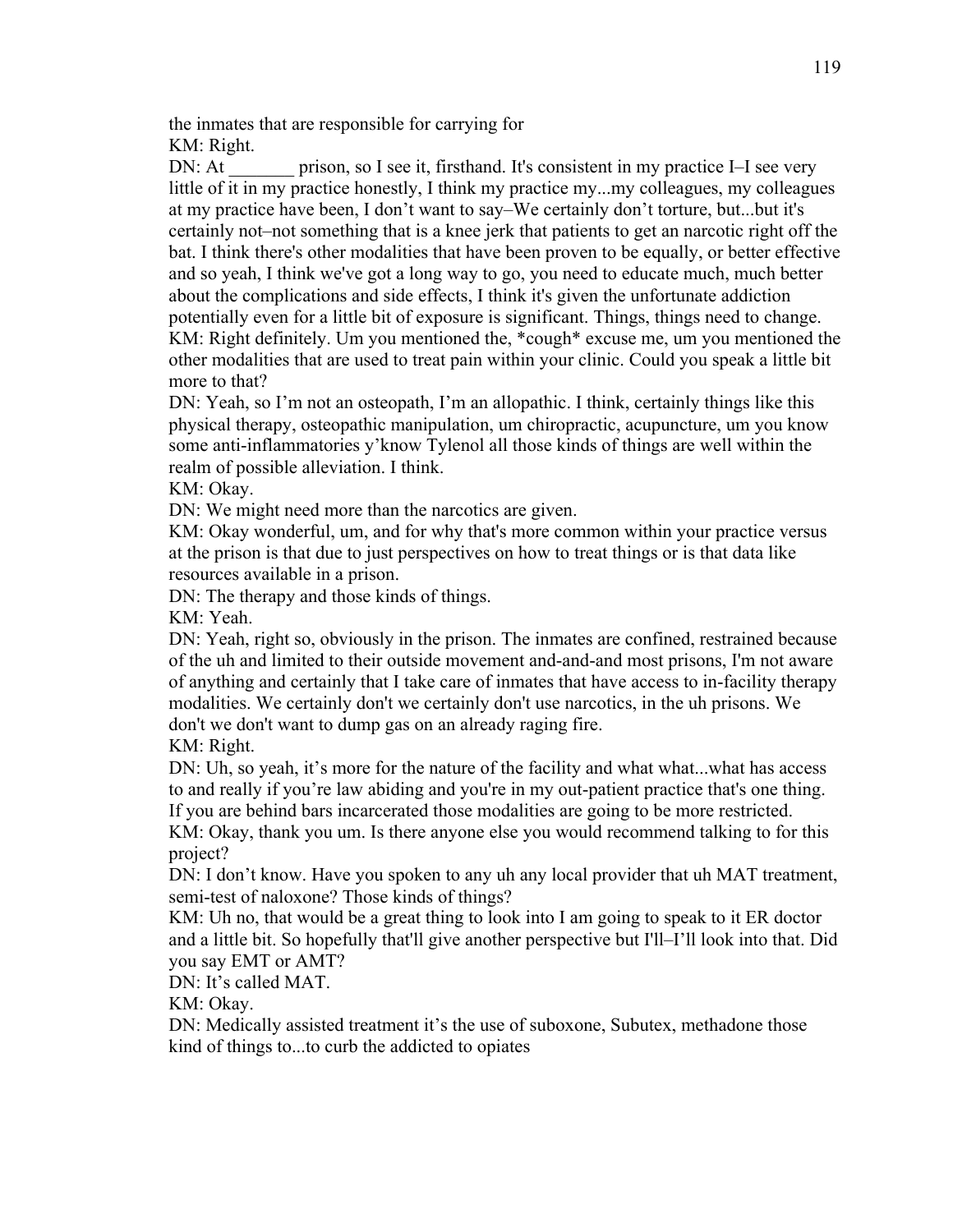KM: Okay.

DN: I mean, I have that certification. I basically got it to perhaps uh I saw the evolution of that need something that would be used in the prisons. I don't currently do that in my outpatient practice, but there are some decisions around this. There is a doctor up in Williamsport who does it rather extensively, There's a doctor in Williamsport also that works for Geisinger, Dr. Um, so somebody like somebody like that would...that would be an excellent resource to be able to talk about the opioid epidemic and that line of treatment. Um, so they may be able to give some great insight and help you out as well.

KM: Oh perfect. Thank you so much for those recommendations. So, those were all of my questions. \*cough\* Um if you have any questions, for me, let me know about like my project or anything um but yeah. If not, I can you know, let you go back to the road or you know get back to focusing on driving completely.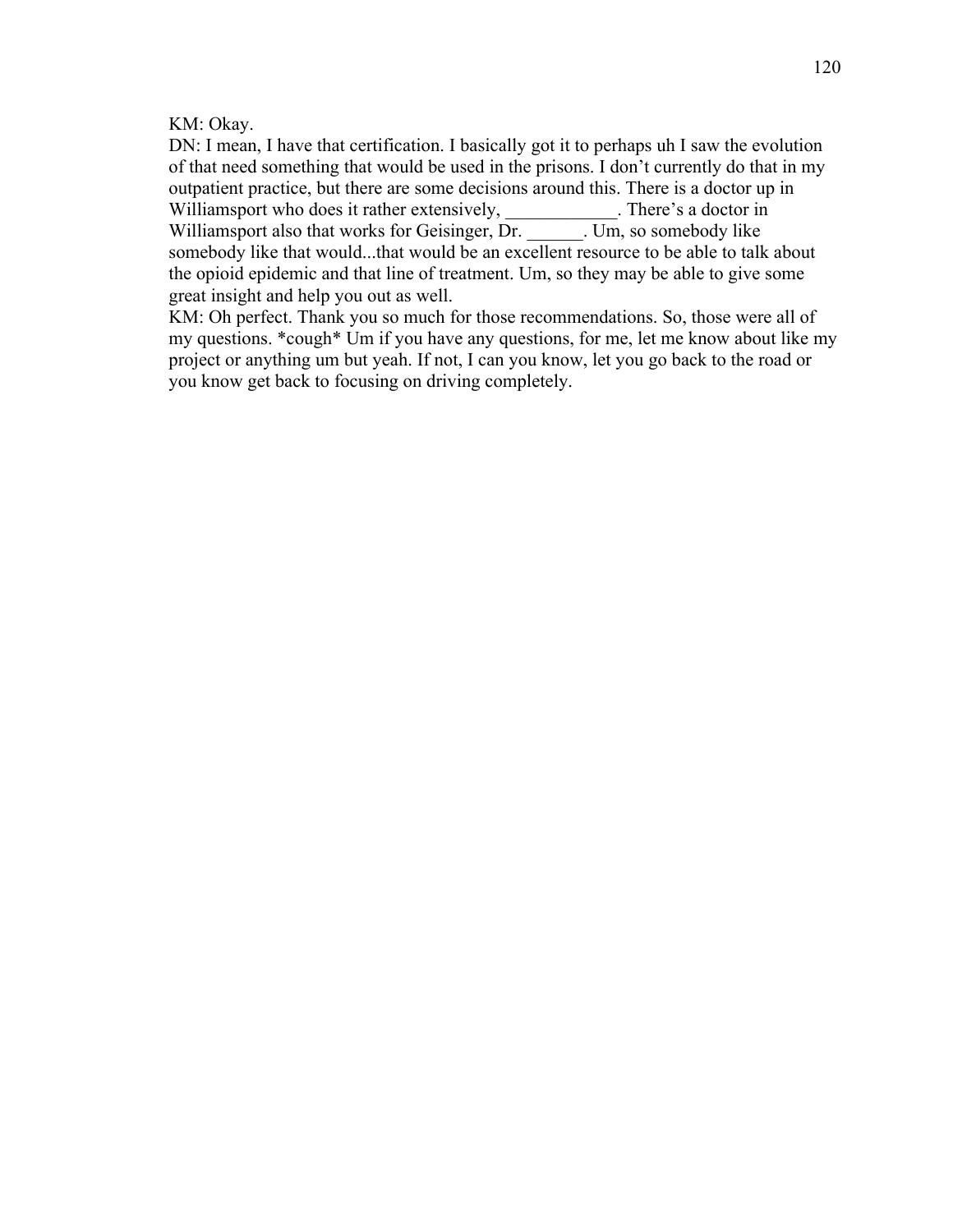#### **Appendix H: Interview 10/13/2021**

KM: So, um, my first question is uh, how were you trained to treat uh pain and how has this outlook been shaped by medical school and your experiences as a doctor? Dr. Elrich: Okay, so um, yeah, I am an emergency room doctor. KM: Uh huh

DE: I...um started medical school in 1995 and uh graduated in the summer of 99. Did residency. Um and, at that time, the big emphasis was on the undertreatment of pain, or oligoantigenic as they called it. Um, and all the research had shown that members of groups that are disadvantages, you know whether that be blacks or women or the elderly or whoever, would not receive as much pain treatment in in ER's as...as I guess white males. And–and there was a big push for us to treat pain more. Um because our...our teaching of pain is that it is it can be a symptom of a disease and and...and so when I was going through medical school there was still a bit of a controversy about whether or not it was useful or harmful to treat pain because um because the generation of physicians before that, the worsening or getting better of pain was all you had to go with for...for diagnosis. And...and so there was a debate you know oh should we give pain medicines because it will mask the development of symptoms subsequent research has seems to show that it doesn't affect our ability to diagnose with more modern diagnostic equipment. So, therefore, that pain is sort of a byproduct of your disease process is but that–um–it–it–its suffering without any particular value. And so, for many years, we were taught, "you're under treating pain. You have to document" I don't know if you've ever gone to the doctor and they asked you "On a scale from 1 to 10, how bad is your pain?" Um, that was really pushed by...by regulatory bodies, not just individual physician's societies but by you know government regulatory bodies. Pain is the fifth vital sign. It's that important and you have to treat it. Then, a few years ago, and of course this was aided and abetted by research sponsored by opioid companies that appeared to show that opioids, when used for short durations in emergency room cases, uh, of course all my– everything I'm talking about is going to be biased towards the emergency room cause that was my residency and training.

KM: Of course.

DE: We're non-addictive. But then a few years ago they're like, all of a sudden, "Oh no, you guys are over treating pain. You've been treating pain too aggressively. You've been using too many opiates. And now everyone is addicted and it's your fault." Um, and–and, we were like, "Just five years ago you were telling us that we weren't doing enough and now you're telling us we're doing too much? We haven't really changed in the meantime.

KM: Right.

PE (his wife): Did you tell her about how doctor efficacy is judged by pain ratings? DE: So, it um...

PE: This is what wives are for. KM: \*laughing\*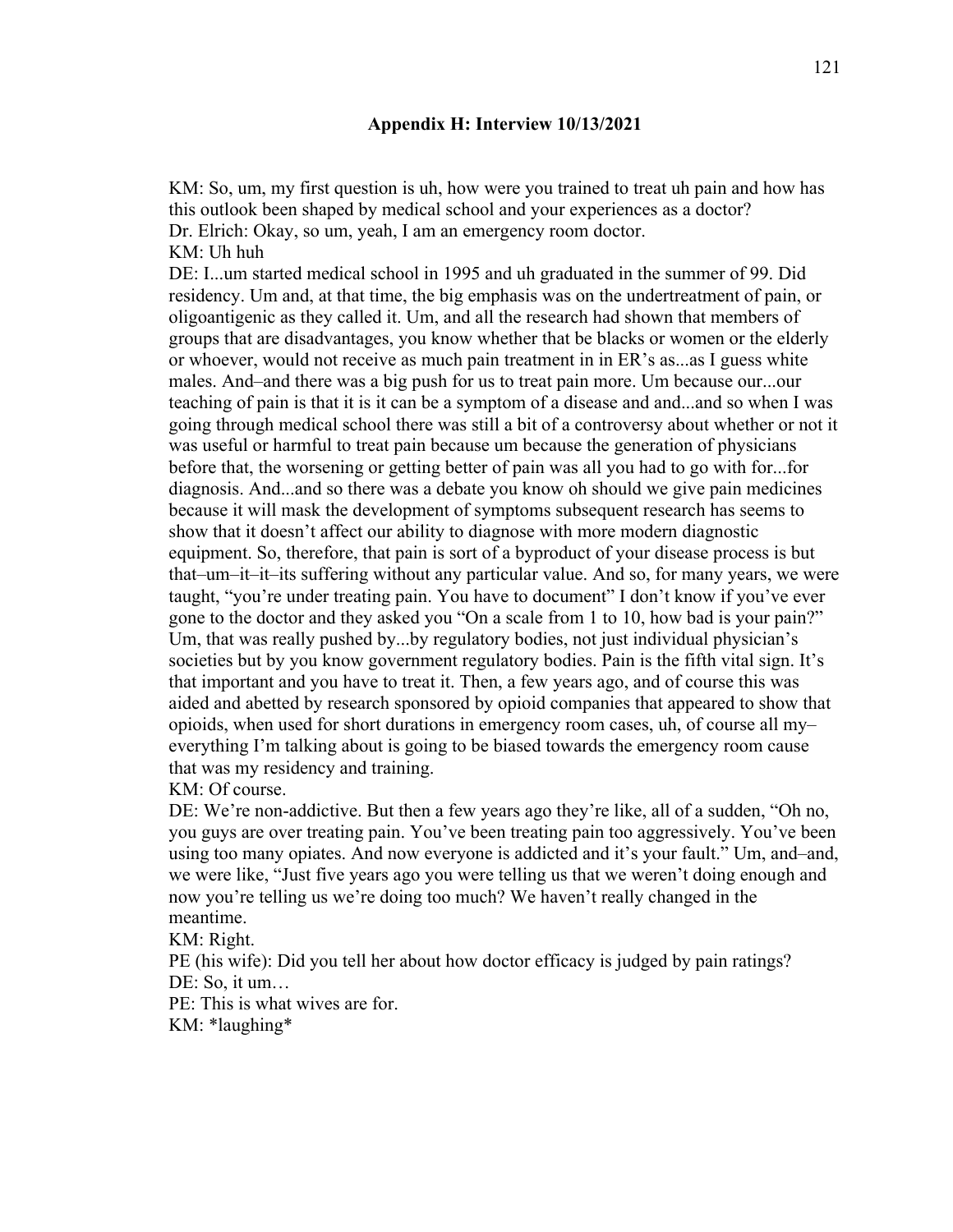DE: Uh, so, one of the things that was used to in–in some places to judge whether or not a doctor was doing a good job is, you know, "did you treat the patient's pain? Or not?" And higher percentage, more insidiously, in my mind, a physician's rating, or even sometimes their financial bonuses, were tied to their um patient satisfaction scores on these surveys.

KM: Uh huh.

DE: Um, a lot of which revolves around, y'know did the patient, did the doctor treat my pain adequately? And–and so you had had this flip side where you have some patients who are, pain medicine addicts coming into the ER, making up symptoms to get opioids. Um, and then, so then you were in a bad place if you made that worse. And then you had people coming in in "real pain" and if you didn't treat it, that was bad too. So, your constantly stuck in the, we're constantly stuck in this dilemma of "Am I just feeding someone's addiction? Is–am I giving them the antidote that is also the poison or um and I'm and I suppose I'm being a bit sloppy with my terminology. I'm using pain medicine and opioids interchangeably because most people do not consider things like Tylenol and ibuprofen to be pain medicines.

KM: Right.

DE: Also, in many cases, they are as effective or more effective than opioids.

KM: Oh, really?

DE: Um…

PE: Wonder drug

KM: What?

\*inaudible\*

DE: Judging by the… Well, yeah, I mean there are... Every time–every time a research study comes out, um, and it says–asks the question "are–is acetaminophen, or ibuprofen, or an opioid more effective, and it always turns out that they're all equally effective. Um, so, um so the...the sort of your question had a couple of parts

KM: Yeah.

DE: There was a question about the...the teaching about it and learning about it and we...we pretty much learn that it's um a symptom that can be useful for diagnosing disease

KM: Okay.

DE: Also, in some cases it could be a disease unto itself.

KM: Uh huh.

DE: In many cases we don't know what's causing a person to be having pain KM: Right.

DE: For many conditions, like, I don't know, fibromyalgia, and um even very well documented syndromes like migraines like, we don't really know what the biochemical process is that's causing a person to have pain. Um, we know some things work to treat it. So, we're–we're taught that it can be useful, it can be a disease on its own, and that treating it either is the most important thing you can possibly do or the worst thing you could possibly do depending on what exact year you ask me about it.

KM: Wow, that's so wild. It's so interesting how it's changed so much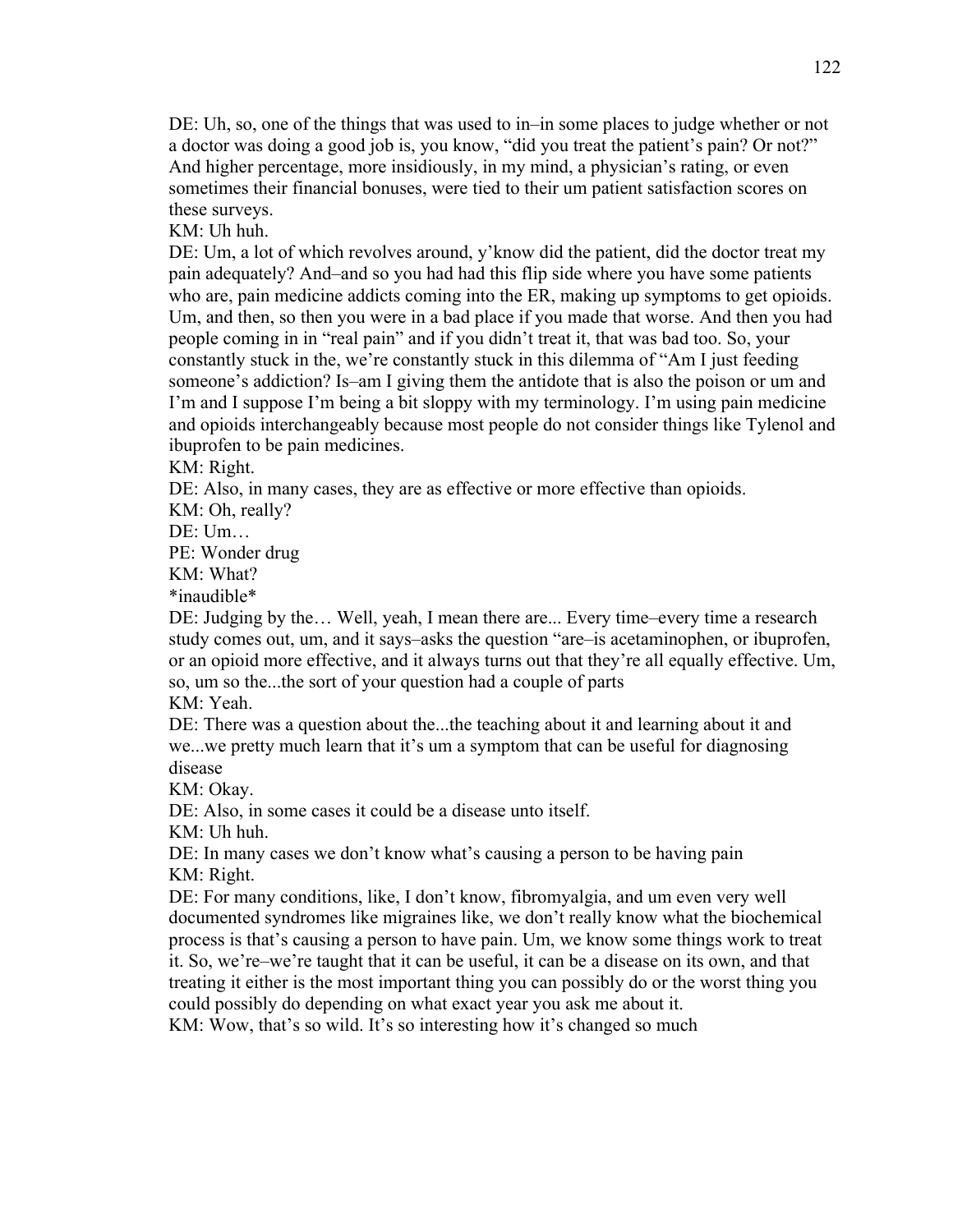DE: Yeah, and this is, this is over the span of 20 years. But this is pretty common with medicine, that practices reverse. And they reverse back.

KM: Oh interesting. I know you mentioned earlier that there was a push to keep prescribing medicine, was that, er or keep prescribing opioids and pain medication, was that um was that from people higher up in the medical establishment or was that like patient–like–trying to advocate for themselves.

DE: So, it was both.

KM: Okay.

DE: Um, \*phone rings\* sorry.

KM: Oh, no problem.

DE: It's a spam call, I'm sure.

PE: Nobody calls \*inaudible\* this is one advantage of ER work, it's shift work. So, nobody calls you at home unless…

DE: If you're not working.

PE: Unless like a plane has crashed which \*inaudible\* or someone gets sick. KM: Right, okay.

DE: So, the patients were demanding opioids. Particularly ones who were addicted. KM: Right.

DE: And would often, if they were refused opioids, would file complaints with–um–the patient advocate or the director of your department or whatever. Um also, um, the regulatory bodies, the biggest one of which is CMS the government thing that controls Medicare.

KM: Uh huh.

DE: Basically, what it does is it decides what rules are for paying hospitals and all the private insurances basically take their template and fiddle with it a little bit and use it. Um, and so they decided that treating pain was important. And all the state department of health's y'know determined that it was important. The joint commission on that that um certified hospitals, which its name used to be \*inaudible\*, they–they've changed it over the last 10 years, I don't remember what it is now, made that a requirement for continuing to certify your hospital. That you put these plans in place to measure and treat pain. Um, so–so it's supposed to be quantifiable. Of course, if you want to see an ER nurse roll their eyes, ask them about how accurate the pain scale is. Um, because it's supposed to be that 0 is no pain 1 is like "I'm barely uncomfortable" and 10 is like the most severe pain you coil imagine.

KM: Yeah.

DE: And people will routinely come in with, walking, talking with a half inch cut on their hand, and say their pain is a 10 out of 10. At the same time...

PE: They've clearly never given birth.

\*laughter\*

DE: At the same time, there'll be people who are burned on 30% of their body and they're sweating and they're gritting their teeth and their saying, "Oh, my pains about a seven." Y'know.

KM: Oh, right.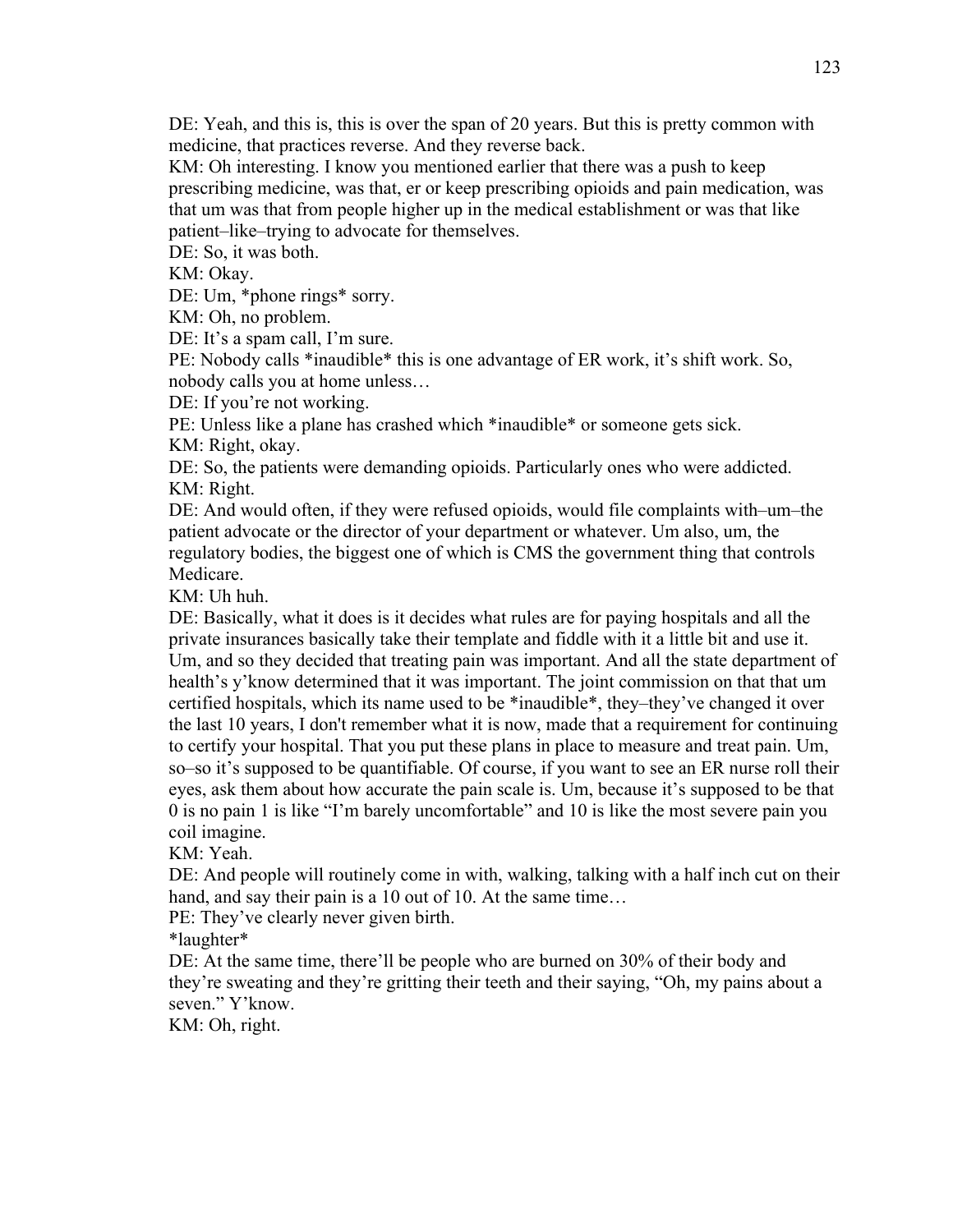DE: It's, while it is useful for measuring the response to treatment in an individual, it's not useful as the kind of–um–population wide metric that I think hospitals are always looking for and regulatory bodies are always looking for in the elusive quest for metrics to measure, "Is this hospital, is this group of doctors, is this individual doctor giving good care to patients?"

KM: Uh huh.

DE: Because objective things like mortality rate are typically so low that they don't vary between good providers and bad providers and our influence over whether a patient lives or dies is actually relatively small. Our influence over a patient's pain can be pretty large but they...they measured absolute pain scores and not changes in pain scores. So, anyway, it was, there...there was definitely pressure from both professional organizations and patients and patient advocates.

KM: You mentioned changes in pain scores. Is that something that's used now or just something that should be used.

DE: It–I'm not aware of...of it being incorporated as a standard metric because–because now all patient data is entered into computers. They, they do big data style number crunching with everything.

KM: Okay.

DE: But I'm not aware, I haven't seen a chart where that comes up.

KM: Interesting.

DE: Average change in pain score for a particular patient ER for a particular physician or a particular department, I've never seen that. Maybe they're measuring it and I don't know about it but I've never seen it.

KM: Okay, interesting. Um, \*cough\* excuse me. Um, what do you think about the opioid epidemic. I know that's very broad but do you think doctors are prescribing too many pain killers? Why or why not? And what have you seen in your experience?

DE: Mhm, so, um there's there's certainly plenty of blame to go around for the opioid epidemic. Um, part of it is the companies that manufactured them.

KM: Yeah.

DE: That sold us studies that told us that they were safe and effective. There were the government regulatory bodies that did not regulate their use appropriately. There were the physicians that did not appropriately um question the validity of the research or–or perform research of their own to refute it. There were the patients who were demanding it.

KM: Right.

DE: Because, for an opioid addict, running out of opioids is sort of like for you or me running out of water.

KM: Yeah.

DE: It's uh y'know. A horrible fate to be avoided at all costs.

KM: Uh huh.

DE: So, um now, it's not like there was no...and interestingly this has happened before.

Um, this happened in the 19th century with morphine

KM: Oh, interesting.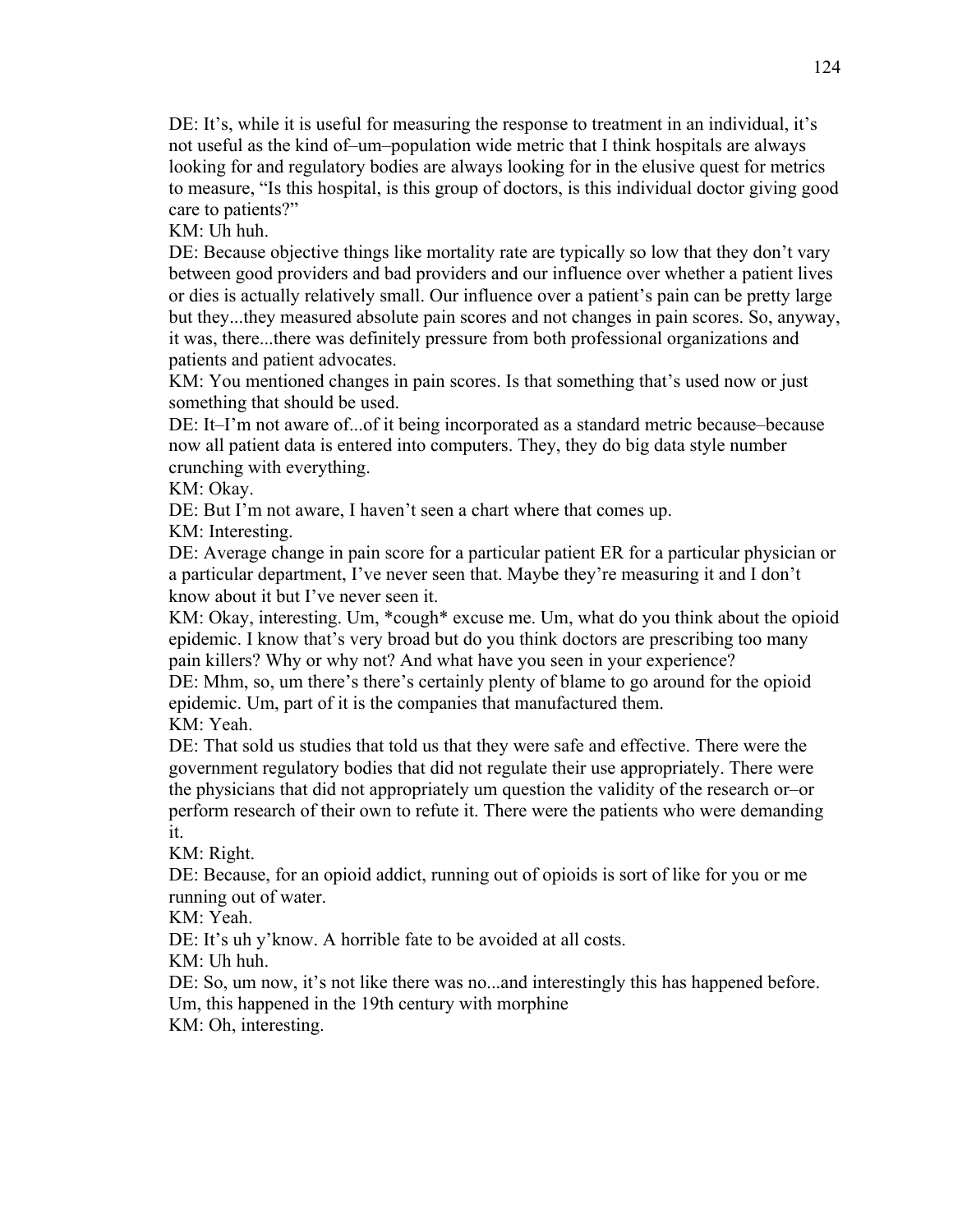DE: Because opium and morphine had um y'know long use and morphine was being synthesized and it was widely available in the US. Um, and there...there was in those days no DEA, no requirements. And so there were a lot of addicts. So, German chemists came up with a more, they came up with a more potent opioid that they said will help break people from the morphine epidemic

KM: Uh huh.

DE: And they named it after the German word for stronger, heroisch, heroin. KM: Oh.

DE: Um and uh yeah that turned out to be bad too and there was prohibition, war on drugs but it's not like...before I practiced here, I practiced in \_\_\_\_\_ and there was no shortage of people snorting and injecting heroin. It was widely available um but then the pills also got a lot of people hooked.

KM: Uh huh.

DE: And at least with the pills, you knew what you were getting.

KM: Right.

DE: Um, so, it–it was in many ways became a way for...for addicts to, I mean for people to get high but the–it just became a way for people to function by not going into withdrawal.

KM: Uh huh, yeah.

DE: And so, we certainly prescribed a lot of them and all of us were plagued with y'know the specter of the drug seeker. So, the idea is that there's patients who come in and in "real pain" and it's appropriate to give them opioids. Then, there's patients who come in with "fake" pain because they are drug seekers, they just want the drugs. But of course, biochemically what they're actually experiencing is the same thing. It's the activation of new opioid receptors or-or-or p fibers or whatever (I can't remember the biochemical thing) but y'know and...and its–it led to this constant thing of second guessing yourself and getting in the way of the doctor-patient relationship. Like, is the patient trying to manipulate me just to get drugs? Is the patient...Am I unfairly signaling this person out because of their race, gender, religion, whatever and...and saying "no" am I appropriately saying "no" because we're just y'know just feeding their addiction. So, it...it was a big tangle um one of the one of the more helpful things that they've that they could have implemented years ago um and finally have are these databases of prescriptions. So, now I can look up and see if the patient has received any prescriptions for controlled substances in the state of Pennsylvania in the last year. Um and that that can help prevent… what–what patients used to do was taking advantage of the fragmented nature of the medical health records system. They would go, they would y'know go with a condition to Geisinger and they'd get a few pain pills. Then, they'd go to Shamokin and get a few pain pills then they'd go to Bloomsburg and get a few pain pills. And none of them would know–and they wouldn't tell any of them about the other visits. Now, it's much easier to see if they've been in those other systems and whether or not they've got prescriptions so...so that that actually, that part of fighting the opioid epidemic has worked but there certainly was, there certainly was enough blame to go around. And then, if you try to talk to it, then everybody's like "y'know, oh it's the ER that's giving out too many pain medications" and the ER is saying "oh, no it's the...it's the family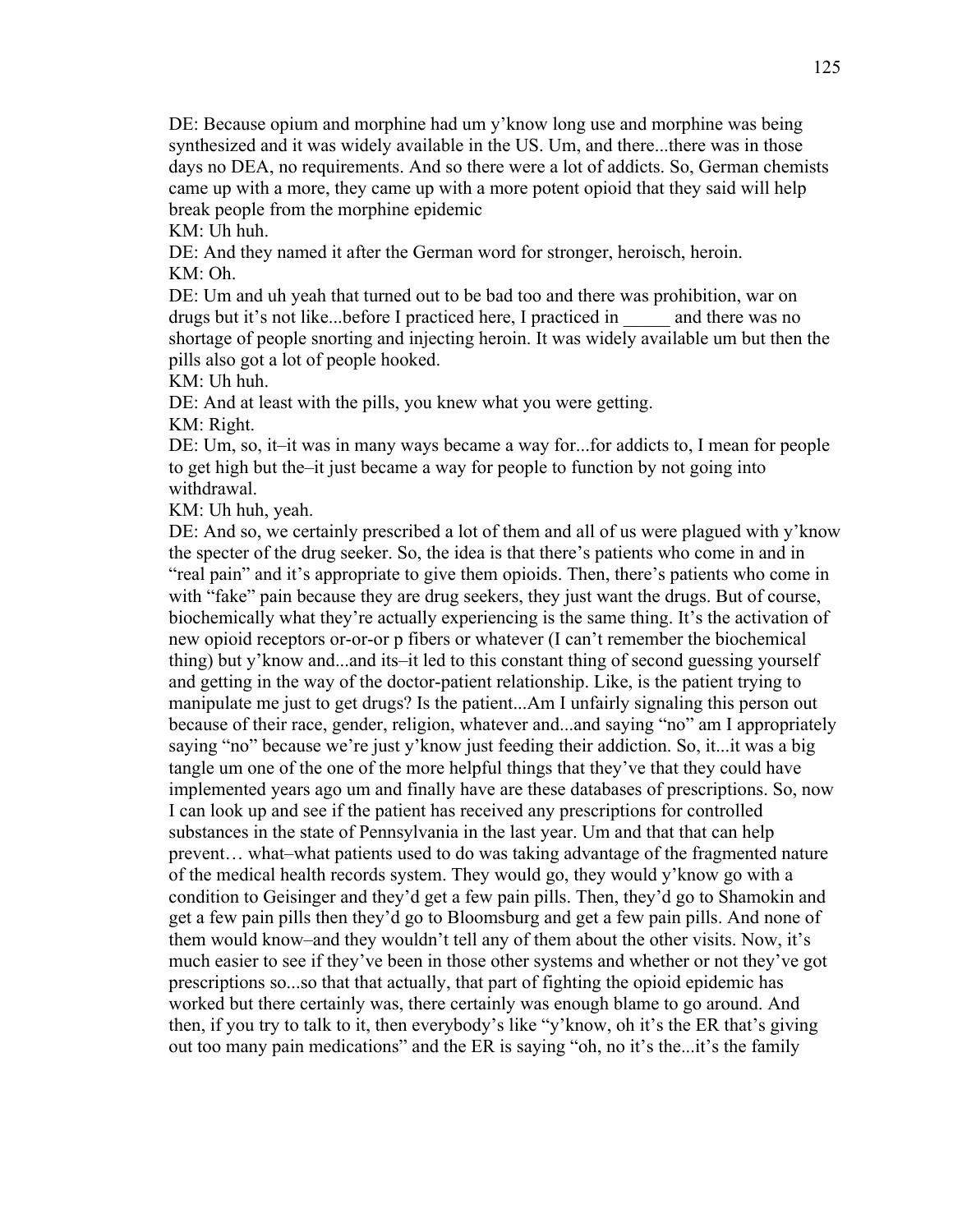doctors who are running pill mills. And then family doctors, family medicine doctors, are saying it's the management doctors who are running the pill mills.

PE: There...there was a real pill mill in this area.

DE: And there was a massive pill mill.

PE: Yeah, they just busted it. I mean.

KM: Oh yeah.

PE: \*inaudible\*

DE: He just pleaded guilty. Ray Kraynak.

PE: \*inaudible\*

DE: And we knew for years.

PE: Oh yeah, everybody knew.

DE: If it was a patient of his, there was like a 75% chance that they were also an opioid addict

PE: Didn't you have people come to your ER after they shut him down \*inaudible\*? KM: Oh, yeah.

DE: Yeah, cause \*inaudible.\* And they would come in, well, nobody else will take me as a patient because they' found out my previous doctor was Ray Kraynak. Because, doctors are used to getting, a lot of times, a lot of times if the patient, the patient starts off playing nice. And if they don't get opioids, they become abusive or even violence. Um, and doctor's offices are permitted to refuse such patients will emergency rooms are not. KM: Interesting.

DE: Um, so, yeah uh, certainly I've seen a lot of patients with what is now called "opioid use disorder" um, in its various stages. It seems like the treatment is more enlightened now. We like to think because it's more \*sighs\* supposedly treatment based with medications to replace the opioids like buprenorphine commonly called Subutex or suboxone. Um, whereas before it was regarded more as a law enforcement issue um that uh y'know, you should report these people for forging your DEA number or whatever. KM: Right.

DE: And a cynical observer might observe that when the opioid epidemic, which was massive and raging, was a problem largely of communities of color in large urban areas, it was treated as a law enforcement problem. Whereas when it became white, rural problem as well. All of a sudden it was treated as a medical problem.

KM: Right. And it's so interesting. I know you mentioned how it spread so much. I feel like, at least in my a–at least what I've read, more and more is coming out about the role of pharmaceutical companies.

DE: Oh, well the pharmaceutical companies have a–have a–have a sweet scam going. Like, a lot of scams going. One of them is, so, it's unlikely that you've ever bought a prescription medication in another country. But prescription medication costs in every other country is half of ours or less.

KM: Uh huh.

DE: Because they all have national health services which use their bargaining power to strike favorable price deals with pharmaceutical companies. The pharmaceutical lobbyists got it written into law, I think in the 90s it could be the 2000s, that Medicare and the US government were not permitted to do that. So, we all have to pay full price. Um, also the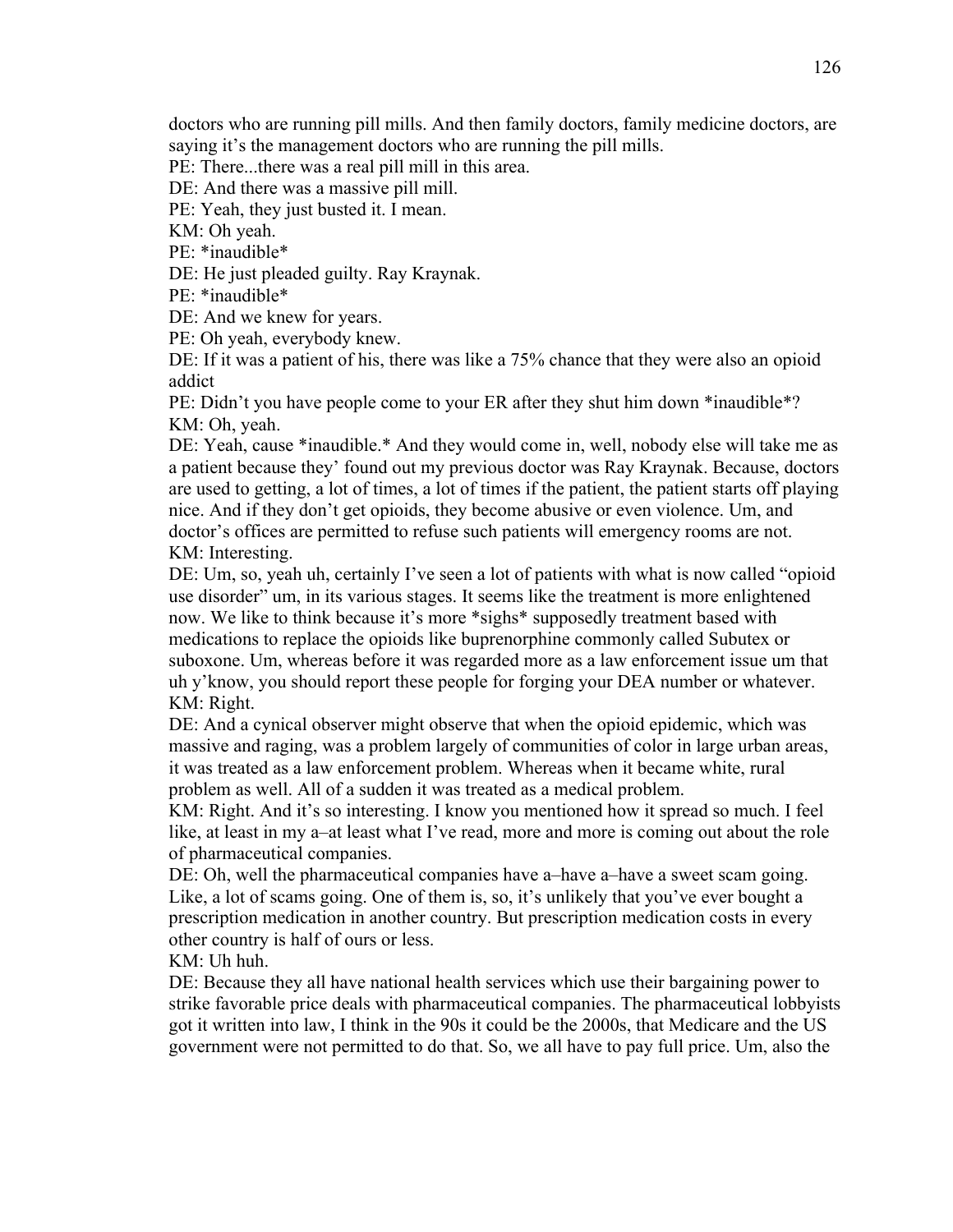lobbyists got it written that medications could not be imported from other countries. Um, ostensibly as a safety measure but pretty sure that a medication from Britain, Canada, or Germany is exactly the same as a medication in the United States. And was probably made at the same factory in y'know Buenos Aires or wherever. Um, but that's one of their many scams. Um, they have falsified research data, they have um, and it's all based on the premise that they'll make more money in the short term than they'll lose, even paying the fines and the lawsuits, they'll still come out ahead. So, they've made that cynical calculation and they do that routinely. Also, for instance, the government, it is the law that a company that has been convicted of fraud cannot do business with the government for something like ten years. So, what they do is the justice department allows the company to form these shell companies that then plead guilty to the fraud. The shell company, which had nobody to begin with, pays the fine, can't do business with the government but it doesn't do business anyway because it's not a real thing. And they continue doing business and they continue doing the exact same abusive practices. Um, all the while, making profit margins that year–year by year are 10-20%, roughly double that of any other industry. Um, and–and spending more on direct-to-consumer advertising than they do on research and development. It's, I mean, you can tell which drug is profitable just by how often it appears on ads on tv.

#### KM: Oh interesting.

DE: Um, now, so this'll be, let's see, the period of exclusive patent is about 7 years. So, it–it will no longer be profitable in about 7 years. You'll start seeing more and more lawsuits and eventually there will be some sort of admission of guilt of fraud or deceit for all these uh medications whose names end with–mab. Um, there monoclonal antibodies, you see the "for treating my moderate to severe crohn's disease," "for treating my rheumatoid arthritis," "for treating my psoriatic arthritis," "for treating my eczema," "for treating my asthma," "for treating my migraines," um it–it's a brilliant new field of medications but some of these are chemotherapeutic agents. Like, they were developed as cancer busting agents that they're now using to treat a skin condition. Uh, and...and while I'm not trying to minimize the discomfiture of someone with severe psoriasis, um, I'm...I'm predicting in 7-10 years, these, this class of medicines will be where opioids are now. In the, in the "you're way overusing them. Blah-blah-blah."

KM: Well especially since opioids were uh originally for like cancer pain or stuff like that, if I'm correct, and then the push was to get it for other forms of pain but...

DE: Well, part of the problem is the financial incentives. I mean, right now we have three medications, three categories of medication for treating pain: acetaminophen, or Tylenol which is its own thing, then there's what are called non-steroidal anti-inflammatories, which are things like ibuprofen and naproxen and that whole family of medicines which your probably pretty familiar with if you do any athletics. KM: \*laughs\*

DE: Um, and there's the opioids. And y'know the non-steroidal are derivatives of aspirin, which has been around for a couple hundred years. The opioids have been around for thousands of years. Tylenol is the newest of them and it's from the 60s. KM: Wow.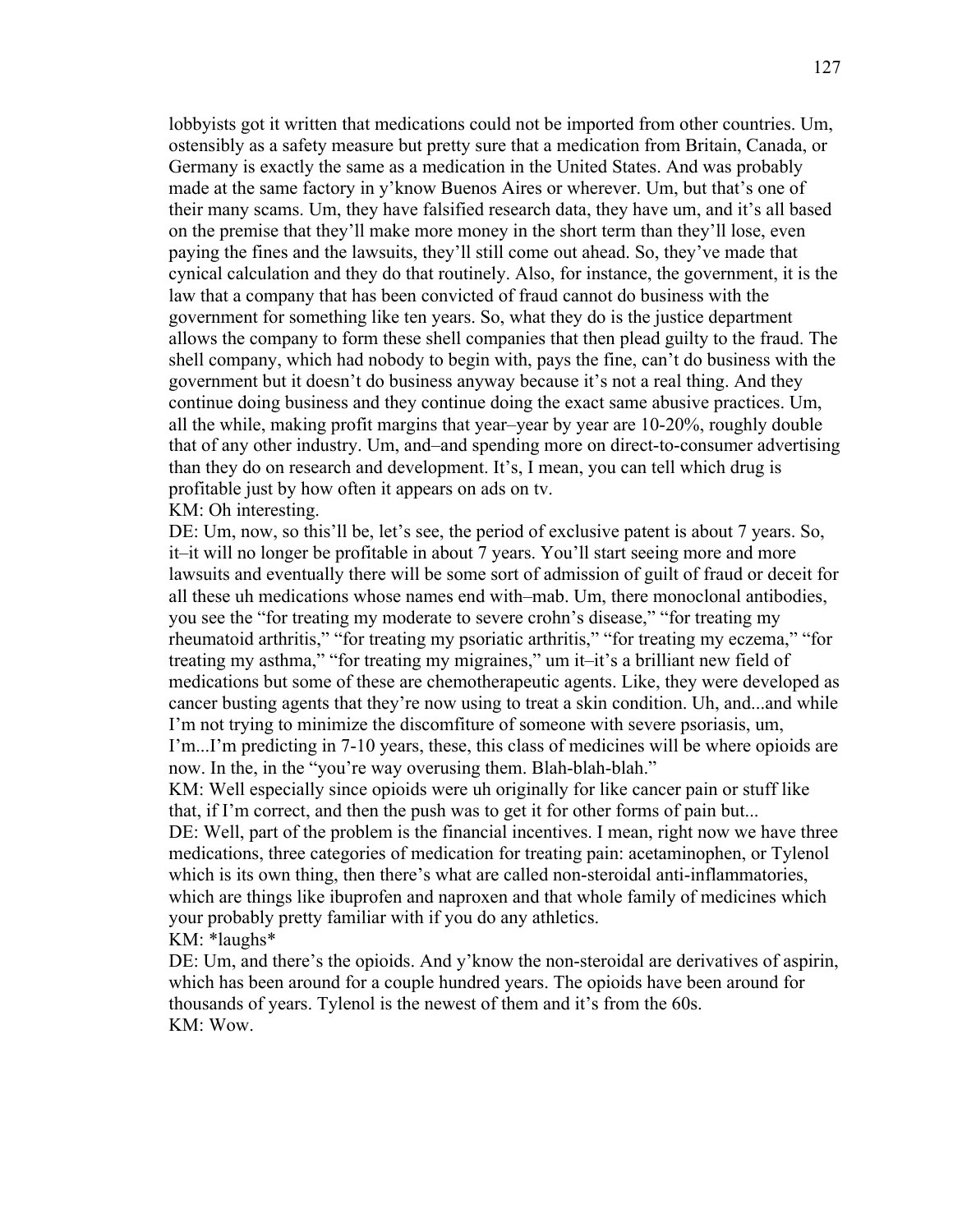DE: So, nobody's developed a new category of pain medication in three generations. Um, because it's not profitable to do so. It's more profitable to sell variants of–of an addictive medication. Um, that will treat pain, yeah. But, at considerable cost over the long term. And–and sometimes it's your only choice KM: Right.

DE: Um in patients who have severe conditions. Uh, so, you have to balance that with the prospect of like ruining their life, for good.

KM: \*long pause\* Definitely...definitely. \*pause\* cause I know you were talking about falsified studies and a read one that it was y'know they were saying that uh you originally thought that they someone goes into withdrawals after 12 hours um when they take like OxyContin but it turns out it was eight hours. So, they weren't prescribing enough pills DE: So, er, it's...yeah...it's well we didn't well we weren't collectively aware of enough is the fact that it...it changes a lot over a course of treatment

KM: Okay.

DE: It...it, like if you take, if you take Tylenol everyday it will work about the same everyday.

KM: Okay.

DE: If you take opioids every day, the \*pause\* pain relieving effect will be less and less everyday whereas the times between withdrawal symptoms becomes shorter and shorter. So, to keep the same level of pain control, you need constantly escalating doses. KM: Right.

DE: Um, because your body adapts to them in a way it doesn't to other pain medicines. And, that, you know it...it...it may have been perfectly \*long pause and sigh\* and...and it's hard to say where fraud begins and civil incompetence ends.

KM: Right.

DE: Y'know, it might have been that in opioid naive individuals, opioid withdrawals didn't start until 12 hours.

KM: Right.

DE: But after you've been on it for six months, then it was 8 hours. And after you've been on it twelve months it was six hours. Y'know. \*Long pause\* and so… KM: Right.

DE: …a lot of our patients have–they're no longer taking pills their doing heroin laced with fentanyl from y'know the streets. And only the wide-spread availability of the reversal agent, naloxone, has...has prevented it from being an even worse.

KM: Right.

DE: Y'know, slaughter.

KM: Definitely \*long pause\* um, so I know you were talking about like dealing with patients who are y'know in "real pain" versus pain that comes from opioid withdrawals or people who want to get opioids.

DE: Right.

KM: So, um if–if we take that back a second, uh, how do you know when a patient needs opioids versus like Tylenol or when something over the counter could do the trick. DE: So, y'know, the short answer is you don't.

KM: Okay.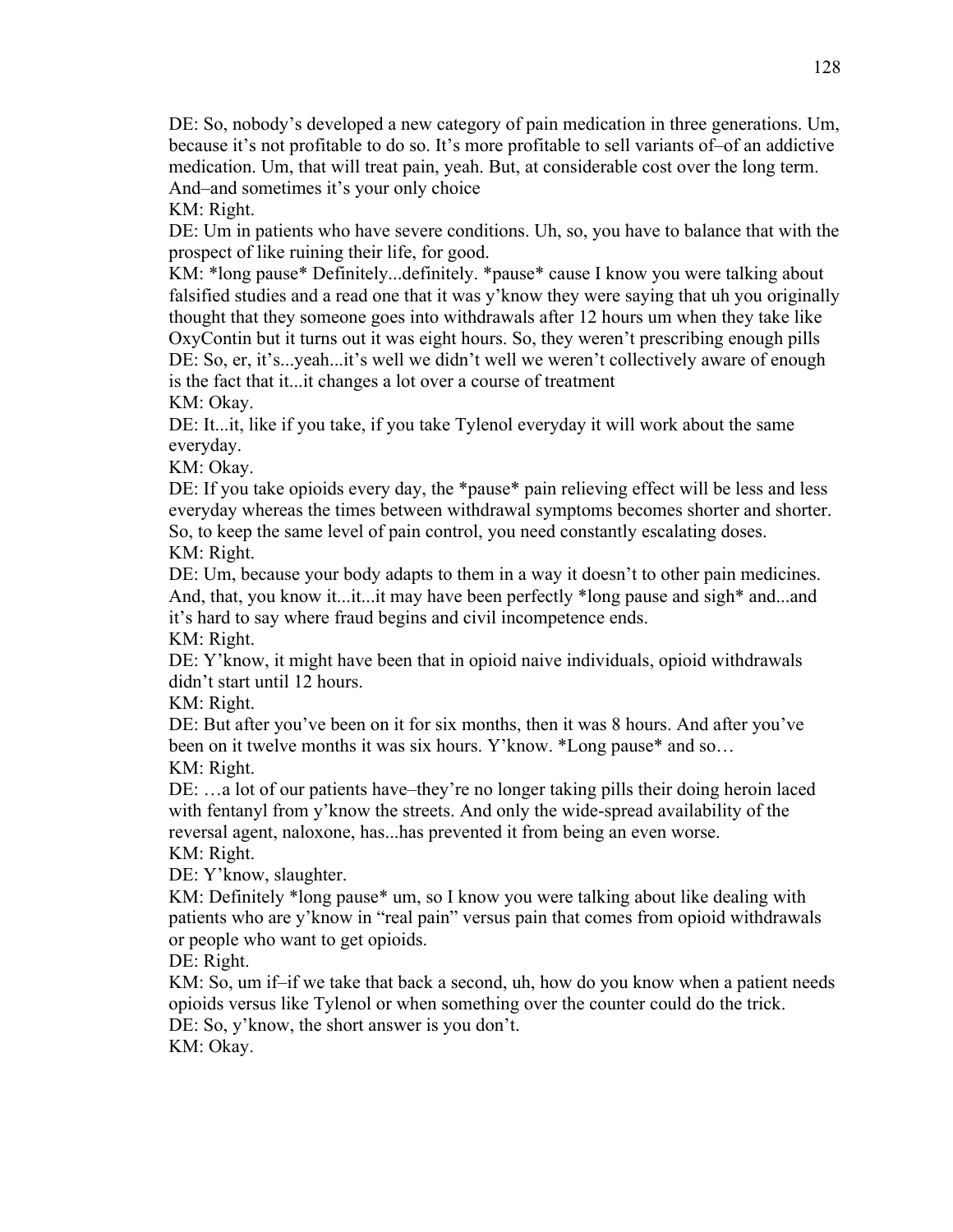DE: They've–they've actually \*pause\* st-studied this um and it...it turns out that, like, if you say, say you've got a patient and you ask like, "how bad is your pain and how strong of a pain management do you need?" You ask the nurse, you ask a doctor, you ask a different doctor. We're horrible at um the correlation is really poor, let me put it that way. KM: Okay.

DE: Y'know th-this is not to say that one person is more right than the other but we're really bad at our estimate of how much pain a patient is in matching the amount that a patient thinks that they're in. Um, so, what I do anymore is, I just ask the patient. I say, y'know, "you're obviously in a lot of pain, I'd like to give you some pain medicine." Y'know, if they're like sweating and their heart is pounding and their arm is obviously broken, I'll say, "I'd like to give you some morphine." Um, or if...if they're like flopping around, like someone with a kidney stone, y'know. But if–if it's something that's less \*pause\* extremely obvious, I'll say, "Do you want–want something like Tylenol, something stronger?" Um, and uh, y'know, the patient will say, "Oh, I don't want any of the opioids they make me throw up" or "I don't wanna, I don't wanna get hooked." KM: Uh huh.

DE: And then, then I'll say, "We can give you Tylenol" and if–if it doesn't work we can always give you more, or something else or–or…

KM: Right.

DE: Something else. Um, that's–that's \*laughing\* that's the best solution I've come up with.

KM: Yeah.

DE: Just ask the patient.

KM: \*laughs\* that's really interesting. I feel like – cause a lot of it is about, like, the conversation like goes away from the patient and I think it's interesting to like put them back and it's like your pain experience. How do you…

DE: Right, and–and you're the one who's ultimately going to have to deal with the consequences of the treatment. Y'know. Like, I'm happy to write you–an-and again it asl depends on why they are there. If they're...they're because like, "I'm having back pain" and this their eighth visit this year for back pain and um they have a record going back as far back as the health record will read going back about back pian. Then I won't prescribe them opioids.

KM: Oh, okay.

DE: Because they're proven to be ineffective in chronic pain...pain and um there's just, sometimes I'll say like, "I'll give ya...y'know, I'll get ya a...a dose here to take the edge off for the night but this is not a–a long-term solution. I can–I can treat you while you are here in front of me but I'm not gonna, I can't do anymore.

KM: Right.

DE: Um, whereas so–so–so there's a divide between acute pain and chronic pain. There's the divide between known patients and unknown patients. And then there's the divide between known causes and unknown causes.

KM: Uh huh.

DE: And uh I've seen, I've seen more than on patient who comes in and, I remember this one woman, I feel bad for her. She–she came in with abdominal pain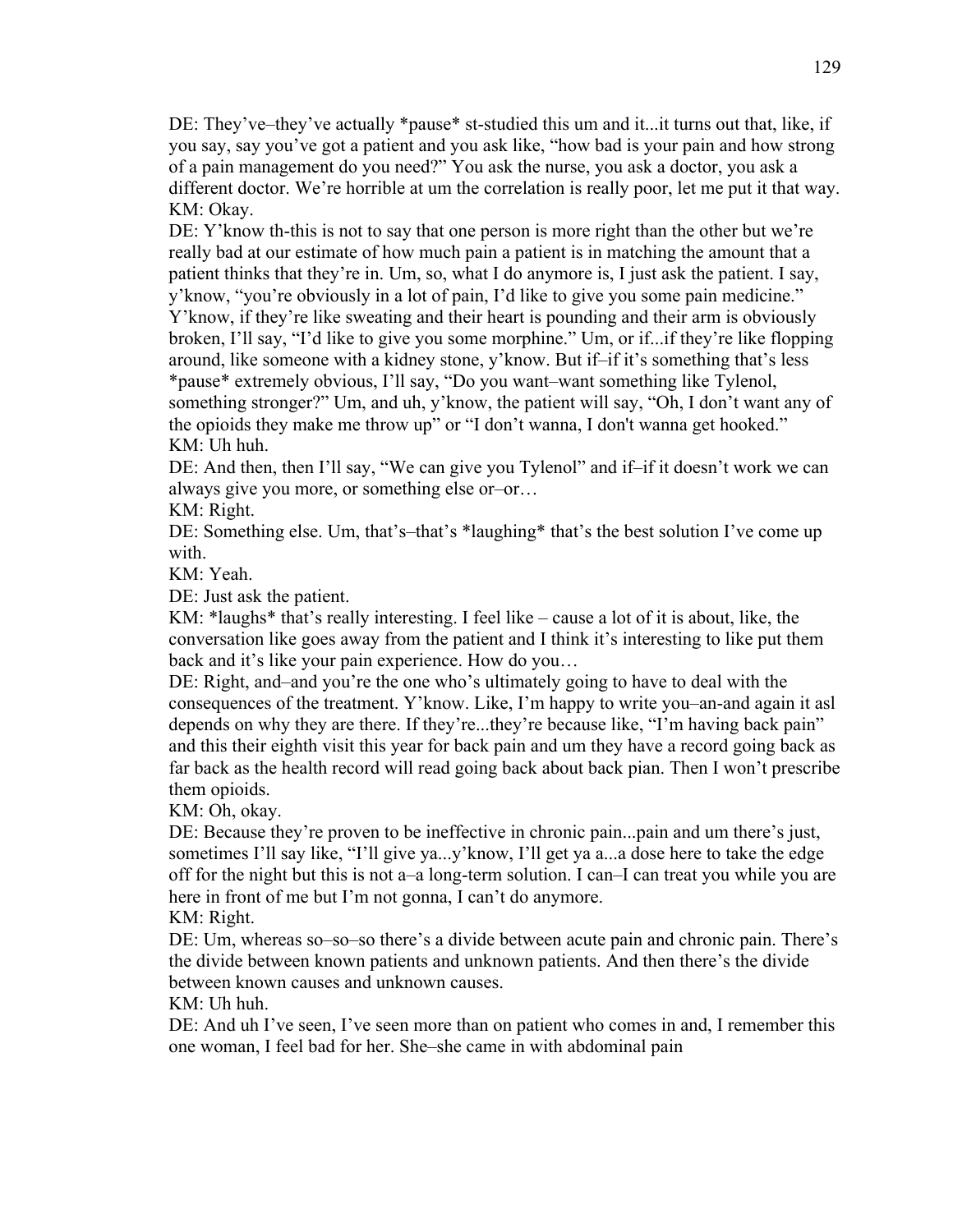KM: Uh huh.

DE: and she got a CAT scan, and the CAT scan was read as "you possibly have diverticulitis which is an infection of these outpouchings in the colon. KM: Okay.

DE: So, we treated her with antibiotics. And she didn't get better. She came back and was still having abdominal pain. So, she got *another* CAT scan, and it was normal. So, then we didn't know what was going on. She went home. Then she came *back again* only this time she was having diarrhea which was caused by the antibiotics. A kind of infection that happens after you've been treated with antibiotics. So, she underwent several rounds of treatment with that.

KM: Oof.

DE: Which were painful. Then she came back to the ER again and she got more pain medicines, and she got more CAT scans and eventually it got to the point where she was chronically on opioid pain medicines and every time she started to, they would run out, they would run out of her system, she would get abdominal pain.

KM: Oh, okay.

DE: She would come back to the ER and get another CAT scan. And a CAT scan um is is about the same as getting 500 regular x-rays, in terms of your x-ray exposure. KM: Oh, right.

DE: So, it's not a big deal if you get one or two probably but when you start getting tens of these, you're–you're getting into levels of radiation exposure that like exceed anything reasonable all because everybody–at the same time–everybody wanted to treat her if she had "real pain."

KM: Right.

DE: Which is some condition for which she might need surgery which we can diagnose. But, I don't want to treat her if it's "fake" pain which is just caused by opioid withdrawal which is real pain but \*pause\* it's–it's like whether the pain is a symptom of a disease or if the pain is the disease.

KM: Right.

DE: That it-it became-became very difficult sometimes to know what to treat the patient with… And then, of course, if you didn't treat her with morphine, she would become abusive and say that you don't care about her, that you just want her to go home and die, like.

KM: Right.

DE: That you're a horrible person. Like, often she would storm out.

PE: Was she eventually diagnosed with something else?

DE: \*pause\* E-eventually she stopped coming to the system. I don't know what became of her after that. There was another patient like that…

PE: Okay, maybe I was thinking of their...their case.

DE: Where it was her back pain. And she eventually was diagnosed with cancer. KM: Oof.

PE: Oh, that's the one I was thinking of.

DE: \*pause\* Um, \*pause\* but whether or not it had anything to do with all the scans and x-rays she had gotten or whether just got cancer, who knows? Who can say?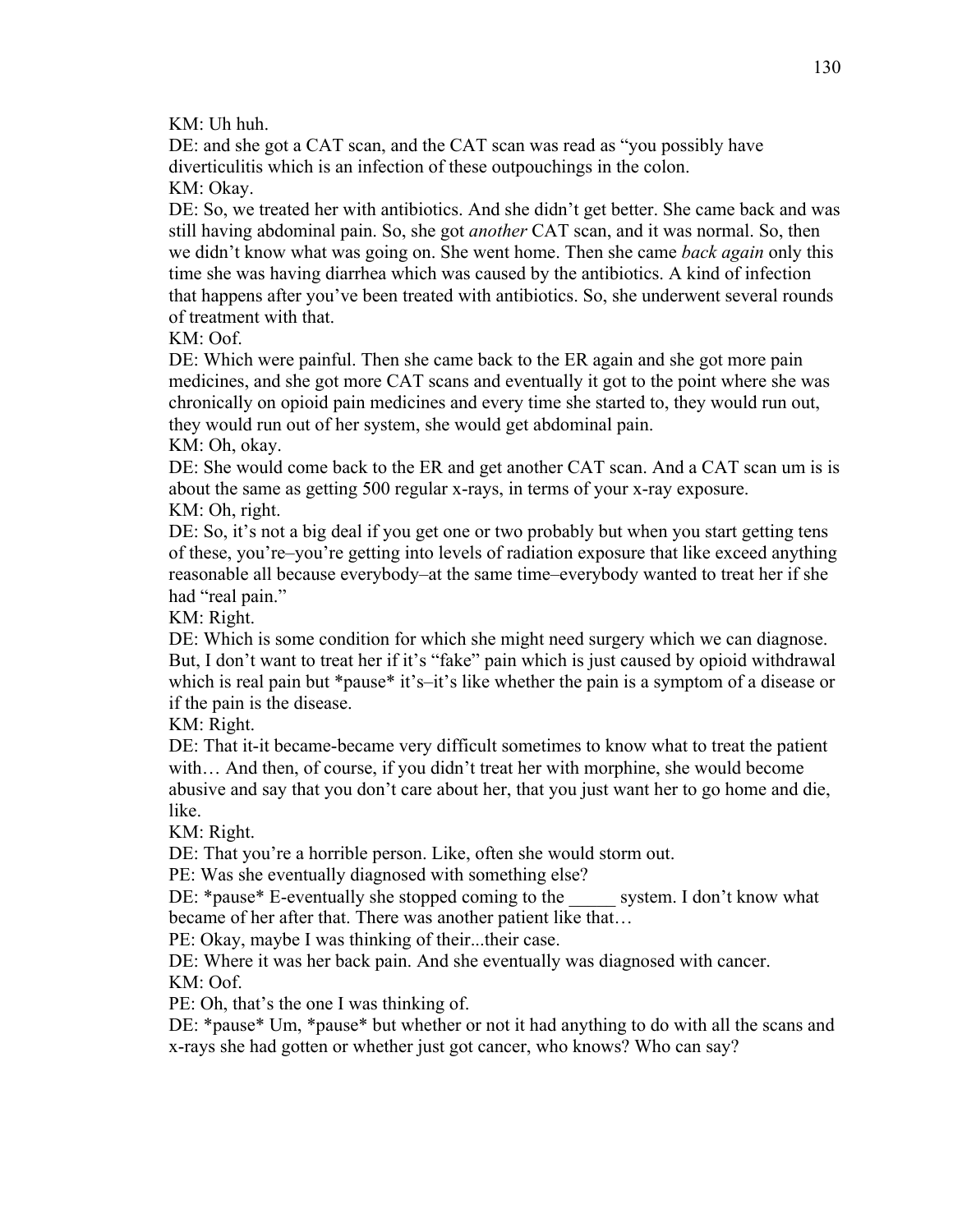KM: Did you go through the same process of "is this real pain? Is it not? Let's get more scans?" Or–

DE: Well, kin–I–I'm sure she did, I don't remember the details of that case super well KM: Okay. \*pause\* Um, speaking of like, you mentioned like pain being y'know the disease vs. pain being just the symptom. Do you think–eh–pain is becoming too medicalized and seen as an illness instead of like a symptom of an illness or injury or do you think it's like, y'know, should be treated in this way?

DE: \*pause\* Um \*pause\* so \*pause\* I guess there's a couple of possible questions I could answer in that.

KM: Okay.

DE: I–I mean, saying, do I think pain should be medicalized is really hard because \*pause\* at this point, I sort of automatically medicalize everything.

KM: Right. \*laughing\*

DE: Now, should we recognize that \*pause\* pain can be a sym–we should recognize that pain can be a symptom of an underlying disease that needs specific treatment. Pain is also a symptom that can be treated just like a runny nose can be treated without treating a cold.

KM: Right.

DE: But at the same time, recognizing that pain is complicated in that the sensor that tells us whether or not we are having pain can also malfunction. So, like in your car, if your gas tank is reading empty, it may be because your gas tank is empty, but it may be because the sensor is broken.

KM: Right.

DE: In the same fashion, \*pause\* a person whose experiencing pain, it may be because something is wrong with the effected tissue and it's warning your body, but it may also be that the sensor is malfunctioning. That the nerve is just going nuts and saying, "Haha, you're having pain" but the subjective experience is, of course, the same. KM: Right.

DE: And, and so therefore, the medical understanding of it is–is limited by the fact that y'know we have no–we have no way of measuring pain. Like, there's no, there's no blood pain level in the same way that there's a blood oxygen level for instance. KM: Right.

DE: Or a blood sugar level. \*pause\* um so \*pause\* and added to the fact that patients will often lie to us.

KM: Right.

DE: Because–because pain is unknowable and because patients, for whatever reason y'know, they want attention, they want a day off work, or they've got a lawsuit pending against the guy who rear ended them or whatever.

KM: Right.

DE: They may have external incentives to report higher levels of pain than they might otherwise report for the same injury. So, it–it–it's a very complicated thing. Now,

\*pause\* another part of your question is not what it is, it's from the patients' perspective. KM: Okay.

DE: Should I expect to live a lifetime free of pain?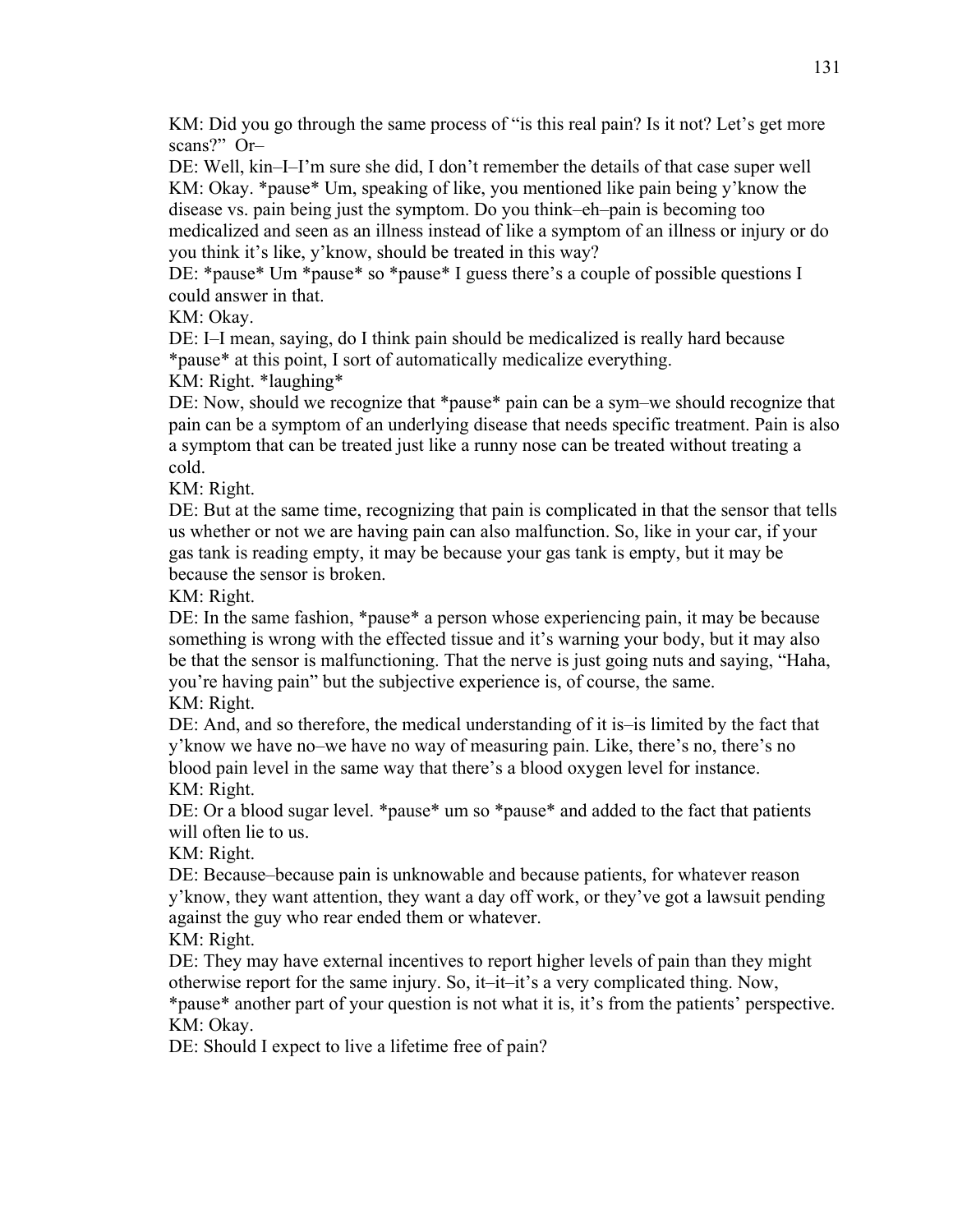KM: Right.

DE: Um, should my doctor treat me for any–like if I have any pain at all is it unacceptable? Or is there a level of pain you just deal with? KM: Right.

DE: And um \*pause\* that is uh–uh very different, it's a philosophical question. Um, it is in part, we're the victims of our own success. I mean like no society ever has even had the opportunity to even ask that question. Um \*pause\* and you know, in part because we do have medications that can treat pain without sometimes without terrible side effects– um–but to what extent is pain or discomfort \*pause\* an expected part of life and you wait to see if it goes away, or you rush to the emergency room? Um, and–and then that can often depend on a lot of factors, economic factors, where you live. [Redacted] Um, whereas, again, if you want to see an ER nurse roll their eyes, y'know, people come in because they threw up one time or because they y'know…

PE: Their kid threw up one time.

KM: Oh yeah?

DE: Their kid had a fever of 102° that started an hour ago. Or, um...

PE: I was talking to DE, and I was like, "They're trying to tell you they're good parents." Right, like, my kid's sick so I came right away. Whereas like, DE is like…

DE: Well, and–and...

PE: Come back in a day or two if it's still a problem.

DE: T–t–to be fair, like, we're not really fair to our patients because if they come in immediately, we say, "Why are you coming in? This is just a virus. You've only had it for an hour, it's going to take a few days." But if they wait too long then we say "Why'd you wait so long? Why didn't you come earlier?"

KM: Yeah. \*Chuckling\*

DE: So, that's y'know, it's kind of unfair to expect patients to have–um–an extensive degree of medical knowledge but at the same time like \*pause\* social expectations of pain and death and declined *dramatically* over the last y'know 50-100 years of the United States. Um, I mean like 100 years ago it was rare when you had a family that hadn't lost a child. Whereas now, its rare when you have a family that has. And...and so that's...that's extending into y'know pain as well. Um, and then–but then there's a lot of pain conditions that don't have good sort of...like chronic back pain.

KM: Right.

DE: Like all–sometimes there will be y'know some bulging disk that's pinching a nerve and then you do an operation, and the pain goes away. But sometimes they do that exact same operation for that exact same patient and the pain doesn't go away. KM: Yeah?

DE: And–and so why is that? Is the pain a symptom of a disease? Or is it–is it the disease itself? And sometimes we don't even know. We can't tell.

KM: Right, interesting. \*pause\* Um yeah uh. Are there any other thoughts on pain and addiction in the US that you would like to share?

DE: Um.

KM: \*awkward chuckle\* Anything we haven't talked about?

PE: Every hospital he's worked at had different drug of choice.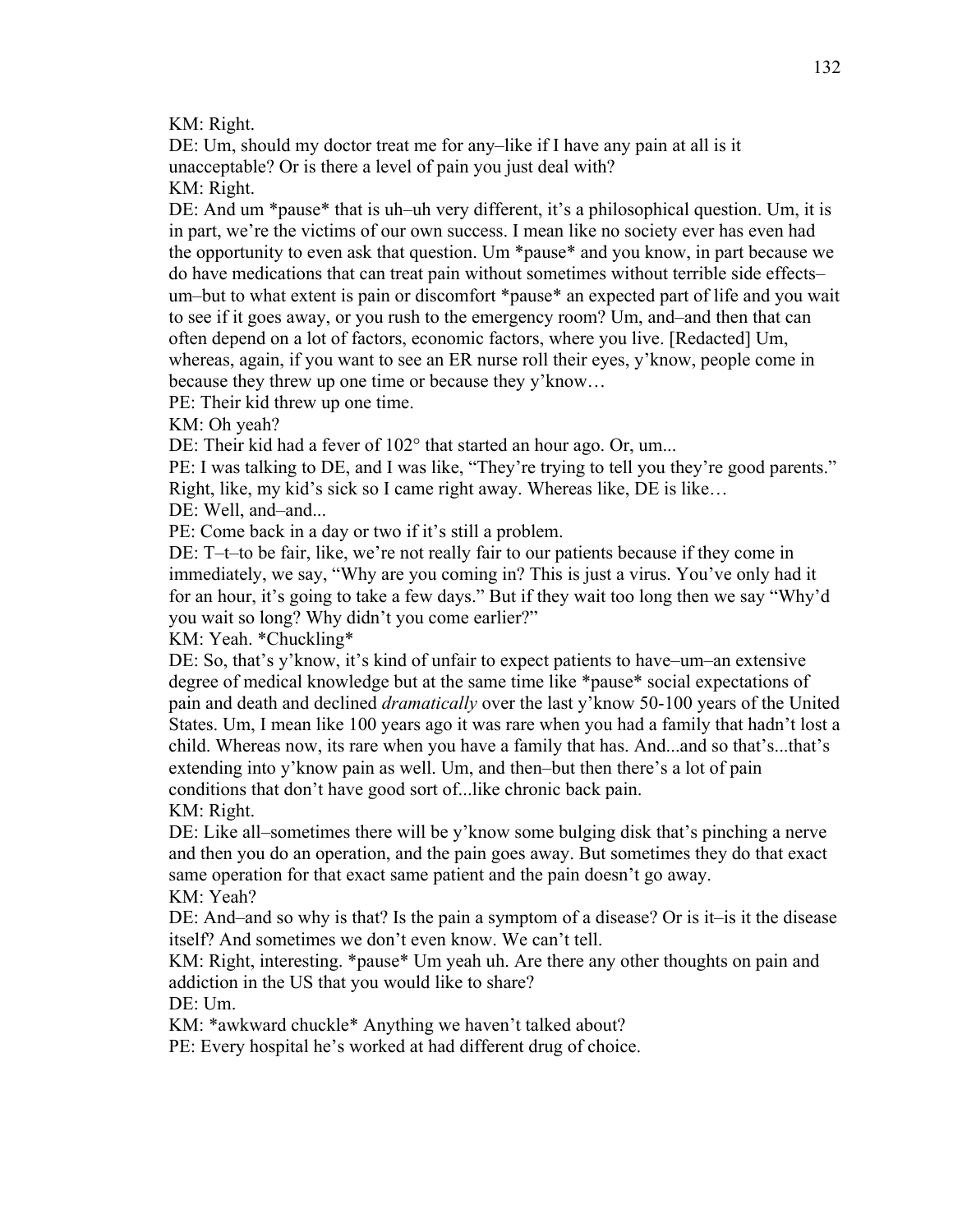KM: Oh, interesting.

PE: And it's interesting because doing drugs of course is a social activity. So people are doing the drugs together but like they've all had like a different drug of choice and here it's opioids.

DE: Yeah–yeah.

KM: To prescribe?

WE and DE: To abuse.

KM: Oh okay. \*Laugh\*

DE: So, when I worked at , we saw of course heroin, but we saw a lot of cocaine like GHB.

KM: Okay.

PE: Different sides of the city.

KM: Right.

DE: No.

PE: Oh, okay.

DE: Um…

PE: Cause you worked in the southside and the northside.

DE: That–this is–this is Northwestern this is the downtown area. Then in the west side it was all heroin and crack cocaine. And \*pause\* here is was pills until recently. Opioid pills. For a while it was bath salts, that was fun. \*pause\* Now–now it's–now it's opioids and meth.

[Redacted]

DE: \*pause\* Our–I mean–so–so the model we're taught is that pain \*pause\* is an indicator that there is an underlying process of damage.

KM: Right.

DE: And we need to figure out what is causing the damage and fix that problem. But the problem is that maybe half of painful conditions don't fit that model. There is no actual damage going on. The person can live their normal lifespan with their normal organ function, it just hurts. And so \*pause\* then we don't know what to do with it. KM: Right.

DE: We, being Western biomedicine. Um–and–and that–that's an area where the complimentary medicines, you know your chiropractic medicines, and your acupuncture and you're whatever else probably play a considerably better role. Y'know, \*pause\* uh–I think one of the least well used and least well remunerated um and effective treatments for pain and...and particularly for sports pain is physical therapy and things like massage therapy.

KM: Right.

DE: Which are typically–um–like–insurance will pay for you to be in the hospital for 30 days, but it will only pay for you to get five physical therapy sessions in a twelve-month period. Y'know?

KM: Yeah.

PE: It won't pay for massage at all.

DE: And it won't pay for massage at all.

PE: That's a luxury.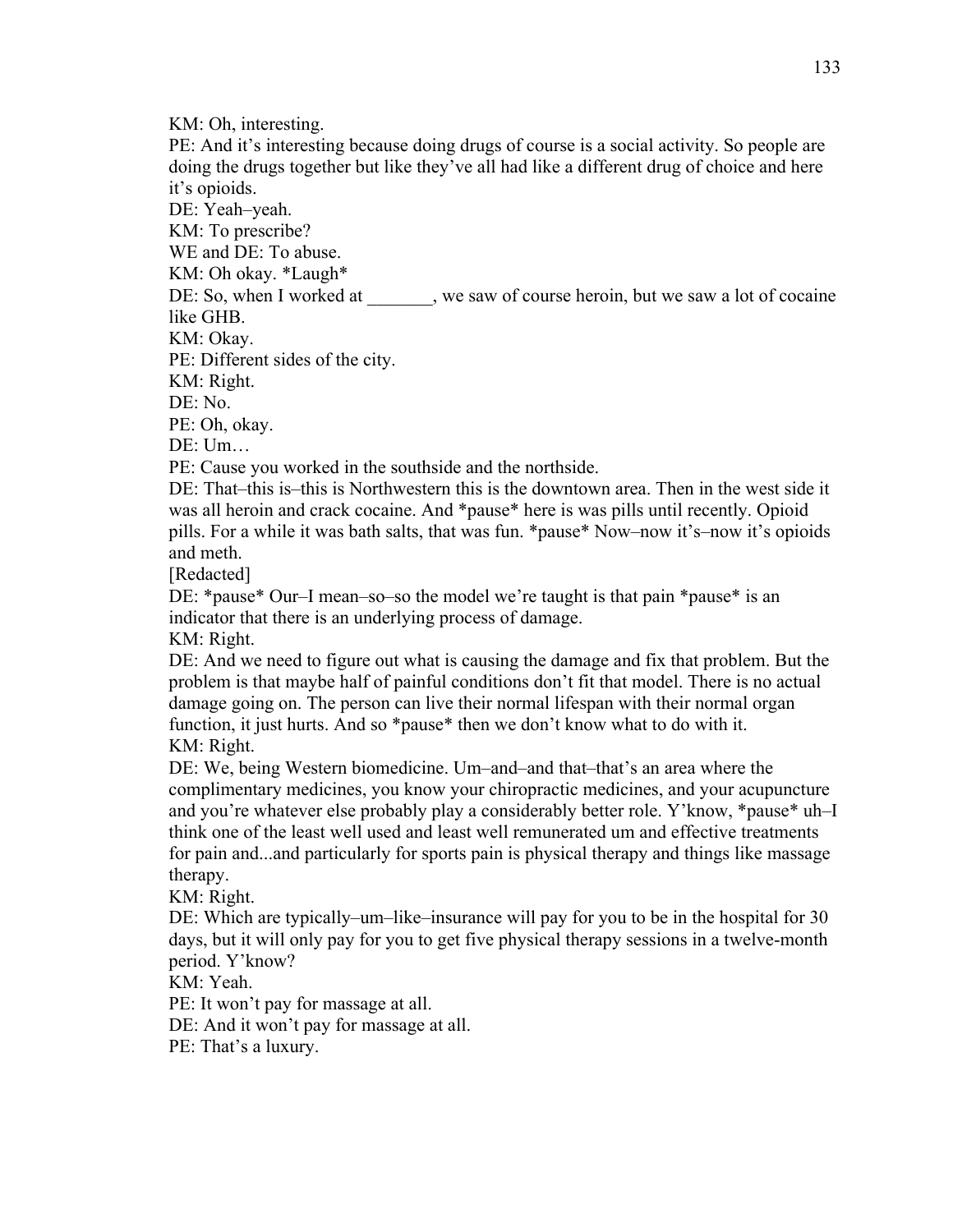DE: E–E–E-

KM: Yeah.

DE: Expect in unusual circumstances or whatever or maybe for specific conditions but um and \*pause\* in fairness, none of those have a high track record of \*pause\* high quality publications to show that they work.

KM: Interesting.

DE: Um, by anything other than a placebo effect. Eh. Which… \*pause\*

PE: OF course, there isn't money in that.

DE: Right.

KM: Right.

PE: Pharmaceutical companies…

\*Inaudible discussion for a few seconds\*

DE: There is no "Big Massage" you're right. Um, y–you know if Merk got a patent on massage, you could bet that within six months you would have studies showing its effectiveness.

KM: Yeah? \*pause\* So, when like the biomedical model of pain fails to...

DE: Uh huh.

KM: Uh you know, figure out like the cause of the pain or like stop the pain...

DE: So, then what you end up with is the patient is frustrated.

KM: Right.

DE: Cause they say, "I keep going to the doctor and they never do anything for me." The *doctor* is frustrated because they're saying, "I can't do anything for you. Why do you keep coming to me?"

KM: Right.

DE: Um, the insurance is frustrated because y'know…

KM: They've got to pay for it.

DE: They have to pay for more MRI's and more spinal taps and more this, that's, and the others. And a lot of it is driven by the patient's absolute certainty that there is something wrong.

KM: Right.

DE: Um, and "nobody listens to me."

KM: Okay.

DE: Those are, those are two of the most common complaints I hear, \*pause\* especially in chronic pain patients, or y'know "they were so incompetent it took them two years to figure out what was wrong with me."

KM: Right.

DE: Y'know, um, because you had some weird ass condition that nobody'd ever heard of. Or that–that y'know there's no reason why you'd be getting cadmium poisoning. Like, why were you licking cadmium? Like, or whatever. But, at the same time, um, and– and so it results in these very negative interactions. Where then, what happens is...

KM: Right.

DE: the patient is suffering, so they're going to their physician to alleviate suffering. The doctor is not able to do it; so, they feel like a failure. And they tend to take it out on the patient.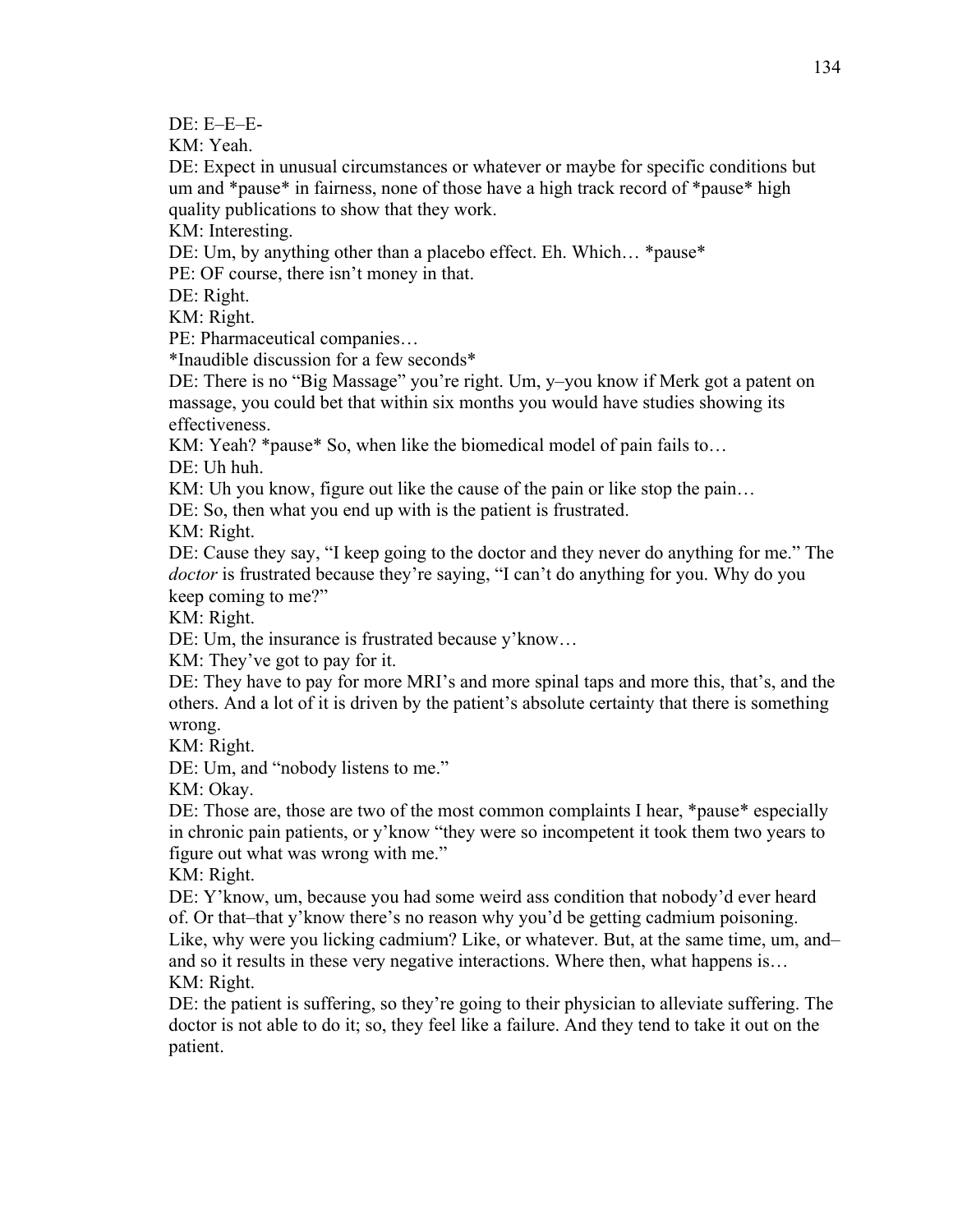KM: Right.

DE: So, then what they do, is they look for reasons to fire their patient. KM: Okay.

DE: Um, and...and what happens then is the patient gets mad and yells at them um and they say, "Oh, well you're too aggressive. Y'know you can't come back." KM: Right.

DE: "Here's a thirty-day refill for all your meds, go find a new doctor. And it–it's–it's in many ways, ex-except you can't do that in the emergency room, but for everyone else– I'm not–not saying *everyone* else and that everybody does this but it certainly is a trap people fall into.

KM: Oh.

DE: Of the chronic pain patient.

KM: Interesting, well, thank you so much. For talking with me.

PE: Ask him about media perceptions with pain

KM: Ooh, yes, could you tell me about that?

PE: \*Laughing\*

\*Inaudible laughter and comments\*

DE: I don't know about media perceptions and pain specifically...

PE: No, but like tv shows and stuff.

DE: Um, tv shows?

PE: Do the House rant, c'mon do the house rant!

KM: \*laughing\*

DE: So, I–I mean yeah, In *House*. You're familiar with *House*?

KM: I–uh yeah.

DE: He's uh–Hugh Lawrie is able to diagnose and treat any condition no matter how obscure or complicated in 45 minutes minus commercials. Whereas in real life it often takes \*pause\* well, in real life it often takes either 6 really smart doctors working for a year or there is no cause at all. There is no detectable cause for your symptoms. And then the patients say, "Oh, well, you're just telling me it's all in my head." KM: Right.

DE: And–or, "You're just saying I'm nuts" which sometimes actually is true, sometimes the patients are just nuts. But more often it's just, "No, you a condition that we can't diagnose, and we can't treat.

KM: Uh huh.

DE: The–the medical term for that is idiopathic.

KM: Oh, okay.

DE: Every symptom includes idiopathic as, usually, the largest or the second largest cause of that symptom. Um, \*pause\* whereas on tv, that would be an incredibly unsatisfying drama like…

KM: Yeah.

DE: Where the doctor does all these tests and "nope, you're just nuts."

PE: Or you can't figure it out.

KM: Yeah. \*laughing\*

DE: And then four years later…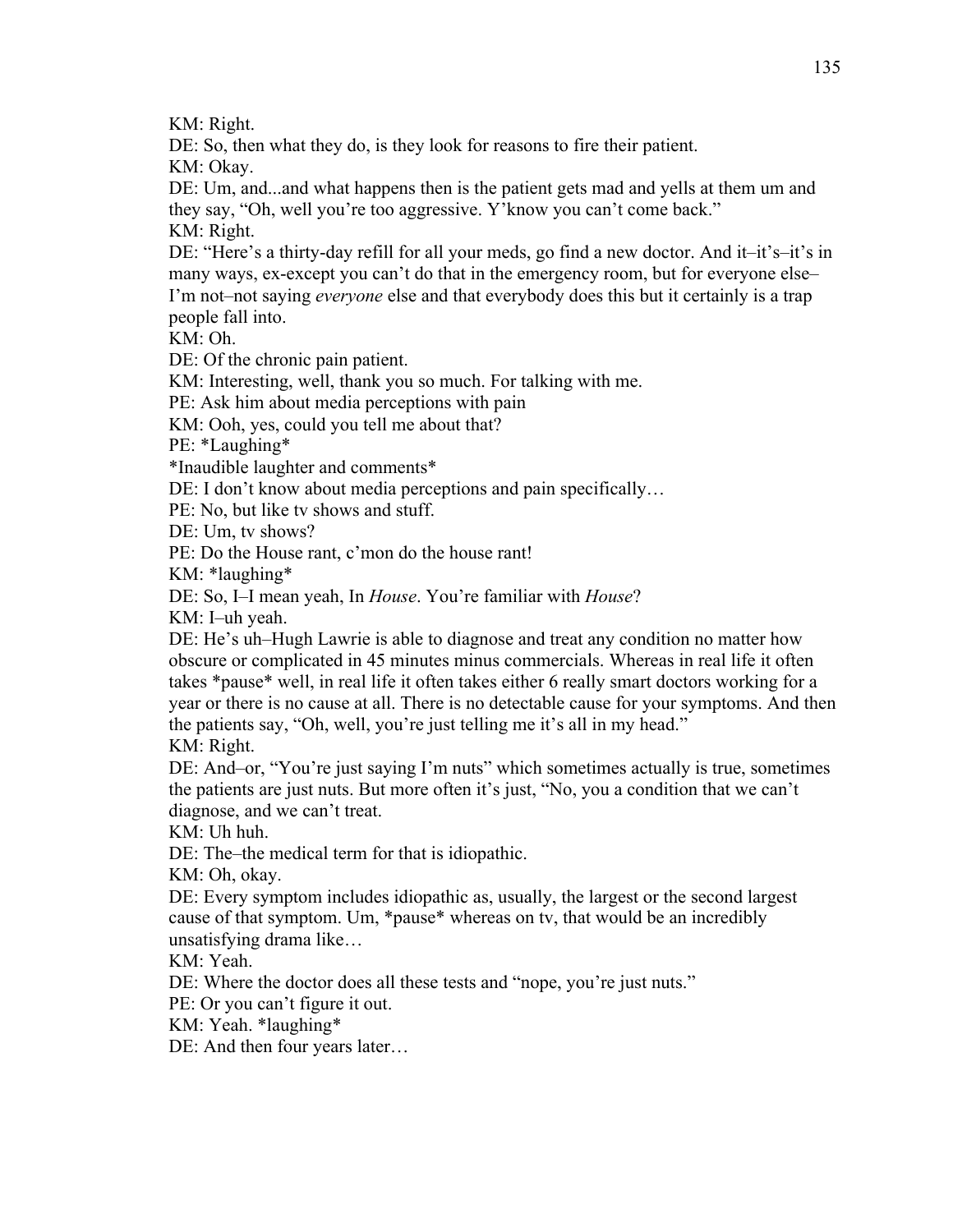\*Inaudible discussion\*

DE: After three years the symptoms just go away. And the patient goes on with their life. Or, or so y'know so \*pause\* I do think that plays into patient's expectations. "If my doctor was a little smarter or a little more dedicated or ran one more test or broke into my house and searched through my belongings…"

PE: That was the one episode I watched where like they did that.

KM: No!

PE: and they found a ham sandwich and they were like, "see, the guy doesn't keep kosher. We've solved the case."

KM: \*laughing\*

PE: Why did you break into your patient's house?

KM: What?

PE: \*laughing\*

DE: Um, that like…

KM: Interesting.

DE: And-and-and, so like so that even if the patient is lying to you, that the-the allknowing doctor should be able to figure it out and come up with a disease which is both nameable and treatable.

KM: Right.

DE: Um \*pause\* it's the same for um \*pause\* cardiac arrests. Like, whenever they're doing CPR on tv, the survival rate is 95%. Um, whereas in real life it's more like 10%. KM: Right.

DE: or 5%. Um, because that would make an incredibly unsatisfying tv drama. KM: Yeah.

DE: Um, like "uh well, you did all of these heroic things and the guy died anyway." KM: Yeah.

DE: "Oh well, sucks to be you" Y'know?

PE: Remember when I did CPR training, they were like, "The thing with CPR is the person's already dead. Right. Their heart is stopped and they're not breathing. You can't make it any worse."

KM: Oh gosh.

PE: \*laughter\* "Get in there and see if you can make it better!"

DE: Well, actually there is–there are certain interventions you can do to make it worse.

PE: Well, thanks. \*laughter\*

\*Inaudible laughter and chatting\*

DE: To make your chance of \*pause\* return of spontaneous circulation lower.

KM: Uh huh.

PE: Okay.

DE: And it would be y'know, option A has a lower success rate than option B. So, I guess you could say, if everyone knows B is better, than A is making it worse.

PE: Compared to B?

KM: Compared to nothing?

PE: But not compared to the current state.

\*Slight inaudible chatter over one another\*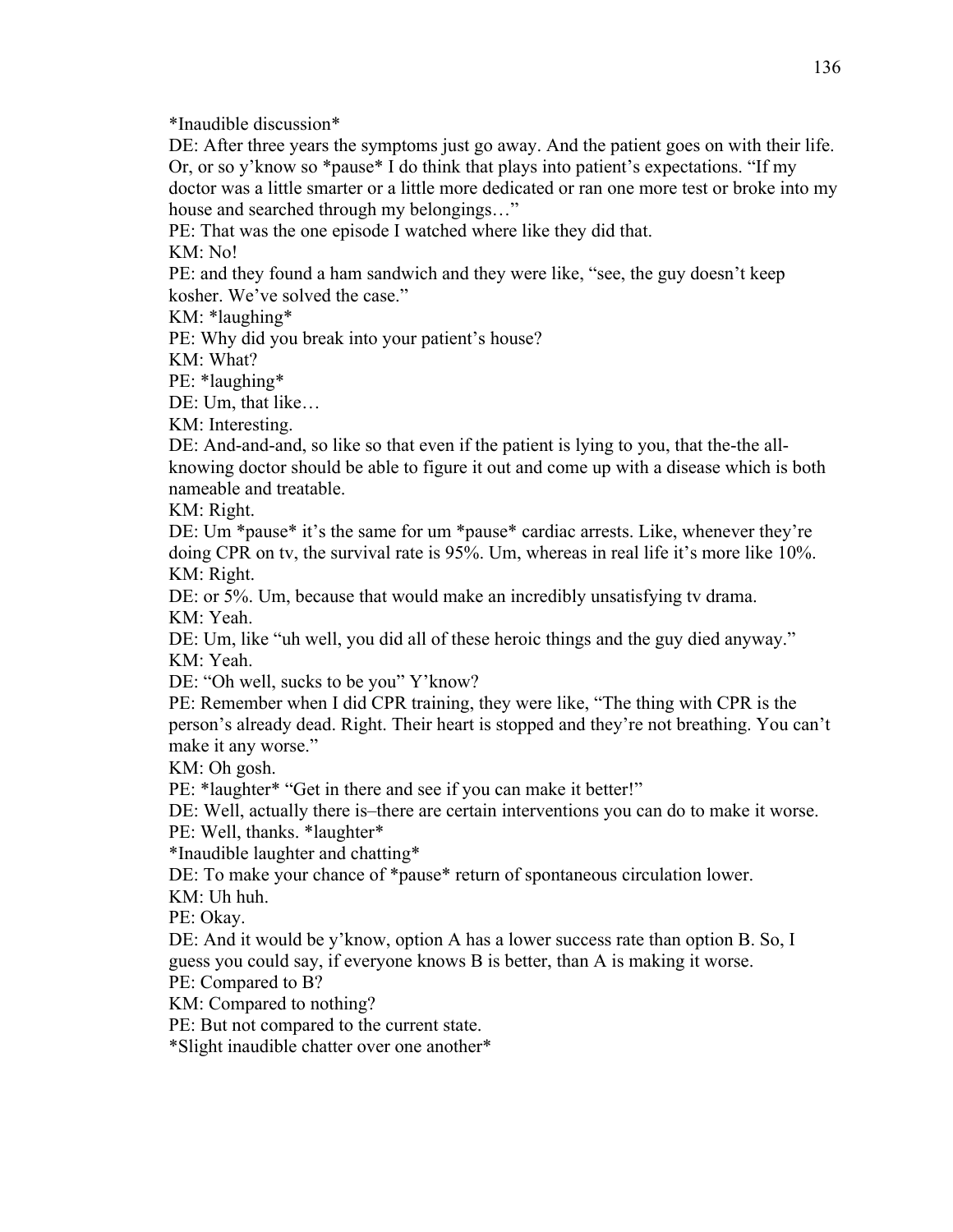KM: Yeah.

DE: Unless you start like yeah kicking him in the head or something.

PE: But they're already dead?

DE: That's true.

\*Inaudible\*

KM: A very interesting *House* episode. He just needs to be kicked in the head. PE: No worries just kick him in the head.

DE: Up you!

\*Laughter\*

KM: We broke into your house and now we are going to kick you in the head! \*Laughter\*

DE: That's you know a medical drama has finally gone off the rails.

PE: That's kind of like scrubs, right?

KM: Uh huh?

PE: I remember when scrubs came out and DE was like, "Scrubs is medically not correct, but this is what it feels like to be in the ER." And it was more of a comedy, right? So, the absurdity of what you're doing. Whereas *House* was totally medically correct, and every– every week was a case you might see once in your entire life.

KM: Oh wow.

PE: You know, like this case is so weird like if you diagnosed it in 45 minutes you'd be like a *god*.

DE: Yeah, people would be talking about it *years* later. "Do you remember that time you diagnosed that guy with leprosy?"

PE: Well, I remember when you–when you saw the person who had rabies. And, you got the closest diagnosis, right? But I mean nobody thinks–rabies is so rare.

KM: Yeah.

PE: Um this was in  $\blacksquare$ .

KM: Ah.

DE: It's actually less rare in \_\_\_\_\_\_, apparently but...

PE: It's still rare \*inaudible, something about vaccine campaigns\*

KM: But it's still, yeah.

DE: It's still so rare that–that–that four–that–that–that y'know, three internists, a neurologist, and a psychiatrist all missed it.

KM: Yeah.

DE: I mean…

KM: But I mean if you go into everything thinking "rabies."

PE: Yeah, exactly.

KM: You–You're gonna look–you're gonna look \*pause\* a little out of it.

PE: Most of the time, most of the time.

KM: Yeah.

PE: Well, later on we looked it up and like–like there's been fewer than 50 cases of rabies in the US since like 1970s.

KM: Wow.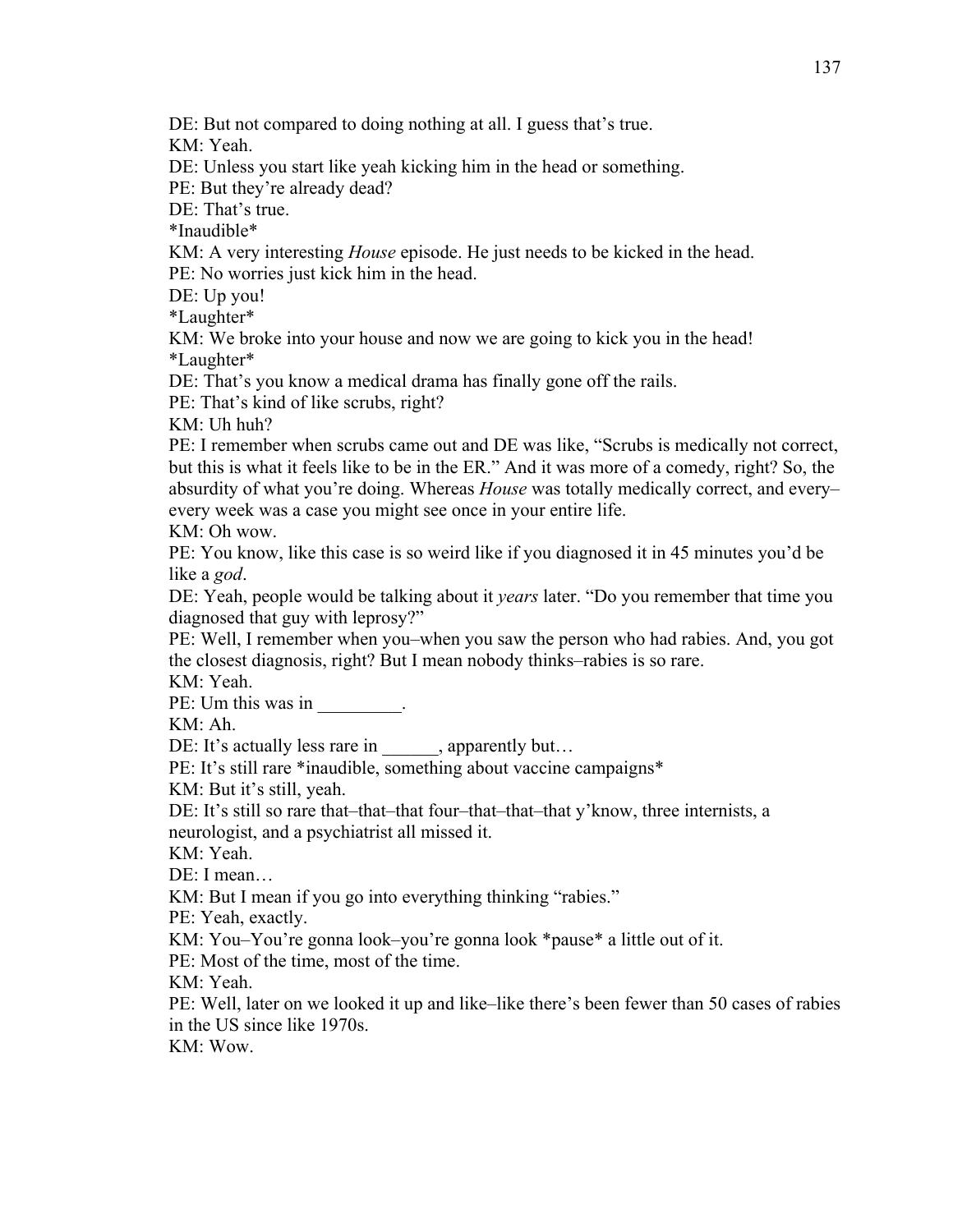DE: Yeah.

PE: Like the rabies, it's so rare.

KM: Yeah.

DE: And none are from a domestic dog or cat \*pause\*

PE: And even in , it was totally rare. They–they did vaccination campaigns on street dogs and like, it's not like.

DE: But y'know it's certainly it was more comparable to \*pause\* what it would have been like it the US a hundred years ago. Y'know. \*pause\*

KM: But it's still interesting to, going back to the shows, how the media does portray like ER doctors and like doctors in general. It's very like–just gods y'know. And like an allknowing being that has the ability to figure out everything. Do you think that could be– DE: In–In–In many ways, there's sort of–there's sort of parallels with shamanistic… KM: Right.

DE: practices, right? You find the evil entity, you name it, so you gain power over it. KM: Right.

DE: You perform a ritual, whether it's a surgery or medical treatment where the patient's purified. I mean like \*pause\* it's so shamanistic \*pause\* we are permitted to give patients some pills to go home with. Particularly if it's like, they come in at 9 o'clock at night and they've broken their arm. So, they might want some pain pills before the pharmacies open the next morning. So, we're allowed to give them some, but the nurses are not allowed to hand the medications directly to the patient. They have to hand it *to me,* and I have to hand it to the patient. Um, now, if the patient were taking the pill right then, \*pause\* they...

KM: The nurses?

DE: would be allowed to give it to them and I'm not allowed to get it out of the locked machine where it's stored. Only they're allowed to get it out of the machine but only I'm allowed to hand it to the patient. All these rules that make no sense.

PE: First I've heard of that.

DE: That make no sense until you start thinking about them as like rituals.

KM: Right.

DE: Like ritual roles.

KM: Yeah.

DE: Like Santa Claus can't go around distributing eggs on Easter. That'd be like fucked up.

\*Laughter\*

KM: I feel like that was a children's show–like a children's movie…

PE: Yeah, *The Guardian*s.

KM: *The Guardians*. Yeah, its–its movie worthy.

DE: Yeah. So, it and–and I think part of it is people have less and less experience with illness and disease. They have less and less experience with um \*pause\* death. KM: Right.

DE: With life threat. Um, and so \*pause\* and our education system does not always produce the most medically literate people. Like, people, don't understand what a cell is,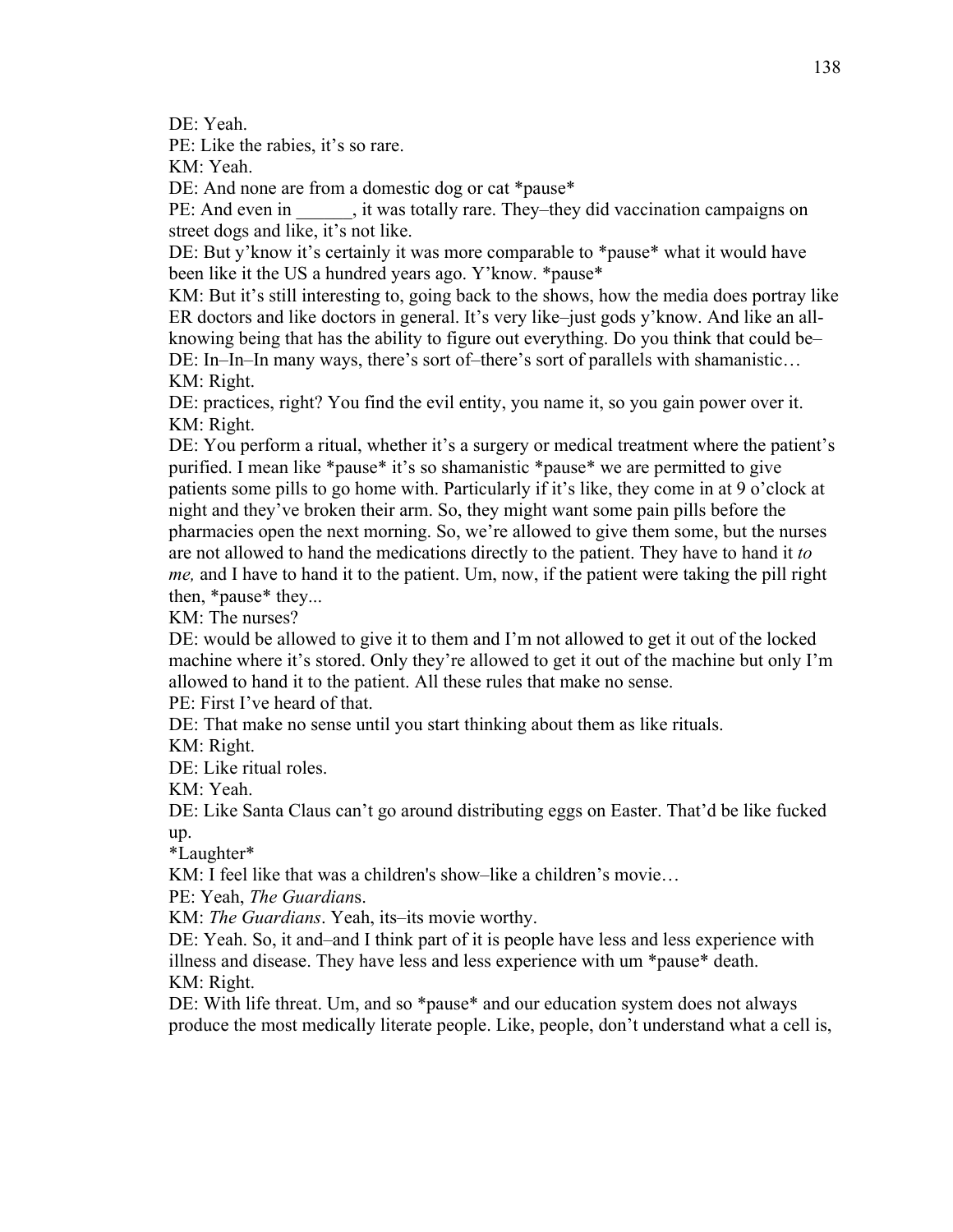or a germ is it can kinda make it hard to explain what you're doing. Um–and–and so \*pause\* I mean part of that is what doctors want to aspire to, I'm sure. KM: Right.

PE: Part of it too is like doctors are the scientists that everyone deals with. Most of us don't know botanists.

DE: Or astronomers or whatever.

PE: Astronomers, yeah.

DE: Particle physicists.

\*Inaudible\*

PE: Most people, the only scientist they kind of deal with is a doctor. And so, the fact that medicine is also a craft. Where sometimes–y'know, you could have the same symptoms with radically different causes…

KM: Right.

PE: Or not be able to figure out what the cause is.

DE: Right, and it's become–it's become awe-inspiringly more complex in the last 50 years. Exponentially more complex. Um \*pause\* both in terms of treatment options, medications, and transplantations, imaging, and x-rays, and MRIs, and ultrasound.

PE: Oh, and just like when you had appendicitis. You went in the morning and came back that night and had dinner.

KM: Wow.

PE: He had his appendix removed. And it was…

DE: Right.

PE: It was remarkable to me, like, shouldn't you be like absolutely bedridden and unable to eat? Like…

DE: Tw-two hundred years ago, I would have just died.

PE: You would have just died, yeah.

DE: One hundred years ago, I might have lived but I would have been in the hospital for like a week.

KM: Okay.

DE: Fifty years ago, I would have been in the hospital–I would have lived, y'know almost for sure, but I would have been in the hospital for a week.

PE: Right, and this was like, he came home the same day.

KM: Yeah.

PE: And started eating and I was like–the hardest thing was actually that he couldn't pick [his daughter] up. And she was very young, so she took that personally, like "Daddy won't pick me up"

KM: Right.

PE: And so, we'd actually pick her up and put her on him, but you know, it was remarkable.

KM: Yeah, definitely.

PE: Or like rabies shots. People still think about them as like, you get the shot in the stomach. They haven't done that in like 30 or 40 years.

KM: Oh really?

PE: It's just a vaccine, yeah.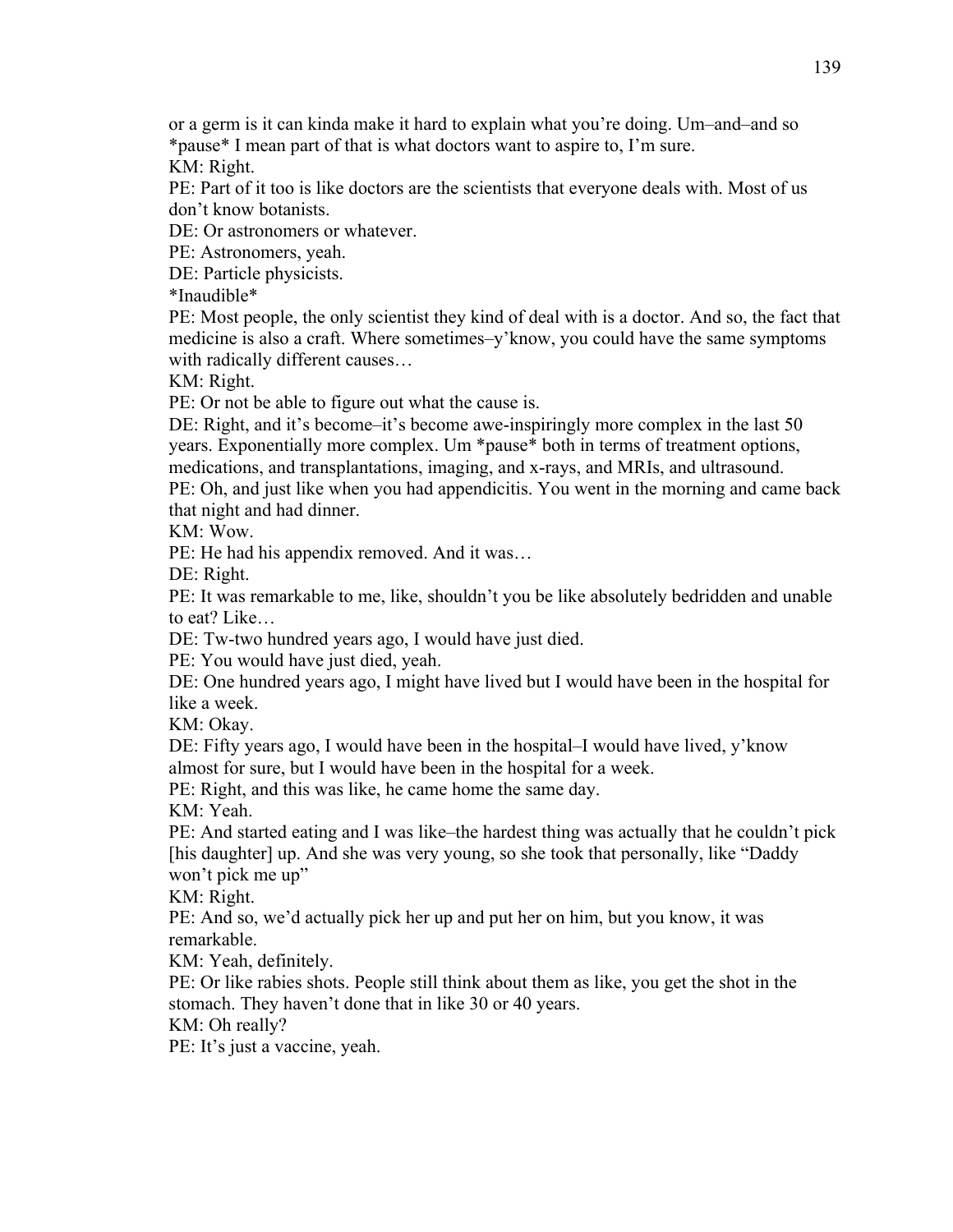DE: Or how \*inaudible\* people have a lot of screwy ideas that they get from t.v.

PE: Well, they have …

DE: Ah, you've got to get the bullet out. Err

\*Laughter\*

PE: I was waiting for that

KM: Do you not have to get the bullet out?

PE: Oh, no!

DE: Never!

PE: Never!

DE: Almost never, so um starting in the 15th century when firearms were first introduced. There came this belief that gunshot wounds had a suppurative property. KM: Oh.

DE: Tendency to get infected and that this must therefore come from a poison that was in the bullet itself. And so, the standard that was done was that you dug around with your unsterilized…

KM: Oof.

DE: instruments until you found the bullet and then pulled it out. Um,

PE: People still got infections, so weird (sarcastic)

KM: Really strange. Maybe the bullet was in there too long? (sarcastic)

PE: \*Laughter\*

DE: Yeah, they weren't really doing a lot of randomized control trials. Now–now \*Laughter\*

DE: Now, in the 18th century, a–a doctor named, I think his name was Hunter, actually did an experiment sort of, unintentionally.

\*Laughter\*

DE: So, what had happened was, he-he was the surgeon for this regiment.

PE: Was this the knife guy?

DE: Yeah...

\*inaudible\*

DE: So, they had a battle, gunshot, people who got shot in the arms and legs. And he realized that, the ones he pulled bullets out of, about 5% survived. Whereas this group of ten guys, they'd all been shot in the arm or leg, they've been stuck in a barn. So, they couldn't get any medical care for like a few days. And only one of them died. So, they concluded that leaving the bullet was actually less...less harmful than trying to get the bullet.

KM: Right.

DE: Because the heat of firing um \*pause\*

PE: Sterilizes

DE sterilizes the bullet. And particularity now, the older muscat balls and stiff, low velocity, soft lead, they often picked up a lot of gunk in their trajectory so maybe that made more sense but at least since the 19th century high velocity bullets, we just leave them.

KM: Interesting. \*Inaudible\*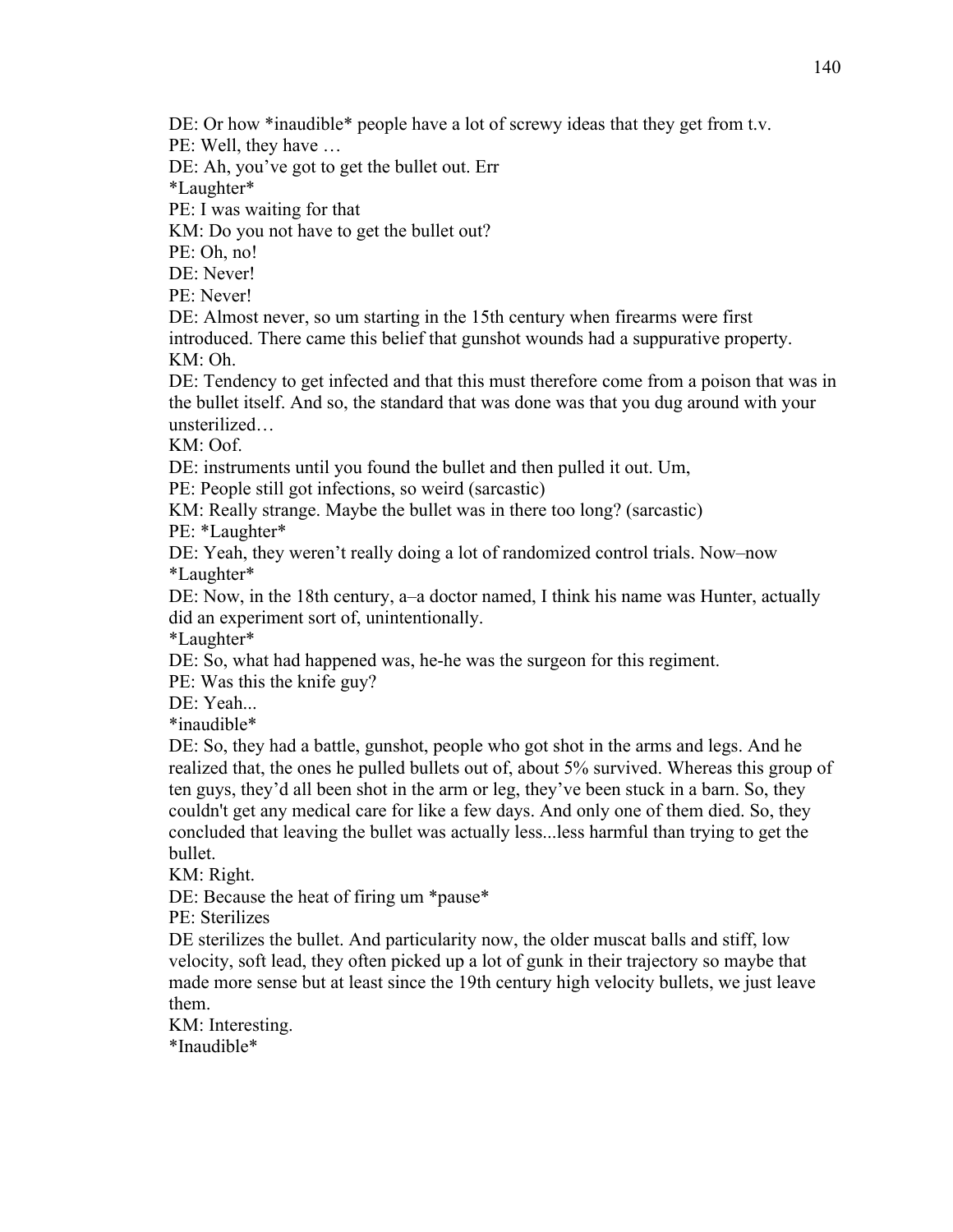PE: Unless they're gonna damage them.

DE: Unless in the rare circumstance that the bullet is pinching a nerve or something, where its mechanical presence is causing a problem.

KM: Right.

DE: But that almost never happens. But–but to this day every tv show, every movie, they get the goddamn bullet out.

PE: This is the rant.

DE: Then…

PE: Okay, we got it, we got it.

DE: I wish they would not show that, then the patients ask you to do it and you have to spend 45 minutes telling them why you shouldn't.

KM: That'd be such an easy fix in a tv show.

DE: And then they don't believe you.

PE: I mean because in *The Matrix.*

DE: Right, they took the bullet out. And the person got better. Yeah, right.

PE: That wasn't the real-world man, that was *The Matrix*.

KM: Shouldn't be falling for it.

DE: The other one was–the other one is, if you hit your head, don't go to sleep.

KM: Yeah.

DE: You've probably heard that one.

KM: Yeah.

DE: So, \*pause\* the problem is that they've reversed cause and effect. People with a severe brain injury \*pause\* so–so the question is, people with a hematoma, bleeding, expanding, and squishing your brain, you're gonna fall unconscious.

KM: Okay.

DE: If you do not, then it doesn't matter whether you go to sleep or not. KM: Oh, okay.

DE: But they had reverse cause and effect because they didn't have CAT scans and all that stuff. They had autopsies. And, so, it was seen that if that person was falling asleep, that was a bad sign. So, therefore, maybe if we could keep them awake, maybe it would turn out better. But–but it actually like, no you cannot will your brain to like stop bleeding. Yeah \*inaudible\*

KM: \*jokingly\* Maybe in 30 years…

DE: Maybe if they're sufficiently trained \*pause\* sufficiently trained \*pause\* religious aesthetics or something.

KM: Yeah.

DE: If they train in a monastery with Tilda Swinton.

\*chuckling\*

KM: That's the cure for everything, I think.

PE: Tilda Swinton?

KM: Monasteries.

\*Laughter\*

PE: She's just a weird actress. In a good way but every time she's in a movie, I'm like \*inaudible\* worth it. Because she's just so bizarre and she takes such strange roles.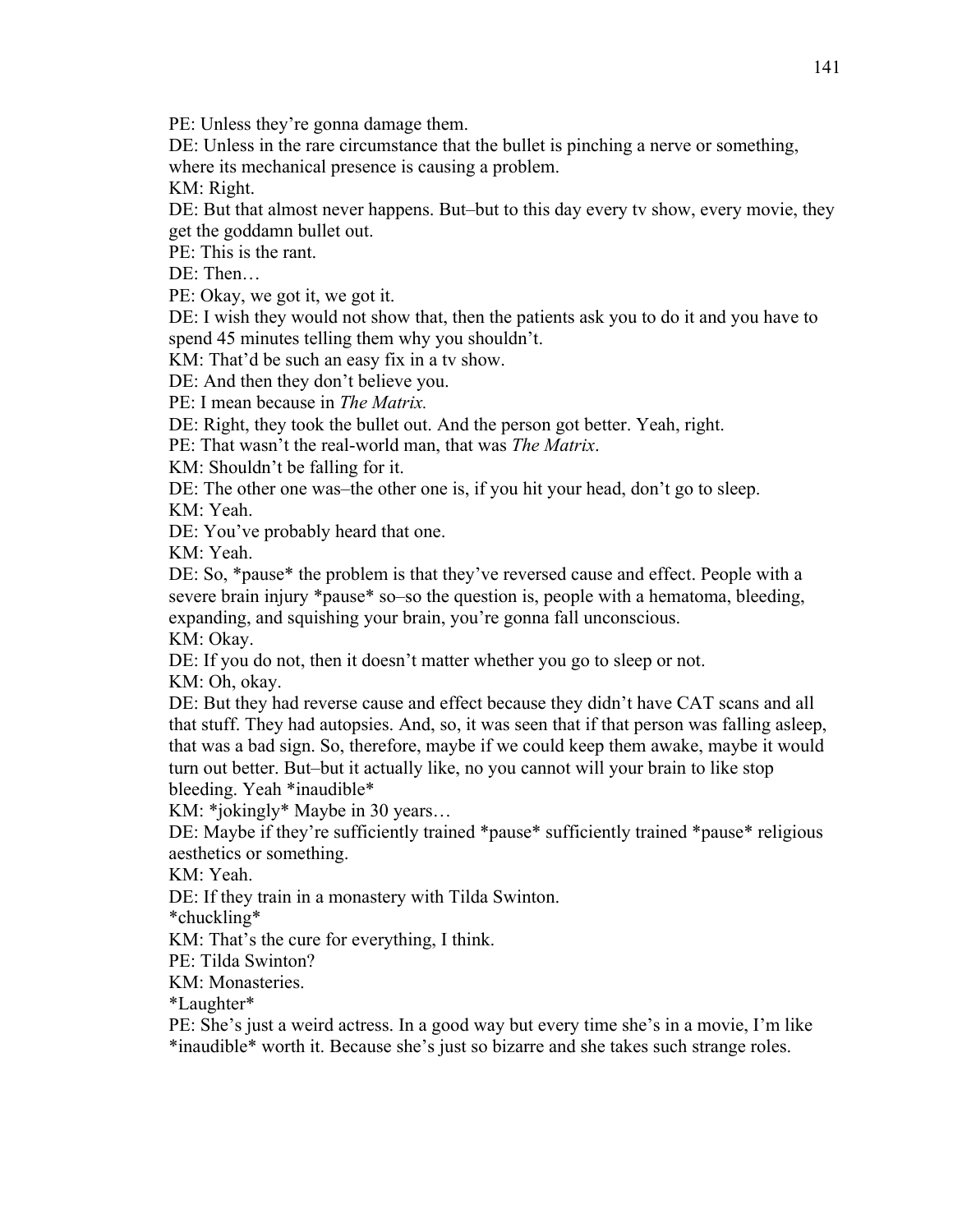\*Laughter\*

PE: But yeah, media portrayals of pain. That would be another interesting thing– \*inaudible\* I mean we've talked about how insanity is portrayed,

DE: Right.

KM: Yeah.

PE: or amnesia, like um severe mental illness is often portrayed in ways \*inaudible\*

DE: They tend to be portrayed in very unrealistic ways. Whereas pain \*pause\* pain–I– pain is only ever portrayed as the result of an acute injury.

KM: Yeah.

DE: Because people on American tv are always getting injured.

PE: They're always getting shot or whatever.

DE: Shot or hit by a car.

PE: Or labor, sometimes.

DE: Yeah, labor pain but people never just get like a kidney stone on a tv show. Maybe a comedy.

\*Laughter\*

PE: Yeah, it's hilarious. Kidney stones are so funny.

DE: That–that–that must be a Seinfeld episode or something.

\*Laughter\*

DE: Yeah, it's just–what makes good tv. I haven't thought about media portrayals in that aspect.

\*Pause\*

PE: But yeah, the media portrayal of medicine is like they can always find the answer. KM: Yeah.

PE: And there's always a discrete, obvious, treatable answer...

DE: There–there…

PE: and you can always find it.

DE: That–that there always is an answer.

PE: Yeah.

DE: Y'know.

KM: Yeah.

PE: As opposed to, human bodies are just weird. And sometimes we just don't know what's going on.

KM: And sometimes–oh no, go ahead–oh I just, to have that much knowledge in your head about like all these different like medical ailments, it's like how–sometimes it's not, how do you keep it all straight. I would imagine…

PE: Y'know and sometimes...

\*inaudible\*

KM: Other than looking at books.

PE: Well, yeah, looking at books, I imagine–but–but also, it's like 90% of the time you see this it's this and it's that 10% of the time where it's like, oh this is gonna be a migraine, oh it's not a migraine, now what.

KM: Yeah.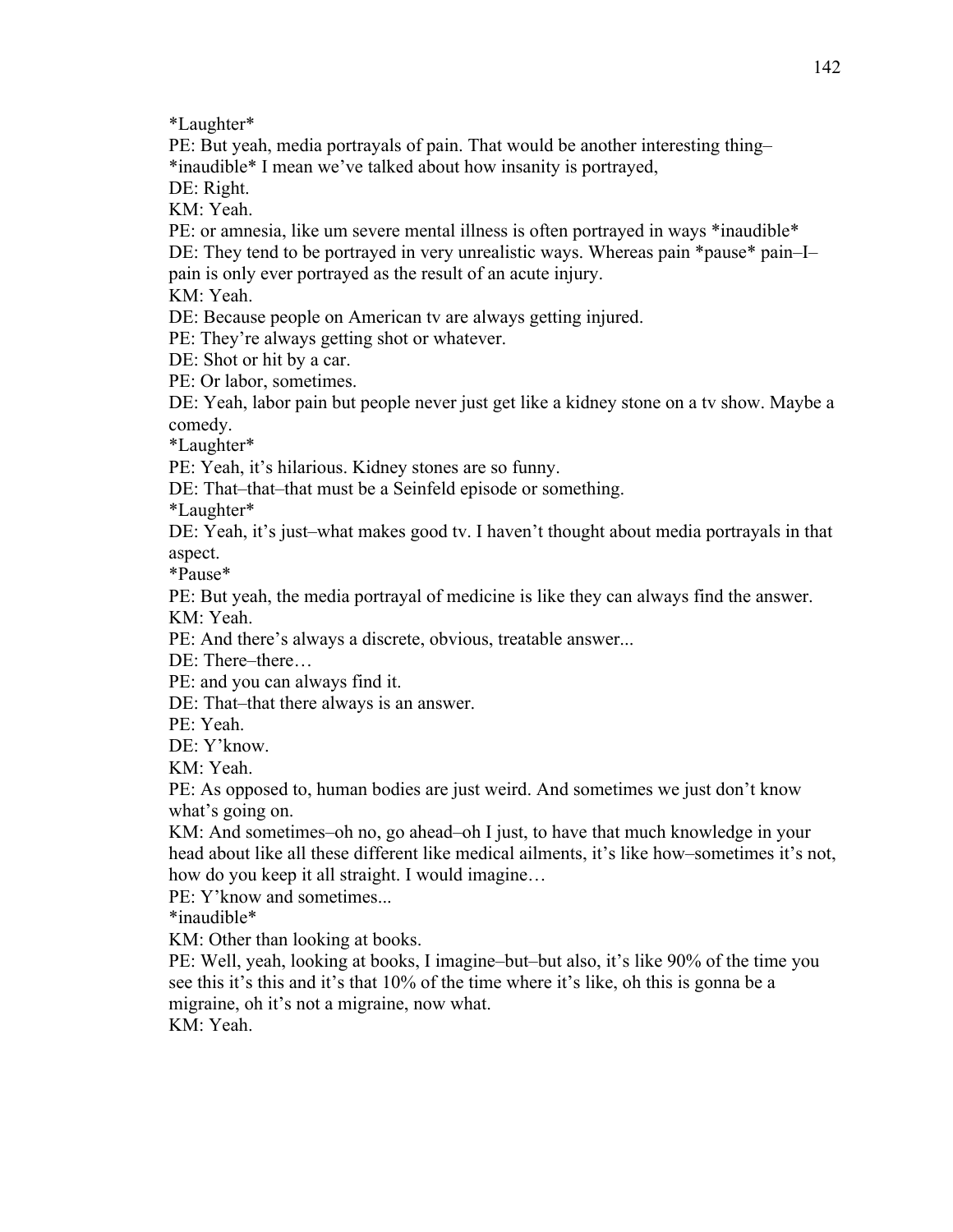PE: Um, but I think–I don't know if you look stuff up in the hospital but my doctor's look stuff up.

DE: All the time.

PE: I'm always like, total respect.

DE: All the time. Yeah. All the time. I'll, y'know, I know this, this and this causes this symptom, but she doesn't have any of those, so is there anything else that causes it? Y'know. Oh, I didn't know that. I didn't know that ketamine abuse causes the symptoms

of a urinary tract infection for instance. Um...

PE: I didn't know that \*inaudible\* to abuse.

DE: Not at any of the hospitals that I've worked at.

PE: Huh. Well, \*inaudible\*

DE: It's chemically similar to PCP.

PE: Ah but it's a... it's a club drug then?

DE: It's a little more–it's a little more, well, yeah. Party scene drug.

PE: My life is pretty boring. \*laughter\*

DE: It's also used–it's also used in both for–for humans and in veterinary medicine. So, it's available.

KM: Oh.

PE: Maybe that's why I've never heard of it.

DE: It's sometimes called "special k."

\*laughter\*

PE: This is one thing; doctors know all the street names for drugs.

DE: We just know some of them.

KM: All the fun ones.

PE: Yeah.

DE: More than we would be personally acquainted with or what you would expect.

KM: Yeah.

\*Inaudible\*

PE: But it sounds like a really interesting study. I mean, I was sort of thinking of pain as sort of illness or symptom but in some ways it kind of doesn't matter from the point of view of the doctor.

KM: Yeah.

PE: If like once–if you want to–if it's symptomatic–you want to treat that thing, but you also want to treat that pain. Um...

DE: Well, no because–I–I mean yes but

PE: Go for it, go for it

DE: But–as medical doctors we're trained–our primary training is to treat the disease. Treat the disease that is causing damage to the patient. If no damage exists, \*pause\* you're done. \*pause\* and–and so treating the symptom is really secondary

KM: Okay.

DE: Unless you think of the symptom as the disease itself. In which case, maybe treatment would make sense in a biomedical standpoint. But, um, \*pause\*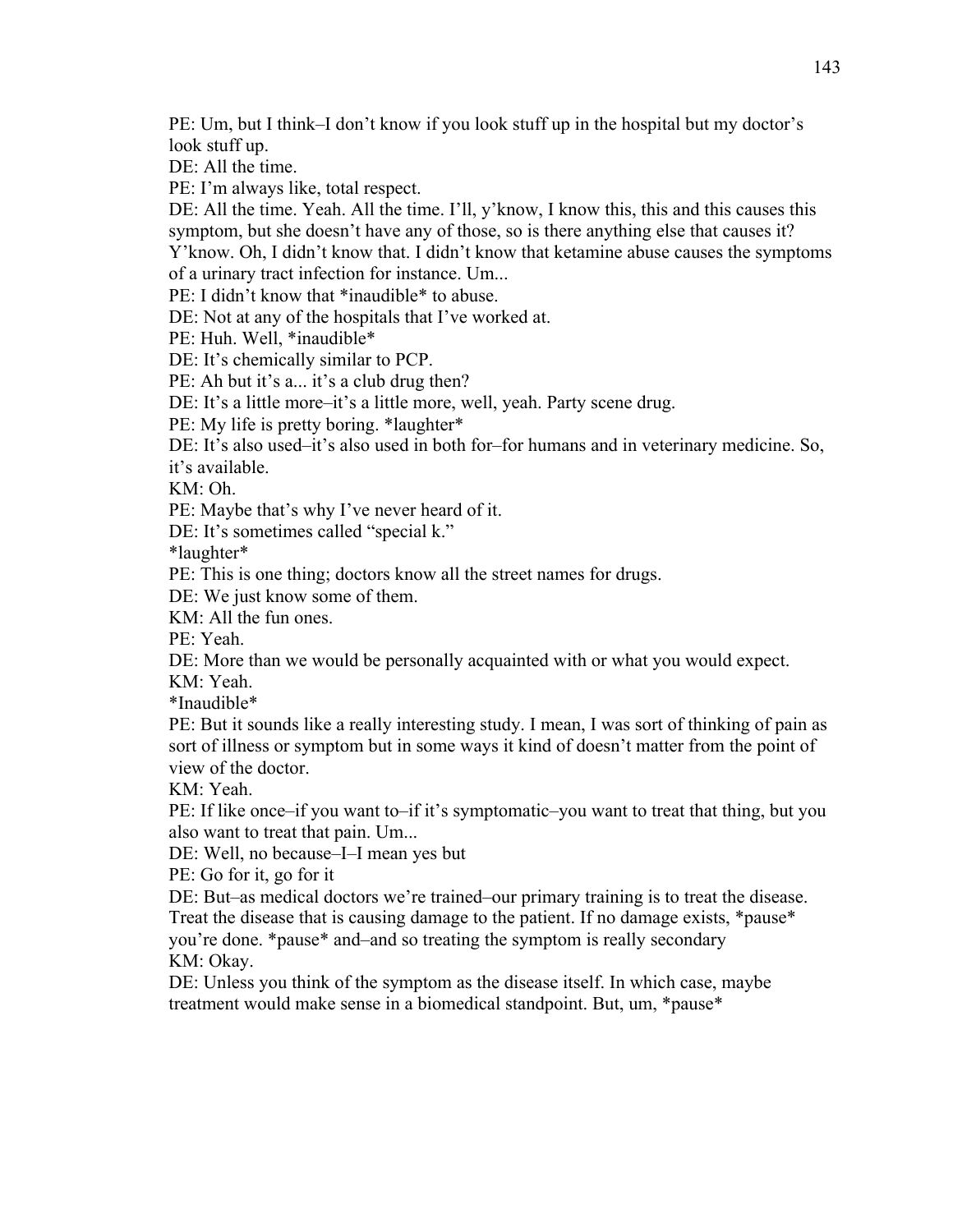KM: But when it's something like pain, that seen sometimes as the "fifth vital sign", when does that, like, turn into, a, something that you need to treat right away instead of just a symptom?

DE: \*sigh\* I–I mean, pain–pain is–is weird. It's one of the main reasons people come to the ER, obviously. Um, nobody has ever died from pain. \*pause\* so there is no medical urgency in treating it. On the other hand, \*pause\* um \*pause\* it is the only condition that I can treat 100% effectively. Like, \*pause\* if you have pneumonia, our treatments are like, 85% effective. If you have a brain tumor, our treatments are 40% effective. But if you have pain, just pain, my treatment will, at least in the short term, be 100% effective. I can give you morphine until you are unconscious.

KM: \*Chuckles\*

DE: No pain.

PE: I was gonna say–I was actually going to ask if this–if 100% effective is with the patient being conscious.

DE: No, no. So, sometimes–sometimes the only relief from pain, that's really severe, is unconsciousness.

KM: Right.

DE: Um, I think that's why sometimes people faint. But, um, \*pause\* you um–and–and so it's–it's 100% treatable and 0% medically necessary to treat it. But, uh, medically in the pure sense of prolonging a person's life.

KM: Right.

DE: Um, it is often imperative to treat the underlying cause of their pain but at the same time, it is ya know \*pause\* it–it would be really– a really bad doctor who did not treat people's pain routinely. Like...

KM: Right.

DE: like, sometimes you get into this–this dilemma where the patient is like, \*pause\* they're having severe breathing problems and they're also having pain somewhere. And, if you give them pain medicines, you can treat the pain, but you may suppress their breathing and they might die. \*pause\* Um, and so then, \*pause\* which is worth more. Often times the patient, at the time, will probably say \*pause\* that they would rather take the chance with the pain medicine and if they die, so be it. Um, but \*pause\* someone who is in considerable pain is also under duress of a kind. So, they are not really making freely informed decisions um and–and they'll do illogical–you know they'll do things \*pause\* that are out of proportion to the western biomedical degree of damage that is occurring to their body. Y'know?

KM: Right.

DE: \*Pause\* and–and so it's a difficult subject. So, it's not \*pause\* there–there's no– there's a consensus that you should "treat pain\*." Y'know. You should always treat a patient's pain\* um, where the asterisk is "unless you think the pain medicine will kill them or unless you think the pain medicine will make them worse. Or y'know. Unless you think the pain medicine, or like the lack of pain medicine is critical to um making a diagnosis for instance. If you have a condition like a compartment syndrome where– athletes must get this sometimes–where you get swelling in a muscle to a degree where the pressure inside the fascia builds up enough to cut off circulation to that muscle and it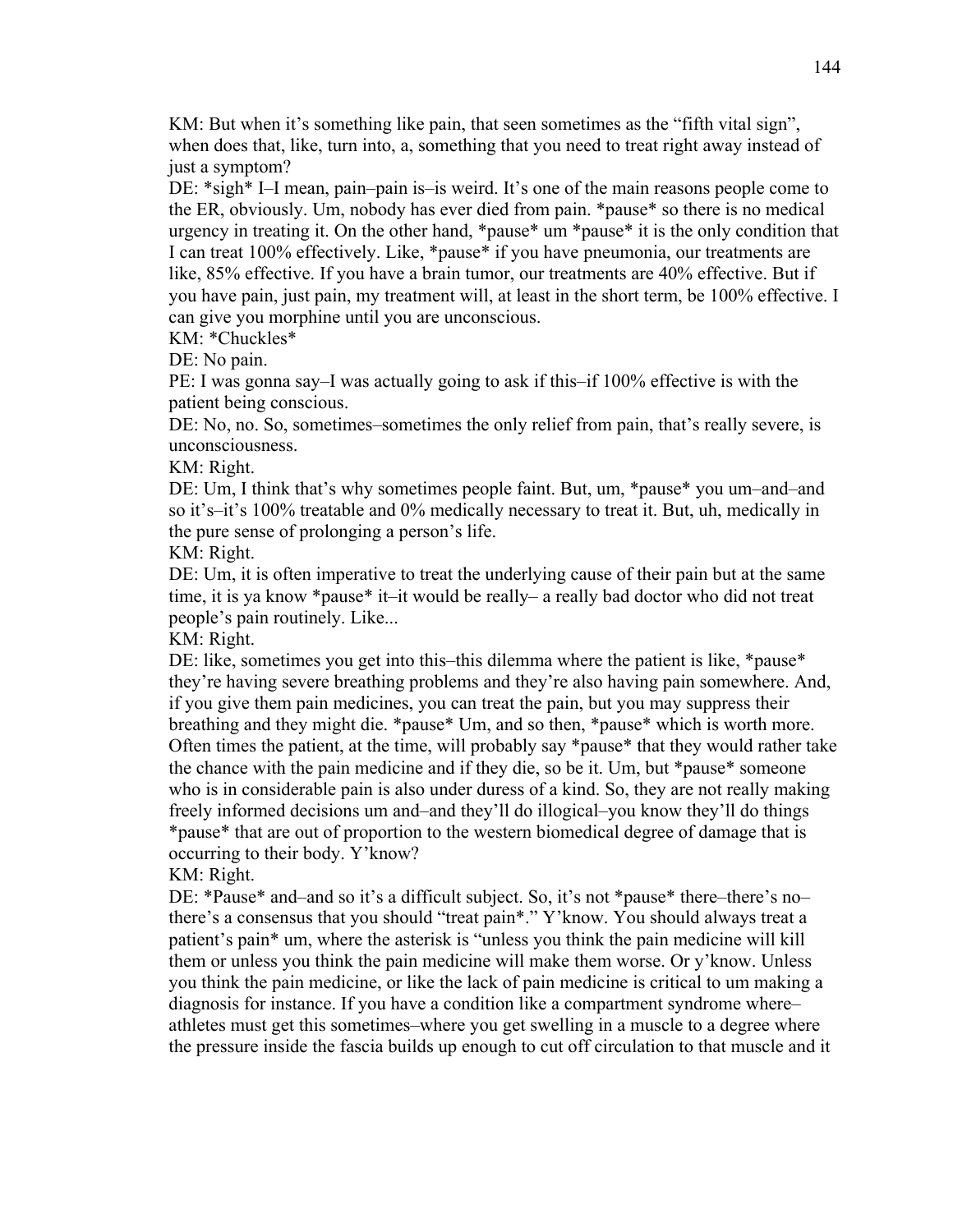could die. And the symptom–the main symptom is pain. And so, if you have a patient who's having a lot of pain and you treat them with enough pain medicine that they're unconscious, you can't tell if they are developing a compartment syndrome or not. Because they can't tell you. Um, and y'know, you can't like you can measure the pressure in a muscle like you can measure the pressure in a tire. But you are also putting a needle in the patient. You can't just like leave it in like a thermometer. \*Laughter\*

DE: A turkey baster. So, so there are conditions in which you have to balance treating the pain with treating the life or limb threat.

KM: Right.

DE: But um, fortunately, those don't come up very often.

\*Pause\*

PE: So, how does this differ from the kinds of sacred pain cases you've been looking at? KM: Um \*coughing\* So, I've been looking at Christian self-flagellation and uh the Tamil Hindu ritual, the Kavadi ritual, and so a lot of those have–obviously they're two different um rituals but um there's like a level of um, at least for Christian self-flagellation, or for both of them, there's a level of community aspects and uh it shows like \*cough\* –excuse me– shows like one's ties to y'know that they're a trustworthy member of society, they're a religiously pious person–uh, and that can strengthen bonds there. And then for Christian self-flagellation, at least for the articles I've been reading about, have been more about penance, getting like closer to God, and like um like hurting the body for the sake of the soul kind of things. And to suffer allows you to…uh…y'know get through all of the, y'know, allows you to be like closer to God in some level. \*Inaudible\*

[Redacted]

PE: But like, um, y'know, I wonder how much of it is kind of like y'know. \*inaudible\* like pain induced euphoria.

KM: Yeah and...

DE: You could say the same thing about people who run a marathon for instance PE: Yeah, it's true. Those people are crazy.

DE: The first guy who ever did it died, and you just want to do it for fun, like…

KM: Yeah?

DE: Okay.

\*Inaudible\*

[Redacted]

PE: Is that sort of an element they talk about? That sort of consciousness or?

KM: Yeah, uh more so in the Kavadi ritual where there's a lot of piercings and stuff of that manner and like y'know, they walk, the final day, they'll walk like ten miles to the final spot and a lot of them are holding heavy kavadis that are like 40 pounds and they have the piercings \*cough\* all that sort of stuff and they, a lot of them who participate in the ritual talk about like being in a ritual trance. \*inaudible\* And so they, there's not as much, like a lot of bleeding and there's also um y'know not a horrible amount of pain like as someone y'know who has looked at pictures y'know, "How are you not… how are you functioning?"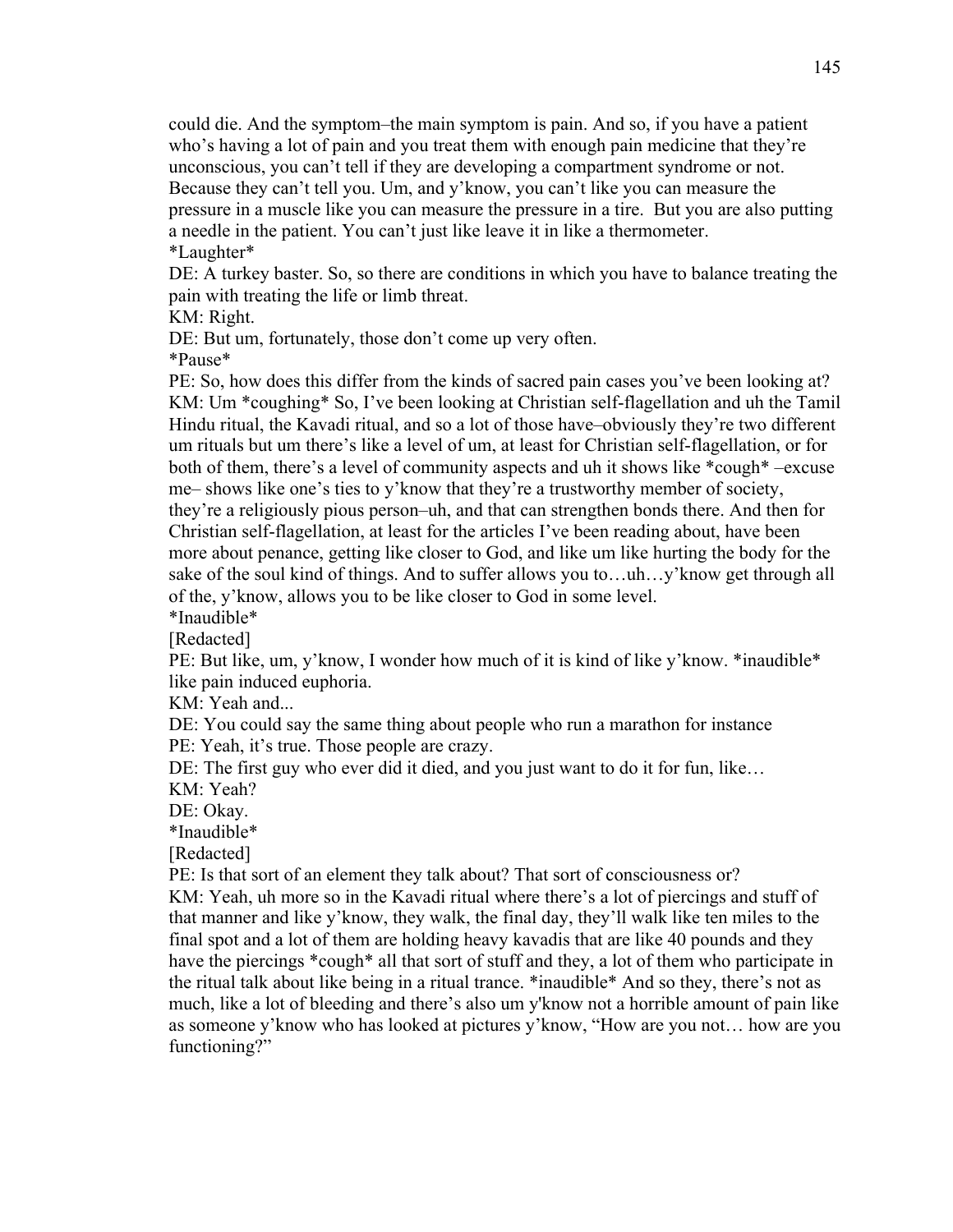DE: How are you not incapacitated.

KM: Um, and it's like, there's some sort of ability to like \*pause\*

PE: It's like the adrenaline and the endorphins carry you through.

KM: Yeah, and you're in physical pain, like your body is hurt but you're not like experiencing pain in the same way.

DE: Yeah, but…but in the same way pain can be, people can perceive pain to be less. KM: Right.

DE: than the degree of injury would warrant. They can also perceive it to be more. KM: Uh huh.

DE: So, I think that's probably something more along the lines of something we get with a lot of chronic pain syndromes.

KM: Interesting.

DE: Y'know, the sensory is malfunctioning and telling you that you're getting severe damage when you are actually not.

KM: Right.

\*Inaudible\*

KM: Like, it was interesting, I read an ethnography about uh, by Jean Jackson, and she went into a pain clinic, and it was interesting to see the amount of people suffering from severe chronic pain and the amount of people who are like, "I wish it was like, even like cancer

DE: "I wish it was cancer. Cause then at least I would know."

KM: Yeah, "At least I would…"

\*inaudible\*

DE: Yeah, I've definitely heard that.

KM: Interesting. \*pause\* In chronic pain instances or?

DE: In chronic pain, yeah.

PE: Where people would prefer to name it.

DE: And know what to expect. Um, y'know.

KM: Or just like a level of um like society understanding it a little bit more. Cause I feel like uh from what I've read, a lot of people dealing with chronic pain y'know go through the "Am I faking it? Am I not? Do people believe me?" Um…

DE: Definitely.

KM: And it's interesting to see how, uh, it uh, made social ties... it hurt social ties between people suffering from chronic pain and like their family. Um, but the people within the chronic pain community, er the center, were able to really bond quickly with one another because they like \*cough\* had that shared experience.

DE: And everyone just assumes they're malingering.

KM: Yeah.

PE: Right, and they all believe each other.

KM: Yeah.

PE: And that, that comes back to that question, [DE] you asked you patient, "How much pain are you in? What do you want?" Because y'know, if you believe your patient–I mean there's always going to be some patients who… DE: Yeah.